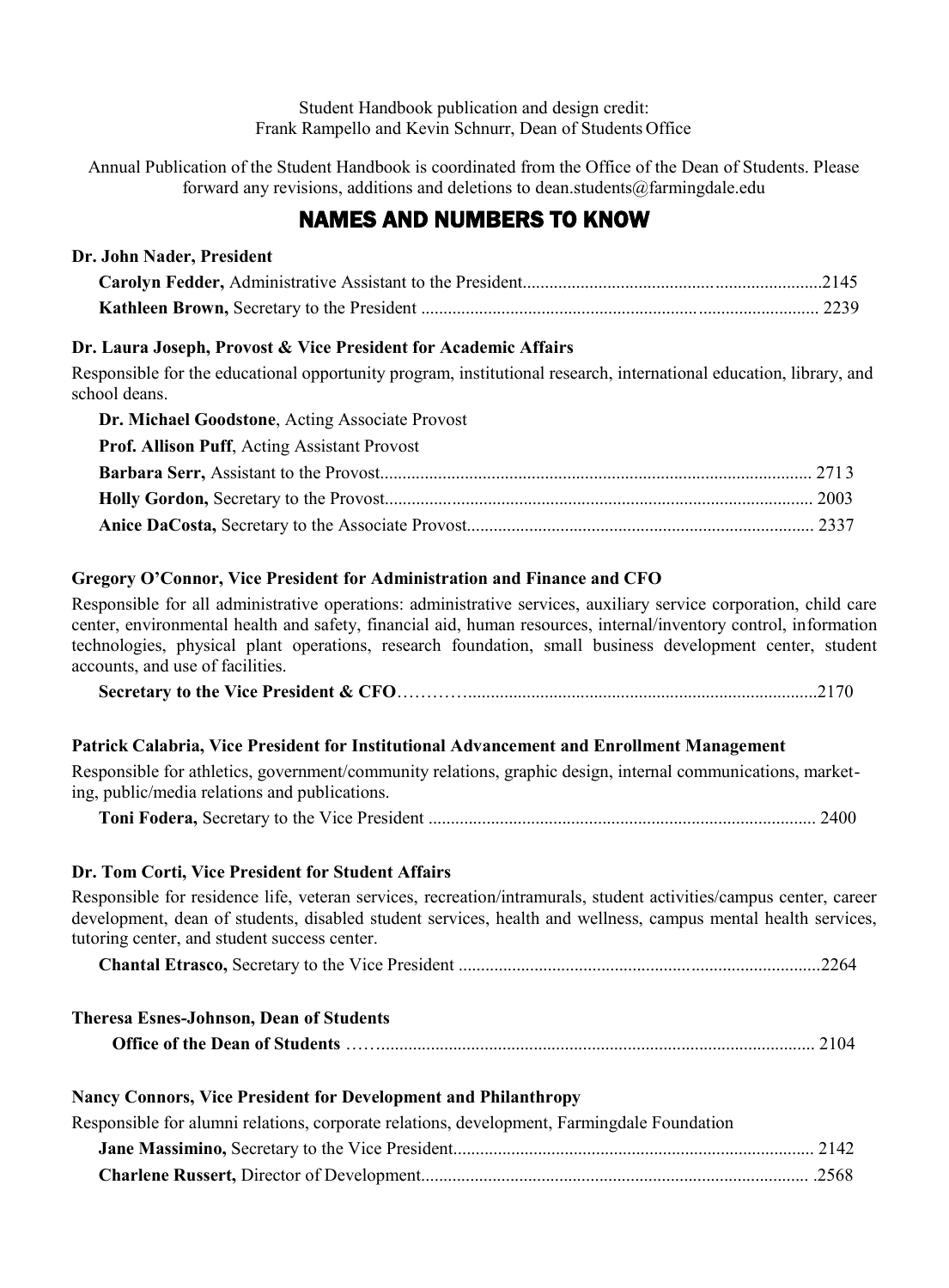| Elsa-Sofia Morote, Executive Director, Long Island Educational Opportunity Center |      |
|-----------------------------------------------------------------------------------|------|
| Responsible for GED and college preparatory courses.                              |      |
|                                                                                   |      |
| <b>SCHOOL OF ARTS &amp; SCIENCES</b>                                              |      |
|                                                                                   |      |
|                                                                                   |      |
| <b>Department of Biology</b>                                                      |      |
|                                                                                   |      |
|                                                                                   |      |
| <b>Department of Chemistry</b>                                                    |      |
|                                                                                   |      |
| <b>Department of Criminal Justice</b>                                             |      |
|                                                                                   |      |
| <b>Department of English/Humanities</b>                                           |      |
|                                                                                   |      |
| Department of History & Political Science                                         |      |
|                                                                                   |      |
| Department of Liberal Arts & Sciences                                             |      |
|                                                                                   |      |
| <b>Department of Mathematics</b>                                                  |      |
|                                                                                   |      |
|                                                                                   |      |
| <b>Department of Modern Languages</b>                                             |      |
|                                                                                   |      |
| <b>Department of Physics</b>                                                      |      |
|                                                                                   |      |
| <b>Department of Professional Communications</b>                                  |      |
|                                                                                   |      |
| <b>Department of Psychology</b>                                                   |      |
|                                                                                   | 2725 |
|                                                                                   |      |
| Department of Sociology & Anthropology                                            |      |
|                                                                                   |      |
| Science, Technology & Society                                                     |      |
| Sociology & Anthropology                                                          |      |
|                                                                                   |      |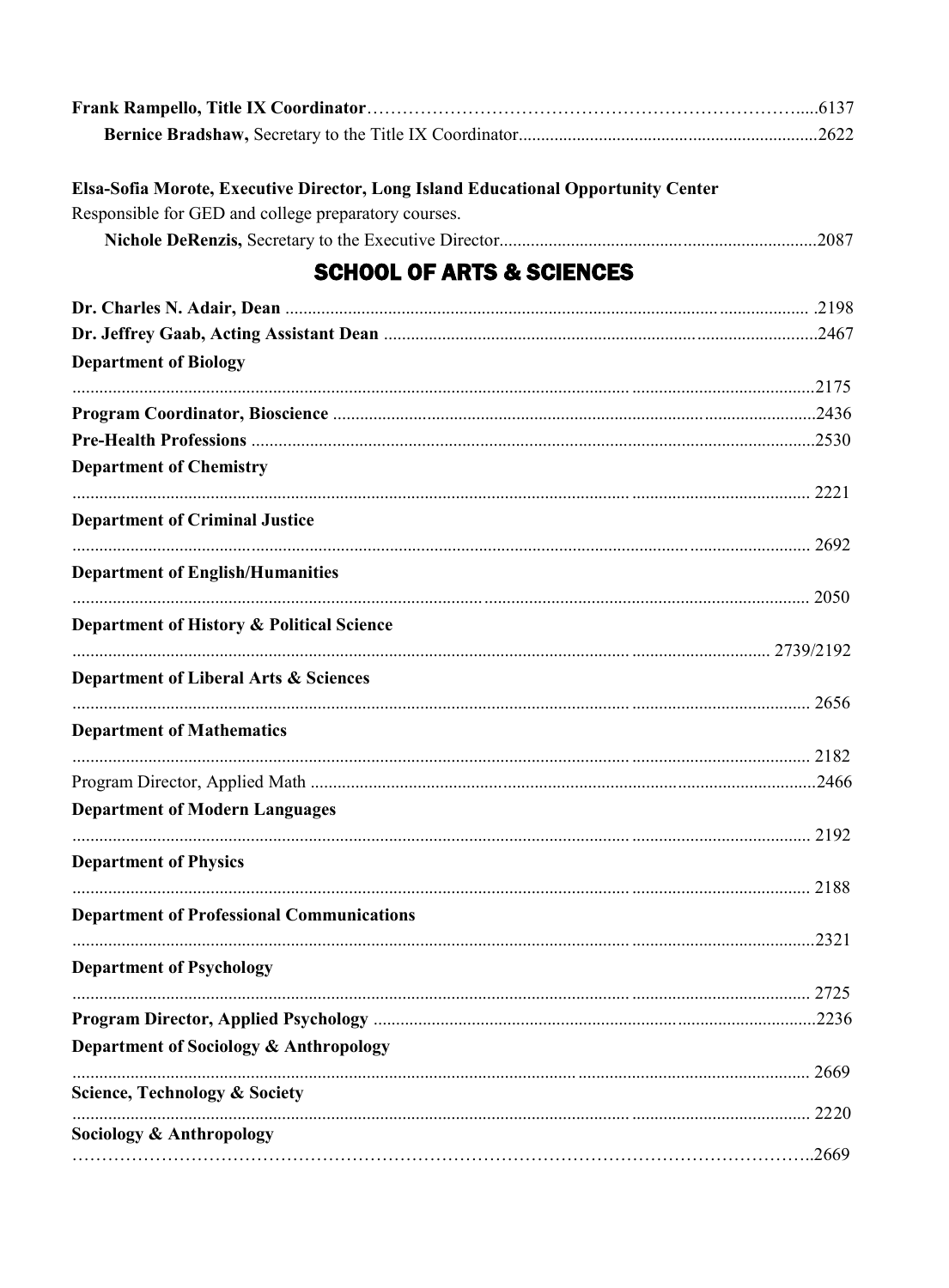# **SCHOOL OF BUSINESS**

### Dr. Richard Vogel, Dean

| Prof. Bill Steedle, Assistant Dean                                |  |
|-------------------------------------------------------------------|--|
|                                                                   |  |
| Dr. Nanda Viswanathan, Assistant Dean & Business Management       |  |
|                                                                   |  |
| <b>Department of Business Management</b>                          |  |
|                                                                   |  |
|                                                                   |  |
| <b>Department of Computer Programming and Information Systems</b> |  |
| <b>Department of Economics</b>                                    |  |
|                                                                   |  |
| Department of Urban Horticulture & Design                         |  |
|                                                                   |  |
| <b>Department of Sport Management</b>                             |  |
|                                                                   |  |
| <b>Department of Visual Communications</b>                        |  |
|                                                                   |  |
| <b>SCHOOL OF ENGINEERING TECHNOLOGY</b>                           |  |
| Dr. Barbara Christe, Dean                                         |  |
|                                                                   |  |
| Dr. Bahar Zoghi Moghdam, Acting Assistant Dean                    |  |

| Dr. Bahar Zoghi Moghdam, Acting Assistant Dean       |      |
|------------------------------------------------------|------|
|                                                      |      |
|                                                      |      |
| Department of Architecture & Construction Management |      |
|                                                      | 2024 |
| <b>Electrical/Computer Engineering Technology</b>    |      |
|                                                      | 2397 |
| <b>Automotive Technology</b>                         |      |
|                                                      |      |
| <b>Department of Aviation Administration</b>         |      |
|                                                      |      |
|                                                      |      |
|                                                      |      |
| <b>Mechanical Engineering Technology</b>             |      |
|                                                      | 2046 |
|                                                      |      |
|                                                      |      |

# **SCHOOL OF HEALTH SCIENCES**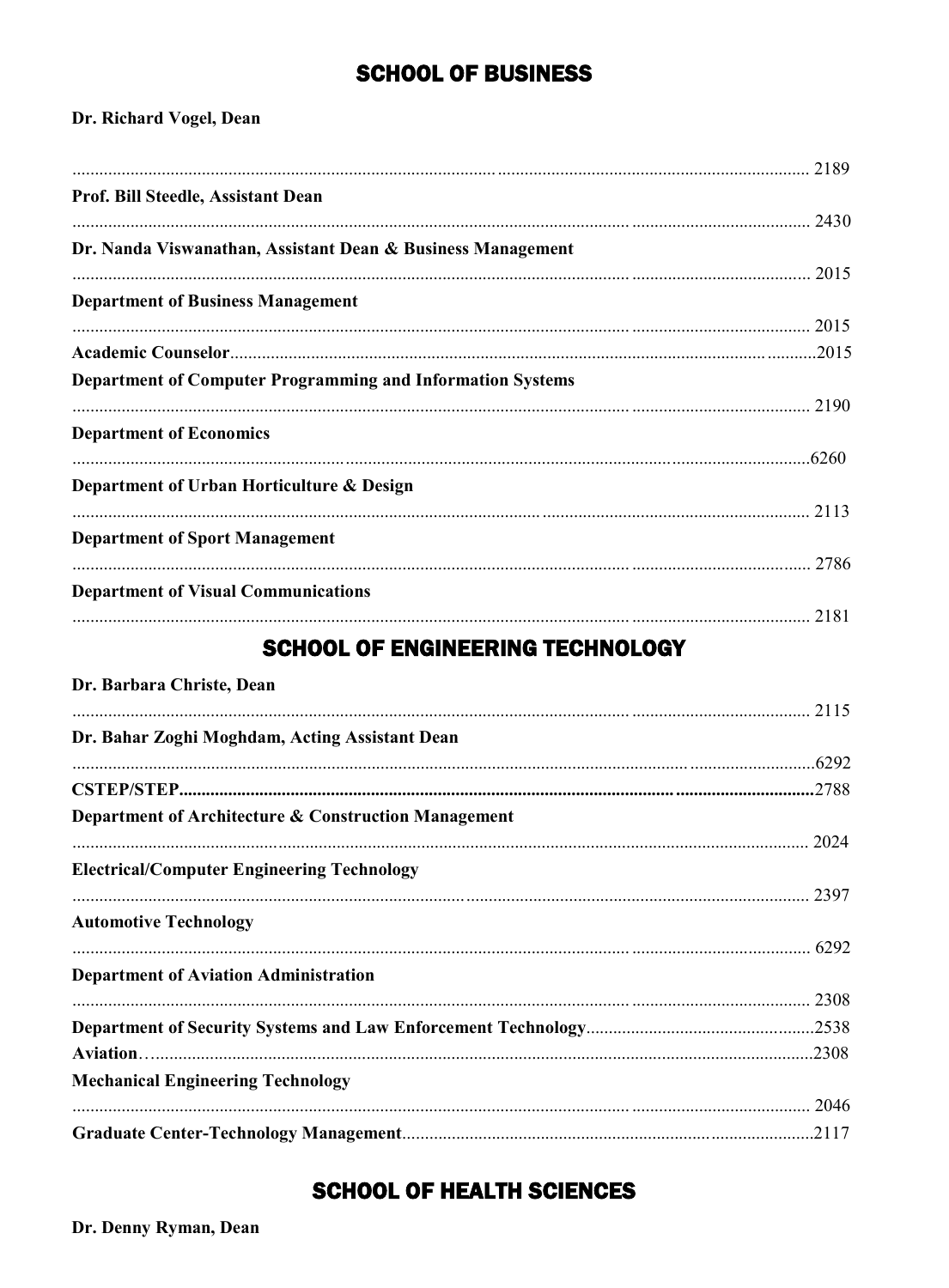| Dr. Jennifer Bryer, Assistant Dean                 |      |
|----------------------------------------------------|------|
|                                                    |      |
| <b>Department of Dental Hygiene</b>                |      |
|                                                    | 2060 |
| <b>Department of Medical Laboratory Technology</b> |      |
|                                                    |      |
| <b>Department of Nursing</b>                       |      |
|                                                    |      |
|                                                    |      |

## LIBRARY

Karen Gelles, Head Librarian/Director of Information

## INTERNATIONAL EDUCATION AND PROGRAMS

James Hall, Interim Director

|--|

## COLLEGE-HIGH SCHOOL PROGRAMS

Dr. Francine Federman, Assistant Dean

|--|--|

# OFFICE OF THE DEAN OF STUDENTS

Theresa Esnes-Johnson, Dean of Students Frank Rampello, Assistant Dean of Students and Title IX Coordinator Kevin Schnurr, Staff Assistant Deborah Hecht, Staff Assistant Laffin Hall Room 314 631-420-2104

While the Office of the Dean of Students is responsible for judicial procedures, in truth that is merely one function of the office. It is more appropriate to view the Office of the Dean of Students as an area of advocacy for students. It is the primary place to receive guidance, assistance, resource information, and referral to the appropriate person or office.

The Office of the Dean of Students additionally coordinates and administers:

- New Student Orientation and Administrative Compliance Activities
- Federal Financial Aid Progress Plans
- Student participation in Commencement
- Annual Student Handbook Publication

Website:<https://www.farmingdale.edu/campus-life/dean/>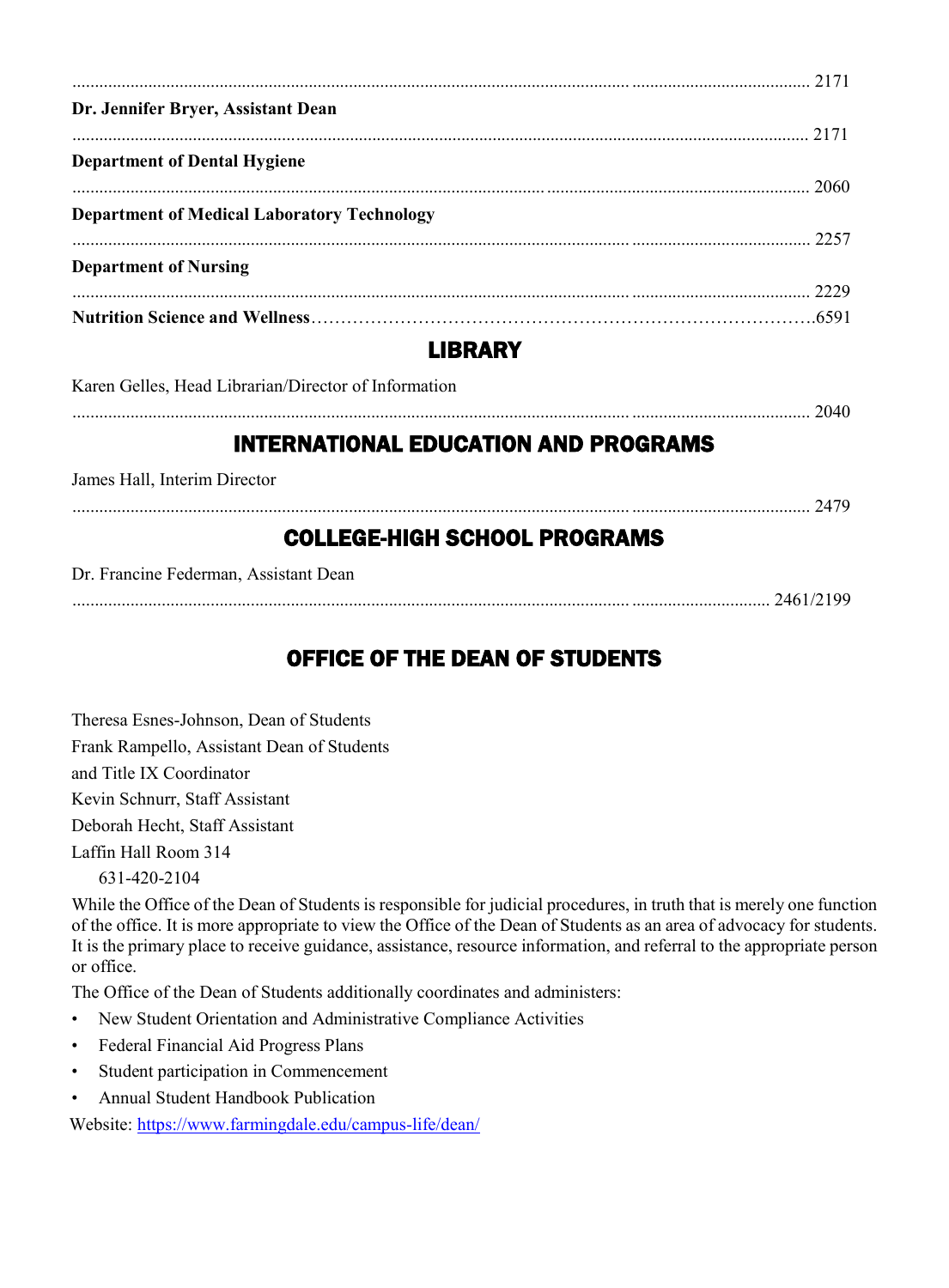# TUTORING SERVICES

#### **Tutoring Services on Campus:**

#### **Tutoring Center**

Greenley Hall, 2nd Floor, Suite 211 Website: [www.farmingdale.edu/tutoring](http://www.farmingdale.edu/tutoring) Email Address: [tutoringctr@farmingdale.edu](mailto:tutoringctr@farmingdale.edu) Ruth Sarlanis, Coordinator (631) 420-206[6 Ruth.Sarlanis@farmingdale.edu](mailto:Ruth.Sarlanis@farmingdale.edu) Michael Londis, Assistant Director (631) 420-247[5 Michael.Londis@farmingdale.edu](mailto:Michael.Londis@farmingdale.edu)

#### **The Center is open Monday through Friday on days when classes are in session during the Fall and Spring semesters.**

The Tutoring Center provides FREE tutoring in a variety of courses to registered students on a walk-in basis in an individual and/or group setting, depending on demand. The Center is staffed by faculty-recommended peer tutors as well as professional tutors. Tutoring schedules vary each semester. Schedules with specific course and tutor hours can be accessed from the Center's website at [www.farmingdale.edu/tutoring](http://www.farmingdale.edu/tutoring) . Detailed information regarding on-line tutoring is posted on the Tutoring Center's website as it becomes available.

#### **Writing Center**

Greenley Hall, 2nd Floor, Suite 220 Phone: 631-420-2082 Fax; 631-420-2054 Christine Antonetti, Director

#### **Hours when classes are in session during the Fall and Spring semesters: Monday- Thursday 9:00AM- 5:00 PM Friday 9:00AM – 3:00 PM.**

The Writing Center will assist you, free of charge, through the writing process for any course. It is strongly suggested that you make an appointment

- . General Writing Improvement
- Overcoming Writer's Block
- Editing & Proofreading Techniques
- Research Techniques

#### **Nancy C. Thomson Mathematics Center (Math Center)**

Dr. Agnes Kalemaris, Director Prof. Richard Freda, Assistant Whitman Hall Room 181 631-420-2217

The Mathematics Center (Whitman 181) provides assistance for Farmingdale students who are experiencing difficulties in mathematics courses or in the math required for other disciplines. Tutoring is available on a walk-in basis, at no charge. Minitab, MatLab, and Maple have been installed on the computers. Hours vary for Fall, Spring, and Summer A semesters and are posted outside the Center. The schedule is also posted in the Mathematics Department section of the FSC website (see Mathematics Learning Center). The Center is open for additional hours for final exams.

#### **The Language Center**

Memorial Hall Suite 200 Phone: (631)420-2192

The Modern Languages Department Tutoring Center is pleased to offer FREE tutoring for currently registered Farmingdale State College students for modern language courses including Arabic, Chinese, French, German, Italian and Spanish. Tutoring is provided on a walk-in basis. The Language Center is located at Memorial Hall 200. For assistance in modern language courses, please contact the Language Center at (631) 420-2192 or visit our webpage a[t http://www.farmingdale.edu/arts-sciences/modern-languages/tutoring\\_center.shtml](http://www.farmingdale.edu/arts-sciences/modern-languages/tutoring_center.shtml) for our schedule.

#### **Online Tutoring Services:**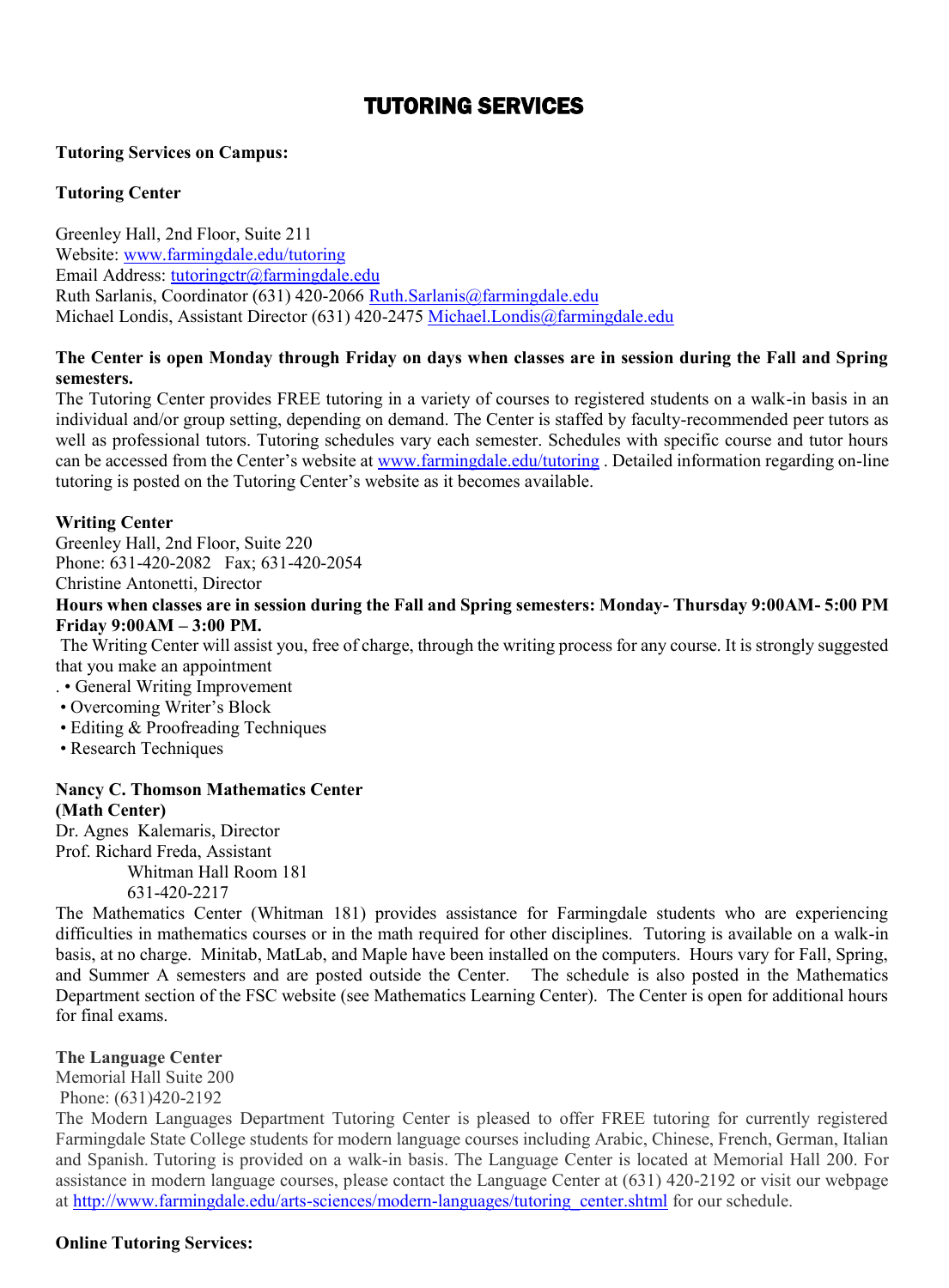#### **NetTutor**

In addition to the on-site tutoring services listed above, **NetTutor**, a 24/7 online tutoring service, will be available free of charge through Blackboard to registered Farmingdale State students during the Fall 2018 semester. Please visit the Online Tutoring community in Blackboard or email [OnlineTutoring@farmingdale.edu](mailto:OnlineTutoring@farmingdale.edu) for additional information.

# CAMPUS MENTAL HEALTH SERVICES

Dr. Andrew Berger, Director

Dr. Shane Owens, Associate Director Sinclair Hall Room 160

631-420-2006

Hours when classes are in session:

Monday – Friday, 9:00am – 5:00pm

*Students can seek appointments on Thursdays after 5 pm, but such appointments must be specifically scheduled in advance.*

College life, on and off campus, for so many of us, can provide challenges we don't anticipate.

The Office of Campus Mental Health Services provides a wide range of counseling services to all students. These services are free of cost and we strictly adhere to the highest standards of confidentiality. Counseling is offered for individuals, couples, and groups and every effort is made to arrange meeting times that will fit with a student's academic schedule.

At different times in our lives there are many different reasons to seek counseling. We are available to help you with: (this is by no means an inclusive list)

Anxiety, stress, and anger management

Coping and problem solving skills

Relationship issues and family crisis, trauma and loss

Depression

Adjustment to college life and living, communication skills

Substance use and abuse, habit disorders

The Office of Campus Mental Health Services serves as a liaison and information source for students whose needs may best be met with resources in the local community. We strive to be available for prompt response to urgent personal and community situations that may arise. Any urgent situations, which might arise outside of scheduled office hours, should be directed to the University Police at 420-2111, who will then make direct contact with Campus Mental Health Services staff.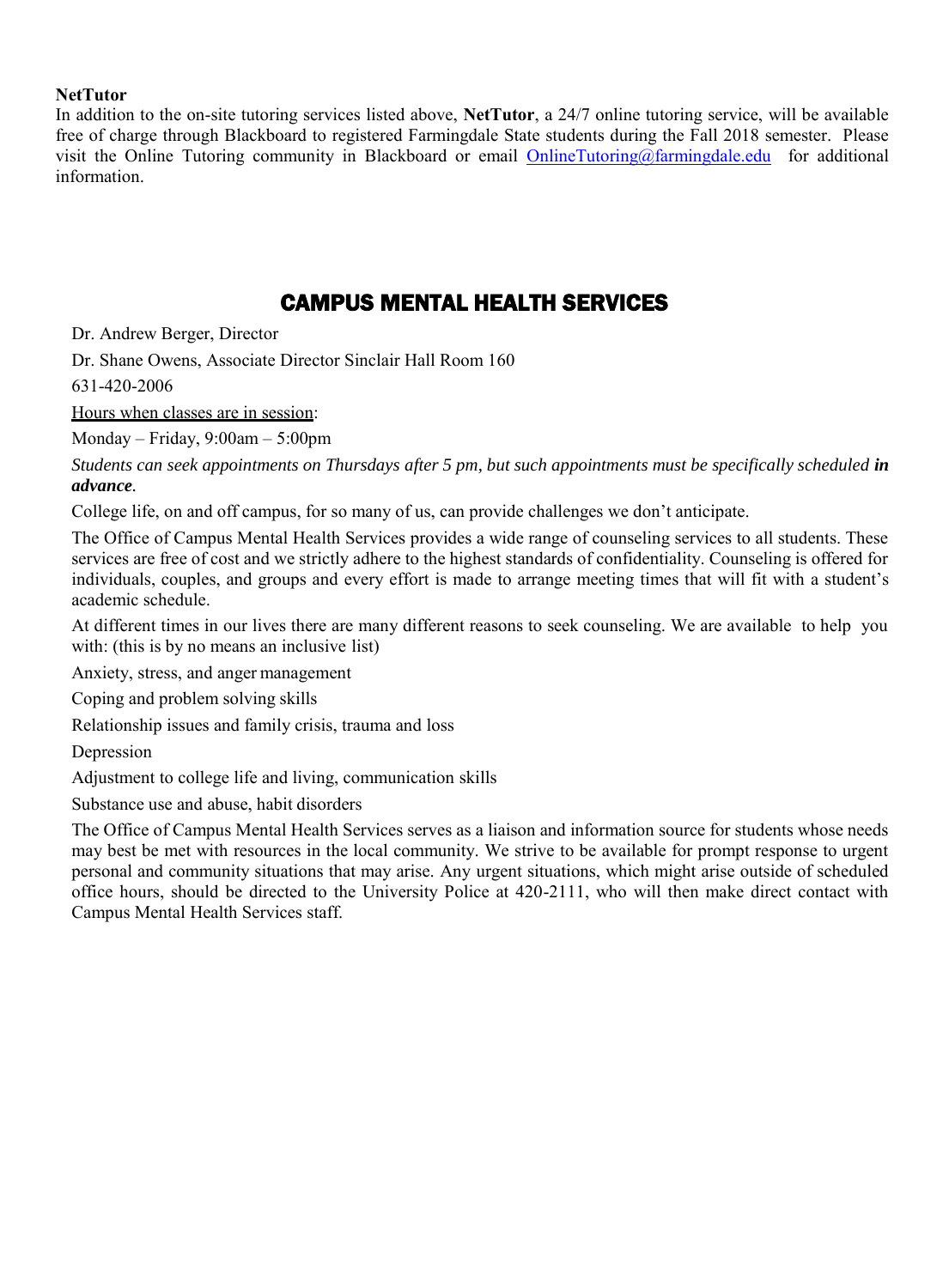## HEALTH AND WELLNESS CENTER

Kevin Murphy, Director Rosemary McCarthy, Associate Director 631-420-2009

#### **Hours when classes are in session:**

Monday, Wednesday, Thursday 8:30am- 6:00pm Tuesday 8:30am-7:30pm Friday 8:30am-4:30pm

The Health and Wellness Center is committed to providing high quality, cost effective medical and wellness services utilizing a holistic philosophy. During all operating hours, our office is staffed with Registered Nurses who can assess medical conditions and make referrals as necessary. Physicians and Nurse practitioners are available for medical appointments for approximately thirty hours each week while classes are in session and on a more limited basis during class breaks. We also offer acupuncture care, addictions counseling, massage therapy, STI screenings and treatment, Narcan trainings, American Heart Association CPR classes and chiropractic services. Most of our services are free to students.

#### STUDENT IMMUNIZATION POLICY

Farmingdale State College requires that all students comply with New York State law PHL Section 2165, and Section 2167. These laws require that students born on or after January 1, 1957 who are attending an institution of higher education provide proof to measles, mumps, and rubella along with reading an informational letter regarding meningitis and either signing a declaration or providing proof of meningitis immunization within the last five years.

#### **All immunization requirements must be fulfilled prior to registration. Students will not be able to register until they have fully complied with these requirements.**

Proof of immunity is as follows:

**Measles**- Proof of two measles immunizations after one year of age and at least 28 days apart; or physician documentation of measles disease; or serologic proof of measles immunity by a physician or certified medical laboratory

**Mumps**- Proof of one mumps immunization after one year of age; or physician documentation of mumps disease; or serologic proof of mumps immunity by a physician or certified medical laboratory

**Rubella**- Proof of one rubella immunization after one year of age; or physician documentation of rubella disease; or serologic proof of rubella immunity by a physician or certified medical laboratory

**Meningitis**-Proof of at least one dose of meningococcal ACWY vaccine within the last 5 years or a complete 2 or 3 dose series of MenB without a response form (Bexsero 2 dose series, Trumenba 3 dose series); or a signed response form indicating the student will not obtain immunization against meningococcal disease; or a signed response form indicating that the student will obtain meningococcal vaccine within 30 days.

Resident students must provide proof of meningitis immunization, they may not waive the requirement.

Medical exemptions or deferrals are granted with physician documentation, in accordance with the guidelines of the law. Exemptions are also granted if you are submitting documentation of sincere religious beliefs regarding immunizations.

Proof of immunization must be prepared by a health practitioner or a certified medical laboratory. Acceptable immunization proof can also be provided using a certificate of immunization from a prior school or military records.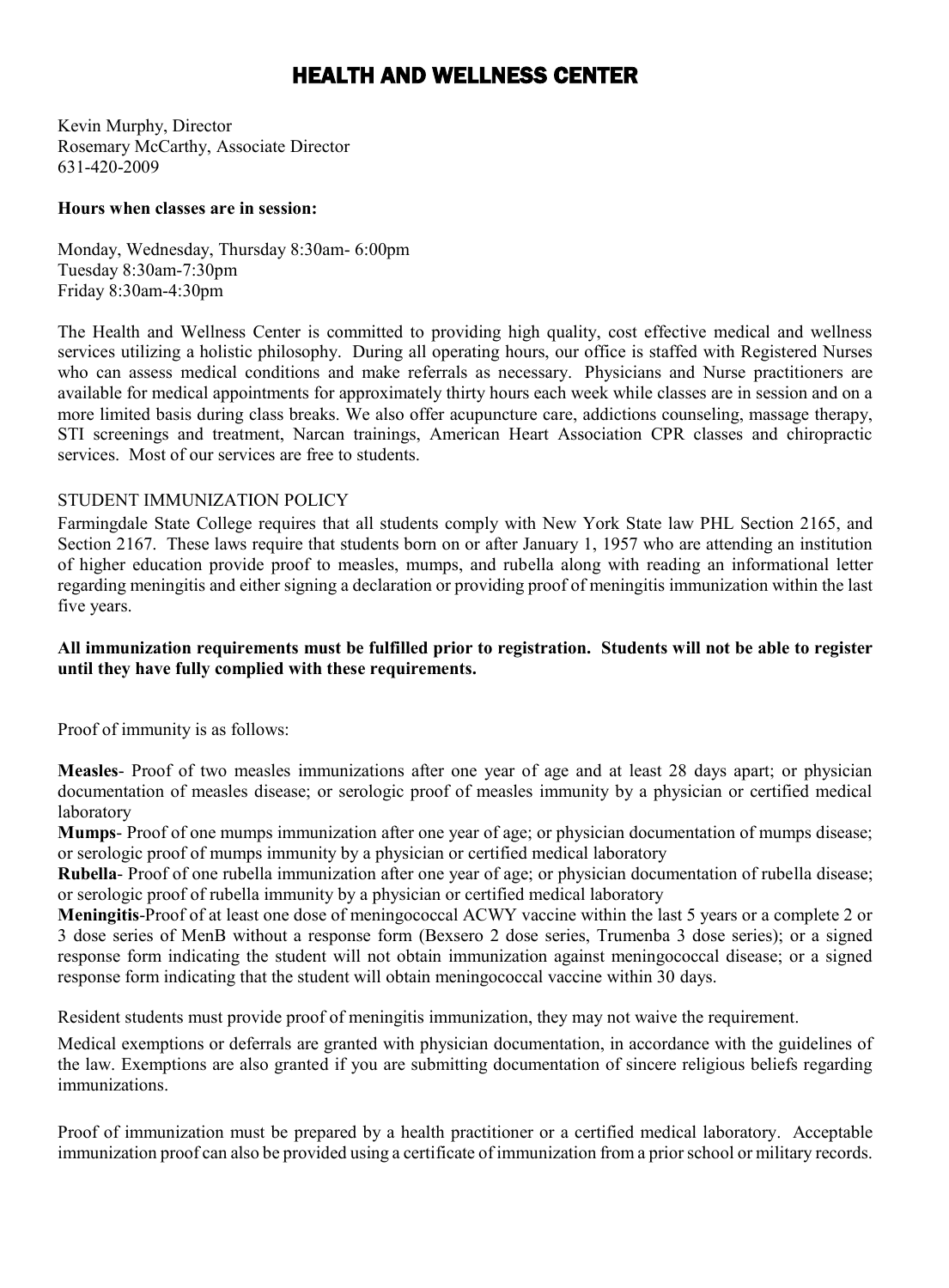## DISABILITY SERVICES CENTER

Malka Edelman, Director 631-420-2411 [Malka.Edelman@farmingdale.edu](mailto:Malka.Edelman@farmingdale.edu) Nicole Scruggs, Assistant Director 631-420-2413 [Nicole.Scruggs@farmingdale.edu](mailto:Nicole.Scruggs@farmingdale.edu) Melissa Aziz, Disability Services Counselor 631-420- 2607 [Melissa.Aziz@farmingdale.edu](mailto:Melissa.Aziz@farmingdale.edu) Disability Services Counselor/Tutor 631-420- 2623 [Open](mailto:Barbara.Blair-Reade@farmingdale.edu) Lisa Stagnitta – Office Manager 631-794-6174 Lisa.Stagnitta@farmingdale.edu

Our office works closely with students with disabilities who identify themselves to us and document their disability. We will work with you to identify your educational needs in a higher education setting.

When you were in high school:

- $\checkmark$  Did you have an IEP or a 504 plan?
- $\checkmark$  Did you use resource room to support your schoolwork?
- $\checkmark$  Did you have testing accommodations?

From day to day:

- Do you have a disabling medical condition?
- $\checkmark$  Do you have JRA, IBS, TBI or other?
- $\checkmark$  Do you have physical or mental health issues that cause you to miss out on activities, including school?

#### REQUIRED DOCUMENTATION MUST INCLUDE A DIAGNOSIS, THE FUNCTIONAL LIMITATIONS OF YOUR DISABILITY AND HOW IT IMPACTS ON YOUR LEARNING.

Visit the DSC website for Guidelines for Documentation at[: https://www.farmingdale.edu/disability-services](https://www.farmingdale.edu/disability-services) and then click GUIDELINES FOR DOCUMENTATION.

There is no fee for services. Accommodations are decided on a case-by-case – course-by-course basis. Come in and meet with us early on in your career here at Farmingdale State College.

### ROOM 151 – our Drop in Student Support Center – your special place here at FSC

- A place to do school work
- A place to meet others
- A place to study
- A place to go for special help with work
- A place to meet up with new friends.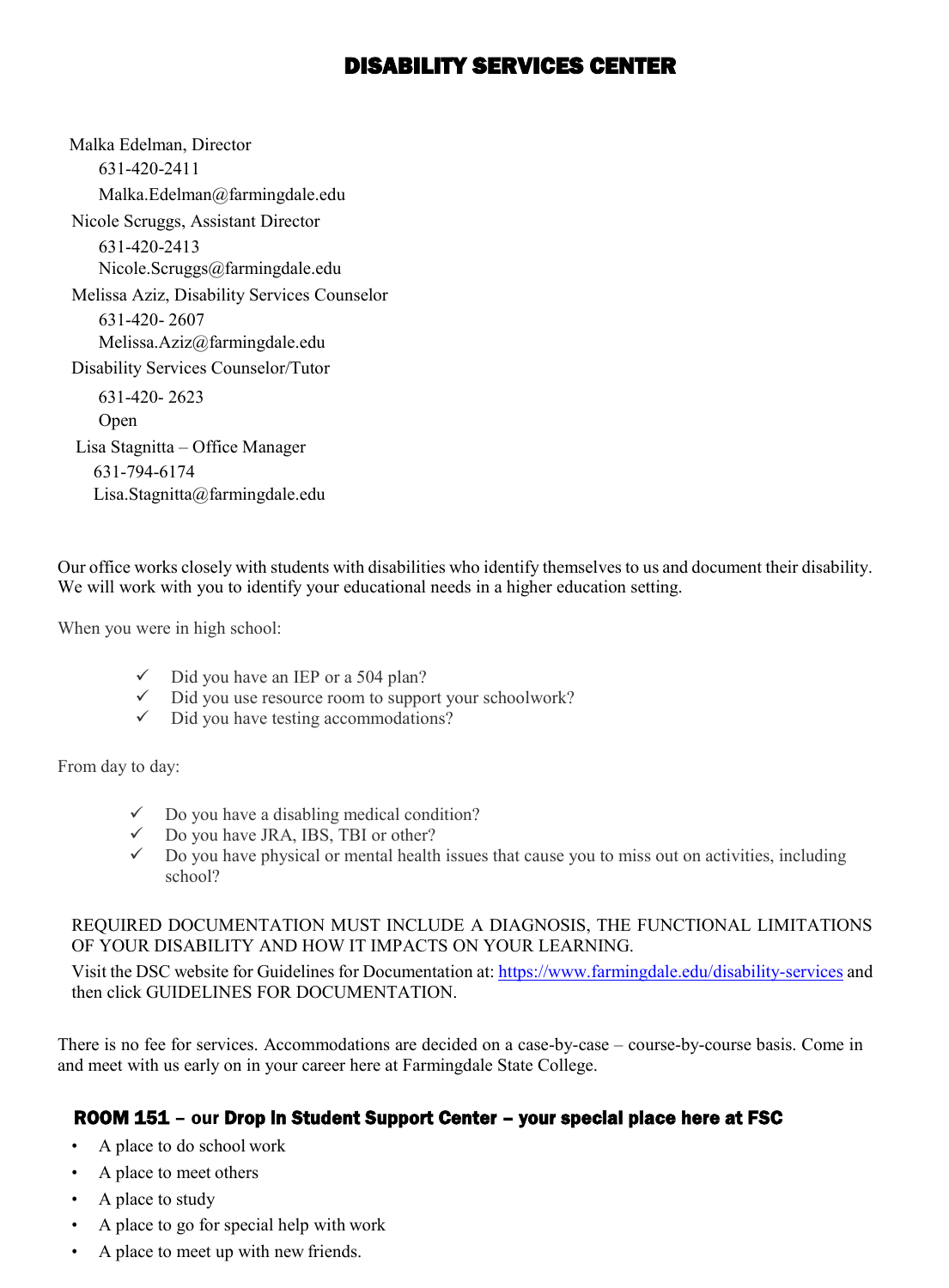### Athletes with temporary disabilities: There is help available.

Have you sustained a head injury in varsity athletics at FSC? Are you having trouble getting around campus? Are you having difficulty concentrating in class? If you are an athlete, you may have academic accommodations while recuperating. See Jennifer Bernstein, Head Athletic Trainer in Nold Athletic Complex and she will direct you to the Disability Services Center: in Roosevelt Hall 150/151, 631-794-6174. Together, we can help you get back on track with your coursework.

## ANIMALS ON CAMPUS

This policy ensures the health and safety of the Farmingdale State College community; preserves the integrity of the buildings and grounds; and supports a healthful educational and work environment that respects the rights of individuals by setting limitations on the presence of animals oncampus.

The following restrictions and requirements are established to address the issue of animals on college property, consistent with NYS codes and regulations.

- 1. Animals are prohibited from all college buildings, athletic facilities, and outdoor events, unless otherwise permitted by this or other college policy.
- 2. The following types of animals are permitted on college property, including college buildings, athletic facilities, and outdoor events, when necessary and appropriate:
	- a. Service Animals as defined by the Americans with Disabilities Act;
	- b. Therapy or comfort animals approved by Disability Services
	- c. Assistance animals when determined by Disability Services to constitute a reasonable accommodation for a documented disability; and
	- d. Animals used by law enforcement or emergency personnel in the exercise of their official duties.
	- e. Animals brought to campus as part of a college approved program is allowable as long as the animals have current proof of vaccination.
- 3. The handler of any animal permitted on campus must carry proof of vaccination and license at all times.

Fish in containers of ten gallons or less are allowed in non-research facilities with the approval of the department head. Larger fish tanks that have a connection to the programmatic mission of a department require approval by the college, pending a review of other relevant policies, codes and standards and, as stated above, are limited to nonresearch facilities.

4. Animal exhibits (petting zoos, rides, etc.) may require an operating permit from Suffolk County

Department of Health and must be pre-approved following procedure #4 listed below.

- 5. Domestic animals (any dog, cat, or tamed animal intended to be a pet or companion for a person) are otherwise permitted on college grounds.
	- a. Individuals who bring animals on college property shall be held responsible for the cleanup of any waste products, including feces, and any damage (personal or property) inflicted by the animal. In addition:
	- b. Animals shall not be left unattended and must be on a leash, rope or lead of not more than six (6) feet in length and held by a responsible person. (Note: service animals under the control of their handler may be off-leash, if the leash interferes with the service animal's work or the individual's disability prevents its use).
- 6. The following activities are prohibited (except as stated above):
	- a. Bringing wild animals or animals that are not domesticated onto college property.
	- b. Feeding wild or stray animals, including feral cats.
	- c. Abandoning domestic animals or relocating wild animals onto college property.
	- d. Removal or tampering with any animal trap or other monitoring device set by an authorized department or agency.
	- e. Fishing, hunting, trapping, collecting or otherwise taking wild animals from college property, except as part of approved activities.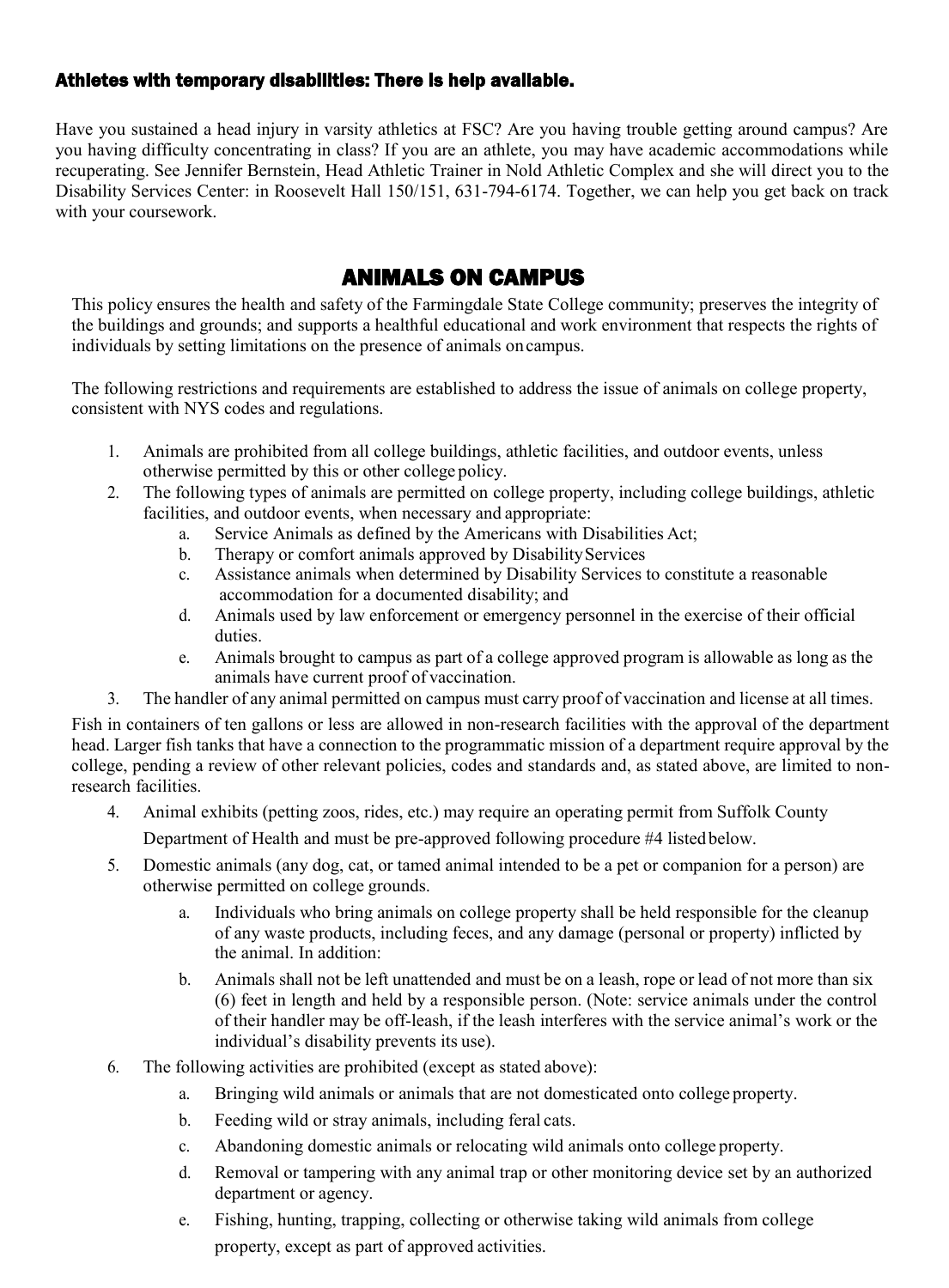f. Removal or dead animals from campus without approval from the Physical Plant and/or University Police (Note: NYS DEC or other permits may be required).

#### Procedure

- 1. Individuals bringing an animal on campus for ANY disability related issue must first contact the Dis- ability Services Center at 631-794-6174 prior to bringing the animal on campus. Instructions will be provided.
- 2. All other requests to bring any animals on campus (not related to a disability) must contact University Police at 631-420.2111.
- 3. In case of medical emergency related to an animal on campus, contact University Police at 631-420- 2111.
- 4. If you are faculty or staff, report violations of this policy to your department head who should contact Human Resources. University Police should also be notified of violations to assist with compliance.
- 5. Individuals planning an animal exhibit must first contact University Police or Physical Plant prior to exhibiting.

Inquiries/Request:

## **University Police**

631-420-2111

### **Disability Services**

631-794-6174

### **Please refer to the Disability Services Center "Service and Support Animal Policy"**

[http://www.farmingdale.edu/campus-life/student-support-services/support-services-students-disabilities/service](http://www.farmingdale.edu/campus-life/student-support-services/support-services-students-disabilities/service_and_emotional_support_animals/index.shtml) and emotional support animals/index.shtml

References:

NYS Code: 9 CRR-NY 300-3.1 Prohibited activities. (k) Animals.

Americans with Disabilities Act Section 504 of the Rehabilitation Act of 1973

# VOTER REGISTRATION FORMS AND PROCEDURES

Voter Registration forms and procedures can be found in the Disability Services Center in Roosevelt Hall. Forms are available in Roosevelt Hall, room 151. We encourage you to exercise your right and privilege to vote.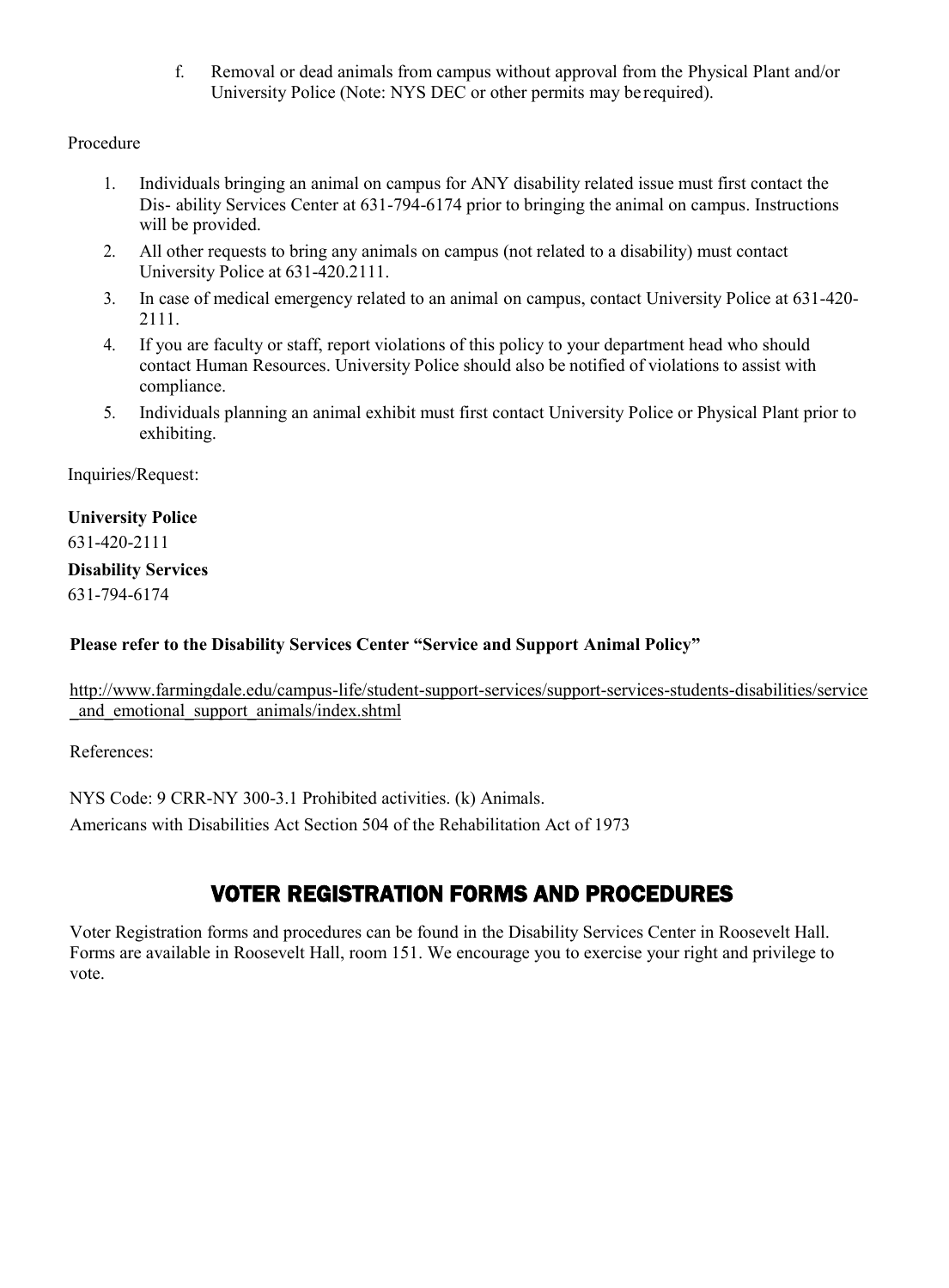# VETERAN SERVICES

Eric Farina, Director Roosevelt 109 Phone: 631-794-6168 [Eric.farina@farmingdale.edu](mailto:Eric.farina@farmingdale.edu)

The Department of Veteran's Services provides guidance to the burgeoning veteran's community at Farmingdale State College in the areas of registration, admissions counseling, student accounts, part-time employment, and faculty liaison. Please visit Director Eric Farina in order to submit your contact information as well as to inform him of any issues you might encounter.

#### **Services Offered to Veterans**

- Assistance with fee waiver eligibility
- Residence life scholarship for veterans on campus
- Priority single room reservation
- Health and Wellness Center free (except for massage and lab tests)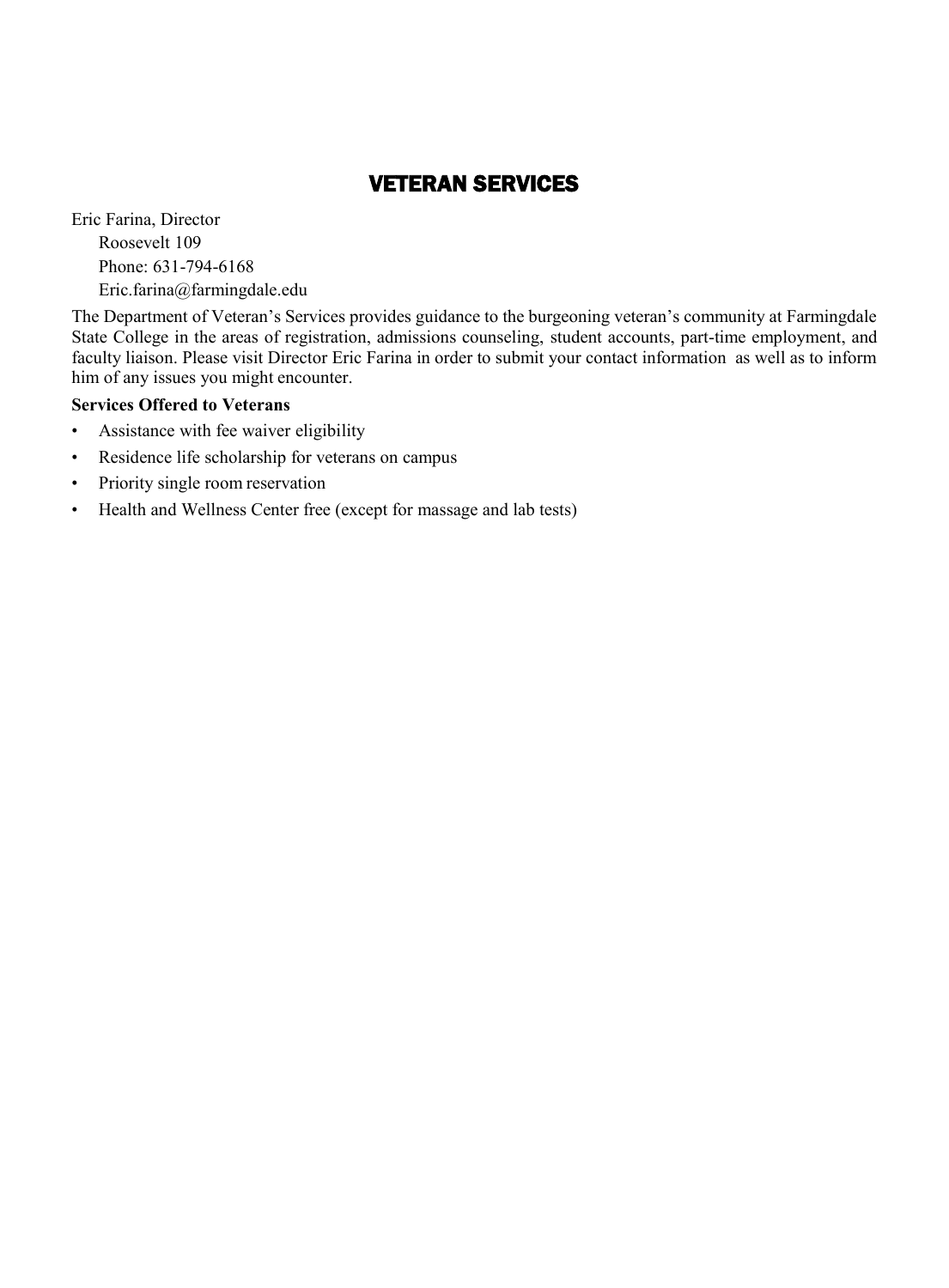## NEXUS CENTER FOR APPLIED LEARNING & CAREER DEVELOPMENT

Rena Varghese, Esq., Executive Director B.A., New York University J.D., Cornell Law School

Dolores Ciaccio, Director of Career Development BA, MBA, Dowling College MA, Adelphi University Farmingdale Foundation Award for Excellence in Professional Service, 2006

Cheryl Stratigos, Career Counselor B.S., Dowling College M.Ed., Long Island University Farmingdale Foundation Award for Excellence in Professional Service, 2018

Inesa Mott, Applied Learning Coordinator B.A., Vilnius University, Lithuania B.S., Farmingdale State College M.S., SUNY Old Westbury

Lauren Jorgensen, Applied Learning Counselor B.A., St. John's University M.Ed., M.A., Teacher's College of Columbia University

Nicholas Amador, Nexus Services Specialist B.S., Farmingdale State College

Robin Schulman, Administrative Assistant B.S., The College at Brockport

#### **Hours**:

Mon. - Fri. 9:00 am - 5:00 pm Walk-In Hours: Tuesdays, 11:00 am-1:00 pm

The Nexus Center is located in Greenley Hall, Lobby Level, Southside Outside Entrance. For more information, visi[t farmingdale.edu/nexus,](http://www.farmingdale.edu/nexus) emai[l nexuscenter@farmingdale.edu](mailto:nexuscenter@farmingdale.edu) or call 631-420-2296.

The Nexus Center helps students connect to opportunities, including jobs (part-time, full-time, summer, post-grad) and Applied Learning experiences, such as internships for academic credit. By integrating Applied Learning and Career Development, students hone their skills, enhance professional networks, and become stronger candidates for employment.

#### **APPLIED LEARNING GRADUATION REQUIREMENT**

Applied Learning involves applying classroom knowledge and skills in practical hands-on environments, including internships, clinical placements, practicums, community service, undergraduate research, and study abroad.

All students entering FSC in catalog year 2019-20 will be required to fulfill the Applied Learning Graduation Requirement. This means that they will be expected to earn passing grades in designated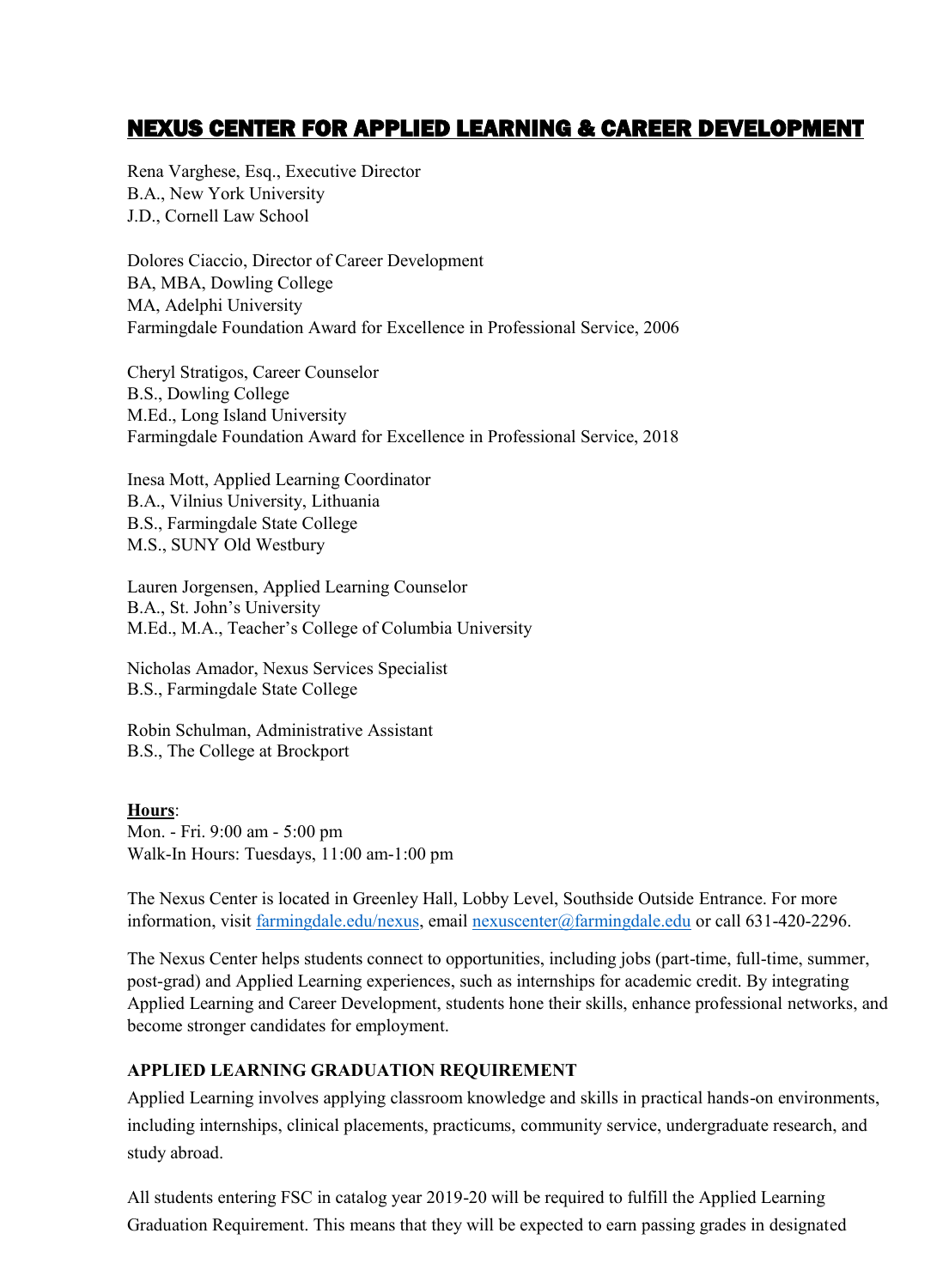Applied Learning full or enhanced courses satisfying the requirement OR successfully complete a minimum of ten hours of pre-approved Applied Learning co-curricular activities.

For additional information about Applied Learning and satisfying the graduation requirement, visit: <https://www.farmingdale.edu/nexus/applied-learning/>

**CAREER DEVELOPMENT** services include career and applied learning counseling, resume and cover letter review, workshops, career assessments, and recruiting events (such as job fairs). Meeting with a Nexus Center Counselor early during college is an excellent way to integrate your academic choices with exploring and realizing career goals.

Register for a CareerConnect account to make an appointment to meet with a Counselor, to apply to opportunities through our job postings system, and to access other services: [farmingdale-csm.symplicity.com/students](file://///fs02/groups/discipline/Student%20Handbook/Student%20Handbook%202018-2019/farmingdale-csm.symplicity.com/students)

# RESEARCH ALIGNED MENTORSHIP (RAM) PROGRAM

The Research Aligned Mentorship (or RAM) Program is a special academic support and enrichment program funded by a First in the World Grant awarded to Farmingdale State College by the United States Department of Education. Students selected for this program have the extraordinary opportunity to participate in a serious research project with a faculty mentor either on campus or at a major research university, national laboratory, business accelerator, or other appropriate research venue. In addition, RAM students receive priority registration, one-on-one academic counseling and support tailored to each students' needs, and invitations to special events and workshops. Farmingdale strives to see that all RAM students graduate with a distinctive record of accomplishment.

The RAM Program is located in the Lower Level of Greenley Library.

# ACADEMIC ADVISEMENT AND INFORMATION CENTER

The Academic Advisement and Information Center (AAIC), partnering with faculty advisors, provides guidance and essential resources to help ensure the academic success of all students at Farmingdale State College. Appointments to meet with an academic advisor can be made on our website or by phone. Some of the ways in which the AAIC can assist you are:

- Academic advisement, planning, course selection and registration
- Campus resources and information for academic success
- Workshops offered to enhance college skills
- Eligibility requirements for academic majors
- How to change your major or declare a minor
- Advisement for students on academic warning, academic probation, or recipients of an Early Warning letter
- Transitional guidance into college life and the FSC academic environment

Location: Greenley Library, lower level. Hours: Year-round, Monday through Friday. Visit our website for current hours. Walk-in Wednesdays offer short 15 minute appointments for simple schedule changes and other quick questions.

Website: www.farmingdale.edu/aaic

Email[: advisement@farmingdale.edu](mailto:advisement@farmingdale.edu) Phone: 631-794-6160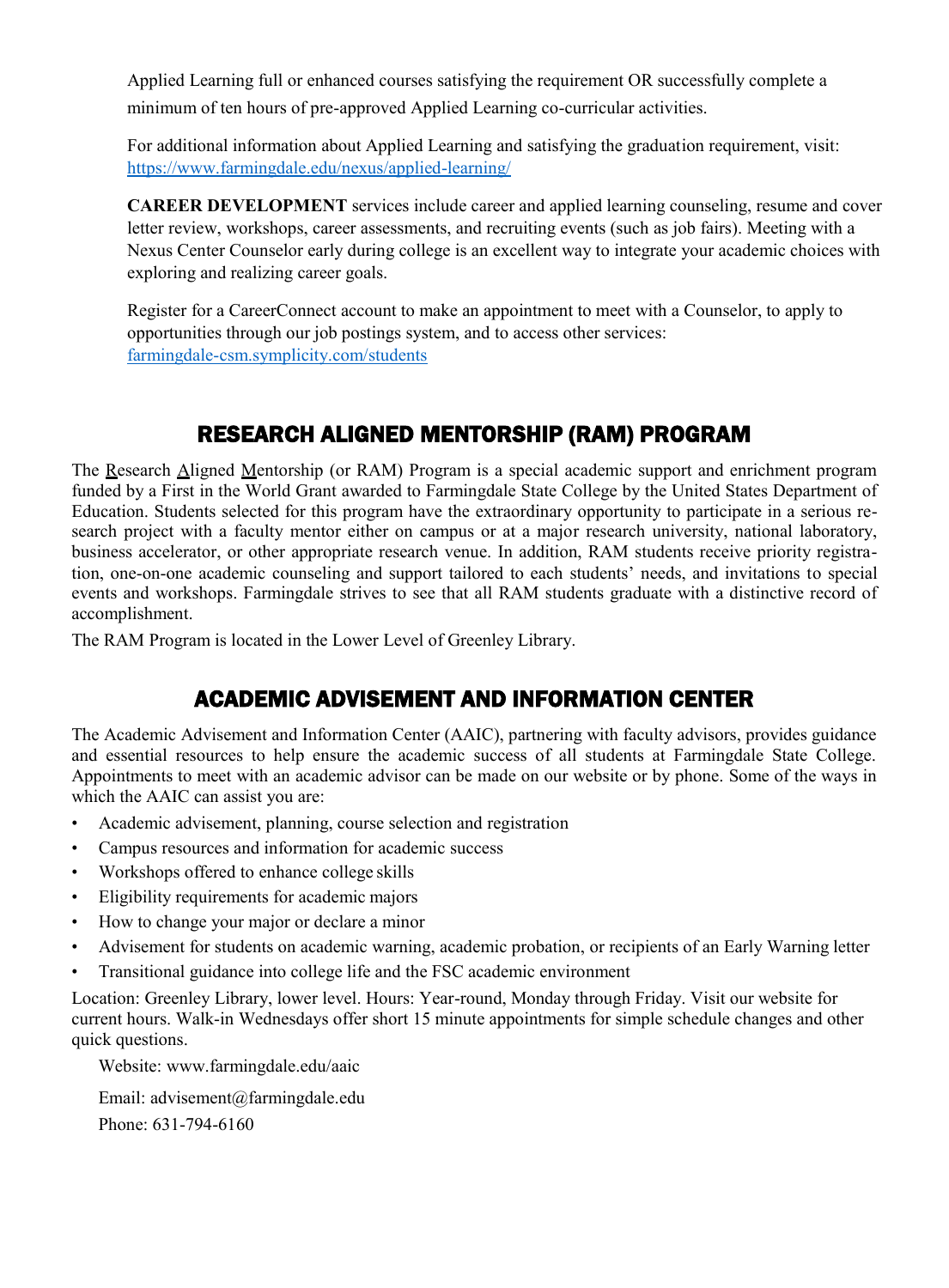## RESIDENCE LIFE

Eunice Ro, Interim Director LaShonda Boggan, Assistant Director Sinclair Hall 631.420.2010/2191

#### **Hours when classes are in session**:

Monday – Friday, 8:45am – 4:45pm

Residence Life, located on the first floor of Sinclair Hall, coordinates all aspects of on-campus living. The residence hall staff provides counseling, helps to establish and maintain community standards, and supports health, safety, and cleanliness standards in accordance with residence hall/campus policy, ensuring a positive experience for you.

The goal of the Residence Program is to provide you with an on-campus, student-centered living experience in a clean, safe and stimulating environment. The residence halls are viewed as an extension of the classroom where learning, socialization and maturing takes place. The community atmosphere is conducive to fostering your uniqueness and individuality as well as respect for the rights of others.

Resident Directors are live-in professionals. They are college graduates who run the day to day operations of their individual residence halls/areas. They participate in an on-call emergency duty rotation during the evenings/weekends to ensure the safety and integrity of the resident student population. As professional staff members, they supervise a staff of Resident Assistants (RAs).

Any registered student of FSC is eligible to live on campus. You do not need to be full time and/ormatriculated. However, preference for spaces will be given to those students who are full time and matriculated.

**Dewey Hall** is a corridor-style residence hall with a varying number of single and double rooms in each hallway. The residents share common bathrooms in each wing.

**Orchard Hall** is a four-story building designed as "suite-style" living with four-person and six-person suites. The four-person suites are broken up into two double bedrooms and a private single bathroom. The six-person suites are broken up into two double bedrooms, two single bedrooms, two single bathrooms, and a kitchenette area. In the kitchenette, a small refrigerator, counter top with sink, microwave, and kitchen table are provided.

**Alumni Hall** is our smallest residence hall. Alumni Hall consists of single rooms and hallway bathrooms for the residents to share.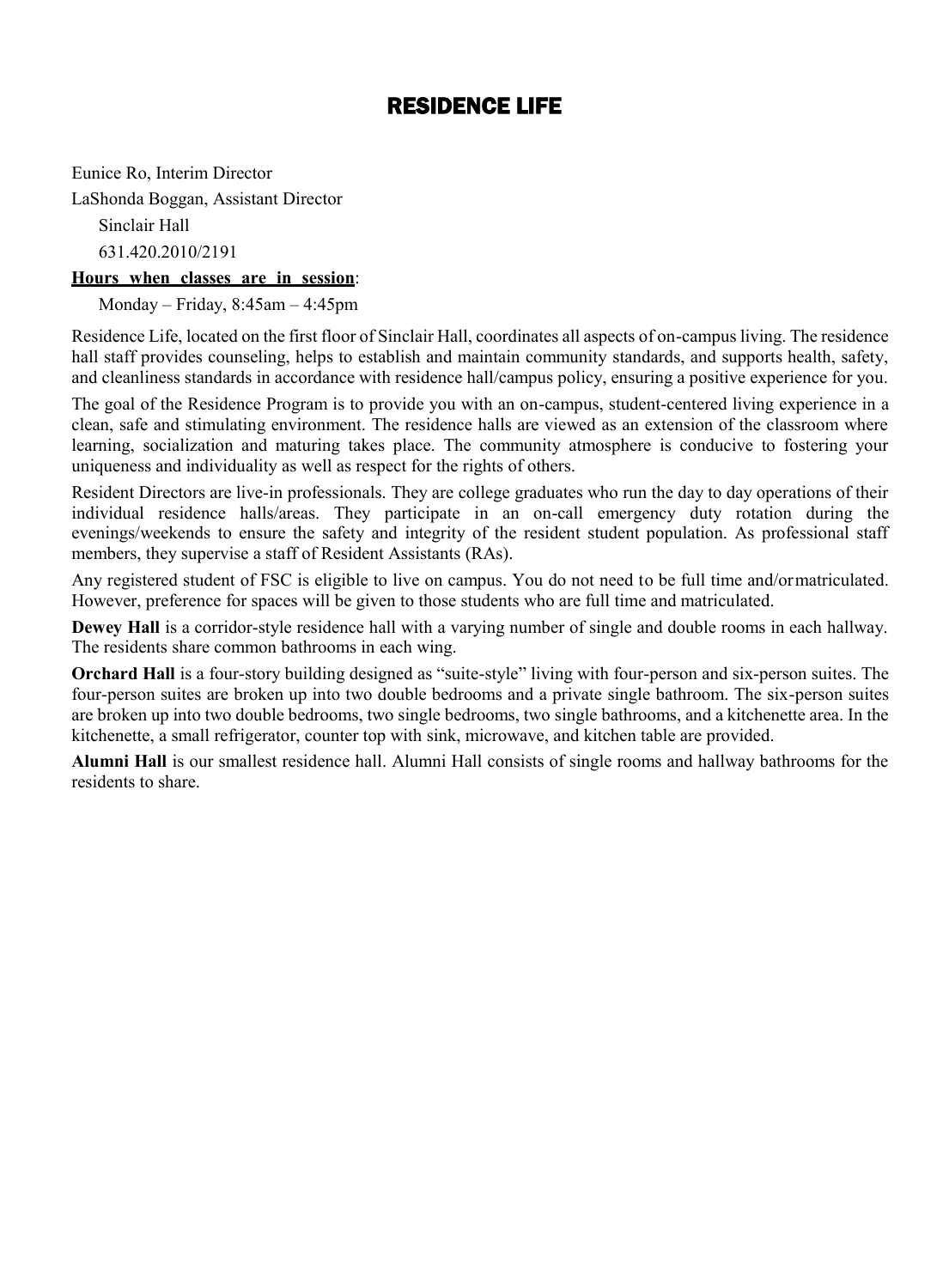## OFFICE OF STUDENT ACTIVITIES

#### Staff Information:

Eunice Ro, Director of Student Activities and Campus Center Amanda Cataldo, Assistant Director of Student Activities Alicia Femoyer, Student Activities Associate

Lukas Miedreich, Student Activities Coordinator for Programming and Greek Life

Location: Conklin Hall Room 111 Telephone: 631.420.2103 Fax: 631.420.2139 [STUACT@farmingdale.edu](mailto:STUACT@farmingdale.edu)

### CONKLIN HALL

#### **Conklin Hall hours when classes are in session:**

Monday – Friday 8:00am to 12:00am Saturday

and Sunday 10:00am - 7:00pm

If you want to know what's happening on campus, then check out the Office of Student Activities in Conklin Hall 111. All club meetings and events are scheduled through this office.

You can find the latest events online by visiting<http://calendar.farmingdale.edu/cal/main/showMain.rdo>

**Student Government Association**: The Student Government Association (SGA) of Farmingdale State College promotes the education, welfare, advocacy and enrichment of the Student Body. It is responsible for allocating the Mandatory Student Activity Fee. SGA also provides leadership and networking opportunities.

## STUDENT CLUBS AND ORGANIZATIONS

There are approximately 75 clubs and organizations currently operating on campus. Student clubs can open up amazing networking opportunities, confirm your career choice, and provide leadership opportunities.

3D Printing Club Latin Ladies United Accounting Society **Medical Laboratory Technology Club (MLT)** African Heritage Diversity Club Men In Action (MIA) (Community Service Club) Alpha Eta Rho (Aviation Enthusiast Club) Modern Language Club (MLG) Alpha Phi Delta (Fraternity) Muslim Student Association (MSA) American Association of Airport Executives (AAAE) Olympians FC Soccer Club Anime & Gaming Club Phi Iota Alpha (Fraternity) Architectural Construction Technology (ACT) Phi Sigma Sigma (Sorority) Association of Operations Management (APICS) Phi Theta Kappa (2 Year Honor Society) Backstage Theater Company (BSTC) Political Science Club Biology Club Pre-Health Professions Club Campus Activities Board (CAB) Pre-Optometry Club Card Game Club Professional Communications Club Christian Fellowship Club Psi Chi (Psychology Honor Society) Computer Programming Club (Hello World) Psychology Club Computer Technology Club Quality Club Criminal Justice Club RAM Motor Sports Design Club Ram Nation Radio DiGamma Omega Xi, Inc. Service Society Rambler Student Newspaper Earth Matters Residence Hall Association (RHA) Economics Club Robotics Club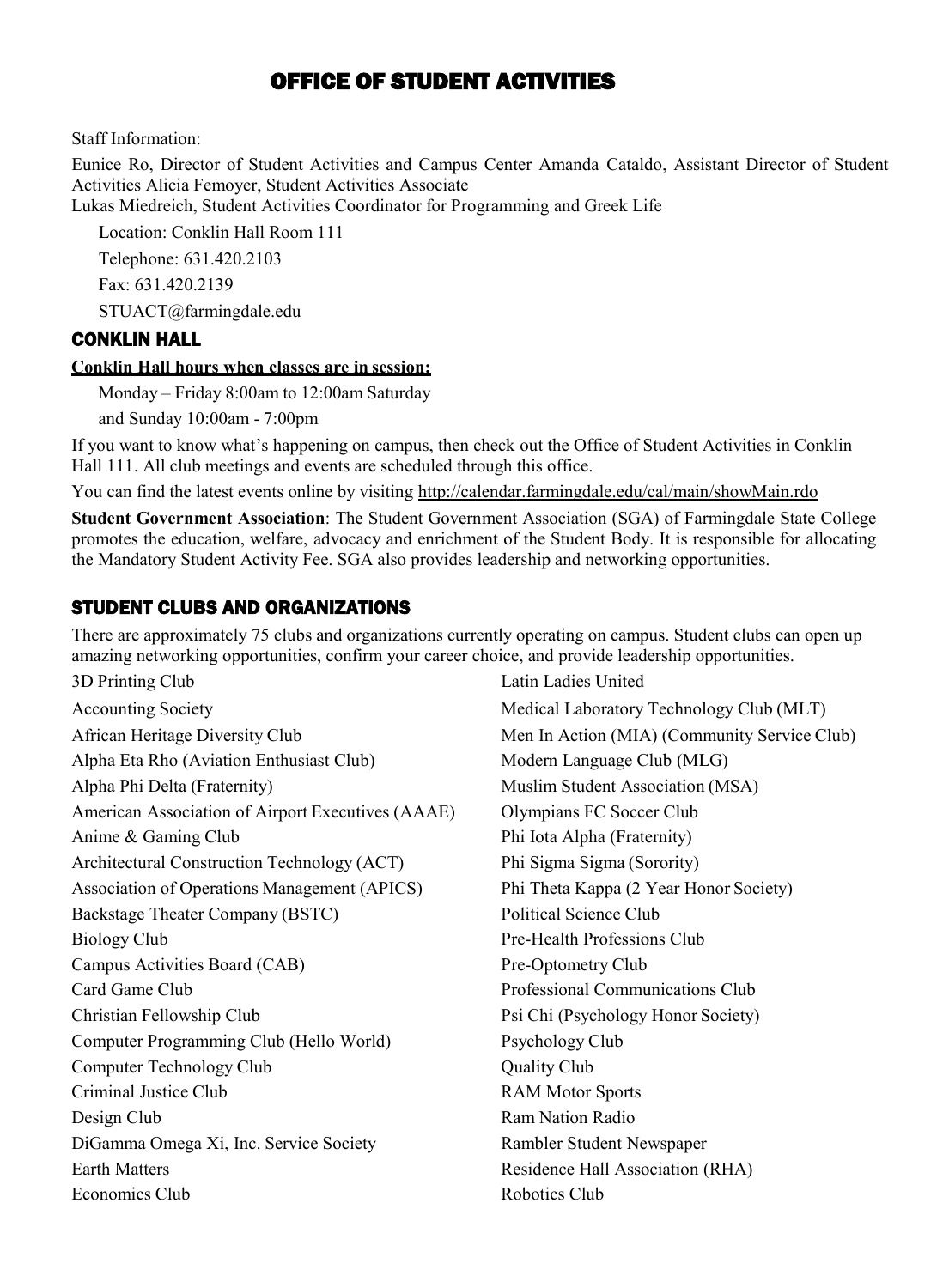Epsilon Pi Tau (Engineering Honor Society) Roller Hockey Club Farmingdale Automotive Enthusiasts (FAE) S.O.N.I.C. (Step Team) Farmingdale Queer Pride (FQP) Sexual Awareness Council Flying Rams Short Film Club Focus Photography Club Sigma Delta Tau (Sorority) FSC Fashion Committee Ski & Snowboard Club Golden Key International (4 Year Honor Society) Society of Women Engineers (SWE) Habitat for Humanity Sport Management Club History Club Starlettes (Dance Team) Horticulture Club Student Dental Hygienist' Association (SADHA) Hugs Across America (Community Service Club) Student Nurses Association (SNA) Humans v. Zombies (HvZ) Student Veterans of America (SVA) Ice Hockey (Club Sport) Tau Kappa Epsilon (Fraternity) Institute of Electrical/Electronic Engineers (IEEE) Unique Hype (Spirit Squad) Kappa Chi (Criminal Justice Honor Society) United Nations Association (UNA-USA) Kappa Sigma (Fraternity) Wrestling Club Ladies United in Vision (LUV) We Help Others (Community Service Club) Latin American Student Organization (LASO) Young American for Freedom Zeta Phi Eta (Professional Communications Honor Society)

**Don't see an organization you like?** Start one by vising the Office of Student Activities. \* This is a list of active clubs as of spring 2015. Availability is subject to change \*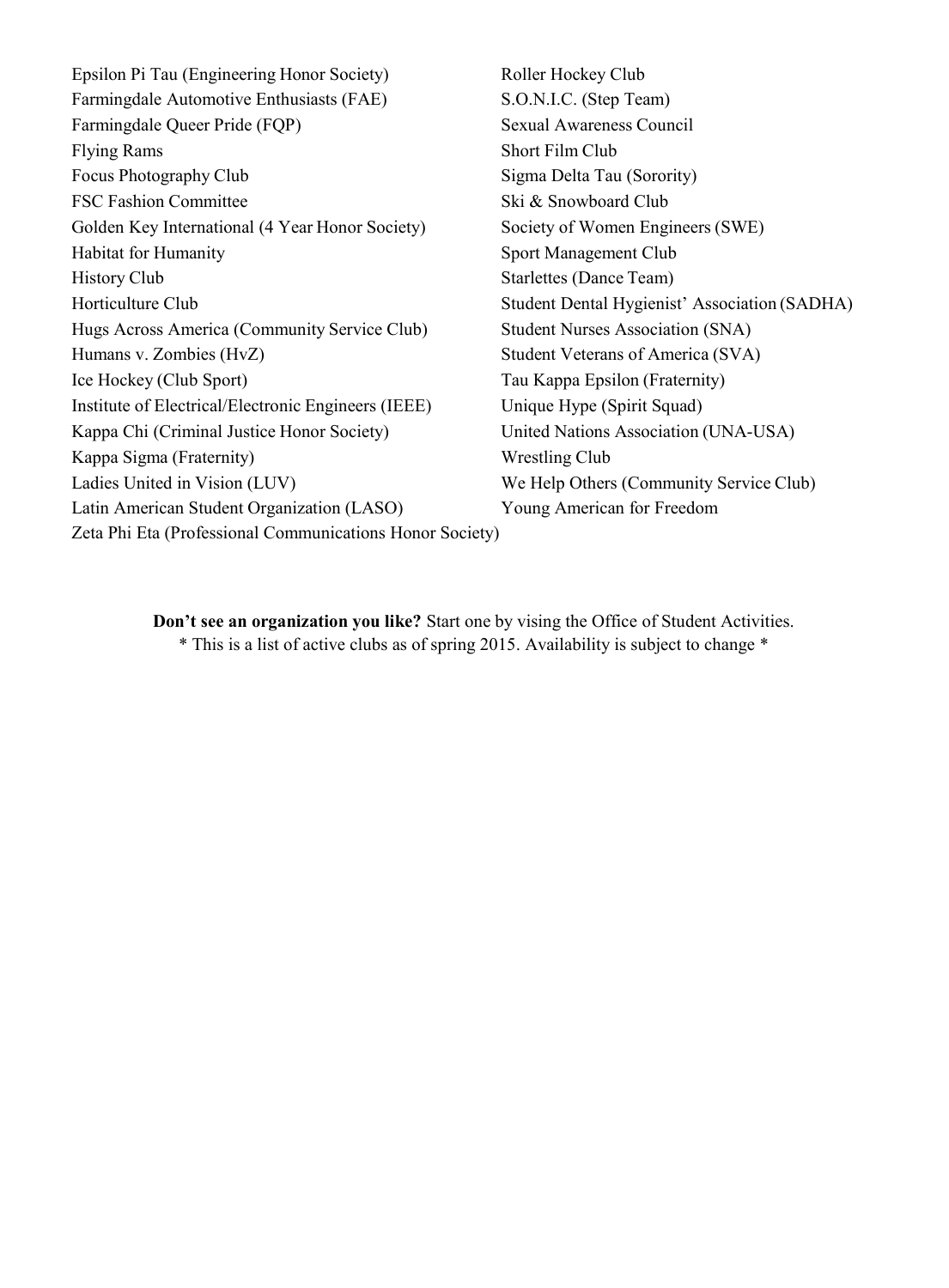## OFFICE OF INTERNATIONAL EDUCATION AND PROGRAMS (OIEP)

Offices Located in Laffin Hall 3rd Floor Monday-Friday 9:30-4:30 Appointments may be scheduled online a[t www.farmingdale.edu o](http://www.farmingdale.edu/)r by email to [international@farmingdale.edu o](mailto:international@farmingdale.edu)[r studyabroad@farmingdale.edu](mailto:studyabroad@farmingdale.edu)

James Hall Interim, *Director* (631) 420-2479 Donna Onorato, *Administrative Assistant*  [donna.onorato@farmingdale.edu, \(](mailto:donna.onorato@farmingdale.edu)631) 420-2479 Kathie Conarck, *Associate Director of International Education* [kathie.conarck@farmingdale.edu, \(](mailto:kathie.conarck@farmingdale.edu)631)420-2460 Jeannette Sinnott, *Assistant Director* [jeannette.sinnott@farmingdale.edu, \(](mailto:jeannette.sinnott@farmingdale.edu)631) 794-6232 Samantha Somma, *International Development and Student Support* [samantha.somma@farmingdale.edu, \(](mailto:samantha.somma@farmingdale.edu)631) 420-2624 Dayna Richardson, *International Program Coordinator* [richarda@farmingdale.edu, \(](mailto:richarda@farmingdale.edu)631) 794-6378 Agata Adamczuk*, Study Abroad Advisor* [agata.adamczuk@farmingdale.edu, \(](mailto:agata.adamczuk@farmingdale.edu)631) 794-6362

The mission of The Office of International Education and Programs (OIEP) is to internationalize Farmingdale State College through the promotion of international education and to offer supportive and innovative programs to students, faculty and staff. OIEP recruits a diverse group of international students by offering excellent undergraduate and graduate academic programs in high demand disciplines. Farmingdale has a population of approximately 200 international students representing over 20 countries. OIEP acts as the connection for the college between students on a F-1 visa and those scholars and students on J-1 visas with the Department of Homeland Security (DHS), the Department of State (DOS) and the U.S. Citizenship and Immigration Services (USCIS). The office provides information on securing visas, health insurance, obtaining social security numbers, on-campus employment, internships, and traveling outside the United States. OIEP also provides assistance to students throughout their stay at Farmingdale with academic and/or social matters.

Farmingdale students are strongly encouraged to study abroad. Participating in an overseas experience such as exchange or study abroad can change your perspective on life, enhance your career goals and set you apart from others when entering the job market. We cooperate with other SUNY colleges and can offer advice on programs through any institutions. Students may obtain information on Study Abroad programs by visiting [www.farmingdale.edu/academics/centers-institutes/international-education](http://www.farmingdale.edu/academics/centers-institutes/international-education) or by contacting Jessica Zuniga at [jessica.zuniga@farmingdale.edu o](mailto:jessica.zuniga@farmingdale.edu)r studyabroad.farmingdale.edu.

OIEP plans and hosts educational, cultural, and recreational events and activities to bring together international and American students for mutually beneficial cultural exchange. Farmingdale plans multicultural activities throughout the academic year in an effort to internationalize the campus. Various campus committees and organizations cooperate to offer these events, including the International Office, Student Activities, Residential Life, and student organizations. The activities and events for the international students are designed to promote understanding between the diverse populations that are part of the Farmingdale community and the New York community as a whole. For more information regarding the Office of International Education and Programs, visit [www.farmingdale.edu/academics/centers-institutes/international-education.](http://www.farmingdale.edu/academics/centers-institutes/international-education)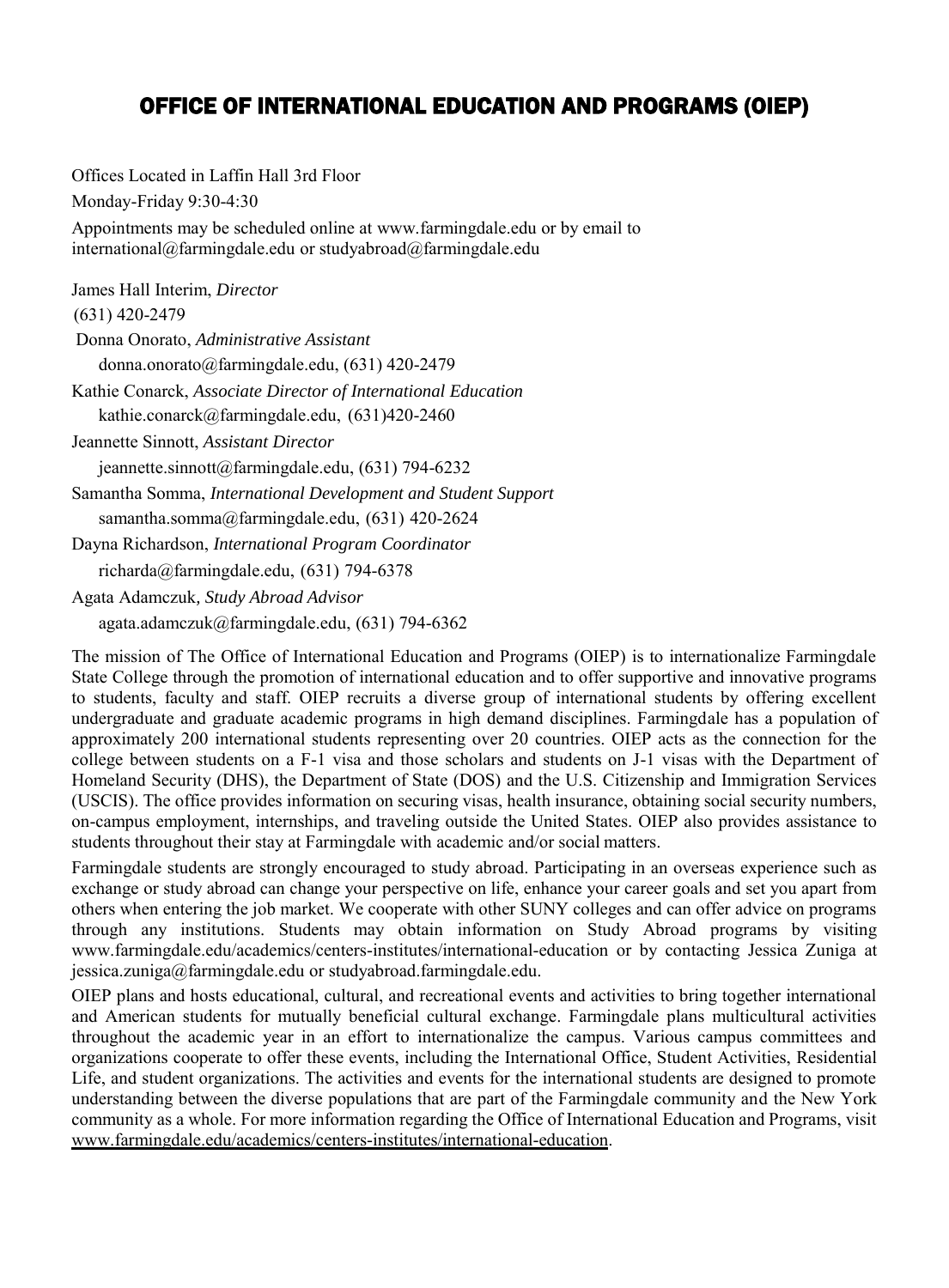# CAMPUS RECREATION

Jason Gant – Director Roosevelt Hall Room 127 Phone – (631) 794-6249 Fax – (631) 420-2139 Email – [recreation@farmingdale.edu](mailto:recreation@farmingdale.edu) **Facebook.com/fscrecreation OR** [www.imleagues.com/farmingdale](http://www.imleagues.com/farmingdale)

#### **Hours when classes are in session:**

Monday-Thursday, 10:30am - 6:30pm

Campus Recreation at Farmingdale State College provides the campus community with a wide variety of recreational activities and events, including traditional intramural leagues and tournaments, fitness and group exercise classes, outdoor pursuits and professional sporting events.

Intramural Leagues include flag football, soccer (indoor and outdoor), volleyball, dodge ball, basketball, softball, and ultimate Frisbee. All sports offer both a men's league and co-ed league with different competition levels. Participants have the option of creating their own teams or entering into the leagues as a free agent, which will allow them to be placed onto a team and meet new students.

Fitness and Group Exercise classes include Yoga, Zumba, Pilates, Abs & Core workouts, upper body strength workouts and flexibility workouts taught by a wide variety of certified instructors. Students may work out at the Fit Lab, a weight room which offers a variety of exercise equipment.

Professional sporting events may be trips to Major League baseball games, NBA basketball games, NHL hockey games and NFL football games.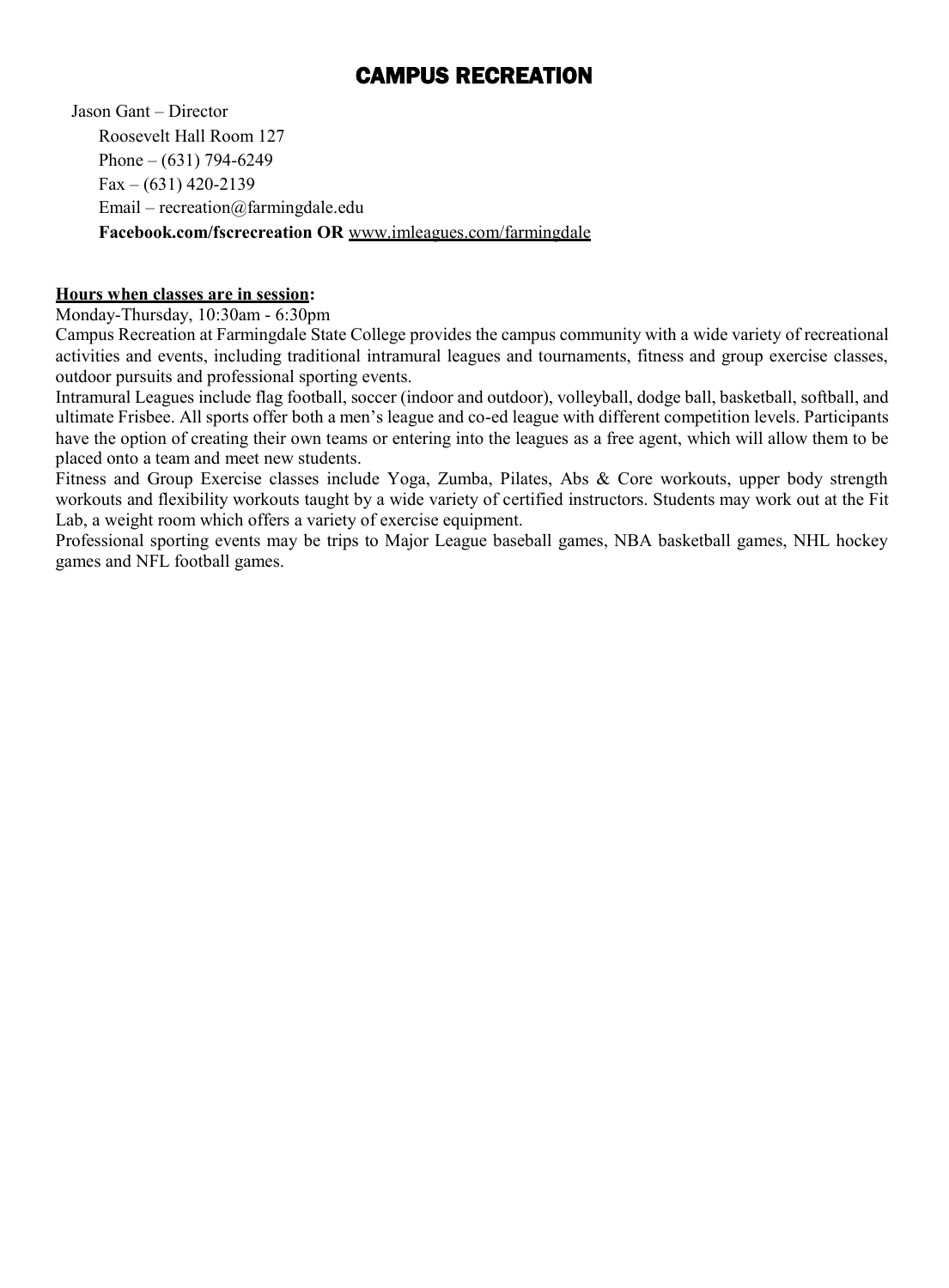

Mike Harrington, Director Tom Azzara, Associate Director Deana Ward, Assistant Director George E. Nold Athletic Complex 631-420-2482 [www.farmingdalesports.com](http://www.farmingdalesports.com/) 

#### **Hours when classes are in session:**

Mon - Fri 9:00am - 5:00pm

The purpose of the Farmingdale State intercollegiate athletic program is to support and expand the total educational experience of all our students. The program, available for men and women, offers a wide variety of opportunities for participation. The athletics program carries out the general mission of the College and is designed to educate you in areas such as: good sportsmanship, leadership, teamwork, health, well-being, loyalty and overall character development.

Farmingdale State is a Division III member of the National Collegiate Athletic Association (NCAA), offering 18 intercollegiate sports (9 Male, 9 Female). The College currently holds membership in the Skyline Conference, ECAC, the Collegiate Track Conference and the New Jersey Athletic Conference (for track only).

Nold Athletic Complex recently underwent renovation and was reopened in January 2017. Students are able to sign up in ASC to use the weight room for a \$50/semester fee, while access to the rest of the athletics facility (open gym, racquetball courts) is available with a valid Student ID. Have pride in your school and what it has to offer. There is no admission to the home games, so come out and support your Rams!! To view game schedules, intramural activities or follow results of all our teams, check out our Athletics website a[t www.farmingdalesports.com](http://www.farmingdalesports.com/)

# AUXILIARY SERVICE CORPORATION

Geraldine Watnick, Executive Director

The Auxiliary Service Corporation (ASC) which operates on campus, with administrative offices located in Laffin Hall, is a not-for-profit educational corporation. The general purpose of ASC is to establish, operate, manage, and promote education-related services for the benefit of the College's faculty, staff and students in harmony with the mission and goals of the College.

The Auxiliary Service Corporation provides the following campus services through contractual arrangements: food services for both commuting and resident students, faculty and staff; a bookstore operation; vending machines; laundry, washer and dryer services; photocopy services, and student health insurance.

#### **Laundry Services**

Each student receives ONE prepaid laundry card each semester with \$45 dollars on the card. This amount is included in your room charge. Please note additional cards are not issued for lost, stolen, or misplaced cards; students are responsible to purchase additional cards. Additional cards for \$45 can be purchased at Auxiliary Services Corp (ASC) in Laffin Hall Room 125 or students can purchase from the laundry card machine located in the first floor lobby of Orchard Hall. The cost of the card itself is \$5 plus the amount of money the student decides to add to the card. At all times, please operate equipment as indicated in usage signage posted in laundry rooms.

#### **Student Health Insurance**

The College requires that all students residing in residence hall facilities have health insurance. Resident students are automatically charged the student health insurance fee. Resident students who maintain their own health insurance may waive the health insurance fee by signing a waiver form and submitting proof of personal insurance to the Student Health and Wellness Center on an annual basis, therefore, a waiver form must be submitted each year for resident students attending both the fall and spring semesters and each spring for students who enroll in housing in the spring semester. Resident students may waive the insurance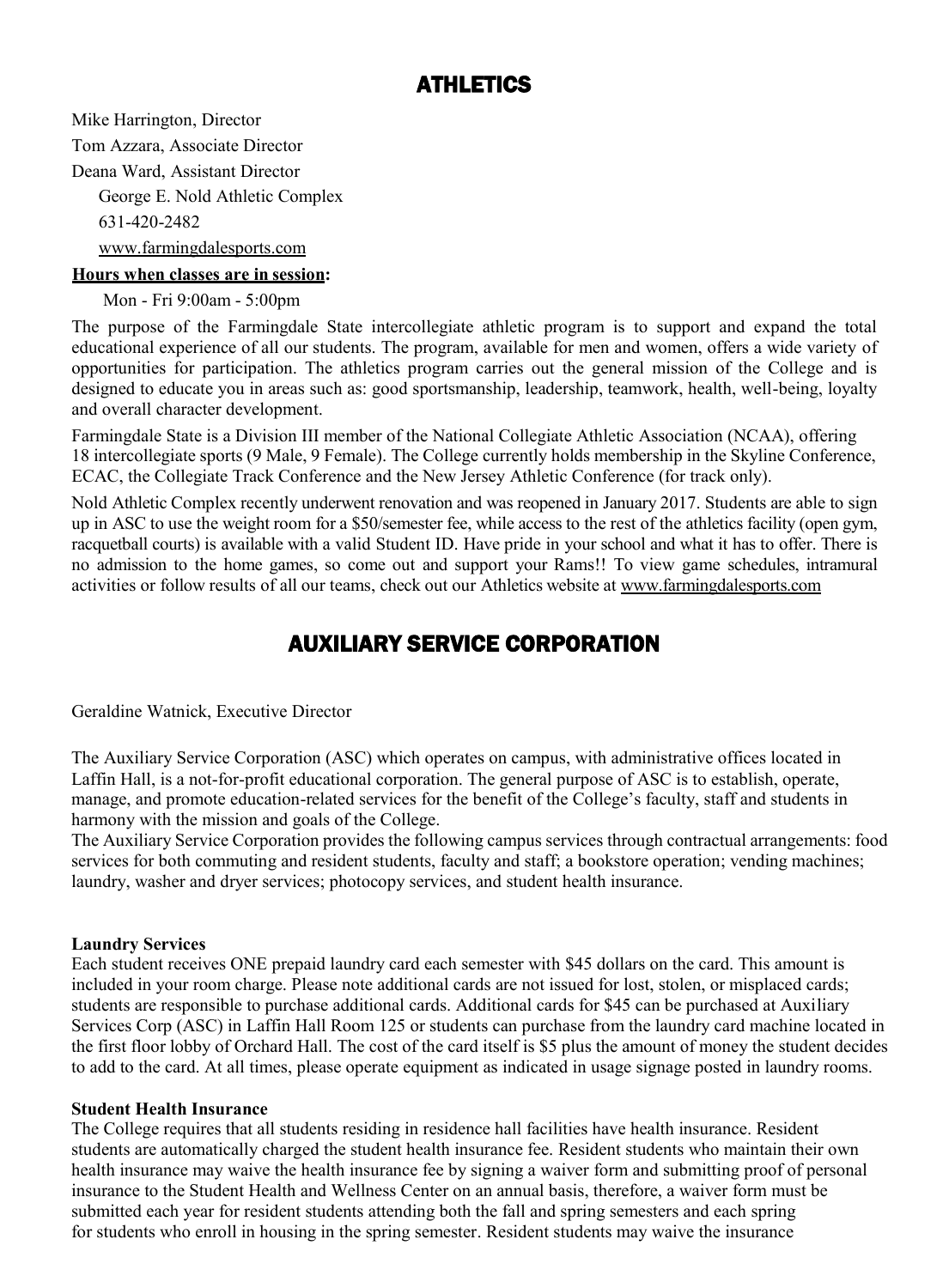during the first ten (10) days of the semester only. Submitting a waiver form within the first ten (10) days of each semester will reduce your bill. Waiver forms are available online as well as the Student Health & Wellness Center and Student Accounts. Waiver forms must be submitted to the Health & Wellness Center within the first ten (10) days of class in order for the charge to be removed from your account and lower your bill. It is very important that to waive the insurance it MUST be done within the first 10 days of class and the waiver form MUST be submitted each year.

The waiver form is available online at:

<http://www.farmingdale.edu/administration/administration-finance/auxiliary-service-corporation/>

It is important to mention that given the ongoing changes to the health care industry and anticipated changes to the health care legislation, students should review their health care options. For academic year 2018-2019, it is the intention of the College to continue to offer student health insurance; however, in the future, the College may have to reconsider the economic impact of offering this program to our students.

Please contact Betty LaFroscia at 631-420-2154 with any questions.

The Corporation directly provides various student services such as: check cashing, FAX service, ID replacement, money orders, and emergency student loans.

The Auxiliary Service Corporation as a fiscal agent provides accounting services for: Farmingdale Student Government, Trust and Agency Accounts, Alumni Association and the Farmingdale College Foundation.

For additional information, visit the Auxiliary Service Corporation website at

[https://www.farmingdale.edu/administration/administration-finance/auxiliary-service](https://www.farmingdale.edu/administration/administration-finance/auxiliary-service-corporation/)[corporation/](https://www.farmingdale.edu/administration/administration-finance/auxiliary-service-corporation/) or 631-420-2666.

## ON CAMPUS FOOD AND DINING SERVICES

Dean Rasi, Director

Aramark Campus Services, Farmingdale Campus Center 631-420-2055 [www.farmingdale.campusdish.com](http://www.farmingdale.campusdish.com/)

Whether living on-campus or commuting, you will always find something delicious, nutritious and appetizing with Farmingdale Dining Services.

There are a variety of choices on-campus including our all-you-care-to-eat dining facility POPs, the Campus Center Food Court, which has several retail locations including Burger Studio, a Restaurant Rotation station, Mexican, Greens to Go, Bene Pizzeria, grab 'n go, Hale & Hearty Soups, a We Proudly Serve Starbucks Café and Freshens Fresh Food Studios (coming in 2019). Our library café, Books 'n Beans (Greenly Hall), offers an expanded selfservice micro market offering Starbucks coffee, snacks, sushi, sandwiches, and a wide variety of other grab & go items

For more information and hours of operation, please visit our website[, www.farmingdale.campusdish.com.](http://www.farmingdale.campusdish.com/) 

When it comes to dining on-campus, we have a meal plan to fit every lifestyle. All resident students are required to be on a meal plan and are automatically enrolled in the Carte Blanche plan which offers unlimited access to POPs, 150 declining balance dollars, and 4-guest meals per semester. Resident students are also able to upgrade to the Carte Blanche Premium plan which provides an additional 100 declining balance dollars for only \$80 more per semester.

Meals at POPs are unlimited during regular hours of operation. Enjoy as much food as you'd like while dining inside the dining hall and feel free to take a piece of fruit or snack to go to help you through the day, but to-go containers or taking meals to go is not permitted. If you have a conflict with your schedule that does not allow you to get a meal, please reach out to Dean Rasi, Director of Dining Services, to discuss your options and be prepared to provide a copy of your class schedule or documentation from your employer to validate the request.

Commuters have the option of purchasing a block of declining balance dollars which would be available on your student ID card. Declining balance dollars have a \$1 for \$1 value and may be used at any on-campus dining location, including paying the door rate at POPs. They are also tax free! All declining balance meal plan include bonus declining balance dollars.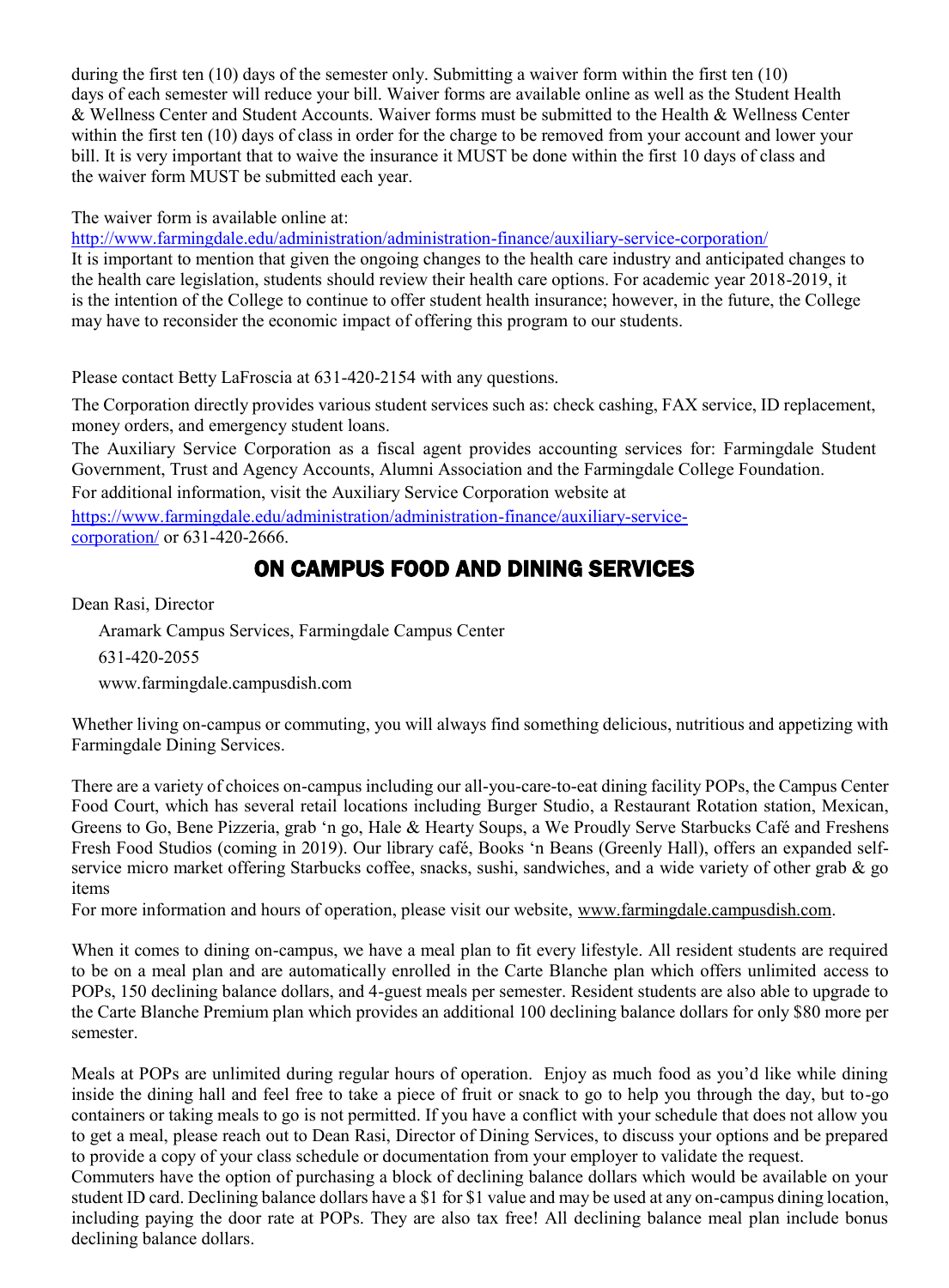$400$  DB = 100 bonus DB  $300$  DB = 60 bonus DB  $250$  DB = 50 bonus DB

You'll also receive a 10% bonus on any amount of DB you add between \$50 and \$249.

Both resident and commuter plans include declining balance dollars that can be spent at any on-campus dining facility, Campus Center Market, We Proudly Serve Starbucks Café, Books 'n Beans, and POPs. You may also use declining balance dollars to treat a guest to a meal.

It is the student's responsibility to activate their meal plan card each academic year with Dining Services and to notify the Residence Life Office or a Dining Services Manager immediately if you are having any problems using the ID card, meal plan, or accessing/paying at any dining facility.

Be sure to visit our website, [www.farmingdale.campusdish.com,](http://www.farmingdale.campusdish.com/) for information regarding our menus, specials, meal plans, health and wellness, sustainability, catering, hours of operation, and contact information.

Note: Students must present their activated ID card for entry into POP's. Please present your activated ID card to the cashier **each time** you enter POP's.

# THE BARNES & NOBLE CAMPUS BOOKSTORE

Roberta Mirro, General Manager Located in the Campus Center 631-420-2071/631-249-3048 [www.farmingdale.bncollege.com](http://www.farmingdale.bncollege.com/) Hours when classes are in session: Mon -Thurs 9:00am -6:00pm Friday 9:00am -2:00pm

Extended hours are offered during registration and during the first two weeks of classes.

The College Bookstore, operated by the Barnes & Noble Corporation, is located on campus for the convenience of the entire College community. We carry required and recommended textbooks, instructional materials, supplies, clothing and other sundry items for your educational needs. We have a wide selection of very cool and

very cute emblematic shirts, sweatshirts, hats, etc. available for you to purchase to show your pride in Farmingdale.

In addition to new and used textbooks, textbooks are also available via a textbook rental program and digital formats. Renting textbooks can save up to an average of 50% compared to new textbooks. Textbook rentals are available from the date you enroll in the textbook rental agreement through the last day of finals, as shown on the Order Confirmation. Students may also purchase and reserve their textbooks via "Textbook Express" which is accessible on the Farmingdale State College home page. "Textbook Express" will indicate if a textbook is available as new, used, rental and digital so that students may determine which option is optimal for their use.

For more information on the textbook rental program, digital course materials, or any other questions, please visit the Barnes & Noble webpage, or [visit us on social media.](https://www.instagram.com/fscbookstore/) And for freshman students, please sign up on "Freshman" Connection" and receive notifications of upcoming promotions, "how to's", and all your bookstore news!

## COMPUTER FACILITIES

Computer Labs are located in Whitman Hall, Lupton Hall and the Career Center. Hours will vary from location to location. The Career Center, at the start of each semester, will have all computer lab schedules available. The College has several computer labs that are open for you sixteen (16) hours a day during the week.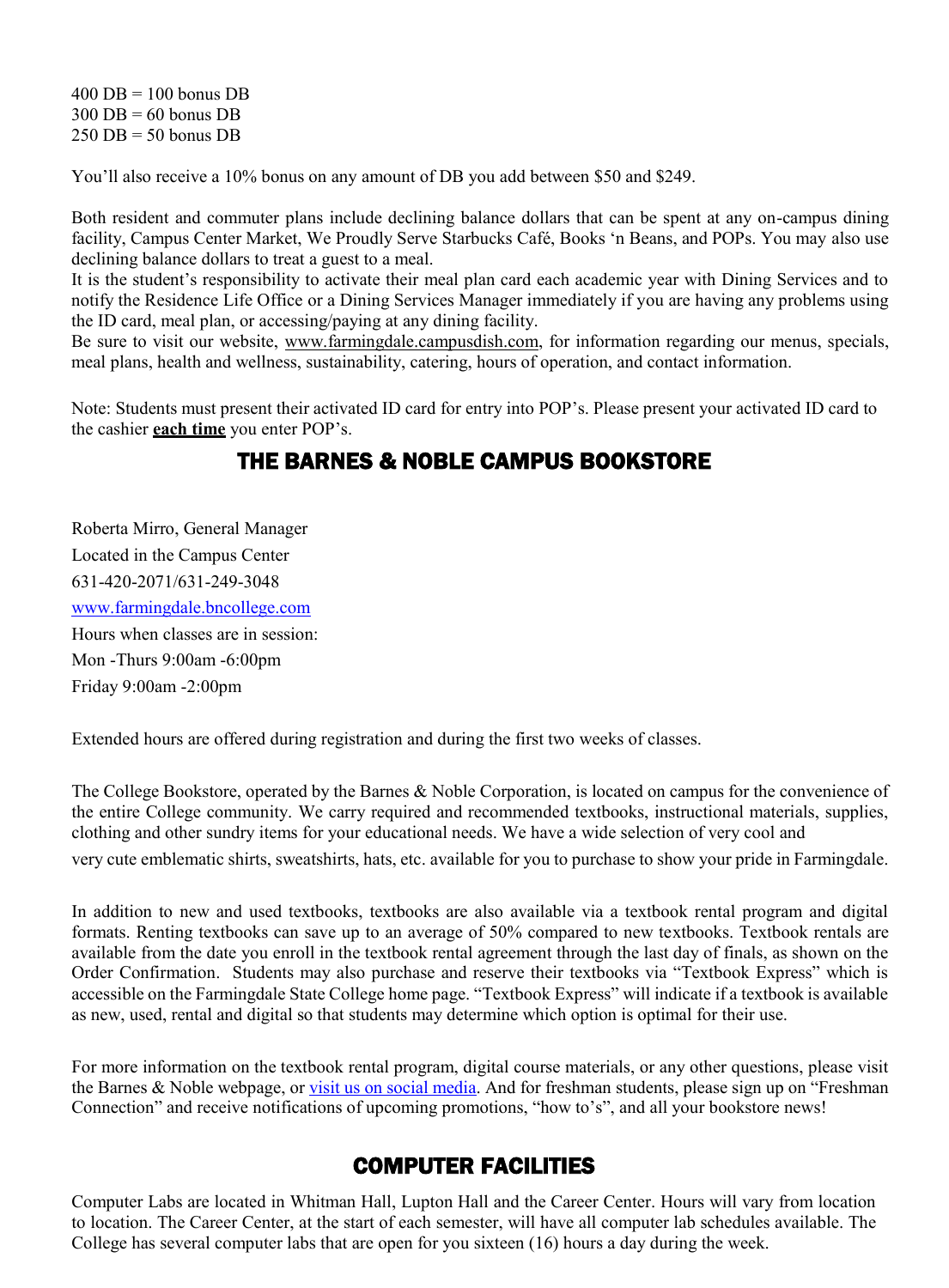Open Computer Labs: Whitman 221 & Whitman 115 (closed in the summer)

#### **Hours when classes are in session:**

Monday – Thursday, 8:30am - 10:30pm Friday, 8:30am - 9:00pm Saturday & Sunday, 9:00am - 4:00pm

There are acceptable use policies for the computer facilities. This policy is designed to guide students, faculty, staff and others in the acceptable use of computer and information systems and networks provided by the State University of New York at Farmingdale. More importantly, it is meant as an application of the principles concerning the use of the network in a legal, ethical, collegial and nondestructive manner. Abuse of computer resources is prohibited.

In addition to the digital copy of the Acceptable Use Policy/Digital Download Policy that you received and signed for during orientation, the policy is available for your viewing on the college website[: www.farmingdale.edu](http://www.farmingdale.edu/) and in this book.

## GREENLEY LIBRARY

Karen Gelles, Director Greenley Hall 631-421-2040

#### **Library Hours For Fall 2018:**

Monday – Thursday: 7:45am - 11:00pm Friday: 7:45am - 5:00pm Saturday: 9:00am - 5:00pm Sunday: 1:00pm – 9:00pm Holiday, Intersession, Spring and Summer hours will be posted at the appropriate times in the library.

The Library, with seating for 400 students, supplements your classroom instruction by providing printed, digital and audiovisual material for assignment and recreational reading, reference, research, and independent study.

Our librarians provide you with reference services and instruction for individual reading, preparing bibliographies for specific subject areas, and, in its state-of-the-art Information Literacy Lab, Information Literacy instruction in the use of the Library, proper research procedures, and the management and evaluation of information. The Library's online catalog provides access to not only its own collection but also to the SUNY Union Catalog, which includes the 18 million volumes that are in the collections of all the SUNY libraries. These volumes from other SUNY library collections can be requested online and delivered to Farmingdale within 72 hours for your use. Open stacks in Greenley permit browsing through the circulating collection of over 110,000 volumes. You also have access to material not owned by the Library through the Library's interlibrary loan service; the SUNY Open Access Program, which allows you to directly borrow materials from all 64 SUNY libraries; and the LILRC Research Loan Program, which allows you to do research in specific subject areas at most libraries on Long Island. The Library has a collection of about 800 print journals, including an extensive collection on microfilm. Access to these journals is provided by over 80 web-based databases, in addition to a wide variety of indexes and abstracts in paper form. The Library also subscribes to several full-text journal databases that provide World Wide Web access to over 12,000 additional titles, and to net LIBRARY, which contains over 8,000 digital books. All of these databases are available to you from any computer on campus and also from home through the library's remote database service.

The librarians who oversee the various collections in the library — circulating books, reference, audio/visual, and serials — work closely with the faculty in the academic departments on collection development, that is both the acquiring of new material and the weeding of old material.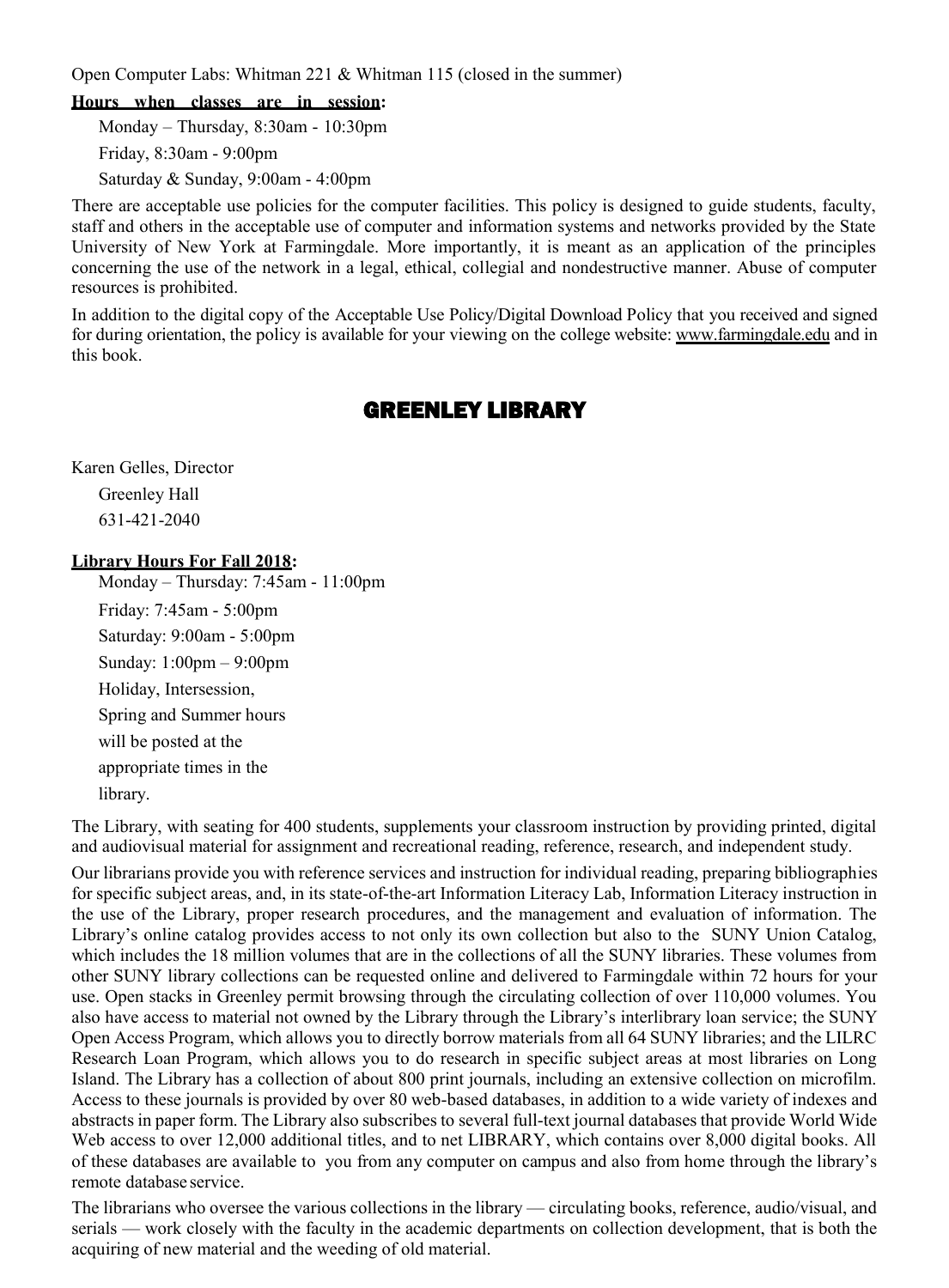Designated as a partial United States Depository for the Federal Government, the Library makes available government documents on a variety of topics. The Library also has a large collection of audio-visual materials, along with viewing and listening equipment.

## THE CHILDREN'S CENTER

Stacey Albitz, Director

631-420-2125

Monday - Friday

The Children's Center at Farmingdale State College provides childcare services to children (who have completed Kindergarten up to 10 years-old) of the community with priority given to students (taking at least 6 credits per semester), faculty and staff. Discounted rates are offered to FSC students, faculty, and staff and Block Grants are available to income-eligible students - - please stop in for more details.

The Center cares for children ages eight weeks to five years. We utilize the Creative Curriculum in all classrooms and follow appropriate developmental practices. Children engage in learning activities through-out the day and enjoy the outdoors twice daily. Two healthy snacks are included daily. The children engage in activities sponsored by the college as well as enjoying the campus grounds for walks.

During the summer The Children's Center also has a summer camp program for children 5 1/2 yrs-12 yrs. old. For more information regarding summer camp and the child care center please call us at 631-420-2125 or visit us a[t www.farmingdale.edu/childcare.](http://www.farmingdale.edu/childcare)

## UNIVERSITY POLICE

Dan Daugherty, Chief of Police

631-420-2111

Located near the Broadhollow Rd entrance, adjacent to Horticulture Gardens and Parking Lot 2.

All students should know that University Police are here for your safety and protection at all times. If you see a crime or suspect something is "odd" or "unusual," or a fire or anything that involves safety on campus, IMMEDIATELY CALL (631) 420-2111 (911 on campus phones). Advise the officer of your concern. An officer is always on duty to answer the call. The best form of protection is the protection of an alert, aware and informed community. Do not hesitate to call for any matter of safety and security.

Pursuant to the Federal Crime Awareness and Campus Security Act of 1990, the University Police department publishes annually A Guide to Campus Safety and Security, which contains the annual crime statistics of the campus. Copies of the brochure may be obtained from the Admissions Office or the University Police.

#### IDENTIFICATION CARDS – MANDATORY

University Police issue identification cards to all faculty, staff, students and other tenants of the campus at the University Police Office during normal business hours. **Identification cards must be validated at the beginning of each semester in the University Police Office.** There is no charge for the initial identification card. Lost identification cards are replaced by University Police *after the replacement fee has been paid* at the Auxiliary Services Office in Laffin Hall. *All members of the campus community are required to have their valid Farmingdale State College identification card on them at all times that they are on campus.*

### CARS ON CAMPUS

All vehicles parked on campus must display a valid Farmingdale State College parking permit. Students operating a vehicle in compliance with the New York State Vehicle and Traffic Laws may obtain a parking permit for the current academic year, upon paying the prescribed fee. **Permits are available on line thru the [www.farmingdale.edu/parking](http://www.farmingdale.edu/parking) website**. This parking permit will permit the student vehicle to be parked in designated student parking lots. Vehicles parked in violation of New York State Law or the campus traffic regulations will be ticketed and/or impounded. In accordance with the New York State Education Law students will not receive grades or be permitted to register for classes for the following semester if they have outstanding parking violations. Faculty and Staff members with outstanding violations will have the fines deducted from their salary in accordance with the existing legislation. Temporary parking permits for one day use are available to faculty, staff, students and visitors from University Police.

### HANDICAPPED PARKING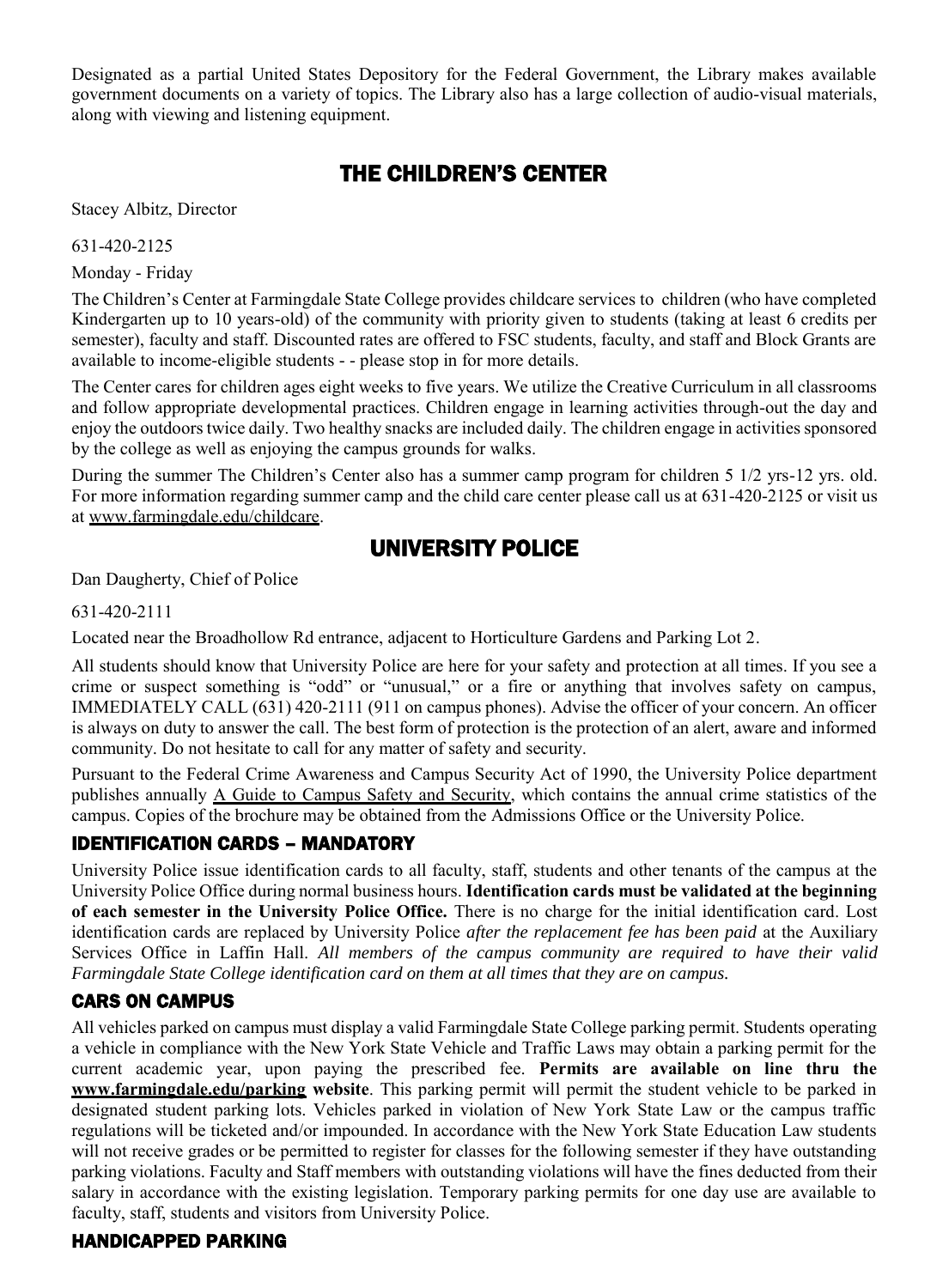Students with disabilities who require handicapped parking may obtain an application from the University Police. Completed applications will be reviewed and authorized individuals will be issued a Farmingdale State College Handicapped Parking Permit. Visitors to the campus in need of handicapped parking may contact the University Police to receive a temporary handicapped parking permit. To insure the availability of handicapped parking, University Police aggressively enforces the regulations and routinely impound vehicles illegally parked in handicapped spaces.

# OFFICE OF STUDENT ACCOUNTS

Laffin Hall Room 226

Margaret Steinhauer, Director Diane Melamed, Associate Director Maria Orellana, Bursar Phone: 631-420-2560 Fax: 631-420-2357 [stuaccts@farmingdale.edu](mailto:stuaccts@farmingdale.edu)

## **Hours when classes are in session**:

Monday – Friday: 8:45am – 4:30pm

The Student Accounts Office is responsible to accurately administer, bill, and collect student accounts and disburse financial aid to support the educational and customer service mission of the College.

Knowledgeable staff will provide these services in a professional, courteous manner during working hours, and we also offer automated services allowing business to be conducted 24 hours a day, seven days a week on our website (www.farmingdale.edu). The Student Accounts Office handles all payments made to the College, disburses refunds, administers the College's payment plan and certifies all TAP payments made to students.

The College partners with BankMobile to disburse all student refunds. Once registered, each student will receive a Refund Selection Kit from BankMobile Disbursements which will allow them to utilize several different options to receive a refund from the College in a fast, efficient manner. For additional information, see the Student Accounts page on the Farmingdale State College website.

Students are responsible for checking their Farmingdale email and OASIS accounts frequently throughout the year for updates and communication from the Office of Student Accounts.

Website:<https://www.farmingdale.edu/financial-aid/student-accounts/>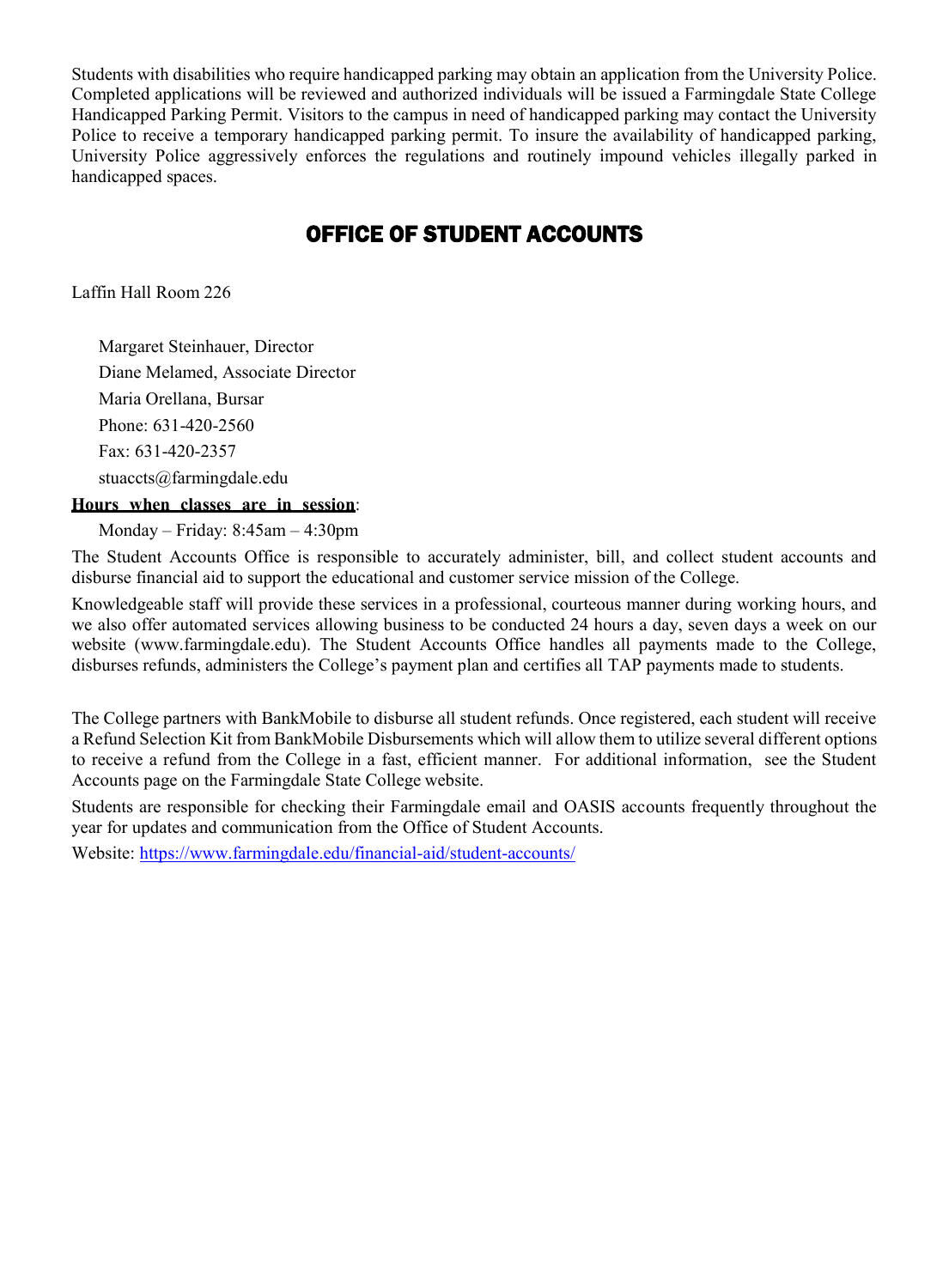# OFFICE OF FINANCIAL AID

Laffin Hall Room 324

Diane Kazanecki, Director of Student Financial Services 631-420-2578 [finaid@farmingdale.edu](mailto:finaid@farmingdale.edu)

### **Hours when classes are in session**:

Mon-Fri: 8:45am – 4:30pm

Evening Hours by Appointment Only

The Office of Financial Aid is dedicated to providing quality, personal services to all applicants and to assist them in funding their college education. An extensive network of services and resources are offered to help applicants with the financial aid process. Individuals who have expressed an interest in attending Farmingdale State College and applying for financial aid should review the important information, including policies and procedures pertaining to the College and financial aid programs, and are invited to meet with a Financial Aid Advisor to discuss their needs. Financial Aid Advisors help students apply for financial aid and develop financial aid awards tailored to meet college expenses.

Debt-management counseling and College Work-Study Placement services are also provided.

Farmingdale State participates in federal and state aid programs that help make education affordable for all students. Any student interested in applying for aid must contact the Office of Financial Aid for information.

## **ELIGIBILITY**

Students must be matriculated in a degree or certificate program to receive federal or state financial aid, including loans. **Non-matriculated students are ineligible to receive federal or state financial aid.**

Students must be enrolled in at least 6 eligible credits per term (Fall, Intersession and Spring combined, or Summer terms combined) to receive federal financial aid, except Pell Grant. **Only courses that apply toward the student's current program can be considered in determining the number of credits eligible for financial aid."**

## ACADEMIC STANDARDS FOR CONTINUED AID

To remain eligible for Title IV federal aid, students must meet the College's criteria for good academic standards and maintain satisfactory progress toward a degree within a maximum time frame. The criteria for good academic standing and satisfactory progress toward a degree are outlined in the College Catalog under the heading of Academic Standards.

To remain eligible for state aid, students must fulfill conditions of pursuit and progress outlined in the catalog under the heading of Satisfactory Academic Progress for Financial Aid. Students who do not meet these criteria may request a waiver. Students must document specific reasons for not meeting the condition and progress.

Website:<https://www.farmingdale.edu/financial-aid/>

# SUNY POLICIES ON SEXUAL VIOLENCE PREVENTION AND RESPONSE FEBRUARY 18, 2015, UPDATED JULY 2015 TO REFLECT STATE LAW

For the SUNY Board of Trustees' resolution calling for the establishment of these policies, visit: [https://www.farmingdale.edu/administration/equity-diversity/pdf/suny-policies-on-sexual-violence](https://www.farmingdale.edu/administration/equity-diversity/pdf/suny-policies-on-sexual-violence-prevention.pdf)[prevention.pdf](https://www.farmingdale.edu/administration/equity-diversity/pdf/suny-policies-on-sexual-violence-prevention.pdf)

Sexual violence, as that term is used in this document and prior U.S. Office for Civil Rights guidance, refers to physical sexual acts perpetrated against a person's will or where a person is incapable of giving consent (as defined by the affirmative consent policy included herein). A number of different acts fall into the category of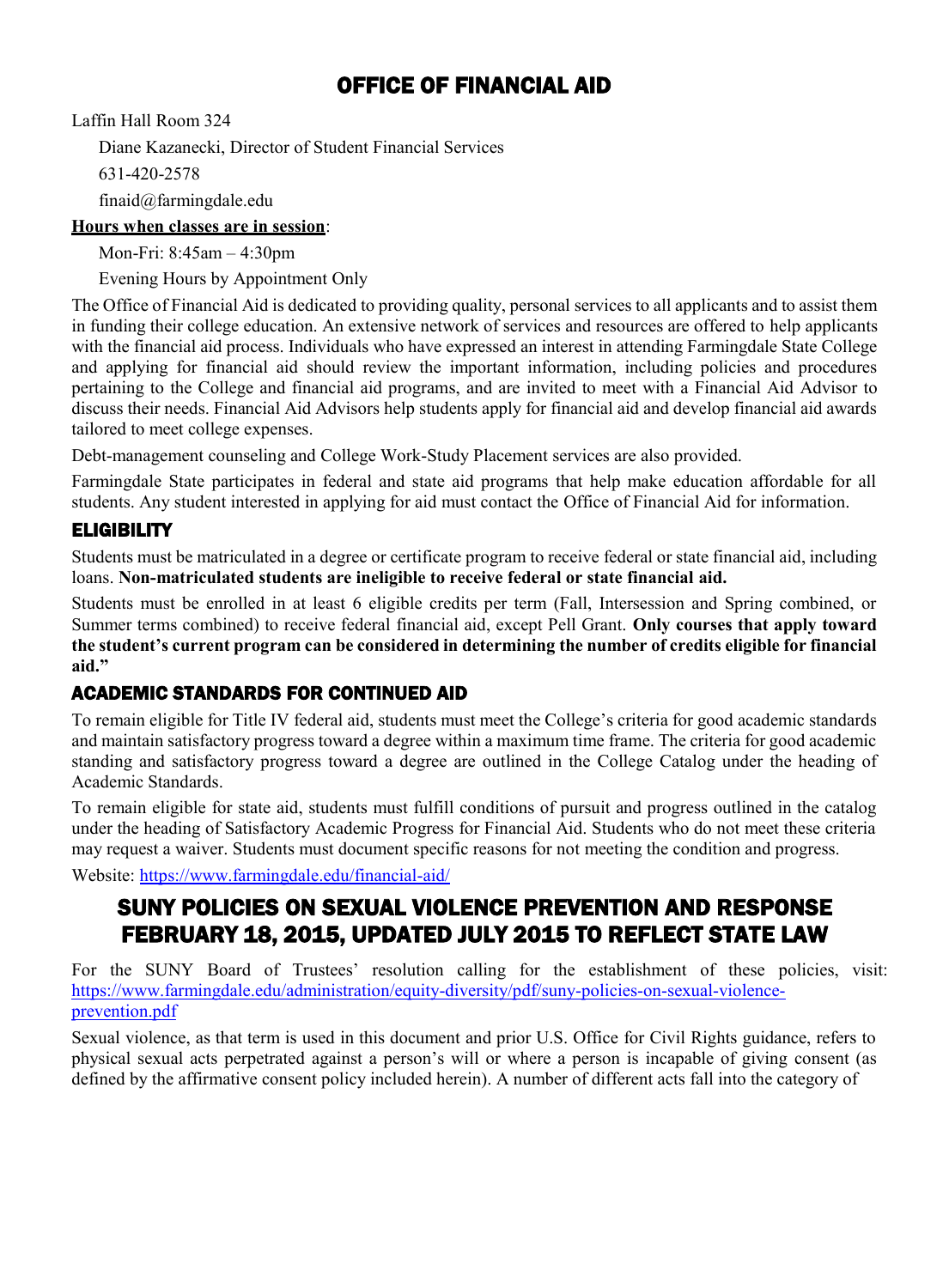sexual violence, including rape, sexual assault, sexual battery, sexual abuse, and sexual coercion. Sexual violence can be carried out by other students, college employees, or third parties. All such acts of sexual violence are forms of sex discrimination prohibited by Title IX.

#### **Definition of Affirmative Consent**

"Affirmative Consent" is a knowing, voluntary, and mutual decision among all participants to engage in sexual activity. Consent can be given by words or actions, as long as those words or actions create clear permission regarding willingness to engage in the sexual activity. Silence or lack of resistance, in and of itself, does not demonstrate consent. The definition of consent does not vary based upon a participant's sex, sexual orientation, gender identity, or gender expression."

- a) Consent to any sexual act or prior consensual sexual activity between or with any party does not necessarily constitute consent to any other sexual act.
- b) Consent is required regardless of whether the person initiating the act is under the influence of drugs and/or alcohol.
- c) Consent may be initially given but withdrawn at any time.
- d) Consent cannot be given when a person is incapacitated, which occurs when an individual lacks the ability to knowingly choose to participate in sexual activity. Incapacitation may be caused by the lack of consciousness or being asleep, being involuntarily restrained, or if an individual otherwise cannot consent. Depending on the degree of intoxication, someone who is under the influence of alcohol, drugs, or other intoxicants may be incapacitated and therefore unable to consent.
- e) Consent cannot be given when it is the result of any coercion, intimidation, force, or threat of harm.
- f) When consent is withdrawn or can no longer be given, sexual activity must stop.

### **Policy for Alcohol and/or Drug Use Amnesty in Sexual Misconduct Cases**

The health and safety of every student at the State University of New York and its State-operated and community colleges is of utmost importance. Farmingdale State College recognizes that students who have been drinking and/or using drugs (whether such use is voluntary or involuntary) at the time that violence, including but not limited to domestic violence, dating violence, stalking, or sexual assault occurs may be hesitant to report such incidents due to fear of potential consequences for their own conduct. Farmingdale State College strongly encourages students to report incidents of domestic violence, dating violence, stalking, or sexual assault to institution officials. A bystander acting in good faith or a reporting individual acting in good faith that discloses any incident of domestic violence, dating violence, stalking, or sexual assault to Farmingdale State College officials or law enforcement will not be subject to the College's code of conduct action for violations of alcohol and/ or drug use policies occurring at or near the time of the commission of the domestic violence, dating vio- lence, stalking, or sexual assault.

#### **Campus Climate Assessment Policy**

Climate assessments afford institutions the opportunity to better understand their campus and to make informed decisions when it comes to providing a safe educational environment. Beginning in the 2015-2016 academic year, each State University of New York State-operated and community college will conduct a uniform climate survey that ascertains student experience with and knowledge of reporting and college adjudicatory processes for sexual harassment, including sexual violence, and other related crimes.

The survey will address at least the following:

- Student and employee knowledge about:
	- o The Title IX Coordinator's role;
	- o Campus policies and procedures addressing sexual assault;
	- o How and where to report sexual violence as a victim/survivor or witness;
	- o The availability of resources on and off campus, such as counseling, health, academic assistance;
	- o The prevalence of victimization and perpetration of sexual assault, domestic violence, dating violence, and stalking on and off campus during a set time period (for example, the last two years);
	- o Bystander attitudes and behavior;
	- o Whether victims/survivors reported to the College/University and/or police, and reasons why they did or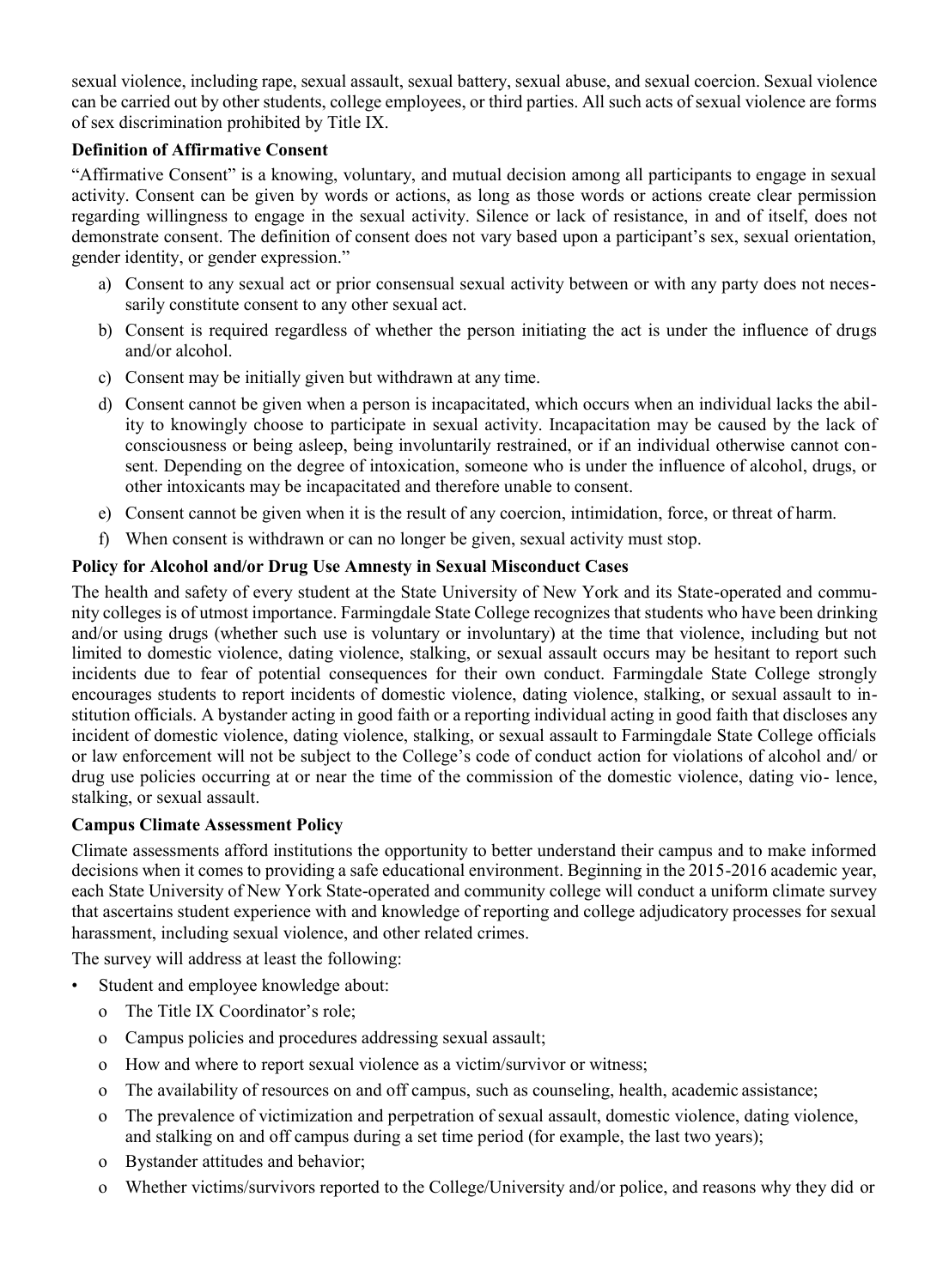did not report.

- o The general awareness of the difference, if any, between the institution's policies and the penal law;and
- o The general awareness of the definition of affirmative consent.

Every institution shall take steps to ensure that answers remain anonymous and that no individual is identified. Results will be published on the campus website providing no personally identifiable information shall be shared.

Beginning in the spring semester of 2015, the Chancellor or designee will convene a group of scholars and practitioners to review methods of assessing campus climate, specific questions asked in past surveys, relevant data on responses and response rates, issues and problems encountered in survey implementation, and lessons learned from past surveys. The Chancellor or designee will gather this data and seek to develop a standardized survey, with the advice of relevant members of the SUNY community and knowledgeable outside entities, that uses established measurement tools, to be implemented every two years by all SUNY State-operated and community colleges beginning in the 2015-2016 academic year. This policy may be changed by the Chancellor or designee should federal and/or State legislation require a different process or duplicate efforts to assess campus climate via survey.

### **Students' Bill of Rights**

Students' Bill of Rights Farmingdale State College is committed to providing options, support, and assistance to members of our community that are affected by sexual assault, sexual harassment, intimate partner violence and stalking, regardless of whether the crime occurred on campus, off campus, or while studying abroad. The rights enumerated in the Student's Bill of Rights are afforded to all students reporting sexual violence, as well as all students accused of sexual violence, regardless of race, color, national origin, religion, creed, age, disability, sex, gender identity or expression, sexual orientation, familial status, pregnancy, predisposing genetic characteristics, military status, domestic violence victim status, or criminal conv[iction. To view a complete list of all](http://www.farmingdale.edu/administration/equity-diversity/pdf/sexual-violence-victim-survivor-bill-of-rights.pdf)  of the rights afforded to students in the Student Bill of Rights, please visit:

<http://www.farmingdale.edu/administration/equity-diversity/pdf/sexual-violence-victim-survivor-bill-of-rights.pdf>

All students have the right to:

- 1. Make a report to local law enforcement and/or state police;
- 2. Have disclosures of domestic violence, dating violence, stalking, and sexual assault treated seriously;
- 3. Make a decision about whether or not to disclose a crime or violation and participate in the judicial or conduct process and/or criminal justice process free from pressure from the institution;
- 4. Participate in a process that is fair, impartial, and provides adequate notice and a meaningful opportunity to be heard;
- 5. Be treated with dignity and to receive from the institution courteous, fair, and respectful health care and counseling services, where available;
- 6. Be free from any suggestion that the reporting individual is at fault when these crimes and violations are committed, or should have acted in a different manner to avoid such crimes or violations;
- 7. Describe the incident to as few institutional representatives as practicable and not to be required to unnecessarily repeat a description of the incident.
- 8. Be free from retaliation by the institution, the accused and/or the respondent, and/or their friends, family and acquaintances within the jurisdiction of the institution;
- 9. Access to at least one level of appeal of a determination;
- 10. Be accompanied by an advisor of choice who may assist and advise a reporting individual, accused, or respondent throughout the judicial or conduct process including during all meetings and hearings related to such process;
- 11. Exercise civil rights and practice of religion without interference by the investigative, criminal justice, or judicial or conduct process of the College.

### **Options in Brief:**

Victims/survivors have many options that can be pursued simultaneously, including one or more of the following:

- Receive resources, such as counseling and medical attention;
- Confidentially or anonymously disclose a crime or violation (for detailed information on confidentiality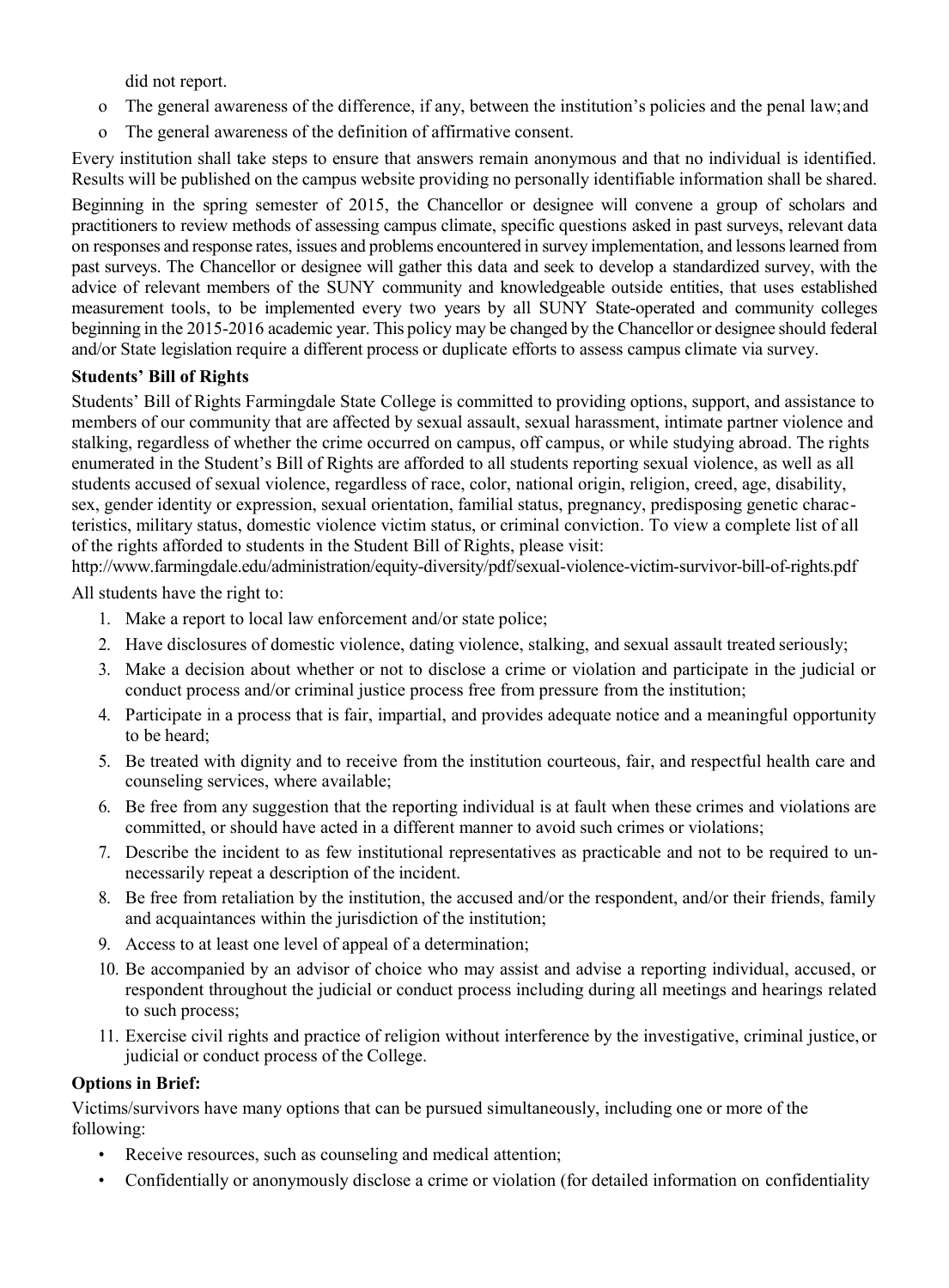| and | privacy, | call | 631-370-TIPS.                                                              | vısıt |
|-----|----------|------|----------------------------------------------------------------------------|-------|
|     |          |      | http://www.farmingdale.edu/university-police/anonymous-crime-report.shtml. |       |

- Make a report to:
	- o An employee with the authority to address complaints, including the Title IX Coordinator, a Student Conduct employee, or a Human Resources employee;
	- o University Police;
	- o Local law enforcement; and/or
	- o Family Court or Civil Court.

Copies of this Bill of Rights shall be distributed annually to students, made available on every college's website, and posted in each campus residence hall, dining hall, and student union or campus center and shall include links or information to access the Sexual Violence Response Policy below and the Options for Confidentially Disclosing Sexual Violence.

#### **Sexual Violence Response Policy**

In accordance with the Students' Bill of Rights, reporting individuals shall have the right to pursue more than one of the options below at the same time, or to choose not to participate in any of the options below:

#### **I-Reporting:**

• To disclose *confidentially* the incident to one of the following college officials, who by law may maintain confidentiality, and can assist in obtaining services (more information on confidential report is available in the Options for Confidentially Disclosing Sexual Violence Policy:

<http://system.suny.edu/sexual-violence-prevention-workgroup/policies/disclosure>

o Anonymously via an internet or telephone anonymous reporting system;

o Campus Mental Health Services

- To disclose *confidentially* the incident and obtain services from the New York State, New York City or county hotlines: [http://www.opdv.ny.gov/help/dvhotlines.html.](http://www.opdv.ny.gov/help/dvhotlines.html) Additional disclosure and assistance options are catalogued by the Office for the Prevention of Domestic Violence and presented in several languages: <http://www.opdv.ny.gov/help/index.html> (or by calling 1-800-942-6906), and assistance can also be obtained through:
	- o SurvJustice[: http://survjustice.org/](http://survjustice.org/)
	- o Legal Momentum[: https://www.legalmomentum.org/](https://www.legalmomentum.org/)
	- o [NYSCASA](http://www.legalmomentum.org/): [http://nyscasa.org/responding;](http://nyscasa.org/responding%3B)
	- o NYSCADV: <http://www.nyscadv.org/>
	- o Pandora's Project: <http://www.pandys.org/>
	- o GLBTQ Domestic Violence Project: [http://www.glbtqdvp.org/;](http://www.glbtqdvp.org/%3Band) and
	- o RAINN: https[://www.rainn.org/get-help.](http://www.rainn.org/get-help)
	- o Safe Horizons: [http://www.safehorizon.org/.](http://www.safehorizon.org/)

(note that these hotlines are for crisis intervention, resources, and referrals, and are not reporting mechanisms, meaning that disclosure on a call to a hotline does not provide any information to the campus. Reporting individuals are encouraged to additionally contact a campus confidential or private resource so that the campus can take appropriate action in these cases).

• To disclose the incident to one of the following college officials who can offer *privacy* and can provide information about remedies, accommodations, evidence preservation, and how to obtain resources. Those officials will also provide the information contained in the Students' Bill of Rights, including the right to choose when and where to report, to be protected by the institution from retaliation, and to receive assistance and resources from the institution. These college officials will disclose that they are private and not confidential resources, and they may still be required by law and college policy to inform one or more college officials about the incident, including but not limited to the Title IX Coordinator. They will notify reporting individuals that the criminal just process uses different standards of proof and evidence than internal procedures, and questions about the penal law or the criminal process should be directed to law enforcement or district attorney,: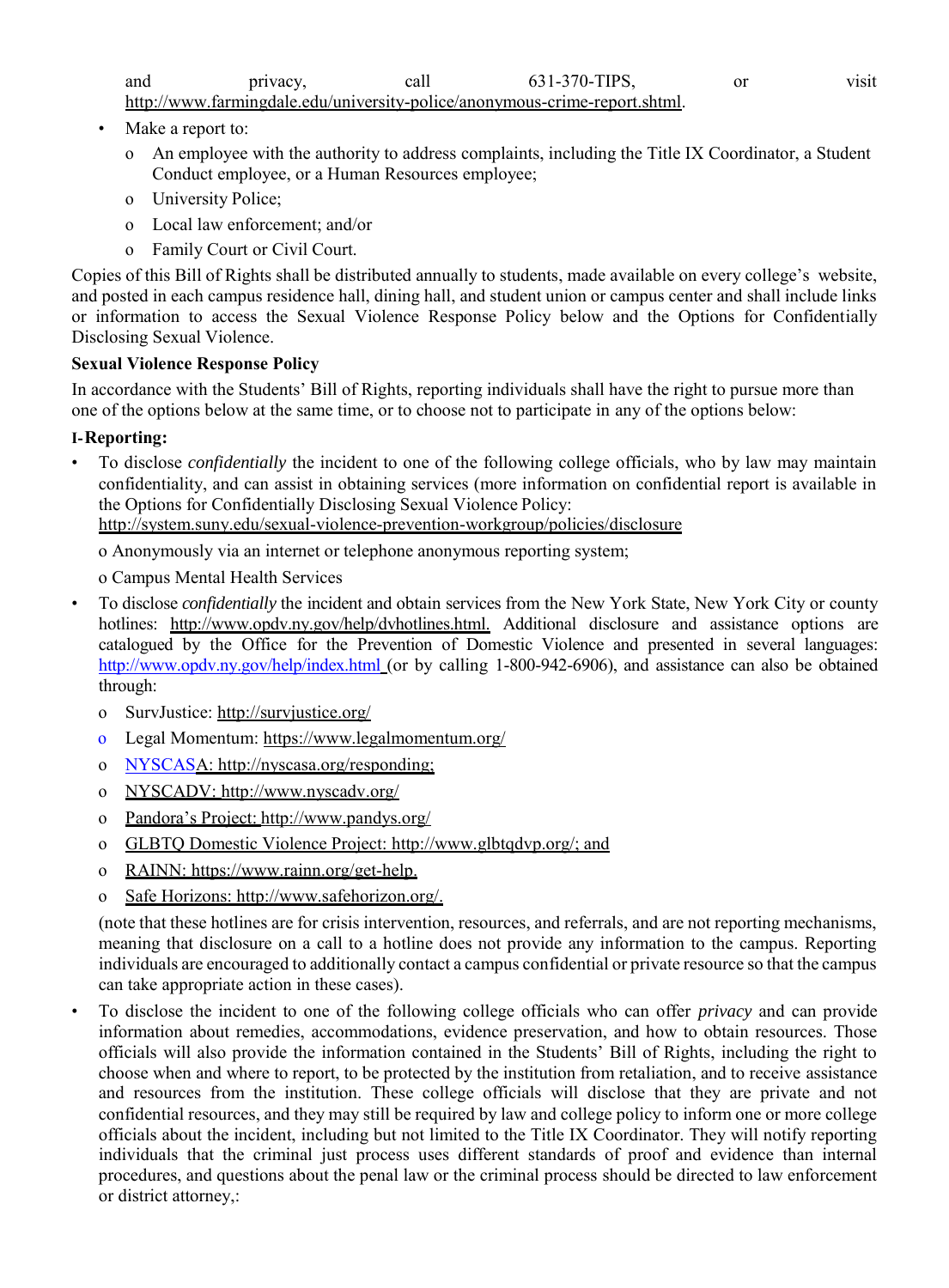- o Title IX Coordinator, Frank Rampello, 631-420-2622, Laffin Hall, Rm 314;
- o University Police, 631-420-2111; and
- o Health and Wellness, Dean of Students.
- To file a criminal complaint with University Police and/or with local law enforcement and/or state police:
	- o Farmingdale State College University Police, 631-420-2111, 2350 Broadhollow Road, Farmingdale,NY
	- o Nassau and Suffolk County
	- o State police 24-hour hotline to report sexual assault on a NY college campus: 1-844-845-7269.
- To receive assistance by the Office of the Dean of Students in initiating legal proceedings in family court or civil court.
- To file a report of sexual assault, domestic violence, dating violence, and/or stalking, and/or talk to the Title IX Coordinator for information and assistance. Reports will be investigated in accordance with Farmingdale State College policy and the reporting individual's identity shall remain private at all times if said reporting individual wishes to maintain privacy. If a reporting individual wishes to keep his/her identity anonymous, he or she may call 1-800-942-6906 anonymously to discuss the situation and available option[s](http://farmingdale.edu/university-police/anonymous-crime-report.shtml) [http://farmingdale.edu/university-police/anonymous-crime-report.shtml:](http://farmingdale.edu/university-police/anonymous-crime-report.shtml)

o Title IX Coordinator, Frank Rampello, 631-420-2622, Laffin Hall, Rm 314

When the accused is an employee, a reporting individual may also report the incident to the [College/University Office of Employee Relations or Office of Human Resources] or may request that one of the above referenced confidential or private employees assist in reporting to Employee Relations or Human Resources. Disciplinary proceedings will be conducted in accordance with applicable collective bargaining agreements. When the accused is an employee of an affiliated entity or vendor of the college, college officials will, at the request of the reporting individual, assist in reporting to the appropriate office of the vendor or affiliated entity and, if the response of the vendor or affiliated entity is not sufficient, assist in obtaining a persona non grata letter, subject to legal requirements and college policy.

o Marybeth Incandela, Human Resources, 631-420-2107, Whitman Hall, Rm 279

- You may withdraw your complaint or involvement from the Farmingdale State College process at anytime.
- Every college shall ensure that, at a minimum, at the first instance of disclosure by a reporting individual to a college representative, the following information shall be presented to the reporting individual: "You have the right to make a report to University Police or Campus Security, local law enforcement, and/or State Police or choose not to report; to report the incident to your institution; to be protected by the institution from retaliation for reporting an incident; and to receive assistance and resources from yourinstitution."

### **II- Resources:**

- To obtain effective intervention services.
	- o Campus Mental Health Services, Sinclair Hall Rm 160, 631-420-2006.
	- o Health and Wellness Center, 631-420-3578. Sexual contact can transmit Sexually Transmitted Infections (STI) and may result in pregnancy. Testing for STIs and emergency contraception is available [provide contact information for one or multiple on or off-campus locations where students can obtain tests for STIs and describe whether such testing is free or at a cost].
	- o St. Joseph's Hospital, 4295 Hempstead Turnpike, Bethpage, NY 11714, 516-579-600[0,](http://stjosephshospital.chsli.org/) <https://stjosephhospital.chsli.org/>
		- Within 96 hours of an assault, you can get a Sexual Assault Forensic Examination (commonly referred to as a rape kit) at a hospital. While there should be no charge for a rape kit, there may be a charge for medical or counseling services off campus and, in some cases, insurance may be billed for services. You are encouraged to let hospital personnel know if you do not want your insurance policyholder to be notified about your access to these services. The New York State Office of Victim Services may be able to assist in compensating victims/survivors for health care and counseling services, including emergency funds. More information may be found here: [http://www.ovs.ny.gov/o](http://www.ovs.ny.gov/)r by calling 1-800- 247-8035. Options are explained here[:](http://www.ovs.ny.gov/helpforcrimevictims.html) <https://ovs.ny.gov/help-crime-victims>
		- To best preserve evidence, victims/survivors should avoid showering, washing, changing clothes,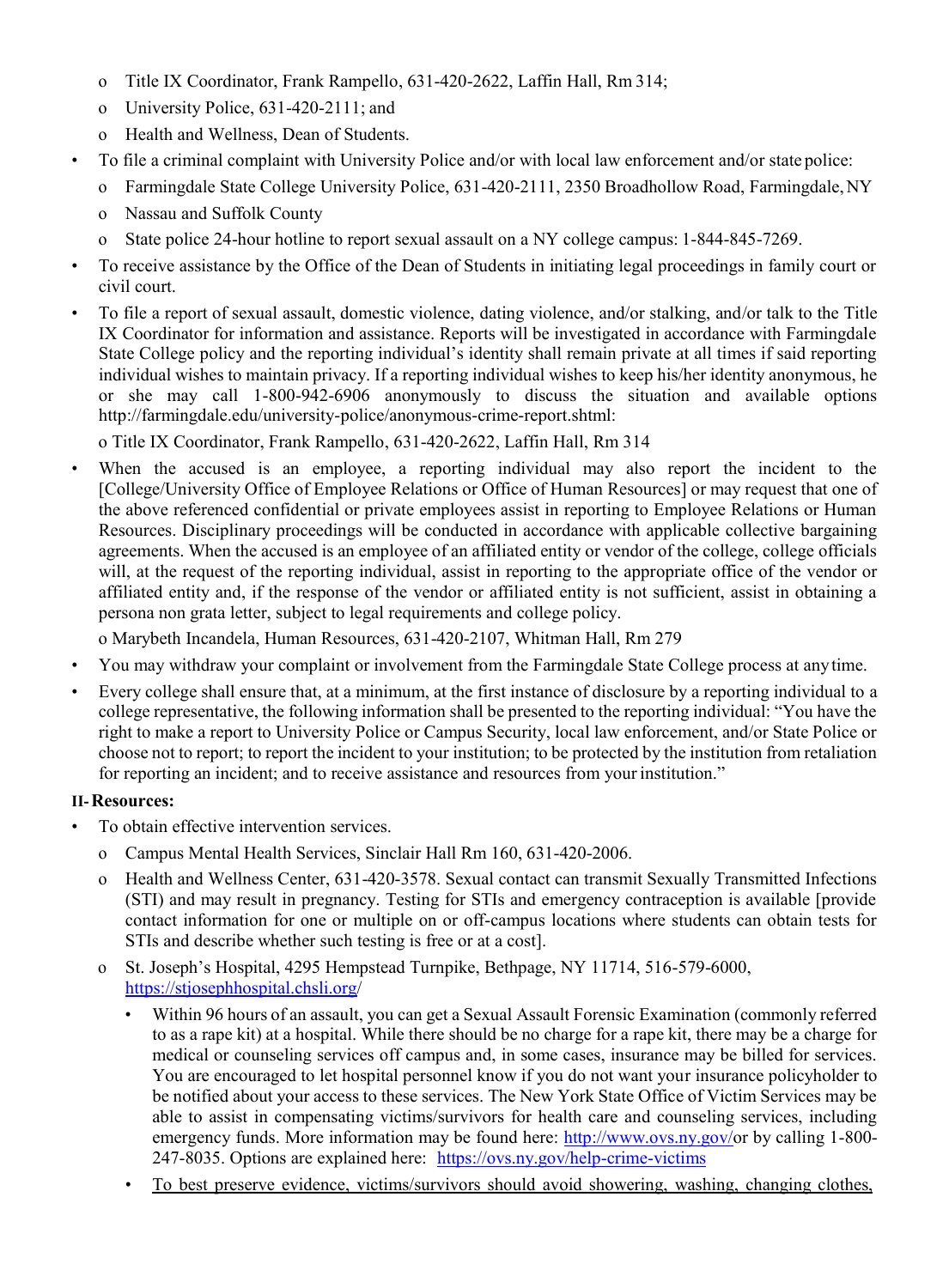combing hair, drinking, eating, or doing anything to alter physical appearance until after a physical exam has been completed.

#### **III- Protection and Accommodations:**

- When the accused is a student, to have the college issue a "No Contact Order," consistent with college policy and procedure, meaning that continuing to contact the protected individual is a violation of college policy subject to additional conduct charges; if the accused and a protected person observe each other in a public place, it is the responsibility of the accused to leave the area immediately and without directly contacting the protected person. Both the accused/respondent and reporting individual may request a prompt review of the need for and terms of a No Contact Order, consistent with Farmingdale State College policy. Parties may submit evidence in support of their request.
- To have assistance from University Police or other college officials in initiating legal proceedings in family court or civil court, including but not limited to obtaining an Order of Protection or, if outside of New York State, an equivalent protective or restraining order.
- To receive a copy of the Order of Protection or equivalent and have an opportunity to meet or speak with a college official who can explain the order and answer questions about it, including information from the Order about the accused's responsibility to stay away from the protected person(s); that burden does not rest on the protected person(s).
- To an explanation of the consequences for violating these orders, including but not limited to arrest, additional conduct charges, and interim suspension.
- To have assistance from University Police in effecting an arrest when an individual violates an Order of Protection or, if outside of New York State, an equivalent protective or restraining order within the jurisdiction of University Police or, if outside of the jurisdiction or [if Campus Security does not have arresting powers] to call on and assist local law enforcement in effecting an arrest for violating such an order.
- When the accused is a student and presents a continuing threat to the health and safety of the community, to have the accused subject to interim suspension pending the outcome of a conduct process. Parties may request a prompt review of the need for and terms of an interim suspension.
- When the accused is not a student but is a member of the college community and presents a continuing threat to the health and safety of the community, to subject the accused to interim measures in accordance with applicable collective bargaining agreements, employee handbooks, and Farmingdale State College policies and rules.
- When the accused is not a member of the college community, to have assistance from [University Police/Campus Security] or other college officials in obtaining a persona non grata letter, subject to legal requirements and college policy.
- To obtain reasonable and available interim measures and accommodations that effect a change in academic, housing, employment, transportation, or other applicable arrangements in order to ensure safety, prevent retaliation, and avoid an ongoing hostile environment. Parties may request a prompt review of the need for and terms of any interim measures and accommodations that directly affect them. While reporting individuals may request accommodations through any of the offices referenced in this policy, the following office can serve as a point to assist with these measures:

-Theresa Esnes-Johnson, Dean of Students, Laffin Hall, Rm 314, 631-420-2104

#### **IV- Student Conduct Process:**

- To request that student conduct charges be filed against the accused. Conduct proceedings are governed by the procedures set forth in the Farmingdale State College Handbook [\(https://www.farmingdale.edu/campus](https://www.farmingdale.edu/campus-life/dean/student-handbook.shtml)[life/dean/student-handbook.shtml\)](https://www.farmingdale.edu/campus-life/dean/student-handbook.shtml) as well as federal and New York State law, including the due process provisions of the United States and New York StateConstitutions.
- Throughout conduct proceedings, the respondent and the reporting individual will have:
	- o The same opportunity to be accompanied by an advisor of their choice who may assist and advise the parties throughout the conduct process and any related hearings or meetings. Participation of the advisor in any proceeding is governed by federal law and the Student Code ofConduct;
	- o The right to a prompt response to any complaint and to have their complaint investigated and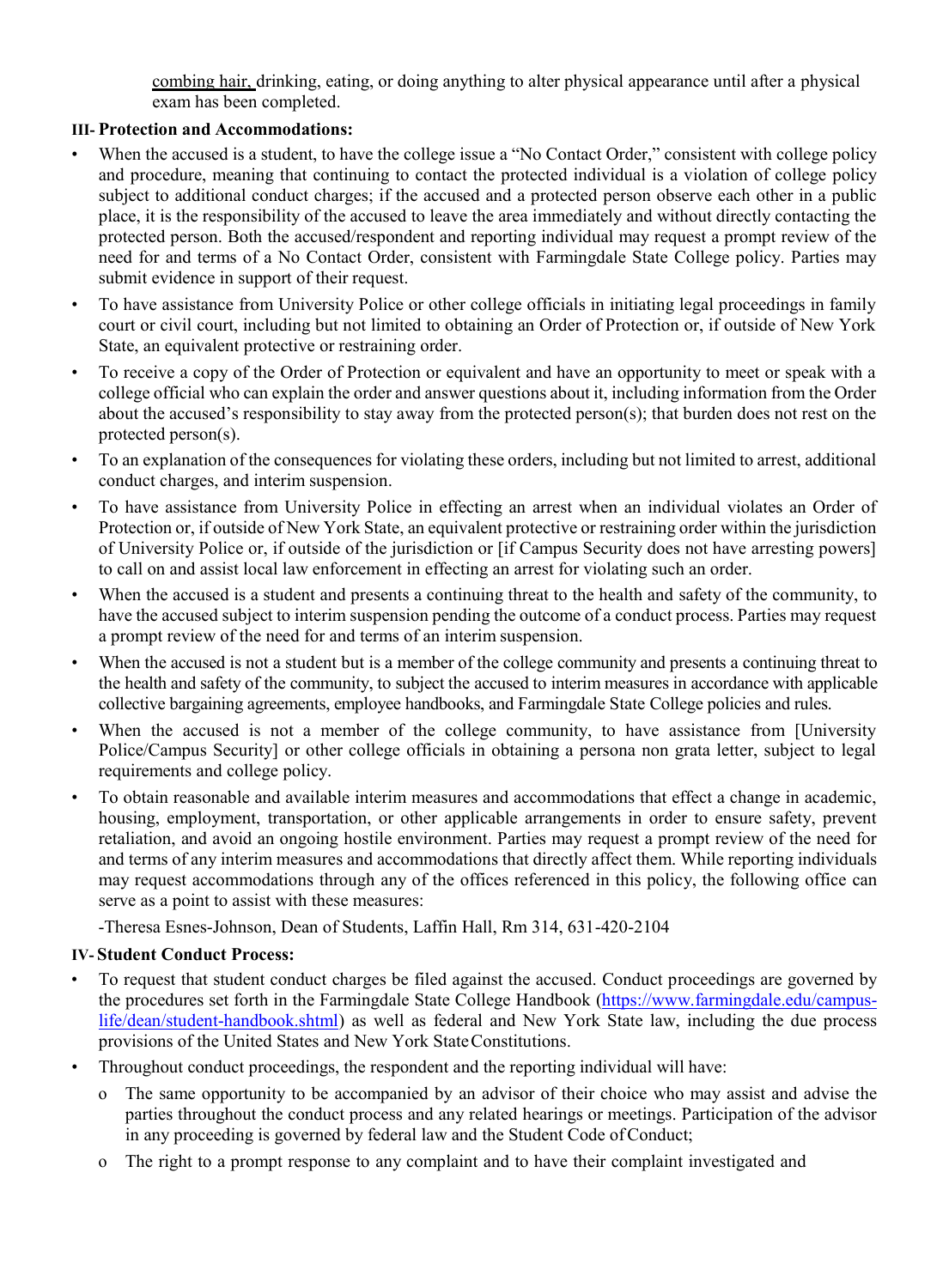adjudicated in an impartial, timely, and thorough manner by individuals who receive annual training in conducting investigations of sexual violence, the effects of trauma, impartiality, the rights of the respondent, including the right to a presumption that the respondent is "not responsible" until a finding of responsibility is made, and other issues related to sexual assault, domestic violence, dating violence, and stalking.

- o The right to an investigation and process conducted in a manner that recognizes the legal and policy requirements of due process (including fairness, impartiality, and a meaningful opportunity to be heard) and is not conducted by individuals with a conflict of interest.
- o The right to receive advance written or electronic notice of the date, time, and location of any meeting or hearing they are required to or are eligible to attend. Accused individuals will also be told the factual allegations concerning the violation, a reference to the specific code of conduct provisions alleged to have been violated, and possible sanctions.
- o The right to have a conduct process run concurrently with a criminal justice investigation and proceeding, except for temporary delays as requested by external municipal entities while law enforcement gathers evidence. Temporary delays should not last more than 10 days except when law enforcement specifically requests and justifies a longer delay.
- o The right to offer evidence during an investigation and to review available relevant evidence in the case file (or otherwise held by the Farmingdale State College).
- o The right to present evidence and testimony at a hearing, where appropriate.
- o The right to a range of options for providing testimony via alternative arrangements, including telephone/videoconferencing or testifying with a room partition.
- o The right to exclude prior sexual history with persons other than the other party in the conduct process or their own mental health diagnosis or treatment from admittance in college disciplinary stage that determines responsibility. Past findings of domestic violence, dating violence, stalking, or sexual assault may be admissible in the disciplinary stage that determines sanction.
- o The right to ask questions of the decision maker and via the decision maker indirectly request responses from other parties and any other witnesses present.
- o The right to make an impact statement during the point of the proceeding where the decision maker is deliberating on appropriate sanctions.
- o The right to simultaneous (among the parties) written or electronic notification of the outcome of a conduct proceeding, including the decision, any sanctions, and the rationale for the decision and any sanctions.
- o The right to written or electronic notice about the sanction(s) that may be imposed on the accused based upon the outcome of the conduct proceeding. For students found responsible for sexual assault, the available sanctions are suspension with additional requirements and expulsion/dismissal.
- o Access to at least one level of appeal of a determination before a panel, which may include one or more students, that is fair and impartial and does not include individuals with a conflict of interest.
- o The right to have access to a full and fair record of a student conduct hearing, which shall be preserved and maintained for at least five years.
	- Theresa Esnes-Johnson, Dean of Students, Laffin Hall, Rm 314, 631-420-2104
- o The right to choose whether to disclose or discuss the outcome of a conduct hearing.
- o The right to have all information obtained during the course of the conduct or judicial process be protected from public release until the appeals panel makes a final determination unless otherwise required by law.

#### **Options for Confidentially Disclosing Sexual Violence**

The State University of New York and Farmingdale State College want you to get the information and support you need regardless of whether you would like to move forward with a report of sexual violence to campus officials or to police. You may want to talk with someone about something you observed or experienced, even if you are not sure that the behavior constitutes sexual violence. A conversation where questions can be answered is far superior to keeping something to yourself. Confidentiality varies, and this document is aimed at helping you understand how confidentiality applies to different resources that may be available to you.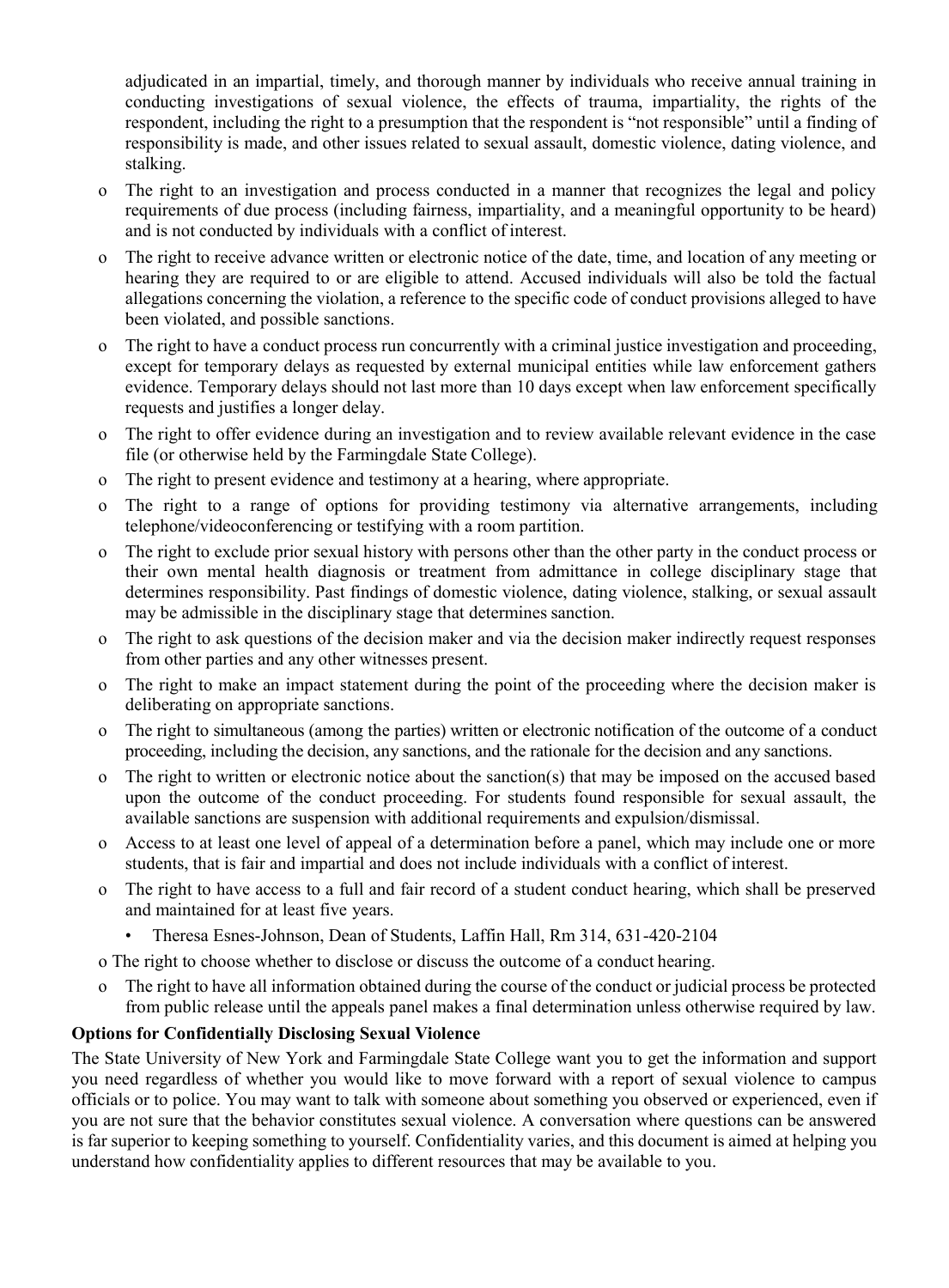### **In this Policy:**

- Privileged and Confidential Resources.
- Non-Professional Counselors and Advocates.
- Privacy versus Confidentiality.
- Requesting Confidentiality: How the College/University Will Weigh the Request and Respond.
- Public Awareness/Advocacy Events.
- Anonymous Disclosure.
- **Institutional Crime Reporting.**

### **Privileged and Confidential Resources:**

Individuals who are *confidential* resources will not report crimes to law enforcement or college officials without your permission, except for extreme circumstances, such as a health and/or safety emergency. At Farmingdale State College, this includes:

- Farmingdale State College's Campus Mental Health Services, Sinclair Hall Rm 160, 631-420-2006
- Individuals serving in a pastoral role under Campus Mental Health Services, Sinclair Hall Rm 160, 631- 420-2006; [https://www.farmingdale.edu/campus-life/student-support-services/campus-mental-health](https://www.farmingdale.edu/campus-life/student-support-services/campus-mental-health-services/index.shtml)[services/index.shtml](https://www.farmingdale.edu/campus-life/student-support-services/campus-mental-health-services/index.shtml)
- Farmingdale State College physicians, licensed medical professionals or supervised interns when they are engaged in a physician/patient relationship: Health and Wellness Center; 631-420-3578[;](http://www.farmingdale.edu/campus-life/student-support-services/health-wellness-center/index.shtml) <http://www.farmingdale.edu/campus-life/student-support-services/health-wellness-center/index.shtml>
- Farmingdale State College confidential victim advocates: Health and Wellness Center; 631-420-3578[;](http://www.farmingdale.edu/campus-life/student-support-services/health-wellness-center/index.shtml) <http://www.farmingdale.edu/campus-life/student-support-services/health-wellness-center/index.shtml>

Off-campus options to disclose sexual violence *confidentially* include (note that these outside options do not provide any information to the campus):

- Off-campus counselors and advocates. Crisis services offices will generally maintain confidentiality unless you request disclosure and sign a consent or waiver form. More information on an agency's policies on confidentiality may be obtained directly from the agency.
	- o [Check [http://nyscasa.org/.](http://nyscasa.org/) Provide specific names if possible, contact information, and information about office, such as whether it provides compensation to victims/survivors of crimes or helps replace property lost or damaged during the crime].
	- o [Local SANE hospitals and programs]
- Off-campus healthcare providers
	- o Note that medical office and insurance billing practices may reveal information to the insurance policyholder, including medication and/or examinations paid for or administered. The New York State Office of Victim Services may be able to assist in compensating victims/survivors for health care and counseling services, including emergency compensation. More information may be found here: http://www.ovs.ny.gov or by calling 1-800-247-8035. Options are explained here[:](http://www.ovs.ny.gov/helpforcrimevictims.html) <https://ovs.ny.gov/help-crime-victims>

Note that even individuals who can typically maintain confidentiality are subject to exceptions under the law, including when an individual is a threat to him or herself or others and the mandatory reporting of child abuse.

### **Non-Professional Counselors and Advocates:**

Non-professional counselors and advocates can also assist you without sharing information that could identify you. At Farmingdale State College, this includes members of [any existing campus advocacy, peer counseling, and other applicable centers – provide contact information including email, phone number, and address]. These individuals will report the nature, date, time, and general location of an incident to Farmingdale State College's Title IX Coordinator, but will consult with you to ensure no personally identifying details are shared without your consent. These individuals are not considered confidential resources as discussed above.

#### **Privacy versus Confidentiality:**

Even Farmingdale State College offices and employees who cannot guarantee *confidentiality* will maintain your privacy to the greatest extent possible. The information you provide to a non-confidential resource will be relayed only as necessary to investigate and/or seek a resolution and to notify the Title IX Coordinator or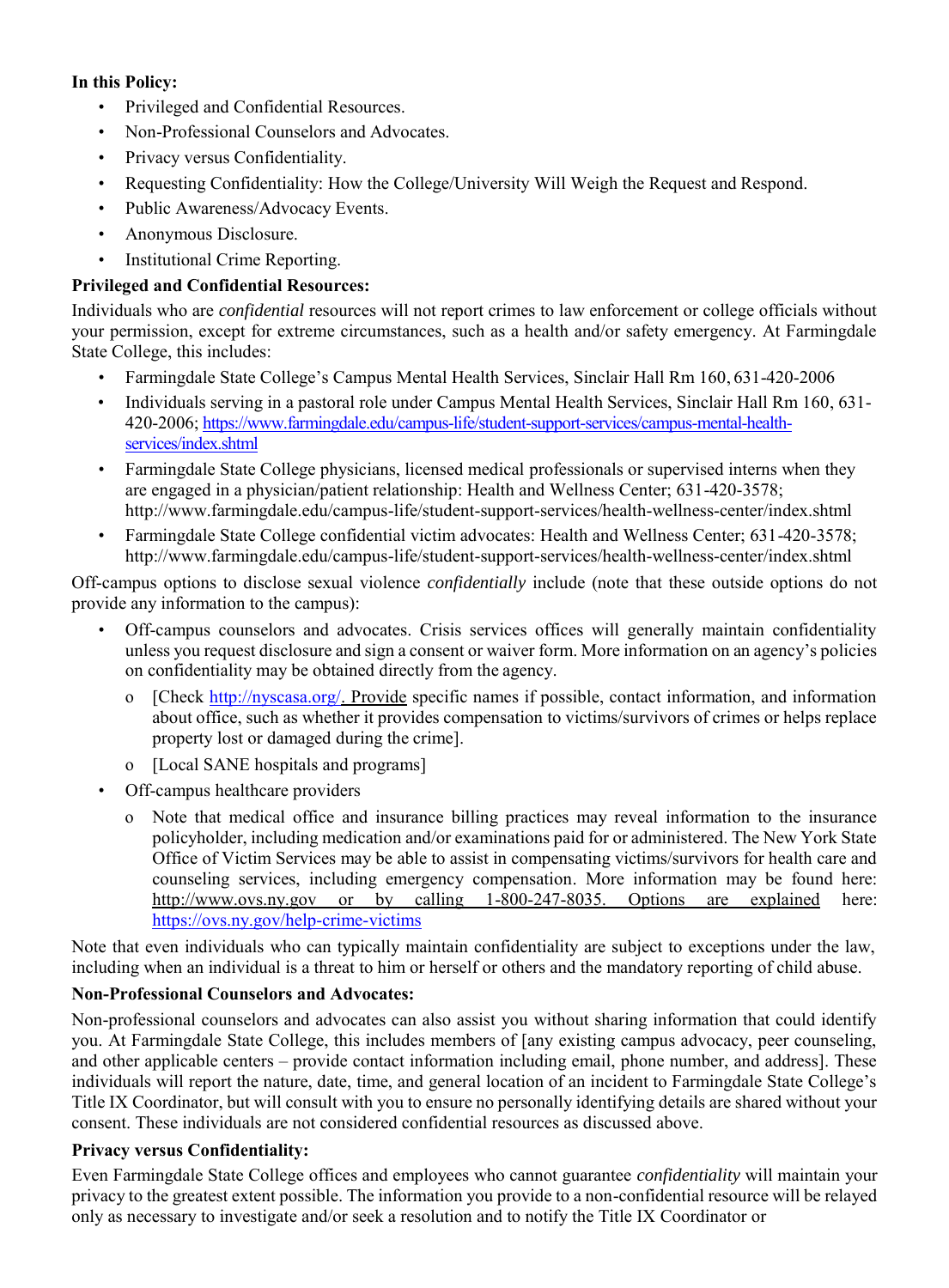designee, who is responsible under the law for tracking patterns and spotting systemic issues. Farmingdale State College will limit the disclosure as much as possible, even if the Title IX Coordinator determines that the request for confidentiality cannot be honored.

#### **Requesting Confidentiality: How Farmingdale State College Will Weigh the Request and Respond:**

If you disclose an incident to a Farmingdale State College employee who is responsible for responding to or reporting sexual violence or sexual harassment, but wish to maintain confidentiality or do not consent to the institution's request to initiate an investigation, the Title IX Coordinator must weigh your request against our obligation to provide a safe, non-discriminatory environment for all members of our community, including you.

We will assist you with academic, housing, transportation, employment, and other reasonable and available accommodations regardless of your reporting choices. While reporting individuals may request accommodations through several college offices, the following office can serve as a primary point of contact to assist with these measures Dean of Students, Laffin Hall, 631-420-2104. We also may take proactive steps, such as training or awareness efforts, to combat sexual violence in a general way that does not identify you or the situation you disclosed.

We may seek consent from you prior to conducting an investigation. You may decline to consent to an investigation, and that determination will be honored unless the Farmingdale State College's failure to act does not adequately mitigate the risk of harm to you or other members of the Farmingdale State College community. Honoring your request may limit our ability to meaningfully investigate and pursue conduct action against an accused individual. If we determine that an investigation is required, we will notify you and take immediate action as necessary to protect and assist you.

When you disclose an incident to someone who is responsible for responding to or reporting sexual violence or sexual harassment, but wish to maintain confidentiality, Farmingdale State College will consider many factors to determine whether to proceed despite that request. These factors include, but are not limited to:

- Whether the accused has a history of violent behavior or is a repeat offender;
- Whether the incident represents escalation, such as a situation that previously involved sustained stalking,
- the increased risk that the accused will commit additional acts of violence;
- Whether the accused used a weapon or force:
- Whether the reporting individual is a minor; and
- Whether we possess other means to obtain evidence such as security footage, and whether the report reveals a pattern of perpetration at a given location or by a particular group.

If Farmingdale State College determines that it must move forward with an investigation, the reporting individual or victim/survivor will be notified and Farmingdale State College will take immediate action as necessary to protect and assist them.

#### **Public Awareness/Advocacy Events:**

If you disclose a situation through a public awareness event such as "Take Back the Night," candlelight vigils, protests, [applicable student organization or other event or forum], or other public event, the Farmingdale State College is not obligated to begin an investigation. Farmingdale State College may use the information you provide to inform the need for additional education and prevention efforts.

#### **Anonymous Disclosure:**

Title IX Coordinator, Frank Rampello, 631-420-2622, Chief Daniel Daugherty, University Police and the Hotline number: 631-370-TIPS. The Hotline is for crisis intervention, resources and referrals and is not a reporting mechanism.

New York State Hotline for Sexual Assault and Domestic Violence: 1-800-942-6906

#### **Institutional Crime Reporting**

Reports of certain crimes occurring in certain geographic locations will be included in the Farmingdale State College Clery Act Annual Security Report in an anonymized manner that neither identifies the specifics of the crime or the identity of the reporting individual or victim/survivor. Title IX Coordinator, Frank Rampello, 631- 420-2622, Chief Daniel Daugherty, University Police and the Hotline number: 631-370-TIPS.

Farmingdale State College is obligated to issue timely warnings of Clery Act crimes occurring within relevant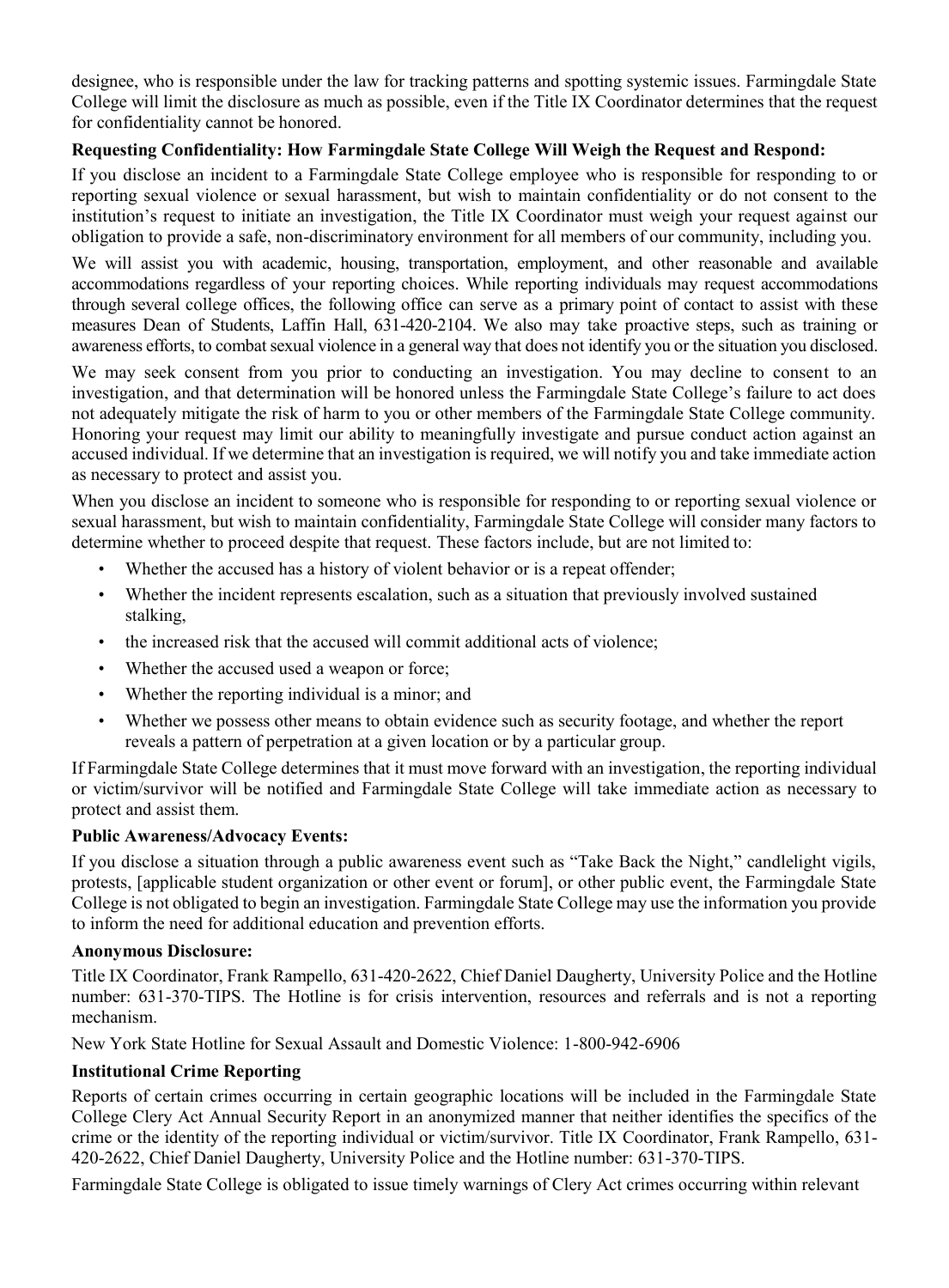geography that represent a serious or continuing threat to students and employees (subject to exceptions when potentially compromising law enforcement efforts and when the warning itself could potentially identify the reporting individual or victim/survivor). A reporting individual will never be identified in a timely warning.

The Family Educational Rights and Privacy Act allows institutions to share information with parents when (1) there is a health or safety emergency, or (2) when the student is a dependent on either parents' prior year federal income tax return. Generally, Farmingdale State College will not share information about a report of sexual violence with parents without the permission of the reporting individual.

### **Student Onboarding and Ongoing Education Guide**

The State University of New York and its State-operated and community colleges believe that sexual violence prevention training and education cannot be accomplished via a single day or a single method of training. To that end, SUNY campuses will continue to educate all new and current students using a variety of best practices aimed at educating the entire college community in a way that decreases violence and maintaining a culture where sexual assault and acts of violence are not tolerated.

All new first-year and transfer students will, during the course of their onboarding to a SUNY State-operated or community college, receive training on the following topics, using a method and manner appropriate to the institutional culture of each campus:

- The institution prohibits sexual harassment, including sexual violence, domestic violence, dating violence, stalking, other violence or threats of violence, and will offer resources to any victims/survivors of such violence while taking administrative and conduct action regarding any accused individual within the jurisdiction of the institution.
- Relevant definitions including, but not limited to, the definitions of sexual violence and consent.
- Policies apply equally to all students regardless of sexual orientation, gender identity, or gender expression.
- The role of the Title IX Coordinator, University Police/Campus Security, and other relevant offices that address violence prevention and response.
- Awareness of violence, its impact on victims/survivors and their friends and family, and its long-term impact.
- The Students' Bill of Rights and Sexual Violence Response Policy, including:
	- o How to report sexual violence and other crimes confidentially, and/or to college officials, campus law enforcement and security, and local law enforcement.
	- o How to obtain services and support.
- Bystander Intervention and the importance of taking action, when one can safely do so, to prevent violence.
- The protections of the Policy for Alcohol and/or Drug Use Amnesty in Sexual and Interpersonal Violence Cases.
- Risk assessment and reduction including, but not limited to, steps that potential victims/survivors *and* potential assailants and bystanders to violence can take to lower the incidence of sexual violence.
- Consequences and sanctions for individuals who commit these crimes.

The onboarding process is not limited to a single day of orientation, but recognizes that students enroll at different times at different SUNY campuses and gives campuses the flexibility to best educate students at a time and manner that can most effectively bring these points to light. SUNY will conduct these trainings for all new students, whether first-year or transfer, undergraduate, graduate, or professional. Each campus shall use multiple methods to educate students about sexual violence prevention. Each SUNY institution will also share information on sexual violence prevention with parents of enrolling students.

Students at SUNY State-operated and community college campuses shall be offered general and specialized training in sexual violence prevention. Each institution will conduct a campaign, compliant with the requirements of the Violence Against Women Act, to educate the student population. Further, institutions will, as appropriate, provide or expand specific training to include groups such as international students, students that are also employees of the campus, leaders and officers of registered/recognized student organizations, online and distance education students. Institutions will also provide specific training to members of groups identified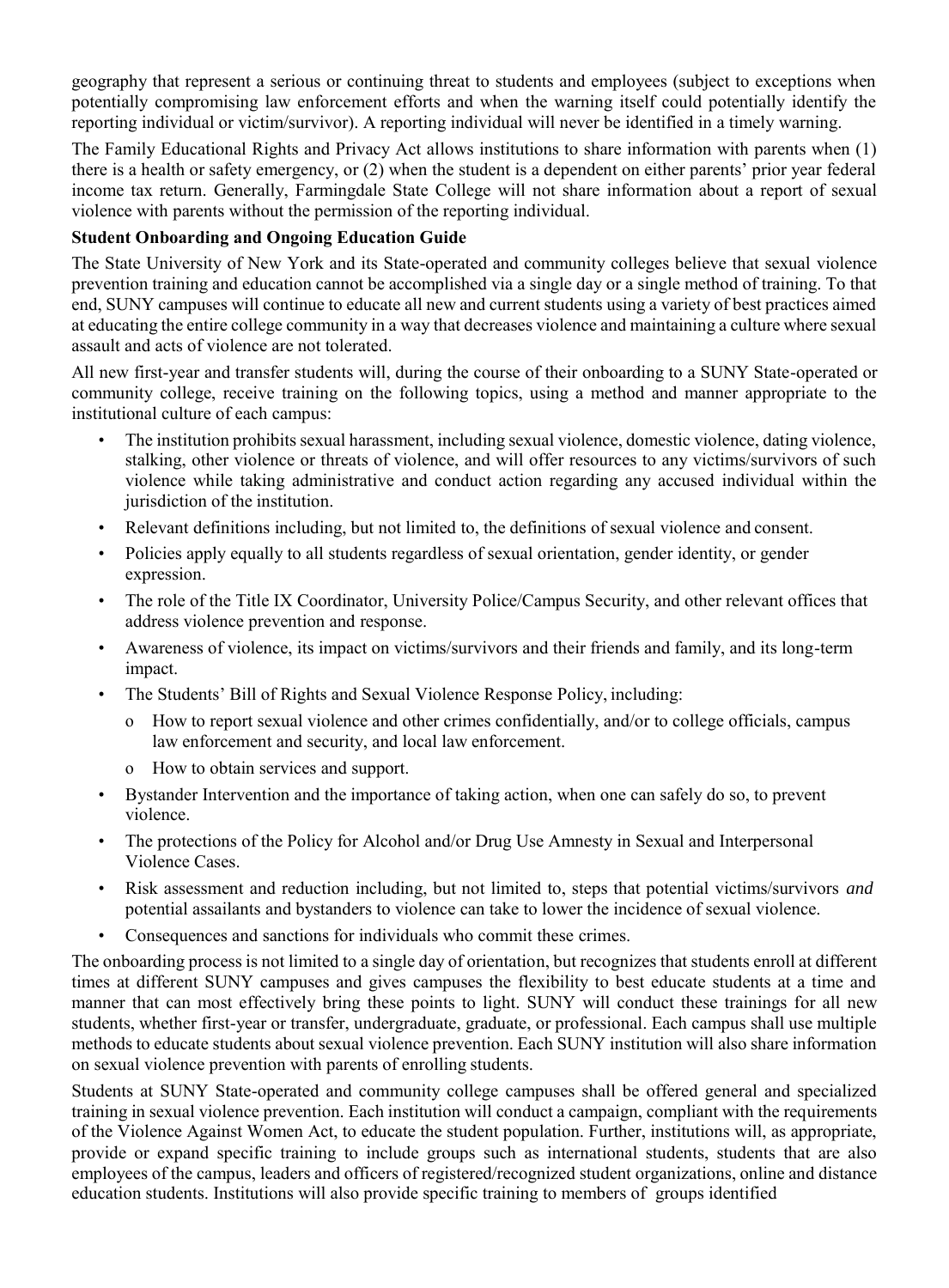as likely to engage in high-risk behavior.

Beginning in the 2015-2016 academic year, SUNY State-operated and community colleges will require that student leaders and officers of registered/recognized student organizations and those seeking recognition complete training on domestic violence, dating violence, sexual assault, or stalking prevention as part of the approval process and require student-athletes to complete training in domestic violence, dating violence, sexual assault, or stalking prior to participating in intercollegiate athletics.

Methods of training and educating students may include, but are not limited to:

- President's welcome messaging;
- Peer theater and peer educational programs;
- Online training;
- Social media outreach;
- First-year seminars and transitional courses;
- Course syllabi;
- Faculty teach-ins;
- Institution-wide reading programs;
- Posters, bulletin boards, and other targeted print and email materials;
- Programming surrounding large recurring campus events;
- Partnering with neighboring SUNY and non-SUNY colleges to offer training and education;
- Partnering with State and local community organizations that provide outreach, support, crisis intervention, counseling and other resources to victims/survivors of crimes to offer training and education. Partnerships can also be used to educate community organizations about the resources and remedies available on campus for students and employees seeking services; and
- Outreach and partnering with local business those attract students to advertise and educate about these policies.

Each SUNY campus must report back to the Chancellor on or before March 31, 2015 on their plan to comply with this policy. Each institution must engage in a regular assessment of their programming and policies to determine effectiveness. The institution may either assess its own programming or conduct a review of other campus programming and published studies to adapt its programming to ensure effectiveness and relevance to students.

#### **Policy for Transcript Notations**

For crimes of violence, including, but not limited to sexual violence, defined as crimes that meet the reporting requirements pursuant to the federal Clery Act established in 20 U.S.C.  $1092(f)(1)(F)(i)(I)$ -(VIII), institutions shall make a notation on the transcript of students found responsible after a conduct process that they were "suspended after a finding of responsibility for a code of conduct violation" or "expelled after a finding of responsibility for a code of conduct violation." For the respondent who withdraws from the institution while such conduct charges are pending, and declines to complete the disciplinary process, institutions shall make a notation on the transcript of such students that they "withdrew with conduct charges pending." Each institution shall publish a policy on transcript notations and appeals seeking removal of a transcript notation for a suspension, provided that such notation shall not be removed prior to one year after conclusion of the suspension, while notations for expulsion shall not be removed. If a finding of responsibility is vacated for any reason, any such transcript notation shall be removed.

In compliance with this Policy and NYS Education Law 129-B, any complaint of alleged Sexual Misconduct and violation of the Student Code of Conduct by a student goes through the Campus Adjudication Process. If the student is found responsible, and disciplinary sanction is taken, a notation of the action is entered on the transcript.

# FARMINGDALE STATE COLLEGE SEXUAL HARASSMENT POLICY

Sexual harassment of any kind is a form of discrimination and is unacceptable at the College. We cultivate an atmosphere of freedom of expression, yet such an environment is only possible in conjunction with the responsibility to observe the rights of others. The President and the College will not tolerate harassment nor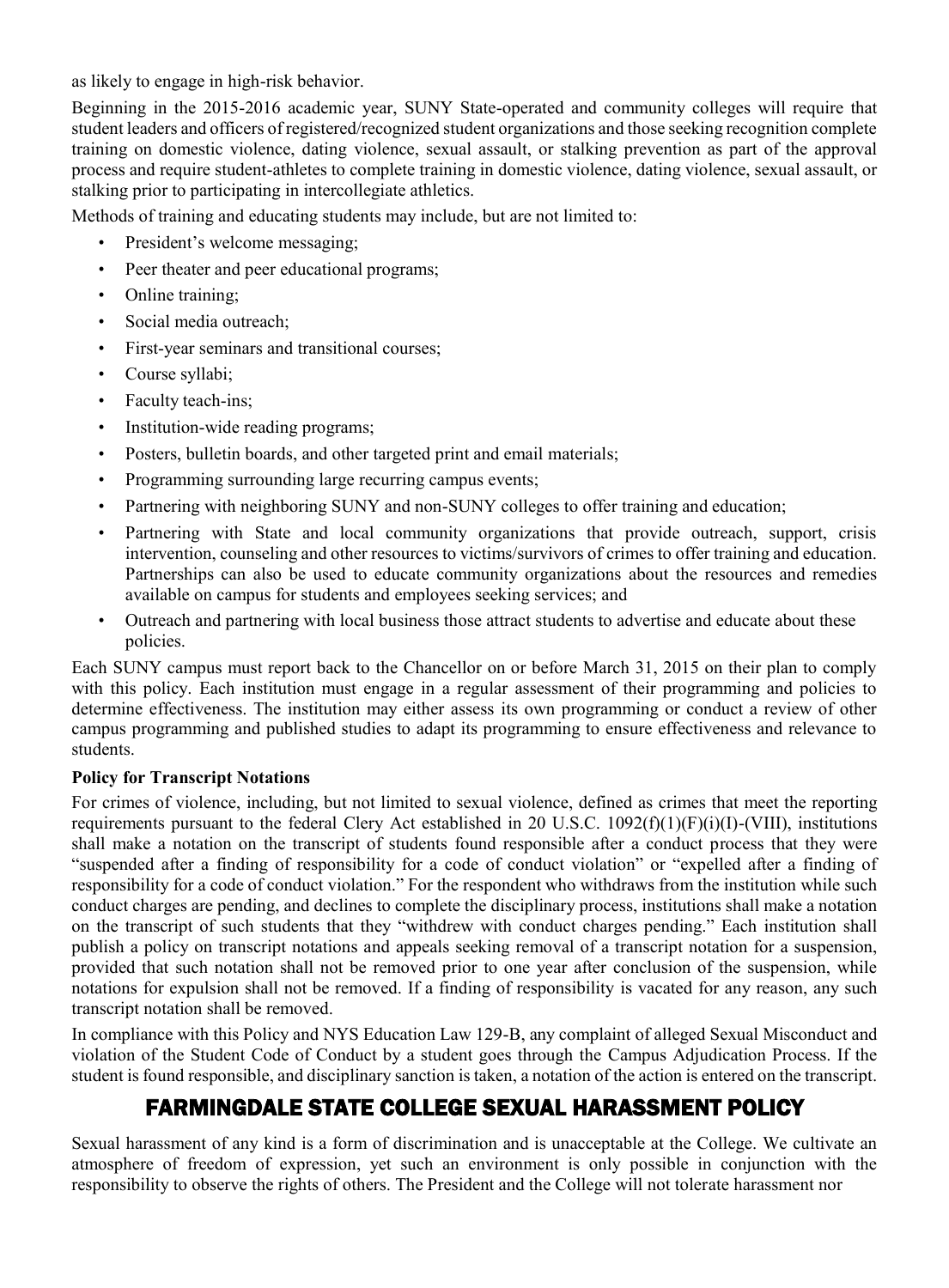condone it in any form, and are committed to providing and preserving an atmosphere free from harassment.

Harassment undermines the integrity of employment and educational pursuits. No one is to be subjected to unsolicited and unwelcome sexual overtures or conduct, either verbal or physical.

Sexual harassment is defined by law as any unwelcome sexual advance, requests for sexual favors, and other verbal or physical conduct of a sexual nature when (1) submission to such conduct is made either explicitly or implicitly a condition of an individual's employment, (2) submission or rejection of such conduct by an individual is used as a basis for employment decisions affecting said individual, or (3) such conduct has the purpose or effect of unreasonably interfering with an individual's work performance or creating an intimidating, hostile, or offensive working environment. Such conduct, whether committed by supervisors or non-supervisory personnel, is specifically prohibited. This includes, but is not limited to: repeated offensive and or unwanted sexual flirtations, advances, or propositions; verbal abuse of a sexual nature; graphic or degrading verbal comments about an individual or his or her appearance; the unwanted display of sexually suggestive objects or pictures; or any offensive physical contact, such as patting, pinching, or brushing against another's body.

Title IX of the Education Amendments of 1972 (Title IX), 20 U.S.C. §§1681 *et seq.,* and its implementing regulations, 34 C.F.R. Part 106, prohibit discrimination on the basis of sex in education programs or activities operated by recipients of Federal financial assistance. Sexual harassment of students, which includes acts of sexual violence, is a form of sex discrimination prohibited by Title IX.

Sexual violence is a form of sexual harassment prohibited by Title IX. Title IX also prohibits gender-based harassment, which may include acts of verbal, nonverbal, or physical aggression, intimidation, or hostility based on sex or sex-stereotyping, even if those acts do not involve conduct of a sexual nature.

### OFFICE OF THE EXECUTIVE ASSISTANT TO THE PRESIDENT/DIVERSITY, EQUITY AND INCLUSION

Any faculty or staff member who receives a complaint of sexual discrimination, or who wishes to file such a complaint on his/her own, shall report the complaint to the Executive Assistant to the President/ Title IX Coordinator.

If an employee or student feels that he/she has been a victim of sexual harassment, the incident may also be addressed informally with a Farmingdale State staff member or the Director of Human Resources, who in turn will notify the Office of the Executive Assistant to the President/Equity and Diversity Office. These discussions will be handled professionally and with discretion. If appropriate, an attempt will be made to resolve the problem informally and/or formally through the use of The State University of New York's Discrimination Complaint Procedure.

## RETALIATION

Retaliation against a person who files a complaint, serves as a witness, or assists or participates in any manner in this procedure is strictly prohibited and may result in disciplinary action. Retaliation is an adverse action taken against an individual as a result of complaining about unlawful discrimination or harassment, exercising a legal right, and/or participating in a complaint investigation as a third-party witness. Participants who experience retaliation should contact the campus Equity and Diversity Officer/Title IX Coordinator. Chief Diversity Officer/ Title IX Coordinator or the Deputy Title IX Coordinator.

## FILING A SEXUAL HARASSMENT/SEXUAL MISCONDUCT/DISCRIMINATION COMPLAINT

#### **Faculty & Staff**

Any faculty or staff member who believes he/she has been the target of sexual harassment should promptly report this to his/her immediate supervisor or the Director of Human Resources, who will in turn report the complaint to the Executive Assistant to the President. In a case where the complaint may involve the immediate supervisor, the Director of Human Resources or the Executive Assistant to the President should be contacted directly.

#### **Students**

Any Farmingdale State student who believes he/she has been the target of harassment should promptly report this matter to the Dean of Students, a Farmingdale State staff member or the Director of Human Resources, who in turn will report the potential charge of harassment to the Executive Assistant to the President.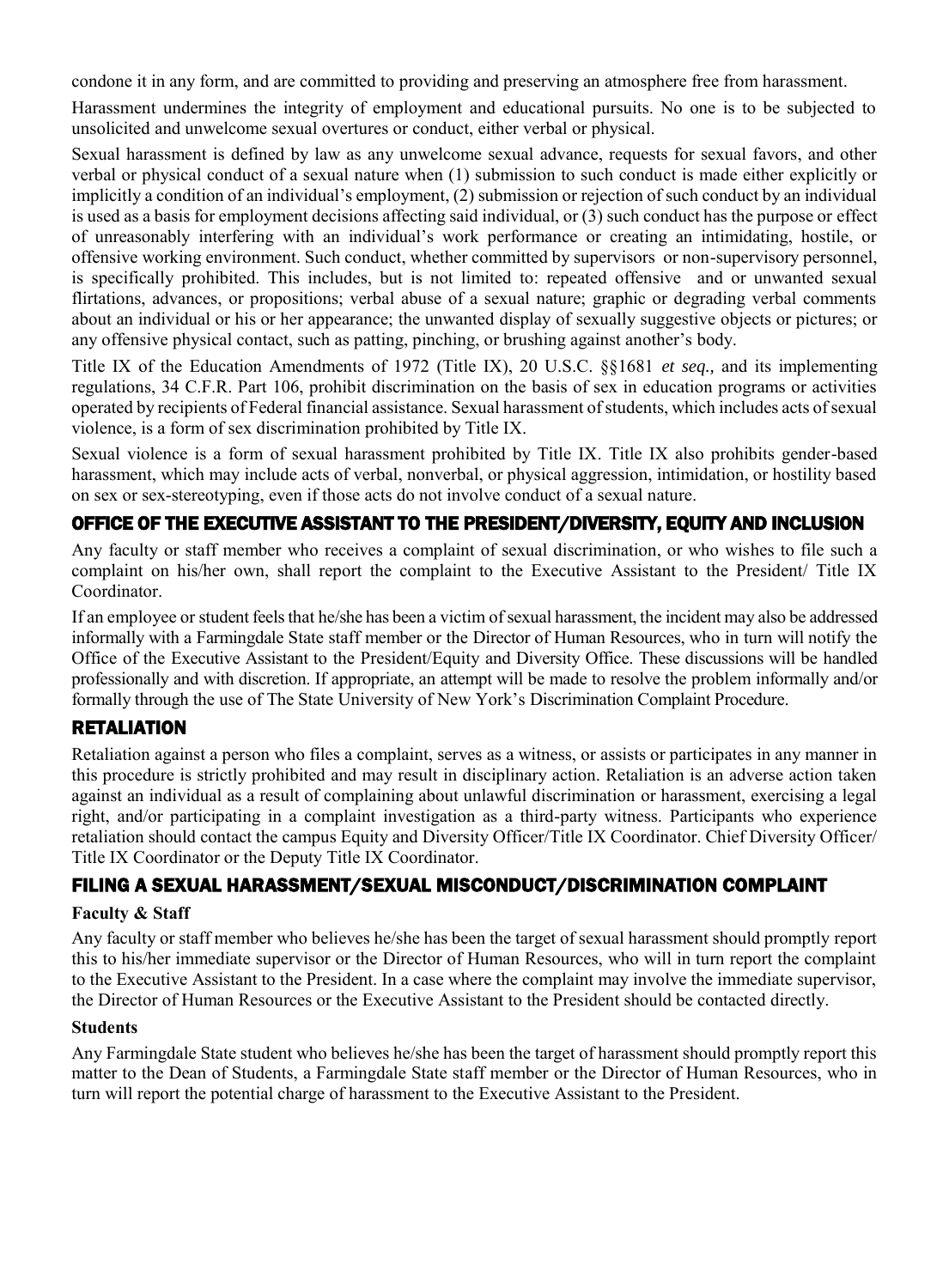#### INVESTIGATION PROCESS

Pursuant to the State University of New York's Discrimination Complaint Procedure, the complaint will be investigated expeditiously by the Executive Assistant to the President**/**Title IX Coordinator or the Deputy Title IX Coordinator.

For more information contact: Frank Rampello, Title IX Coordinator, Office of the Dean of Students, Laffin 314 at 631-420-2622.

Confidentiality shall be maintained whenever possible. However, absolute confidentiality is not always possible. Complaints are handled with discretion according to the principles of due process and fundamental fairness as follows:

- 1. A person bringing a complaint in good faith will suffer no retaliation.
- 2. The complaint should be in writing and sufficiently detailed.
- 3. The person charged will be promptly notified and given an opportunity to respond.
- 4. Students must file a complaint within 180 calendar days following the alleged discriminatory act, or 90 calendar days after a final grade is received, for the semester during which the discriminatory acts occurred, if that date is later.
- 5. A preponderance of the evidence standard is used to evaluate complaints.

The standard of proof in sexual harassment and sexual misconduct cases is a "preponderance of the evidence" – whether it is more likely than not that the sexual misconduct occurred. If the evidence meets this standard, then the respondent MUST be found responsible.

If a complaint is found to be valid, appropriate administrative action shall be taken, which may include but is not limited to counseling referrals, termination, demotion, reassignment, suspension, reprimand or training, depending on the severity of the behavior.

Sexual harassment in the workplace is a prohibited practice under Section 703 of Title VII of the 1964 Civil Rights Act as amended by the Equal Employment Opportunity Act of 1973. In as much as the Equal Employment Opportunity Commission holds supervisory personnel liable for the actions of their employees and outsiders with respect to the above policy, supervisory personnel are required to inform their staff of the institutional policy and of the seriousness of the issue.

### DUE PROCESS FOR SEXUAL HARASSMENT AND SEXUAL MISCONDUCT

A complainant has the right to request alternative arrangements where the complainant does not want to be in the same room as the accused during the hearing. These alternative arrangements must be consistent with the rights of the accused. Accordingly, alternative arrangements must enable both parties and the Judicial Hearing Board to hear each other.

Any rights or processes offered to an accused student shall also be offered to the complainant. These include, but are not limited to, the right to appeal, have an advisor at a Judicial Hearing Board hearing and call witnesses.

The accused student and complainant may not directly question or cross-examine each other. Each may submit questions to the Hearing Administrator, who will be responsible for asking the questions.

Student complainants have an absolute right to be informed of the outcome, essential findings, and consequences of the hearing, in writing, in a way consistent with federal and state law. The complainant and accused shall be notified concurrently in writing within ten (10) business days of the Judicial Hearing Board hearing.

After receiving notice of the disciplinary board's decision, either party can request an appeal within five (5) business days. See section 8.B for the basis of an appeal.

The non-appealing party (either the complainant or accused) will receive notice of the appeal and may submit a written response to the requesting party's appeal within five (5) business days, which the Vice President for Student Affairs will consider along with the appeal. The decision of the Vice President for Student Affairs is final. For more information contact: Frank Rampello, Title IX Coordinator, at 631-420-2622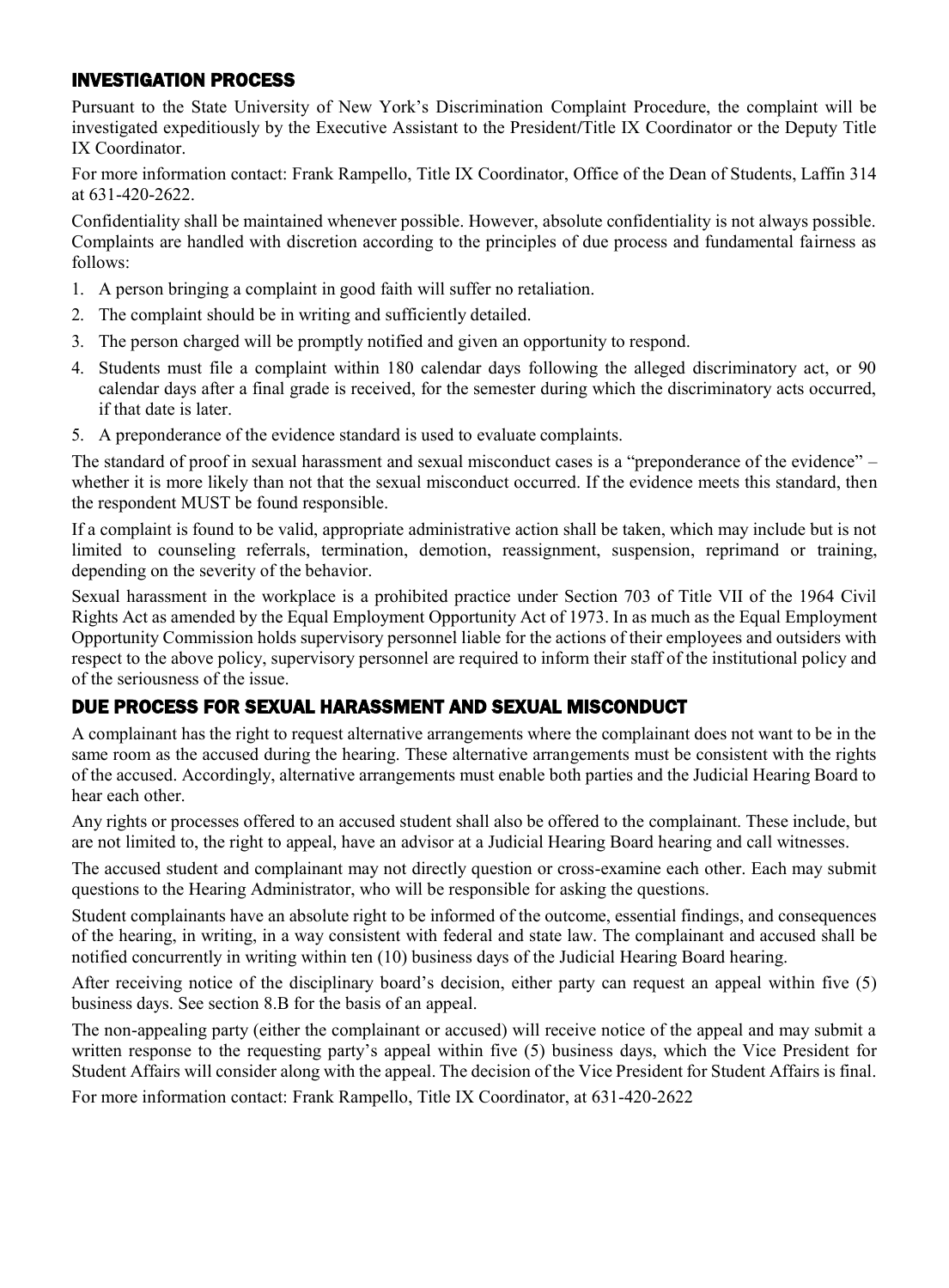## POLICY ON MANDATORY REPORTING AND PREVENTION OF CHILD SEXUAL ABUSE

Any employee or student of or volunteer for Farmingdale State College who witnesses or has reasonable cause to suspect any sexual abuse of a child occurring on Farmingdale State College property or while off campus during official College business or College-sponsored events shall have an affirmative obligation to report such conduct to Campus Police immediately. Such report should include the names of the victim and assailant (if known), other identifying information about the victim and assailant, the location of the activity, and the nature of the activity. Upon receiving such a report, Campus Police shall promptly notify the Commissioner of Uni- versity Police at SUNY System Administration who shall report such incidents to the Chancellor for periodic reporting to the Board of Trustees.

In addition, to aid in the prevention of crimes against children on property of Farmingdale State College and/or during official College business at events sponsored by the College, relevant employees should be trained on the identification of such crimes and proper notification requirements. Vendors, licensees or others who are given permission to come onto campus or to use the College's facilities for events or activities that will include participation of children shall ensure that they have in place procedures for training, implementation of applicable pre-employment screening requirements and reporting of child sexual abuse.

For purposes of this policy, the applicable definitions of child sexual abuse are those used in the NYS Penal Law in Articles 130 and 263 and Section 260.10, and "child" is defined as an individual under the age of 17. To review these definitions go t[o http://ypdcrime.com/penal.law/index.htm](http://ypdcrime.com/penal.law/index.htm) and scroll down to the Laws of NY-Penal Code.

All inquiries related to this Policy should be directed to the Internal Control Office, Horton Hall, Room 135.

# FARMINGDALE STATE CODE OF CONDUCT

## ACADEMIC YEAR 2018/2019

## RULES AND REGULATIONS FOR THE MAINTENANCE OF PUBLIC ORDER ON PREMISES OF STATE OPERATED INSTITUTIONS OF THE STATE UNIVERSITY OF NEW YORK

*Board of Trustees SUNY Maintenance of Public Order Statutory Authority Education Law 6450*

- **1.** Statement of Purpose: The following rules are adopted in compliance with section 6450 of the Education Law and should be filed with the Commissioner of Education and the Board of Regents on or before July 20, 1969, as required by that section. Said rules shall be subject to amendment or revision and any amend- ments or revisions thereof shall be filed with the Commissioner of Education and Board of Regents within 10 days after adoption. Nothing herein is intended nor shall it be construed, to limit or restrict the freedom of speech or peaceful assembly. Free inquiry and free expression are indispensable to the objectives of a higher education institution. Similarly, experience has demonstrated that the traditional autonomy of the educational institution (and the accompanying institutional responsibility for the maintenance of order) is best suited to achieve these objectives. These rules shall not be construed to prevent or limit communication between and among faculty, students, and administration, or to relieve the institution of its special responsi- bility for self-regulation in the preservation of public order. Their purpose is not to prevent or restrain con- troversy and dissent, but to prevent abuse of rights of others and to maintain that public order appropriate to a college or university campus without which there can be no intellectual freedom and they shall be inter- preted and applied to that end.
- **2.** Application of rules: These rules shall apply to all State operated institutions of the State University except as provided in Part 550 as applicable to the State University Maritime College. These rules may be supplemented by additional rules for the maintenance of public order heretofore or hereafter adopted for any individual institution, approved and adopted by the State University Trustees and filed with the Commissioner of Education and Board of Regents, but only to the extent that such additional rules are not inconsistent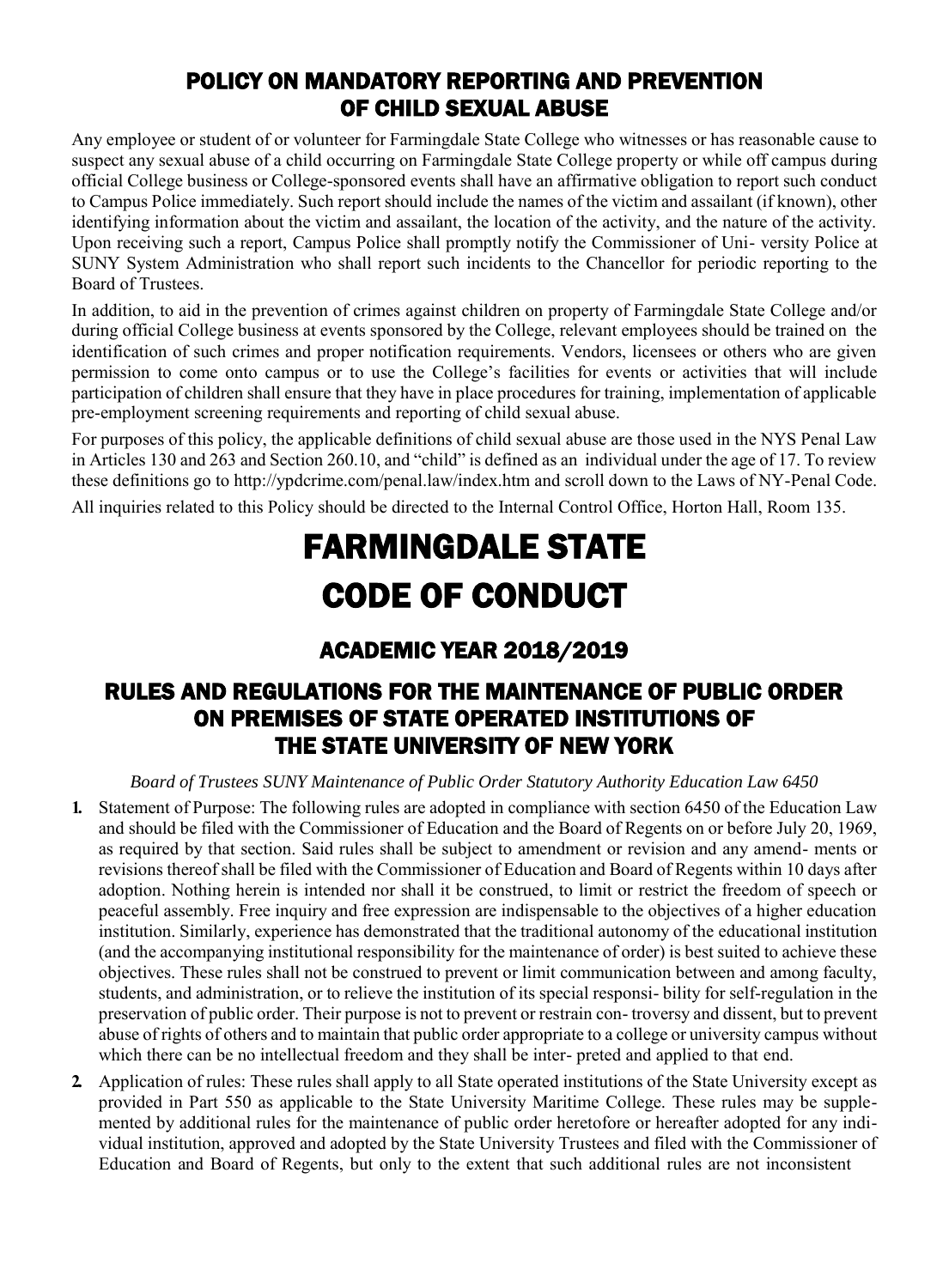herewith. The rules hereby adopted shall govern the conduct of student, faculty and other, licensees, invitees and all other persons, whether or not their presence is authorized, upon the campus of any institution to which such rules are applicable and also upon or with respect to any other premises or property, under the control of such institution, used in its teaching, research, administrative, service, cultural, recreational, ath- letic and other programs and activities; provided, however, that charges against any student for violation of these rules on the premises of any such institution other than the one at which he/she is in attendance shall be heard and determined at the institution in which he/she is enrolled as a student.

## AFFIRMATIVE ACTION AND EQUAL EMPLOYMENT OPPORTUNITIES

Farmingdale State College is committed to fostering a diverse community of outstanding faculty, staff, and students, as well as ensuring equal educational opportunity, employment, and access to services, programs, and activities, without regard to an individual's race, color, national origin, religion, creed, age, disability, sex, gender identity, sexual orientation, familial status, pregnancy, predisposing genetic characteristics, military status, domestic violence victim status, or criminal conviction.

Employees, students, applicants or other members of the University community (including but not limited to vendors, visitors, and guests) may not be subjected to harassment that is prohibited by law, or treated adversely or retaliated against based upon a protected characteristic.

The College's policy is in accordance with federal and state laws and regulations prohibiting discrimination and harassment. These laws include the Americans with Disabilities Act (ADA), Section 504 of the Rehabilitation Act of 1973, Title IX of the Education Amendments of 1972, Title VII of the Civil Rights Act of 1964 as Amended by the Equal Employment Opportunity Act of 1972, and the New York State Human Rights Law. These laws prohibit discrimination and harassment, including sexual harassment and sexual violence.

Inquiries regarding the application of Title IX and other laws, regulations and policies prohibiting discrimination may be directed to Frank Rampello, Title IX Coordinator. He can be located during regular business hours in Laffin Hall Room 314, telephone 631-420-2622. Inquiries may also be directed to the United States Department of Education's Office for Civil Rights, 32 Old Slip 26th Floor, New York, NY 10005-2500; Tel. (646) 428-3800; Emai[l OCR.NewYork@ed.gov.](mailto:OCR.NewYork@ed.gov)

## ADMISSION OF PERSONS WITH PRIOR FELONY CONVICTIONS

State University of New York (SUNY) policy prohibits Farmingdale State College admission applications from inquiring into an applicant's prior criminal history. After acceptance, the College shall inquire if the student previously has been convicted of a felony if such individual seeks campus housing or participation in clinical or field experiences, internships or study abroad programs. The information required to be disclosed under SUNY policy regarding such felony convictions shall be reviewed by a standing campus committee consistent with the legal standards articulated in New York State Corrections Law.

Students who have previously been convicted of a felony are advised that their prior criminal history may impede their ability to complete the requirements of certain academic programs and/or to meet licensure requirements for certain professions. Students who have concerns about such matters are advised to contact the dean's office of their intended academic program.

## CAMPUS SAFETY REPORT

The Jeanne Clery Disclosure of Campus Security Policy and Campus Crime Statistics Act is a landmark federal law, originally known as the Campus Security Act. It requires colleges and universities across the United States to disclose information about crime on and around their campuses.

In compliance with this federal law, Farmingdale State College provides reports and statistics about campus safety and security programs, incidents of crime on campus, and information regarding registered sex offenders.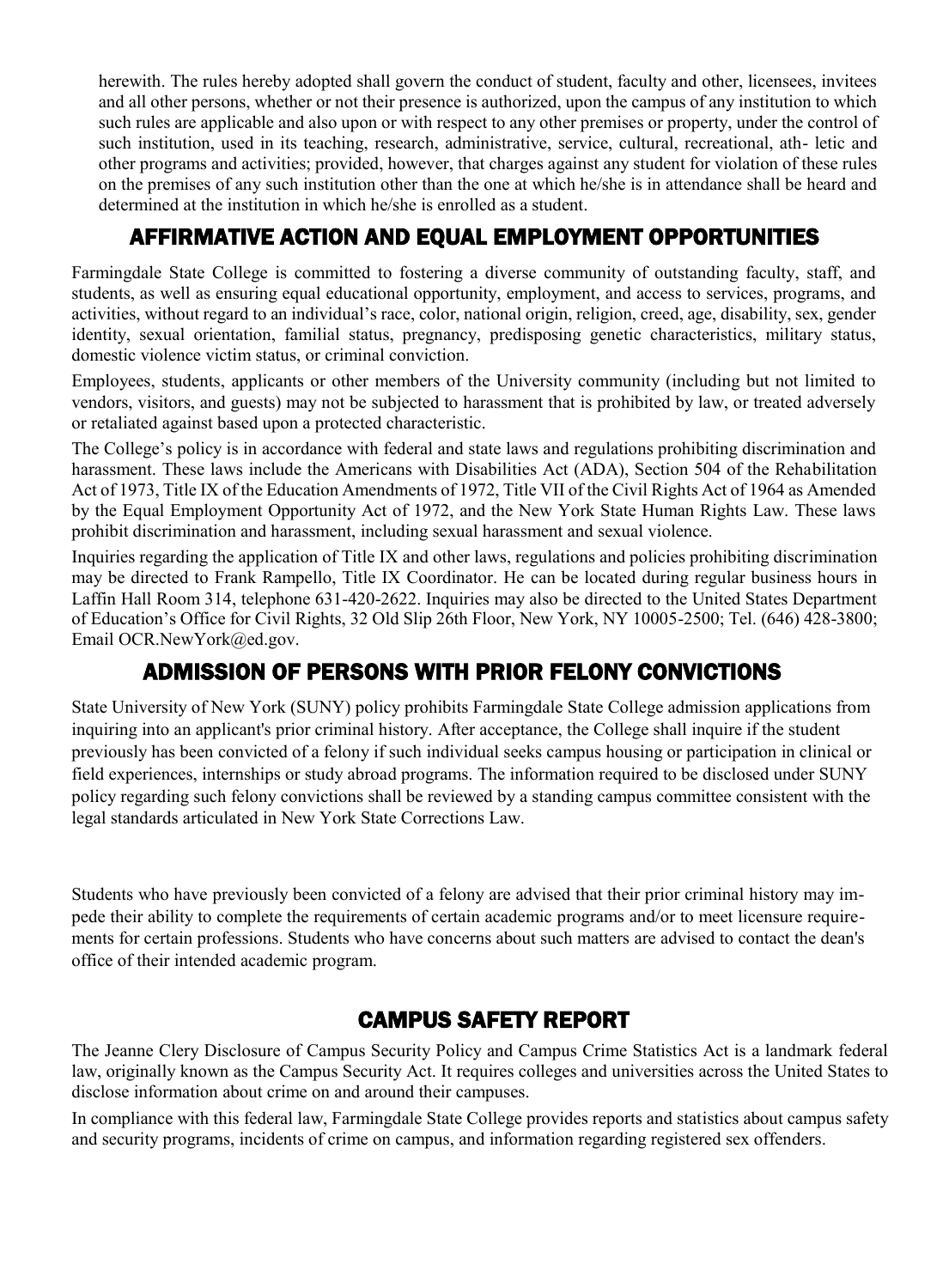Copies of the campus safety and crime reports are available online at the farmingdale.edu Home Page (Quick Links - Police) and at the University Police Headquarters.

## POLICY FOR MARKETING OF CREDIT CARDS ON CAMPUS

Article 129-A Education Law: Chapters 694 and 713 Prohibition of direct merchandising of credit cards to students at college campuses 6437. Prohibition on the marketing of credit cards. Each college shall prohibit the advertising, marketing, or merchandising of credit cards on college campuses to students, except pursuant to an official college credit card marketing policy. An official college credit card marketing policy may include:

- 1. Registration of on-campus credit card marketers;
- 2. Limiting credit card marketers to specific dates and specific areas of the campus as designated by the college;
- 3. Prohibiting credit card marketers from offering gifts to a student in exchange for completing a credit card application; and
- 4. Informing students about good credit management practices through programs which may include workshops, seminars, discussion groups, and film presentations.

This law went into effect on July 1, 2005

## POLICY ON STUDENT RIGHTS & ASSEMBLY PROCEDURES

#### **Purpose**

Farmingdale State College (the "College") seeks to encourage and preserve freedom of expression and inquiry within the entire college community. The College, as a public institution, serves uniquely as a marketplace for the exchange of ideas and opinions and as a forum for the public expression of views. Some of the expressions may be counter to commonly held or popular values, theories, and beliefs. Farmingdale State College has a special obligation to protect the First Amendment rights of free speech and assembly. These rights are guaranteed by the United States and New York Constitutions.

#### **Scope**

This policy is applicable to all Farmingdale State College students as defined in the College's Student Code of Conduct. The College's "Use of Facilities by Third Parties for Free Speech" Policy applies to all third parties, who are not sponsored by the College and/or a recognized student group, who want to use the College's designated public forum for free speech purposes.

#### **Definitions**

Public Area: Space designated by the College as open and not requiring a reservation for use.\*

Assembly: A group of students gathering together in a public area for a common purpose. This includes, but is not limited to, activities such as protests, demonstrations, rallies, vigils, and picketing.

**\*** At the College, public areas are limited. These areas are often reserved for particular events and activities, but are otherwise open for general use by students. For information or questions about public areas, please contact Student **Activities** 

#### **Rights of Students**

Farmingdale State College students are guaranteed the following rights:

- A. The right to examine and discuss all questions of interest to them, and to express opinion privately and publicly;
- B. The right to learn in the spirit of free inquiry;
- C. The right to be informed of the purposes of all research in which they are expected or encouraged to participate either as subject or researcher;
- D. The right to freedom from censorship in campus newspapers and other media;
- E. That the right to freedom of speech, press, and inquiry shall not be interpreted as an authorization for a student, who sits on a committee or similar campus organization, to disseminate or divulge any information that was given on a basis of confidentiality within a committee; and
- F. The right to hold public meetings and to engage in peaceful, orderly assemblies and demonstrations.

#### **Rights of the College**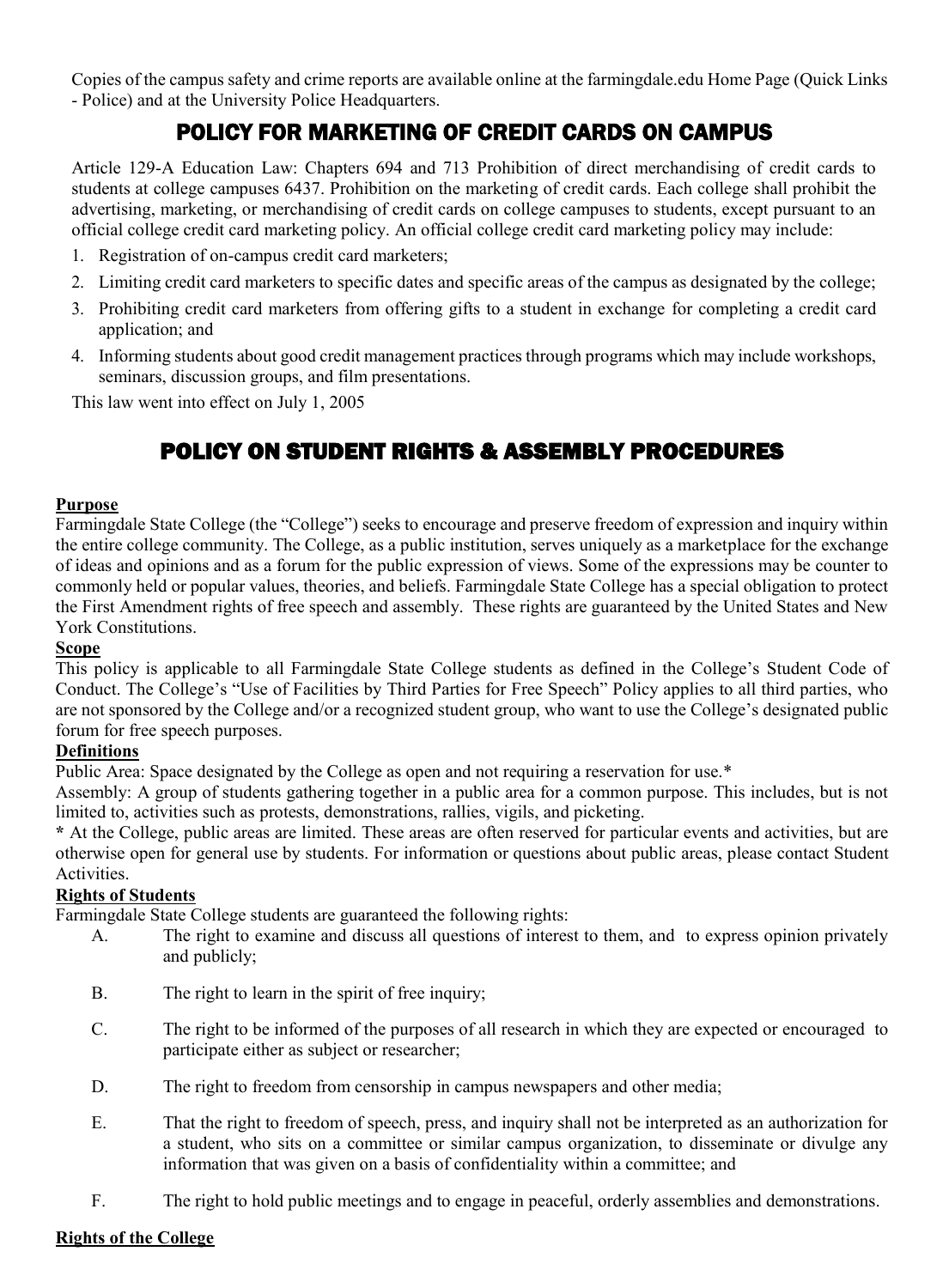The College will not interfere with orderly assemblies in public areas of grounds and buildings unless participants engage in any of the following conduct:

- A. Prevent the orderly conduct of a College function or activity, such as classes, lectures, meetings, interviews, ceremonies, and other public events;
- B. Obstruct the free movement of vehicles or of persons, including, but not limited to in any building or facility, inclusive of blocking hallways and doors;
- C. Willfully cause injury or damage to persons or property;
- D. Willfully operate audio amplification equipment in a manner that conflicts with normal College operations or that is deemed injurious to health and safety; \*\*
- E. Jeopardize the safety and security of others;
- F. Enter into any private office of an administrative officer, member of faculty, or staff member without implied or explicit permission;
- G. Without authorization from Student Activities & University Police, occupy a building after it is normally closed;
- H. Without authorization from Student Activities and Physical Plant, construct structures, inclusive of objects requiring penetration in concrete or grass, or camp on College grounds; or
- I. Violate the provisions of the SUNY Policy 3653, titled Rules for the Maintenance of Public Order.
- J. Violations of this policy could result in disciplinary action under the College's Student Code of Conduct.

**\*\*** Sound amplification that interferes with class activity, College events or activities is not permitted.

#### **Assembly Procedures**

Farmingdale State College respects and supports students' efforts to exercise their rights to free speech and assembly. The Division of Student Affairs has designated the Office of Student Activities to provide the appropriate support for the successful implementation of these events. Following College procedure will ensure a safe and effective assembly activity. Every effort will be made by the College to respond affirmatively to all requests to engage in assembly activity. However, consideration must be given to the time, place, and manner of the assembly activity to ensure the health and safety of the participants and the non-interference with authorized College business, activities, or events.

- 1. **Services -** To help ensure the safety of participants and the protection of the rights of all members of the campus community, the College can provide services such as location, safety, crowd control, sound equipment (unless prohibited in certain areas as per College rules), site preparation/cleanup, and/or other such facilities or services it deems necessary ("Services").
	- a. Request for Services Assemblies for which Services are necessary should submit a request for Services to the Student Activities Office via RamCentral, as follows:
		- i. At least three (3) business days prior to the planned event a request should be submitted by completing the following:
			- 1. Log in to RamCentral
			- 2. Go to the student organization's portal
			- 3. Click on "Events" at the top
			- 4. Click "Create an Event" on the right and fill in the details
		- The request should contain the name of the sponsor/organizer, the proposed location and any other Services sought, the date and time of the planned assembly, and the number of persons expected to participate.
		- ii. Due to limited space at the College, when it is anticipated that participants for a particular assembly will equal or exceed ten (10) students, the sponsor/organizer must submit a request for Services.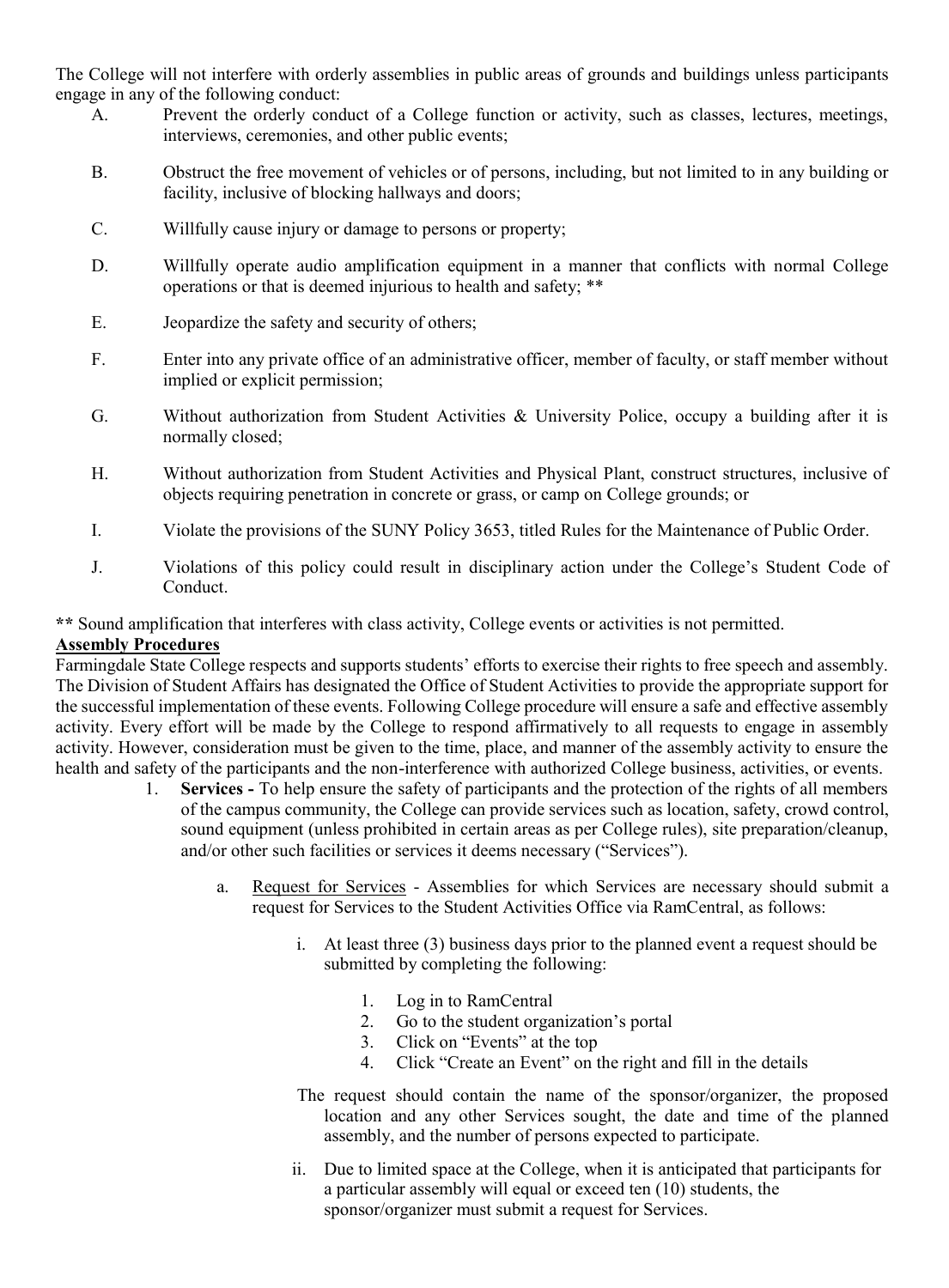- iii. A professional staff member from the Office of Student Activities will promptly respond to the request for Services after receipt of the request and prior to the date of the assembly.
- iv. A professional staff member will review the request and work with the sponsor/organizer to accommodate requests and determine a reasonable time, place, and manner for the assembly activity.
- v. While every attempt will be made to accommodate all requests, some modifications to the assembly activity request may be required due to the availability of the proposed time and place of the activity. An Office of Student Activities professional staff member will inform the sponsor/organizer of these modifications and guide the sponsor/organizer as they plan their assembly activity.
- vi. In the event that the proposed assembly activity is planned in direct response to a current event, the Office of Student Activities realizes that it may not be possible to submit a request in advance. In such cases, the sponsor/organizer should connect as soon as possible with a liaison in the Office of Student Activities in order to swiftly coordinate the assembly activity.
- 2. **No Services Required** Assemblies requiring no Services (when it is anticipated that participants will not exceed ten (10) students) may take place without any prior notification by the sponsor/organizer. However, conformity with the specific campus rules noted above, is required. If a sponsor/organizer is unsure of whether their assembly requires Services, they should contact the Office of Student Activities at  $631-420-2103$  o[r stuact@farmingdale.edu](mailto:stuact@farmingdale.edu) for guidance.

## BIAS CRIMES PREVENTION

### HATE CRIMES AND THE LAW

It is a University Police mandate to protect all members of the Farmingdale State community by preventing and prosecuting bias of hate crimes that occur within the campus jurisdiction.

Hate crimes, also called bias crimes or bias related crimes, are criminal activity motivated by the perpetrator's bias or attitude against an individual victim or group based on perceived or actual personal characteristics, such as their race, color, national origin, religion, creed, age, disability, sex, gender identity, sexual orientation, familial status, pregnancy, predisposing genetic characteristics, military status, domestic violence victim status, or criminal conviction. Hate/bias crimes have received renewed attention in recent years, particularly since the passage of the federal Hate/Bias Crime Reporting Act of 1990 and the New York State Hate Crimes Act of 2000 (Penal Law Article 485). Copies of the New York law are available from University Police headquarters.

Penalties for bias related crimes are very serious and range from fines to imprisonment for lengthy periods, depending on the nature of the underlying criminal offense, the use of violence or previous convictions of the offender. Perpetrators who are students will also be subject to campus disciplinary procedures where sanctions including dismissal are possible.

In addition to preventing and prosecuting hate/bias crimes, University Police also assist in addressing bias related activities that do not rise to the level of a crime. These activities, referred to as bias incidents and defined by the University as acts of bigotry, harassment, or intimidation directed at a member or group within the Farmingdale community based on race, color, national origin, religion, creed, age, disability, sex, gender identity, sexual orientation, familial status, pregnancy, predisposing genetic characteristics, military status, domestic violence victim status, or criminal conviction may be addressed through the State University's Discrimination Complaint Procedure or the campus conduct code. Bias incidents can be reported to University Police as well as to the Equity and Diversity Office.

If you are victim of, or witness to a hate/bias crime on campus, report it to University Police immediately by calling 631.420.2111. Additional methods of reporting information include: the Dean of Students Office and the Vice President for Student Affairs. Blue Light and campus emergency telephones are strategically placed for emergency reporting. University Police will investigate and follow the appropriate adjudication procedures.

Victims of bias crime or bias incidents can avail themselves of counseling and support services from the campus as follows: Campus Mental Health Services in Sinclair Hall or by calling 631.420.2006.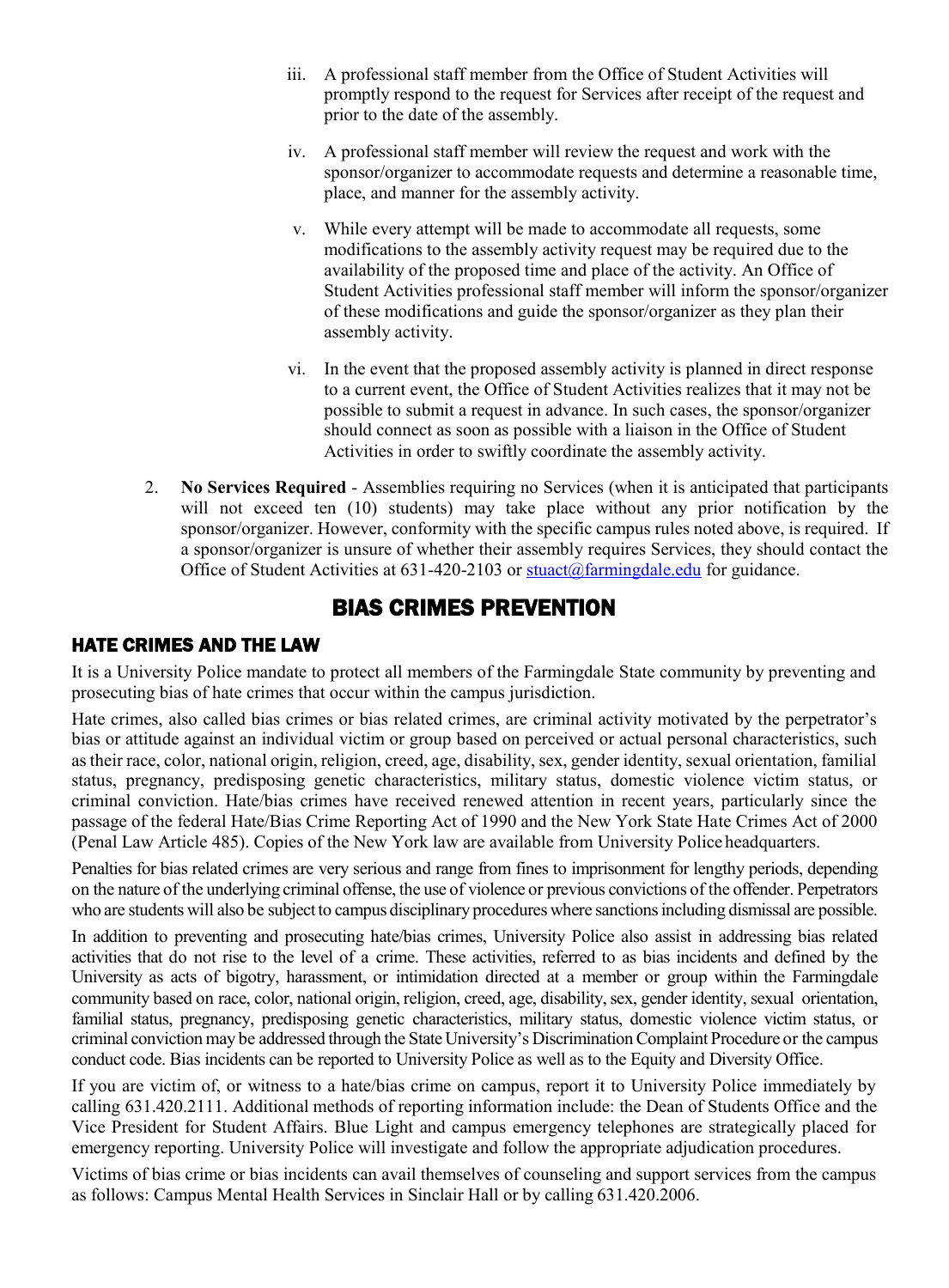## POLICY FOR INVOLUNTARY LEAVE/SUSPENSION FOR MEDICAL/PSYCHOLOGICAL/SAFETY REASONS

In the legitimate interest of the College in protecting the safety and welfare of specific individuals or the general public, the College President, Vice President for Student Affairs or the Dean of Students may temporarily

suspend an individual. A decision to temporarily suspend a student under this policy may only be made after a finding that the student poses a direct threat to others or the community.

A finding that a student poses a direct threat should be based upon evidence that the student has engaged, or threatened to engage, in behavior which poses imminent danger of causing substantial harm to others or would directly and substantially impede the lawful activities of others. The assessment should be individualized and objective and focused on the student's ability to safely participate in the College's program. Campus Mental Health Services, the Director of Health and Wellness, or other medical professionals, may be engaged in order to ensure that the finding is consistent with the most current medical knowledge.

A student placed on Involuntary Leave/Suspension will be required to leave the College and its premises. Prior to his/her return, the student must seek a psychological/medical evaluation and allow the results to be shared with the Director of Campus Mental Health Services or the Director of Health and Wellness. To the extent necessary to ensure that the student can safely return to the campus, this evaluation will be shared with the Vice President for Student Affairs or designee, who will make the final determination in writing to the student. As a condition of the student's return to the College, a contract may be developed which prescribes responsibilities and terms of return to the student. This contract will be administered by the Office of the Dean of Students. Failure to comply with this contract would result in immediate suspension or dismissal from the College.

The following procedures shall apply if a student wishes to appeal an Involuntary Leave/Suspension:

- 1. The appeal must be in writing, outlining the reasons for the appeal, addressed to the Appeals Officer, submitted to and received by the Dean of Students Office.
- 2. Upon receipt of an appeal, the Appeals Officer may require records from the reporting office and the Dean of Students for review.
- 3. The appeal will be reviewed within seven (7) business days.
- 4. Once the student's appeal is accepted by the Appeals Officer, the Officer may modify any interim action imposed until the appeal process is completed. This can only be done after consultation with the Vice President of Student Affairs or designee.
- 5. The appeal and the supporting documentation shall be reviewed. The Appeals Officer may invite the student who is appealing, the Dean of Students, and/or others to provide more details or for clarification.
- 6. The Appeals Officer will make his/her final determination and send the recommendation to the Vice President for Student Affairs or designee for approval.
- 7. The student will be notified in writing of the final determination within five (5) business days of the completion of the review. All letters will be delivered via U.S. Postal Service or electronically via the Farmingdale State College email service to the student's permanent address in the College files.
- 8. All records of actions by the Appeals Officer will be kept in the official files of the Vice President for Student Affairs or designee.

## ACADEMIC INTEGRITY AND DISCIPLINARY PROCEDURES

Each member of the Farmingdale State College campus community is expected to maintain academic integrity. Farmingdale State College has developed regulations concerning academic dishonesty and integrity to protect all students and to maintain an ethical academic environment. This includes prohibiting any form of academic dishonesty as outlined below.

Academic dishonesty cannot be condoned or tolerated in a college community. Such behavior is considered a violation of the Student Code of Conduct, and students found guilty of committing an intentional act of fraud, cheating or plagiarizing will be disciplined and face penalties.

The College regards academic dishonesty as an intentional act of fraud, in which a student seeks to claim credit for the work or efforts of another individual without correct documentation, or uses unauthorized, undocumented or fabricated information in any academic exercise.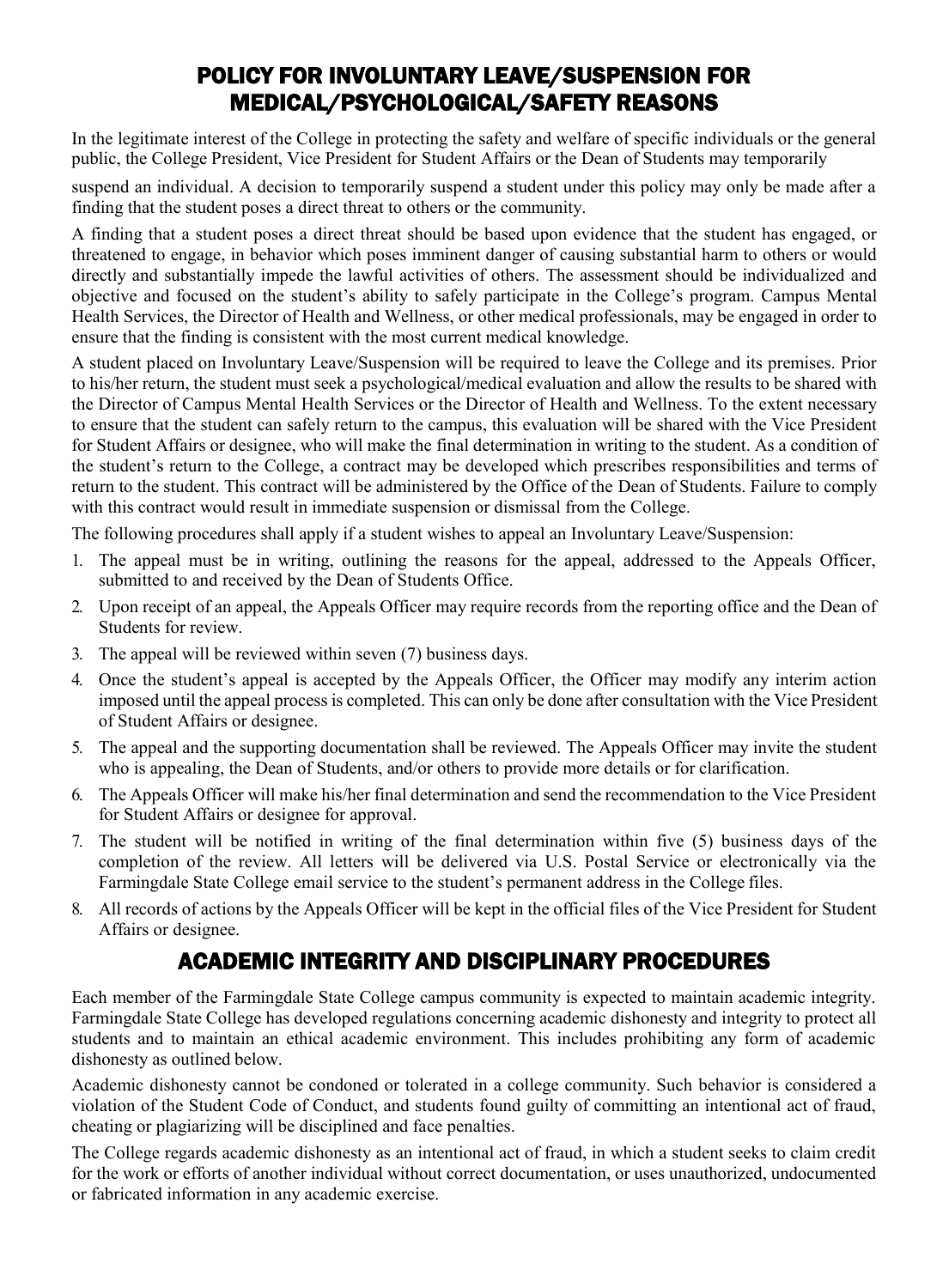The College also considers academic dishonesty to include forging of academic documents, intentionally impeding or damaging the academic work of others, or assisting other students in acts of dishonesty. Academic dishonesty is divided into four categories which are defined as follows:

**Cheating**: Intentionally using or attempting to use unauthorized materials (including all electronic devices), information or study aids in any academic exercise.

**Fabrication**: Unauthorized falsification or invention of any information or citation in an academic exercise.

**Facilitating Academic Dishonesty**: Knowingly helping someone commit an act of academic dishonesty.

**Plagiarism:** Intentionally representing the words or ideas of another as one's own in any academic exercise. This includes words or ideas in either print or electronic format.

Academic dishonesty is morally wrong, and such behavior interferes with learning and intellectual development. Therefore, all members of the campus community have the responsibility to prevent dishonesty, protect honest students, and enforce campus policies. These responsibilities include but are not limited to the following:

- Faculty members have the responsibility to establish standards of academic integrity and disciplinary policies in cases of academic dishonesty (consistent with the standards and policies of the College) and to include a statement of those standards on their course syllabi.
- Students have the responsibility to abstain from academic dishonesty or facilitating the dishonest behavior of others.

Violation of the academic integrity policy is strictly prohibited and may result in a disciplinary action ranging from a warning letter to probation, suspension, or dismissal from the College with a permanent transcript notation. Please refer to the Student Code of Conduct Article IV and V.

It is strongly recommended that any violation of the academic integrity policy be reported to the Dean of Students. Individual Departments are encouraged to establish appropriate disciplinary procedures and to make certain that the criteria are understood and enforced by both full-time and part-time faculty.

Students will be required to complete a pledge and affirmation of receipt of Farmingdale State College's Academic Integrity Policy at Student Orientation.

## ELECTRONIC DEVICES IN THE CLASSROOM

The College is committed to educationally sound uses of technology in the classroom and to preventing technology from becoming disruptive to the learning environment. The course instructor decides when, if, and what type of technology is to be used during class. Any use of technology that degrades the learning environment, promotes dishonesty, or is used for illegal activities is prohibited.

#### *Electronic devices and illegal activities:*

Activities involving electronic devices that violate laws, such as those related to intellectual property rights or copyrights, invasions of privacy, or sexual or other forms of harassment are prohibited. Examples include using a camera phone to videotape a lecture or meeting or taking photos without the participants' written per- mission. It is advisable for instructors to anticipate that such issues with wireless communications and electronic devices may arise and publish restrictions in their course syllabi.

## GUIDELINES FOR DISRUPTIVE STUDENTS

Instructors have the responsibility to maintain an effective learning environment in their classrooms and to deal promptly with any disruptions that interfere with this environment. Faculty has the right to teach and students have the right to learn; no one student will be permitted to infringe on these rights. A faculty member, in reasonably discharging this responsibility and acting in accordance with these guidelines on disruptive students in the classroom, shall receive College support and, whenever necessary, legal protection.

An instructor has the responsibility, therefore, to remove, without physical force, a disruptive student from the classroom. Upon request of the instructor, the student must immediately leave. If the disruptive student refuses to leave on request or there is a concern for the safety of students, or self, the instructor has the option of either dismissing the class or calling University Police depending on the gravity of the situation.

Consistent with a philosophy of progressive discipline, when a student is ejected from a class for the first time, it shall be for that class period only. The instructor shall submit, promptly, a written report of the incident to the Vice President for Student Affairs/designee, with copies to the school dean, Department Chair, and the student's curriculum chair. In addition, if the situation is threatening enough to have called University Police, the instruc- tor must notify the Vice President for Student Affairs/designee and the Dean of Students' Office immediately. The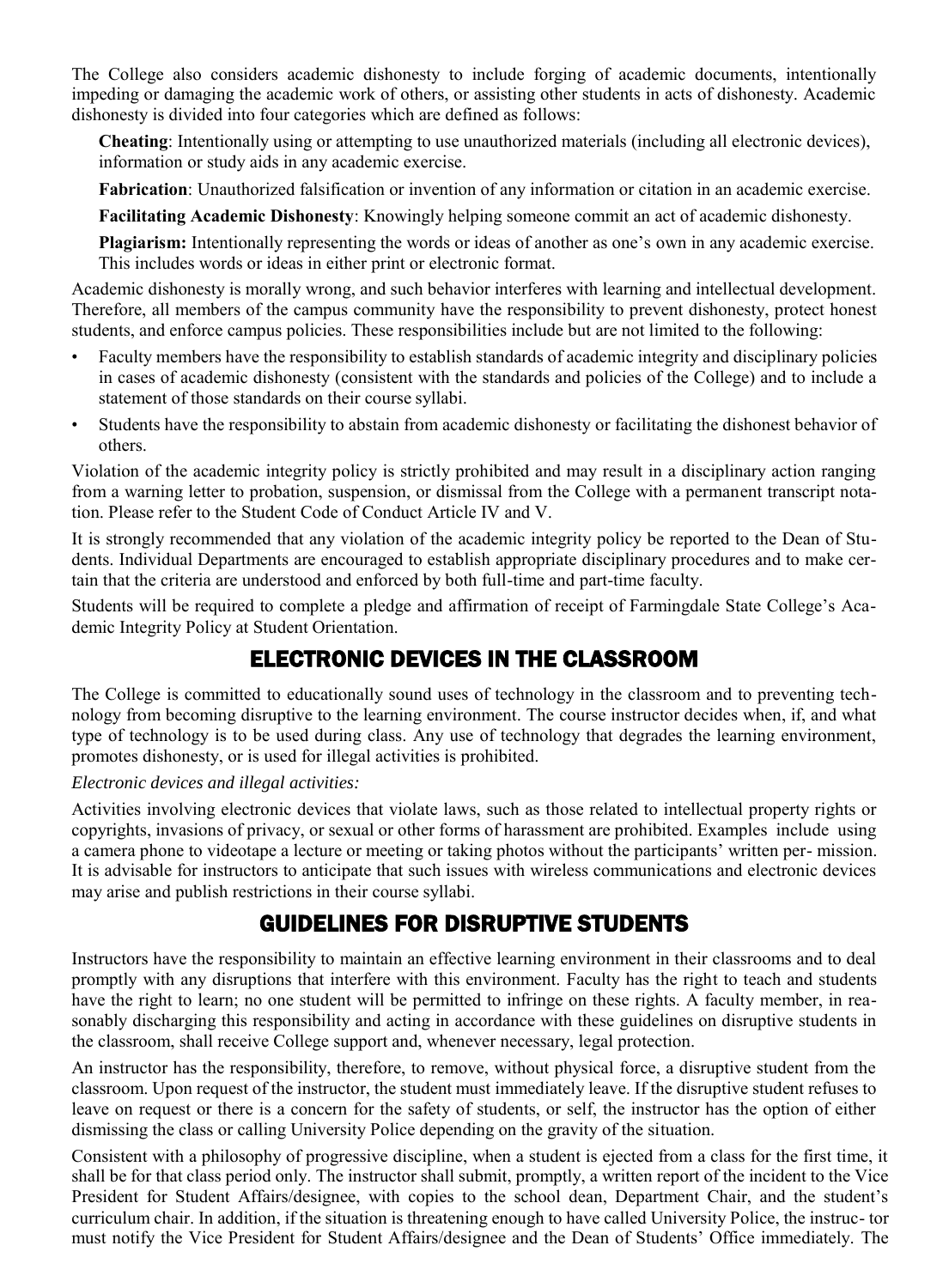instructor shall be prepared to provide any additional supporting information and to prepare charges against the student when appropriate. Under the circumstances, the student will receive a summary statement of the

report from the Vice President for Student Affairs/designee and warning of potential consequences if another incident were to occur. Any subsequent incident reported to the Vice President for Student Affairs/designee, involving the same student in any class would result in appropriate administrative action by the Vice President for Student Affairs/designee and possible referral for disciplinary action by the College. The consequences of each action may include denying the student further access to the class or other disciplinary action, including dismissal from the College.

## NOTIFICATION OF RIGHTS UNDER FERPA FOR POSTSECONDARY INSTITUTIONS

The Family Educational Rights and Privacy Act (FERPA) afford students certain rights with respect to their education records. These rights are:

- **1.** The right to inspect and review the student's education records within 45 days of the day the University receives a request for access. Students should submit to the registrar, dean, or head of the academic department (or appropriate official) written requests that identify the record (s) they wish to inspect. The University official will make arrangements for access and notify the student of the time and place where the records may be inspected. If the records are not maintained by the University official to whom the request was submitted, that official shall advise the student of the correct official to whom the request should be addressed.
- **2.** The right to request the amendment of the student's education records that the student believes is accurate or misleading. Students may ask the University to amend a record that they believe is inaccurate or misleading. They should write the University official responsible for the record, clearly identify the part of the record they want changed, and specify why it is inaccurate or misleading. If the University decides not to amend the record as requested by the student, the University will notify the student of the decision and advise the student of his or her right to a hearing regarding the request for amendment. Additional information regarding the hearing procedures will be provided to the student when notified of the right to a hearing.
- **3.** The right to consent to disclosures of personally identifiable information contained in the student's education records, except to the extent that FERPA authorizes disclosure without consent. One exception, which permits disclosure without consent, is disclosure to school officials with legitimate educational interests. A school official is defined as a person employed by the University in an administrative, supervisory, academic, or support staff position (including law enforcement unit and health staff): a person or company with whom the University has contracted (such as an attorney, auditor, or collection agent): a person serving on the Board of Trustees; or assisting another school official in performing his or her tasks. A school official has a legitimate educational interest if the official needs to review an education record in order to fulfill his or her professional responsibility.

(Optional) Upon request, the University discloses education records without consent to officials of another school in which a student seeks or intends to enroll. (NOTE: FERPA requires an institution to make a reasonable attempt to notify the student of the records request unless the institution states in its annual notification that it intends to forward records on request).

**4.** The right to file a complaint with the U.S. Department of Education concerning alleged failures by the University to comply with the requirements of FERPA. The name and address of the Office that administers FERPA is:

Family Policy Compliance Office U.S. Department of Education 400 Maryland Avenue, S.W. Washington, D.C. 20202-4605

**Students seeking to contact College faculty, staff and/or offices via email should use their Farmingdale State College email address. Emails coming from private email providers will not be answered if doing so violates privacy laws.**

## NOTICE FOR DIRECTORY INFORMATION

The Family Educational Rights and Privacy Act (FERPA), a federal law, requires that Farmingdale State College, with certain exceptions, obtain your written consent prior to the disclosure of personally identifiable information from your education records. However, Farmingdale State College may disclose appropriately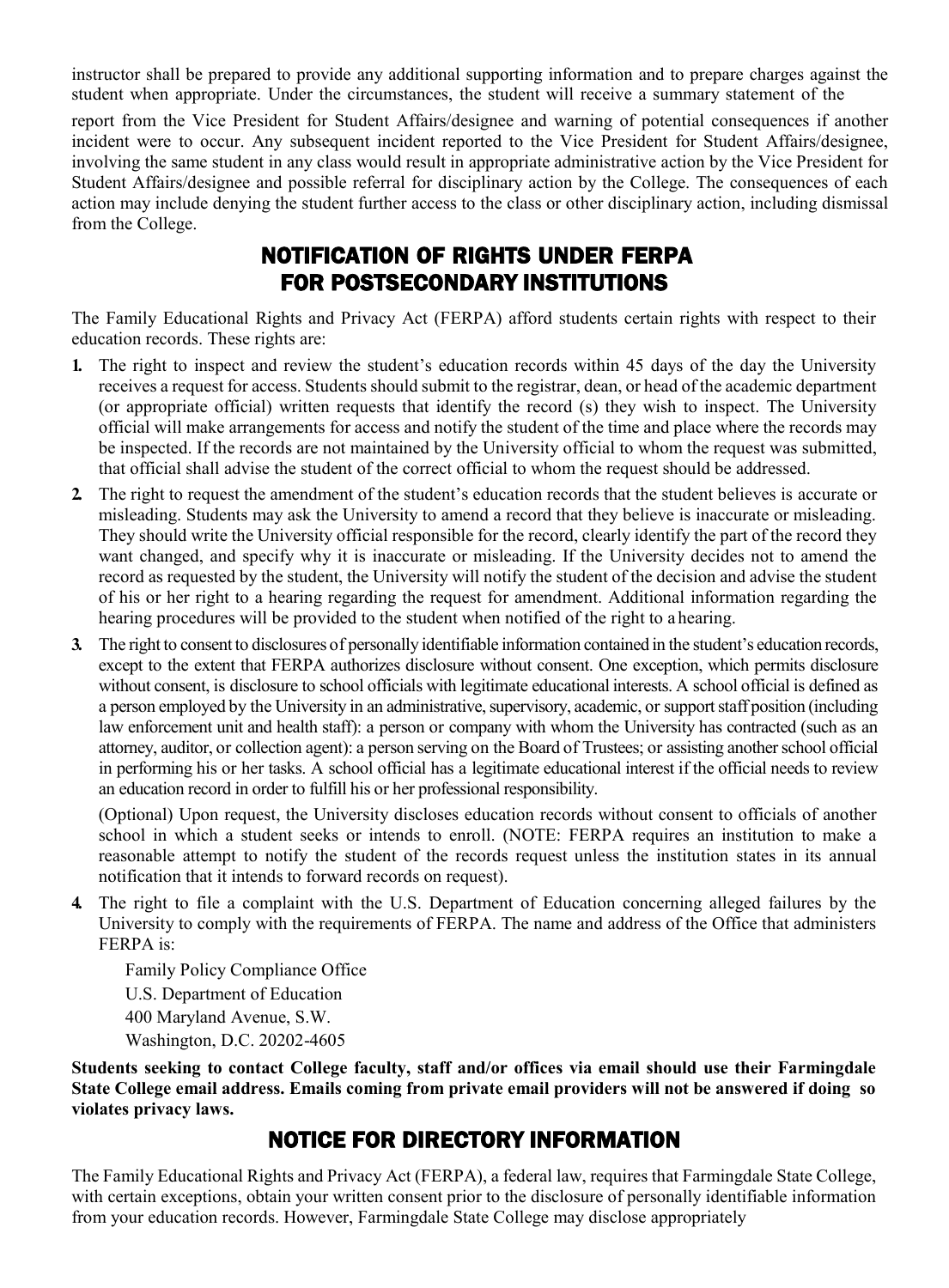designated "directory information" without written consent, unless you have advised the College to the contrary in accordance with College procedures. The primary purpose of directory information is to allow Farmingdale State College to include this type of information from your education records in certain publications. Examples include:

- A playbill, showing role in a drama production;
- The annual yearbook;
- Honor roll or other recognition lists;
- Graduation programs; and
- Sports activity sheets, such as for wrestling, showing weight and height of team members.

Directory information, which is information that is generally not considered harmful or an invasion of privacy if released, can also be disclosed to outside organizations without prior written consent. Outside organizations include, but are not limited to, companies that manufacture class rings or publish yearbooks. If you do not want Farmingdale State College to disclose director information from your education records without your prior written consent, you must notify the College in writing. Farmingdale State College has designated the following information as directory information.

- Student's name
- Participation in officially recognized activities and sports
- **Address**
- Telephone listing
- Weight and height of members of athletic teams
- Electronic mail address
- Photograph
- Degrees, honors, and awards received
- Date and place of birth
- Major field of study
- Dates of attendance
- Grade level
- The most recent educational agency or institution attended

## PARENTAL NOTIFICATION POLICY

In October 1998, Congress passed the Higher Education Amendment which permits postsecondary institutions to disclose to parents or legal guardians of students under 21, without their consent, information regarding the student's violation of any federal, state, or local law, or any rule or policy of the institution governing the use or possession of alcohol or a controlled substance. The Division of Student Affairs or the Office of Residence Life, or the Office of the Dean of Students may inform parents/guardians of any alcohol or drug violation involving students under 21.

## FREEDOM OF INFORMATION LAW

As a state agency, Farmingdale State College complies fully with the New York State "Freedom of Information Law" which was enacted to ensure public accountability of state agencies while protecting individuals against unwarranted invasions of personal privacy. The regulations are posted on the College's website, at the Human Resources Office and at the campus library in Greenley Hall. Freedom of Information Law (FOIL) requests are to be made in writing to the campus Records Access Officer:

Jill Silvestro Administrative Services Associate Horton Hall Room 145 631-420-2728 [silvesj@farmingdale.edu](mailto:silvesj@farmingdale.edu)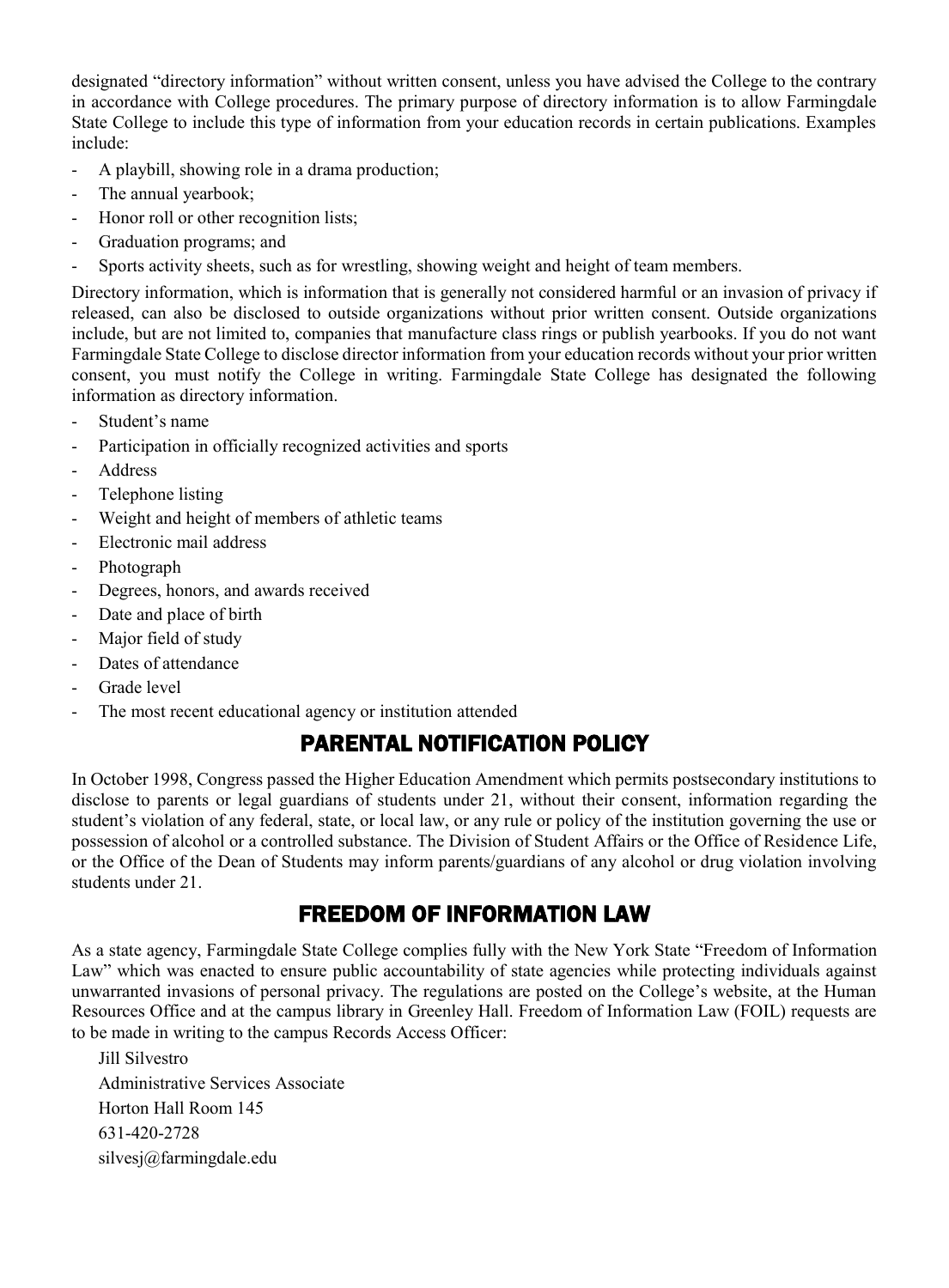## STUDENT CODE OF CONDUCT

The President of the College and the Vice President for Student Affairs recognizes the rights of designees including University Police, to enforce all regulations, policies, license agreements, laws and codes on campus. If any individual allegedly violates the laws, Student Code of Conduct or campus policies, a President's designee will institute proceeding against the offender(s).

Alleged violations of the law or campus policies may result in EXPULSION/SUSPENSION from the College and/or other disciplinary action.

Alleged violation of the Student Code of Conduct is listed under two (2) categories: Level I and II. Any violation is strictly prohibited and may result in a disciplinary action ranging from a warning letter to probation, suspension or dismissal from the College.

## PREAMBLE

### ARTICLE I

- 1. Farmingdale State College is committed to providing an environment in which living and learning can occur. In order to function effectively and to provide an educational climate in which members can fulfill their academic pursuits and the educational objectives of the campus community, guidelines for defining individual rights and responsibilities are outlined in this Student Code of Conduct. The Student Code of Conduct has been adopted for the purpose of maintaining a quality of life that shares rights, privileges and responsibilities among its citizens, not for the purpose of duplicating public statutes and respect for the dignity and rights of students, staff, and groups in the campus community. Alleged violations of the Student Code of Conduct, local, state or federal statutes on campus will not be tolerated and are subject to the campus judicial processes. Each student, as a representative of the College, is expected to uphold the good name of the College and respect the rights and privileges of the College community. As such, incidents which occur off campus, that are alleged violations of local ordinances, State, Federal law, on or off the College's premises, or at College sponsored or supervised activities where said alleged violations pose a possible threat and/or danger to the safety of the campus community, may be adjudicated on campus. The College will exercise this option when:
	- The student(s) can be reasonably considered a possible threat and/or clear danger to the safety of the College community.
	- The academic integrity processes and/or functions of the College are violated.

Upon notification of an individual of concern by any office or campus community member, an investigation will be initiated to assess potential threat. Other campus departments may be involved to determine a course of action, as appropriate.

Disciplinary action by the College shall be independent of any criminal or civil proceedings. The campus judicial procedures, established to respond to these alleged violations, do not duplicate public court procedures, but protect the campus community's interests.

In cases pending court action, the College may postpone judicial action and establish a student status appropriate to pending off campus actions.

## VIOLATIONS OF THE FARMINGDALE STATE STUDENT CODE OF CONDUCT

**Alleged violation of the Student Code of Conduct is listed under two (2) categories: Level I and Level II. Any violation is strictly prohibited and may result in a disciplinary action ranging from a warning letter to probation, suspension, dismissal, or expulsion from the college with a permanent transcript notation.** ARTICLE II

#### **Level I Violations**

- 1. Acts or expression of racial, ethnic, sexual, gender, disability, or religious discrimination.
- 2. Harassment of any kind, including but not limited to electronic harassment (e.g., text messaging, social network communication).
- 3. Sexual misconduct, including but not limited to stalking, harassment, or lewd and obscene behavior.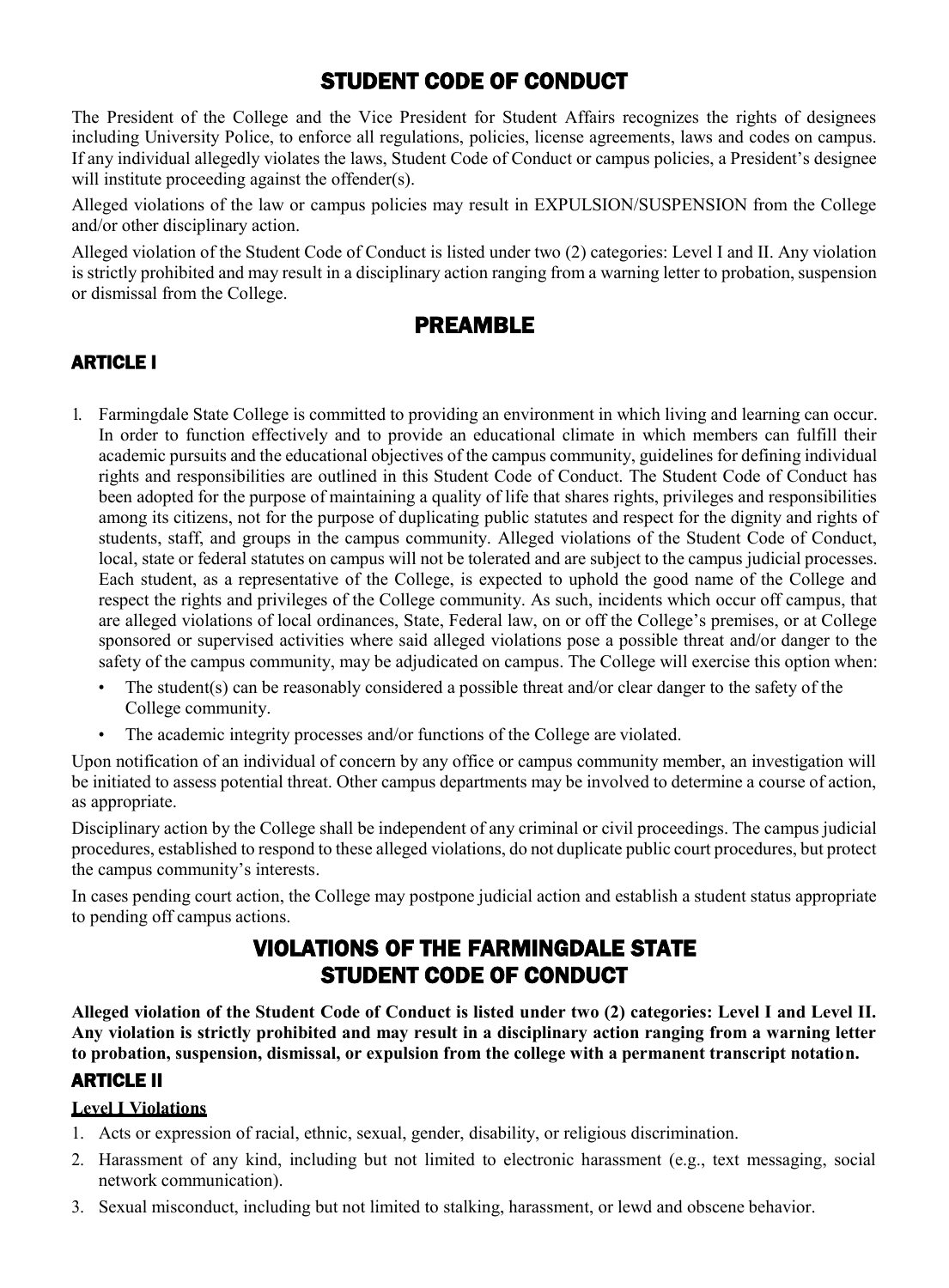- 4. Acts or expressions of bias conduct which could result in a crime.
- 5. Assault, physical attack, intimidation, or attempted assault of any person on College owned or controlled or shared property or at any College sponsored, affiliated, or supervised functions (Note: this may apply to actions off campus). No person either alone or in concert with others, shall willfully cause physical injury to any other person or threaten to do so.
- 6. Disorderly conduct, including but not limited to indecent or inappropriate verbal/non-verbal behavior that destabilizes a particular campus setting, be it academic and/or social. (e.g., obscene language, an offensive gesture).
- 7. Verbal, non-verbal, or electronic threats against another Farmingdale State College community member.
- 8. Conduct that threatens or endangers the health or safety of any person. This includes the operation of a motor vehicle recklessly or while impaired.
- 9. Possession and/or use of weapons or firearms (pursuant to Item 080.1 of the Board of Trustees Administrative Policies) of any kind, including, but not limited to, explosives, knives, billy clubs, dangerous chemicals of any kind, fireworks, dart or "BB" guns, air guns, paint guns, bows, arrows, etc.
- 10. Acts of arson or related fire violations. Falsely reporting or threatening a fire. Tampering with fire safety equipment, including fire alarms. Tampering or causing damage to College lights, lighting systems, alarm systems, video systems, sprinkler systems, emergency management systems, or any other facilities or equipment associated with health, safety or fire safety.
- 11. Making a bomb or other security threat, or tampering with security systems on property owned, controlled or shared by the College.
- 12. Disrespect or failure to comply with the directions of College officials acting in the performance of their duties or in applying the rules and regulations of Farmingdale State College. This includes, but is not limited to, failure to evacuate any campus building appropriately.
- 13. Involvement of any kind as an individual or member of a group which engages in "hazing" of another student or person on or off the campus of Farmingdale State College.
- 14. Violation of the Campus Alcohol Policy anywhere on the campus of Farmingdale State College and/or while officially representing the College at events and activities or through membership of a Farmingdale State athletic team.
- 15. Violation of the Campus Drug Use Policy anywhere on the campus of Farmingdale State College and/or while officially representing the College at events and activities or through membership of a Farmingdale State athletic team.
- 16. Possession of drug-related paraphernalia and/or devices, or alcohol delivery devices.
- 17. Forgery, alteration, or misuse of College documents, records, identification, or computer access codes. This may include false information provided on College documents including, but not limited to, the SUNY admissions application.
- 18. Making or distributing unauthorized video and/or photographic images and/or audio recordings of a person in a location in which that person has a reasonable expectation of privacy (e.g. use of drones).
- 19. Use of cell phones or other electronic transmittal devices/technology during class time or in a public program, without express permission of the faculty or college official in charge. This includes, but is not limited to, text messaging.
- 20. Violation of College Academic Integrity Policy.
- 21. Violation of the College's "Acceptable Use Policy for Computer Facilities". This includes the use of College computer facilities and systems for commission of crimes, solicitation, and violations of the Code of Conduct and the Guidelines for the Use of Digital Material.
- 22. Theft or attempted theft of property or services, or possession of stolen property belonging to the College or to another student or employee of the College. This may include falsifying payroll or altering time cards for services rendered, including College work-study.
- 23. Unauthorized entry to or use of campus facilities, residence halls, residence hall rooms, College controlled or shared properties.
- 24. Gambling anywhere on campus or at College controlled facilities, or College or student-sponsored events or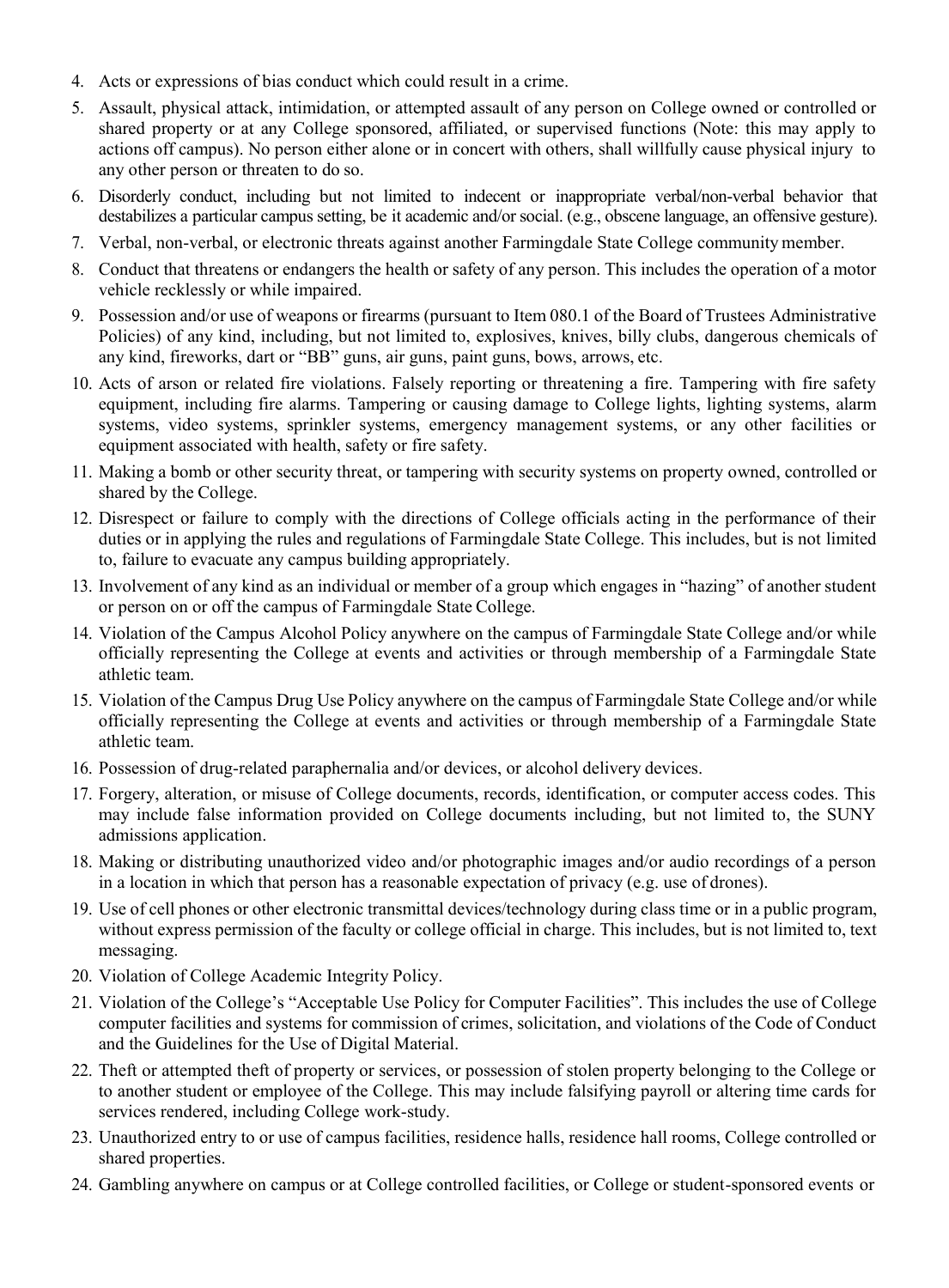activities.

- 25. Obstruction or disruption of teaching, research, administration, disciplinary procedures, or other College authorized activities/properties/operations.
- 26. Deliberate or careless damage to property.
- 27. Tampering with United States or campus mail, mailboxes, packages, or other federally or campus regulated package or mail services.
- 28. Theft, unauthorized use, or misuse of computer systems, telephone systems and telephone codes. Misuse of Student ID cards, meal cards, parking stickers, computer access codes or misrepresentation in the sale of textbooks/academic related materials.
- 29. Violation of Campus Traffic Regulations or fines.
- 30. Violation of College procedures affecting the function or operation of College services and/or departments.
- 31. Violation of any College initiated contract excluding the Residence License Agreement.
- 32. Violation of the Campus Housing Residence License Agreement.
- 33. Issuance of a false statement to College officials.
- 34. Failure to answer a summons letter issued by a College official.
- 35. Violation of College smoking policies. Please refer to the New York State and local smoking policies.
- 36. Other violations of expected and appropriate behavior as prescribed by the Maintenance of Public Order.

A student charged with a Level I violation will have the right to face the accuser to hear the accusations either in person or via electronic/paper means (e.g., tape, digital, telephone, or transcript, etc.), the determination of which will be made by the Dean of Students/designee/Judicial Hearing Officer in consideration of safety for either accused or accuser.

### ARTICLE III

#### **Level II Violations**

Include, but are not limited to violation of the Terms and Conditions of the Residence Hall License Agreement. \*Excessive noise at any time, possession of cooking devices, pets, violation of guest policy or visitation policy, use of waterbeds, selling or soliciting goods or services. Unsafe use of recreational equipment, including but not limited to skateboards, hover boards in the residence halls, bicycles, skates, or lacrosse/hockey sticks. Participation in water fights, pranks, unauthorized use of common areas, propping open of common area doors, throwing objects or dropping objects from windows.

\*Note: Music systems and radios are to be kept at a low volume at all times. Noise, including music, should not be audible beyond a closed room door or window during quiet hours. Violation may result in loss of use of the equipment/disciplinary sanction. The excessive noise infraction also includes car sound systems.

### ARTICLE IV

#### **Charges**

Any member of the College community may charge a student with an alleged violation of the Code of Conduct. The charge(s) must be sent in writing to the Dean of Students/designee who will investigate and, if warranted, proceed with disciplinary action against the alleged violator. Due process is guaranteed throughout the entire disciplinary process.

**1. Interim Suspension:** In certain circumstances (including, but not limited to, stalking, assault, verbal/physical threat, sexual violence, health/safety threat)— the Dean of Students/designee shall impose a temporary measure to immediately remove student(s) from classes, residence halls, activities or any other College privileges pending an investigation and hearing. Interim suspension shall be imposed to insure the safety and well-being of members of the College community, College property, or to ensure the student's own physical or emotional safety and well-being. The imposition of the Interim Suspension does not preclude further disciplinary actions. Students who are on "interim suspension" status must report to University Police upon entering the campus and then proceed to the disciplinary hearing when scheduled or counseling when required.

A review of all documentation and reports will be made and upon student request, may result in a modification of the interim suspension status prior to final action of the College.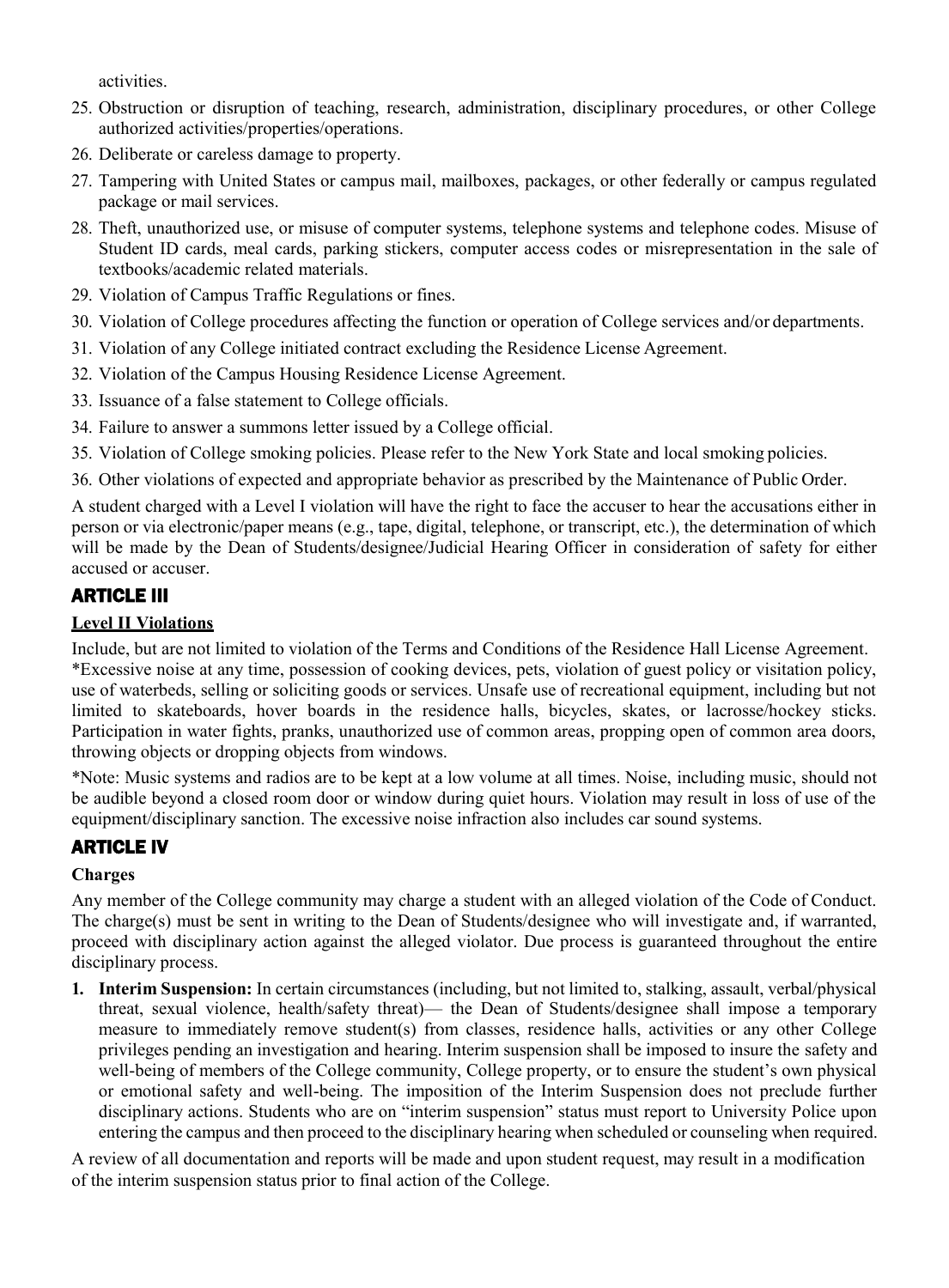- **A.** All students must telephone or email the Dean of Students Office within three (3) business days of the effective date of Interim Suspension to be advised of the date and time of the disciplinary proceedings. Students who are in an Interim Suspension status are not required to receive a separate letter of violation charges. Students who email MUST use Farmingdale email addresses.
- **B.** All students may also be advised in writing by mail or email (or in person if the interim suspension does NOT prohibit them from being on campus or at the time of the conduct of the hearing when mailing is not expedient) of specific charges of alleged violation(s) of the Code of Conduct. Reminder: All Students must still telephone contact the Dean of Students Office to be advised.
- **C.** Failure to communicate with the Dean of Students within the designated time will result in the disciplinary hearing being conducted in absentia and may result in dismissal from the College. Disciplinary action resulting from hearings held in absentia will have no right of appeal.
- **D.** Students who withdraw from the College prior to adjudication of a conduct case will have the following posted to their transcript:

Withdrew with disciplinary action pending

- **2. Hearing Postponement Policy:** A student may request a maximum of two postponements of a hearing for legitimate or extenuating circumstances. All requests must be in written form and received by the Dean of Students/designee minimum of 24 hours in advance of the hearing. Request for a postponement of a Monday hearing must be received by 4:00pm on Fridays.
	- **A.** The College reserves the right to postpone a hearing for legitimate reason at any time. Reasonable attempts will be made to contact the student at the telephone number on record at the College or via campus email.
	- **B.** Failure to attend a scheduled hearing with no notification will result in the hearing being conducted in absentia. Disciplinary action, resulting from hearings held in absentia, have no right of appeal.

### ARTICLE V

#### **Disciplinary Procedures**

**1.** A violator is charged with an alleged violation of the Student Code of Conduct. In other than Interim Suspension cases, The Dean of Students shall notify the student in writing of the charges within three (3) business days unless it is determined that more investigative time is necessary. Campus communication of charges of violation of Student Code of Conduct are delivered via U.S. Postal Service (certified and return receipt requested) and electronically via Farmingdale State College's email service. In the case of on-campus residents, written communications will be delivered to the student's residence hall mailbox (Students in an interim suspension status will be notified by both U.S. Postal Service to the home address currently on record in the College data base and campus residence). The charges shall note details such as: student's name and address, specific alleged violation of the Code, and the date, time and place of the alleged violation when appropriate. At this time a disciplinary hearing is scheduled by the Dean of Students. Failure to respond to notification of hearing will be considered as an admission of responsibility and appropriate sanction will be imposed. Refusal/failure to accept and/or sign for written/electronic communication regarding violations and/or charges DOES NOT preclude responsibility for the charges.

All disciplinary hearings will be conducted through a Judicial Hearing Process-Judicial Hearing Board or Administrative Hearing Procedure-at a time to be determined by the Dean of Students. The procedure by which a hearing will be conducted will be determined by the Dean of Students/designee.

- **2.** The Dean of Students may continue to investigate the case as new or additional evidence is brought forth.
- **3.** At the hearing, the student is called to discuss the charges with the Dean of Students/Judicial Hearing Board and present his/her account of the incident. The College reserves the right to search all individuals prior to entering the hearing.
- **4.** The Dean of Students/Judicial Hearing Board and/or the student may call in persons who witnessed the incident to attend the hearing and discuss their account of the incident. The Dean of Students/Designee/Hearing Board must be notified of the presence of witnesses at least 24 hours in advance of the hearing. The admission of witness testimony or witness written statement is at the discretion of the Dean of Students and/or the members of the Judicial Hearing Board.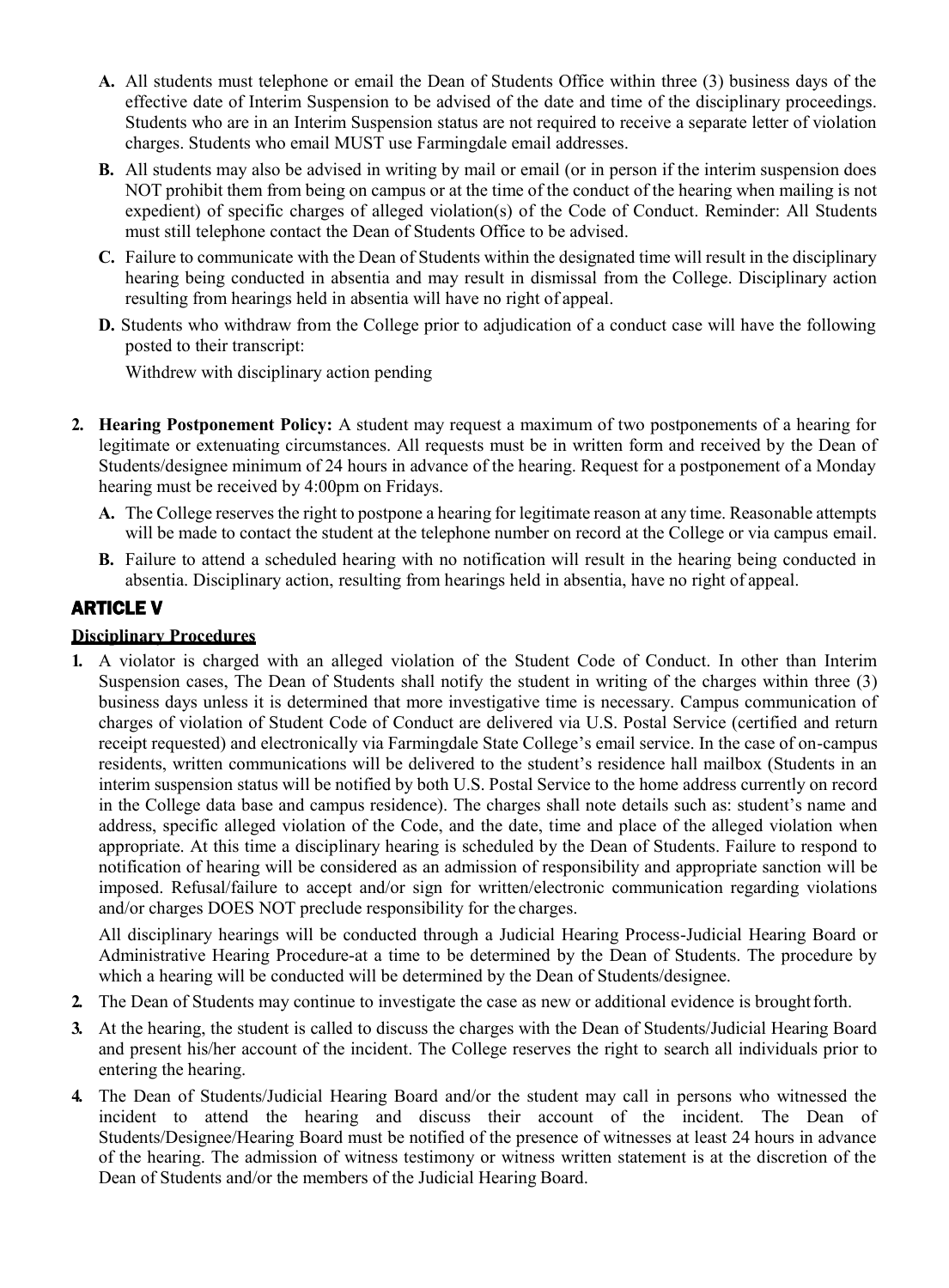- **5.** A student may appear with legal representation; however, this representative may serve only in an advisory capacity and may not address the Dean/Judicial Hearing Board. If legal representation is to be present, the Dean of Students must receive 24 hour written notice prior to the hearing. An original signed written letter notifying the retaining of legal counsel by the student must be presented prior to the conduct of the hearing. The Board/Dean of Students reserves the right to limit the number of representatives present at disciplinary proceedings.
- **6.** A student may be accompanied by family members or friends; however, they may serve only in a supportive capacity and may not address the Dean/Judicial Hearing Board. If family members or friends are requesting to attend the hearing, the Dean of Students must receive 24 hour written notice from the student prior to the hearing. The admission of these members is at the discretion of the Dean of Students and/or the members of the Judicial Hearing Board. A student will be limited to a maximum of two support individuals upon approval of the Dean of Students and/or the members of the Judicial Hearing Board.
- **7.** Failure on the part of the student(s) to appear at the hearing to discuss the charges is in itself a violation of the Student Code of Conduct and subject to disciplinary action.
- **8.** If charges are without merit, the case against the student is dropped and the investigation shall promptly cease. The student will be found not responsible. In the event that additional information or evidence is made available to campus authorities, the campus reserves the right to reopen the case on the same or related charges.
- **9.** If the Dean of Students/Judicial Hearing Board determines that there is a violation of the Student Code of Conduct, the student will be found responsible and sanctioned. Prior to final determination, in certain cases, the responding student and the reporting student will be provided with the opportunity to make a victim impact statement. This will be determined by the Dean of Students/designee.
- **10.** The student will be notified in writing of the outcome of the hearing within an appropriate amount of time. Campus communication of charges of violation of Student Code of Conduct and determination letters are delivered via U.S. Postal Service (certified and return receipt requested) **and electronically via Farmingdale State College's email service**. In the case of on-campus residents, written communications will be delivered to the student's dorm mailbox (Students in an interim suspension status will be notified by both U.S. Postal Service to the home address currently on record in the College data base and campus residence). Refusal to accept and/or sign for written/electronic communication regarding the outcome of Judicial Hearings does not preclude responsibility for the outcome.
- **11.** A student may appeal the Dean of Students/Judicial Hearing Board's sanction. All appeals must be filed within five (5) business days of receipt of notification of sanction to the Dean of Students. The student must write his/her appeal in compliance with the Guidelines for a Written Appeal available in Dean of Students'/Vice President's office, and online in the Student Handbook. The request for an appeal review does not assume a review will be granted.
- **12.** The names of the specific members serving on a Judicial Board are to remain anonymous, with the exception of the Hearing Officer conducting the process.
- **13.** A valid appeal will be reviewed by the Judicial Appeals Officer at an appeal review.
- **14.** The recommendation of the Judicial Appeals Officer will be communicated to the Vice President for Student Affairs/designee who determines the College's final action.

### ARTICLE VI

#### **Permanent Transcript Notation**

Students that are found responsible for Code violations and suspended from the College or expelled from the College for violation(s) of the Student Code of Conduct will receive a permanent notation on her/his academic transcript. Additionally, students found responsible for these violations resulting in their suspension or expulsion from the College shall not receive credit for the semester in which they are suspended or expelled. ALL STUDENTS WHO ARE FOUND RESPONSIBLE FOR VIOLATION OF THE STUDENT CODE OF CONDUCT AND WHO ARE SUSPENDED OR EXPELLED FROM THE COLLEGE ARE NOT ENTITLED TO ANY FINANCIAL REFUNDS. This includes tuition, fees, and room and board charges (including unused board). Thus, the suspended student and expelled student are LIABLE for all tuition and fees for that semester in which they were suspended or expelled from the College.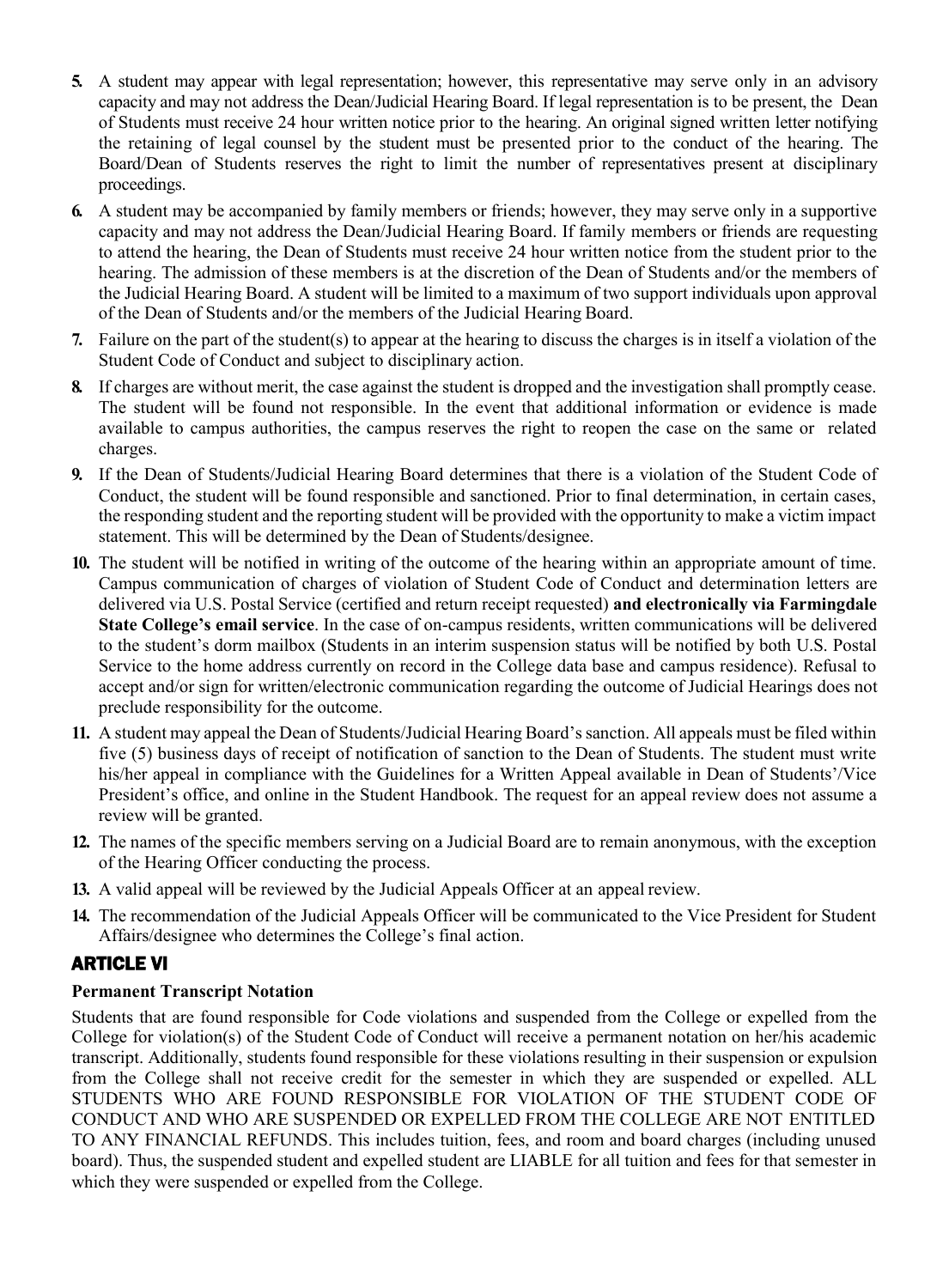Students who are suspended from the College for a period of time less than a semester MAY still have a permanent transcript notation on hers/his academic transcript depending upon the circumstances surrounding the violation, the egregious nature of the violation, or the need for the notation in the judgment of the President of the College or his/her Designee as the Chief Campus Judicial Officer. During short term suspension from the College, students ARE NOT eligible for financial refunds for any missed services during the times of absence nor are they eligible to participate in campus events or co-curricular programs.

Transcript notations will be reflected as "DW" on individual courses, as appropriate and also be noted as "disciplinary suspension w/dates of suspension" or "disciplinary expulsion" for students who have been through the campus adjudication process.

Students who receive a transcript notation for disciplinary suspension from the College may appeal to have their notation expunged no sooner than one year after completion of suspension time/judicial sanction. Students who are expelled for disciplinary reasons will receive a permanent transcript notation.

In determining whether to remove the notation or not, the Vice President shall convene members of the Campus Judicial Appeals Board, the Dean of Students, and any others necessary to making a fair and appropriate decision. The recommendation of this group shall be made in writing to the President of the College or his/her Designee who will make the final decision.

Students who withdraw from the College prior to adjudication of a conduct case will have the following posted to their transcript:

Withdrew with disciplinary action pending

#### **For additional record request information see section "Student Conduct Record Request Procedure." Judicial Hearing Board**

The Judicial Hearing Board will be convened by the Dean of Students/designee in cases that could result in significant disciplinary action, including but not limited to, suspension or expulsion from the College.

The Judicial Hearing Board is composed of two faculty members, two students, and two professional staff members. Recommendations for faculty, professional staff and student appointments will be made to the Dean of Students.

In order for a Judicial Hearing Board to be conducted, a minimum of one student, one faculty member and one professional staff member, plus the Dean of Students/designee must be present to satisfy quorum requirements.

All proceedings of the Judicial Hearing Boards will be recorded. These will serve as the official record of the College. No other recording will be permitted. Students may request a copy of the proceedings by submitting a written request to the office of the Dean of Students, Laffin Hall #314. Fees will be assessed for copies of documents, audio and video recordings, as appropriate.

#### **Sanctions**:

The Dean of Students/Judicial Hearing Board conducts a hearing with the alleged violator to which charges, witnesses and evidence are discussed. The Dean of Students/designee may invoke the following sanction(s):

- **1. Disciplinary Warning**  a verbal/written statement from the Dean of Students/designee expressing disapproval of conduct. A record of disciplinary reprimand will be maintained by the Dean of Stu- dents/designees' Office.
- **2. Social Probation**-during the probationary period, a student is excluded from participating in co-curricular activities and may not represent the College as an athlete or in any official capacity, nor may he/she hold any appointed or elected position within the College community. A record of a social probation sanction shall be maintained by the Dean of Students' Office.
- **3. Restitution-** a written direction to replace, repair or make specific compensation for property of the College, another person, or College related property. A record of a direction to make restitution shall be maintained in the Dean of Students' Office.
- **4. Disciplinary Suspension** during the period of suspension, a student is excluded from classes and all other College privileges or activities. A record of disciplinary suspension is maintained as a permanent record in the Vice President for Student Affairs and Dean of Students' Office. A disciplinary suspension of one semester or more will require the student to apply for readmission to the College subject to College policy and approval of both the Vice President and the Department chairperson. During this time, a "Dean of Students' Hold" is placed on the student's record.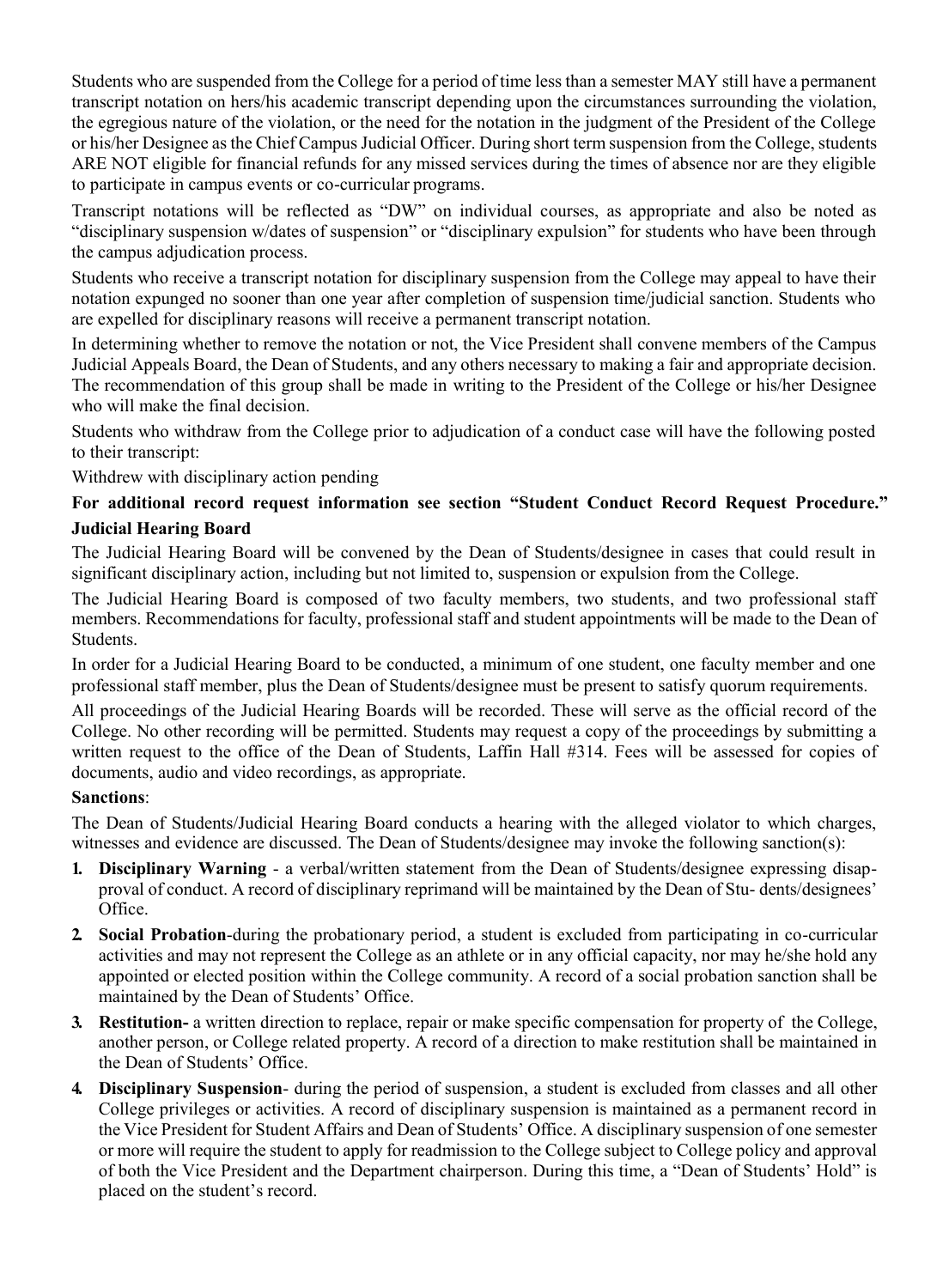- **5. Disciplinary Expulsion** a termination of enrollment of a student. The student will not be permitted to return to the College. The disciplinary expulsion is maintained as a permanent record in the student file and a "Dean of Students' Hold" is placed on the student's record.
- **6. Community Service Sanction** a constructive undertaking by a student, by agreement of the student and the Dean of Students/designee. A record of Community Service sanctions shall be maintained in the Dean of Students' Office. If the Community Service Sanction is not satisfactorily completed, the Dean of Students/designee will place a "Dean of Students" Hold on the student's record, and may invoke further disciplinary action.
- **7. Substitute Sanction** the Dean of Students/designee reserves the right to impose an alternative sanction. Record of substitute sanctions shall be maintained in the Dean of Students' Office.

*Note:* Any sanction determined for previous violations may be introduced in subsequent disciplinary hearings.

Students have the right to appeal any sanction imposed by the Dean of Students/designee/Hearing Officer. All appeals must be written to the Judicial Appeals Officer, and submitted to the Dean of Student's Office within five (5) business days of receipt of sanction letter. Guidelines for written appeals are available in the Dean of Student's Office. Appeals which do not adhere to these guidelines will not be considered by the Judicial Appeals Officer.

The Judicial Appeals Officer will determine the validity of the appeal and schedule a review if appropriate. The disciplinary procedures and sanctions stated in the previous section are in effect for 2015-2016 Academic Year and will remain in effect for all subsequent years unless superseded by a new or revised policy document.

## STUDENT ORGANIZATIONS AND THE STUDENT CODE OF CONDUCT (SCOC)

#### 1. DEFINITIONS AND TYPES

Student Organizations are organizations that are operated by students at the College and are formally recognized by the College or its designee. Membership in student organizations consists of enrolled students and a faculty or staff advisor.

#### 2. STANDARD OF CONDUCT

Student Organizations are expected to adhere to the same standards of conduct applicable to individual students. Specific violations of this standard include, but are not limited to:

- **A.** Violating, or permitting its members or their guest to violate, or failing to prevent, where such prevention was possible the violation of this Code of Conduct or any applicable local, state, or federal law. This includes "hazing" as specified in #13 of the Student Code of Conduct (SCOC).
- **B.** Committing any act in violation of any policy, procedure or agreement, including the College's Residence License Agreement, Campus Computing Services Policies, Student Code of Conduct, other College Policies/Procedures, or another agreement between a student organization and a College official and department, as well as rules promulgated by the appropriate College official and any other rules made applicable to student organizations.
- **C.** No student organization or Student Activity Fee money may be used for the purchase of alcohol or alcohol related goods or services.

#### 3. APPLICATION OF POLICY

- **A.** Any violation of this Code of Conduct by one or more members of a student organization may constitute a violation by the organization itself. Where those administering the Judicial Hearing Process conclude that there are sufficient connections between the acts of individual students and an organization to which they belong, sanctions may be imposed on the organization as well as any offending members. Conversely, when an organization has been found responsible for a Code offense, those administering the Judicial Hearing Process may impose sanctions on some or all members of that organization depending upon the degree of general participation in the offense. Rescission of recognition of the organization may result as all or part of a judicial action.
- **B.** In the event that a student or group is charged with an offense under the Student Code of Conduct, it shall not be a defense that the organization in question is one which is no longer recognized by Farmingdale State College as a result of its status being rescinded, revoked or suspended.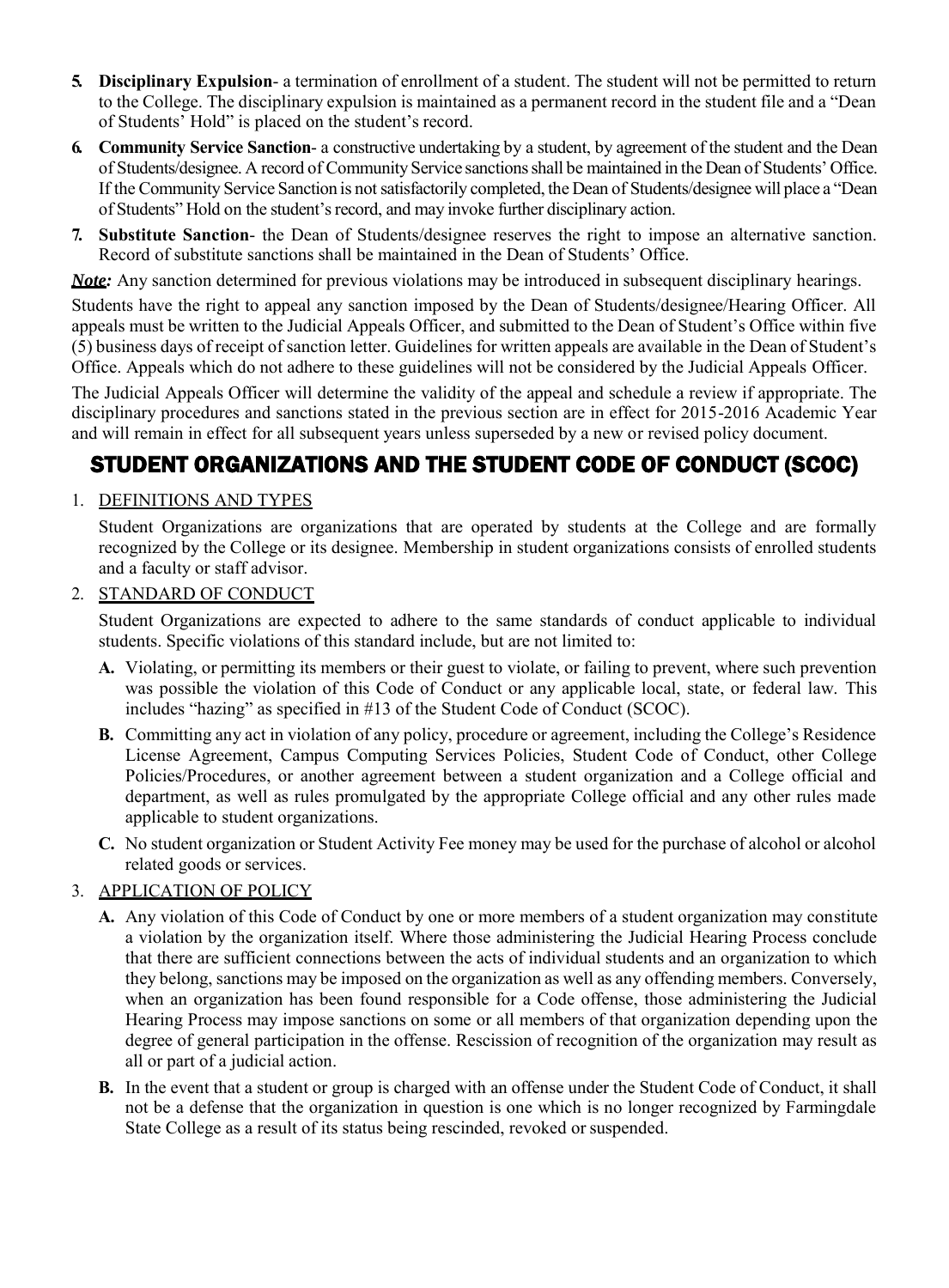## JUDICIAL APPEALS

Judicial Appeals are considered by the Judicial Appeals Officer who receives, reviews and may hear appeals of disciplinary decisions made by the Dean of Students/designee/Hearing Officer. The Judicial Appeals Officer's responsibility is to recommend to the Vice President for Student Affairs/designee to accept, reduce, modify or remove the sanctions imposed by the Dean of Students/designee/Hearing Officer after review of all evidence and information pertinent to the student's appeal. Final decisions on all appeals will be determined by the Vice President for Student Affairs.

### APPEALS PROCEDURES:

- **1.** The Judicial Appeals Officer is responsible for reviewing the determination of the Dean of Students/designee. However, the review of an appeal will be based solely upon the following issues:
	- a. Procedural Violations
	- e.g., Was the student given an adequate opportunity to prepare and present a response to the charges?
	- b. Insufficient Evidence
	- e.g., Was the evidence presented at the hearing "substantial" enough to justify the decision against the student?
	- c. Excessive Sanctions
	- e.g., Was the sanction in keeping with the violation?
- **2.** The appeal must be in writing, outlining the reasons for the appeal, addressed to the Judicial Appeals Officer, submitted and received by the Dean of Students' Office within five (5) business days of receipt of the sanction letter or verification of electronic transmission. Upon receipt of an appeal, the Judicial Appeals Officer will require records from the Dean of Students/designee for review.
- **3.** The Judicial Appeals Officer may accept or deny the appeal based upon insufficient or inadequate information presented in writing by the student(s). If the Judicial Appeals Officer determines there is validity to the appeal, the case may be reviewed. The Judicial Appeals Officer will only review valid appeals of outcomes of disciplinary hearings conducted by the Dean of Students/designee. The appeal will be reviewed promptly. If the appeal is not valid, the sanction(s) will be implemented.
- **4.** If the student's pending appeal is accepted by the Judicial Appeals Officer, the Officer may temporarily suspend any penalty imposed until the appeal process is completed. This may be done only after consultation with the Dean of Students/designee, or the Vice President of Student Affairs/designee.
- **5.** The appeal and the documentation shall be reviewed. The Judicial Appeals Officer may invite the student who is appealing, the Dean of Students, or others to provide more details for clarification, if necessary.
- **6.** The Judicial Appeals Officer may recommend accepting, modifying, reducing or dismissing the sanction imposed by the Dean of Students/designee/Judicial Hearing Board. The Judicial Appeals Officer will make his/her final determination and send the recommendation to the Vice President for Student/designee for approval. The student will be notified in writing of the final determination within five (5) business days of the review. All letters will be delivered via U.S. Postal Service (certified and return receipt requested. In the case of on-campus residents, written communications will be delivered to the student's room or mailbox in addition to
	- U.S. Postal Service to home address currently in the College files or electronically via campus email).
- **7.** All records of actions by the Judicial Appeals officer will be kept in the official files of the Vice President for Student Affairs/designee and Dean of Students.

#### **Permanent records of major violations will be kept in the Dean of Student's files for cases of suspension and expulsion.**

## PETITION FOR APPEAL

- 1. A dated letter must be submitted to the Judicial Appeals Officer stating the basis for the appeal.
- 2. The review of the appeal will be based upon the following criteria:
	- a. Was the student given an adequate opportunity to prepare and present a response to the charges? (PROCEDURAL VIOLATION)
	- b. Was the evidence presented at the hearing "substantial" enough to justify the decision against the student? (INSUFFICIENT EVIDENCE)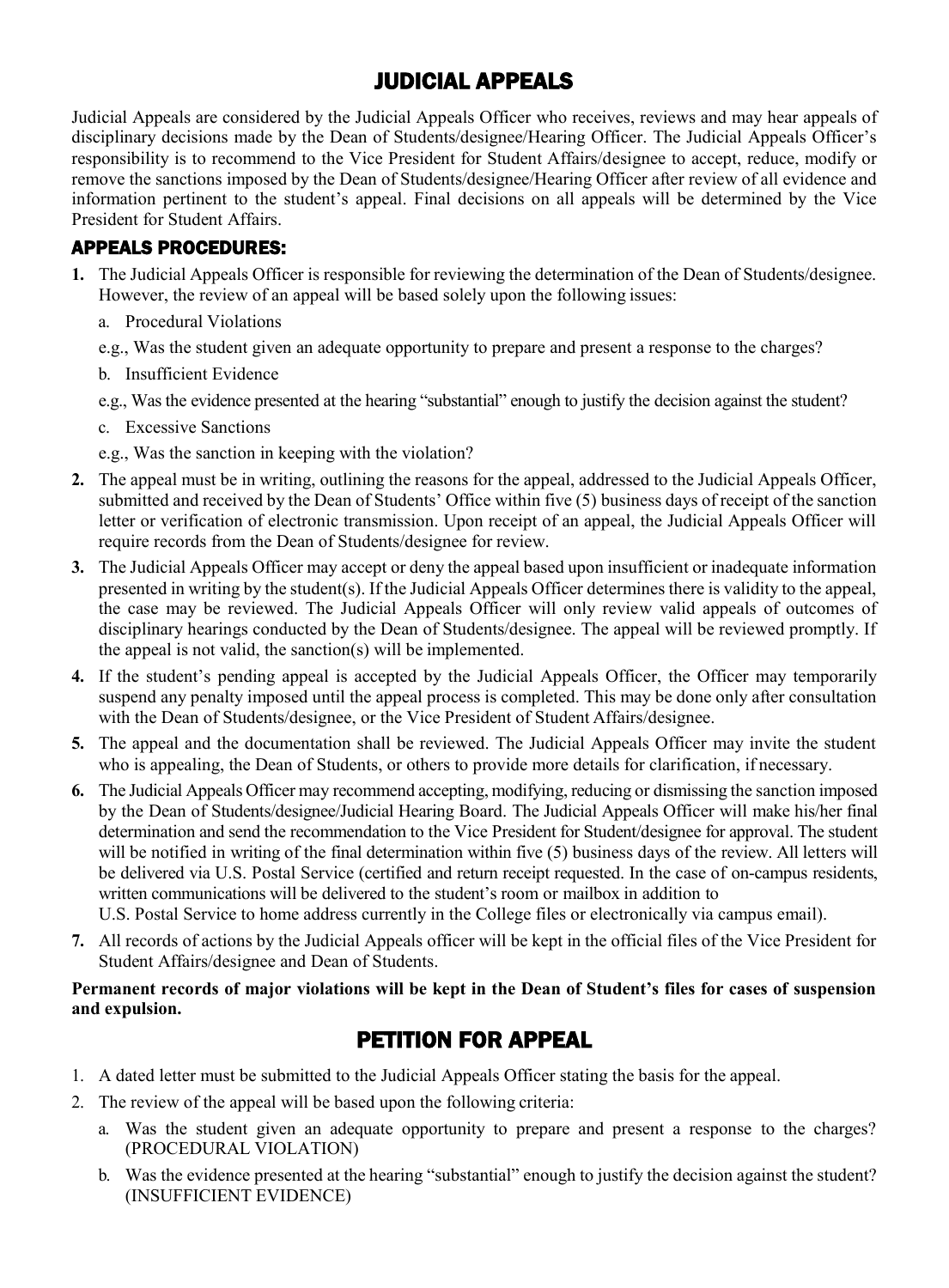- c. Was the sanction in keeping with the violation? (EXCESSIVE SANCTION)
- 3. A request must be submitted within five (5) business days of the day on which the student received notification of the disciplinary sanction from the Dean of Students/designee.
- 4. The review will result in one of the following:
	- a. dismissal of the sanction
	- b. reduction of the sanction
	- c. modification of the sanction
	- d. agreement with the sanction for immediate implementation

### PETITION STATEMENT

Each petition document must include the following statement:

I, (Student Name) am appealing the disciplinary sanction imposed by the Dean of Students/ designee on (DATE) .

PRINT Name: SIGNATURE:

## STUDENT CONDUCT RECORD REQUEST PROCEDURE

All student conduct records maintained in the Office of the Dean of Students may be accessible by the student for review by appointment only. Copies of documents will be provided with a written, signed request providing the details of the documents being requested. There may be charges assessed dependent upon the medium of the records being requested. Contact the Dean of Students Office for further information or email [dean.students@farmingdale.edu.](mailto:dean.students@farmingdale.edu)

## NEW YORK STATE SMOKING POLICY

**The amended New York State Clean Indoor Air Act, which took effect on July 24, 2003, requires every employer in the State to provide smoke-free work areas for all employees in the workplace, including prohibition on smoking in all public buildings.**

### FARMINGDALE STATE COLLEGE POLICY

Maintaining a healthy environment for the benefit of all students, faculty, staff and visitors is a major priority for the college. Therefore, the college is taking steps to move to a "Tobacco-Free Campus." In the spirit of acknowledging the difficulty of attaining a tobacco-free campus, we have adopted the motto: "**Help Farmingdale State Become a Tobacco-Free Campus**." The support of the entire campus community is required and requested in order to ultimately attain this goal, as described below.

- 1. Smoking and the use of other tobacco products, including electronic cigarettes, is prohibited inside all buildings, within 25 feet of the perimeter of all buildings, along pedestrian pathways and at outdoor events.
- 2. Signs will be placed at appropriate locations around campus.
- 3. Programs will be provided to support smokers and users of other tobacco products in their effort to quit. Activities will include smoking-cessation sessions, distribution of literature, establishing informational web pages, and other means to encourage individuals to stop smoking and using other tobacco products.
- 4. Enforcement will be through cooperation of community members, education, and polite requests of those in violation to honor the policy. All members of the campus community are encouraged to help by reminding smokers when they violate the rules, by encouraging our colleagues who smoke to seek help to stop smoking, and by supporting them as they seek to stop.

*Adopted 11/17/2011; edited 5/2/2012; amended 4/4/2013*

## FARMINGDALE STATE COLLEGE ALCOHOL POLICY

For the latest Farmingdale State College Alcohol Policy information, please refer to the following web addresses: <http://www.farmingdale.edu/campus-life/dean/> <http://www.farmingdale.edu/university-police/>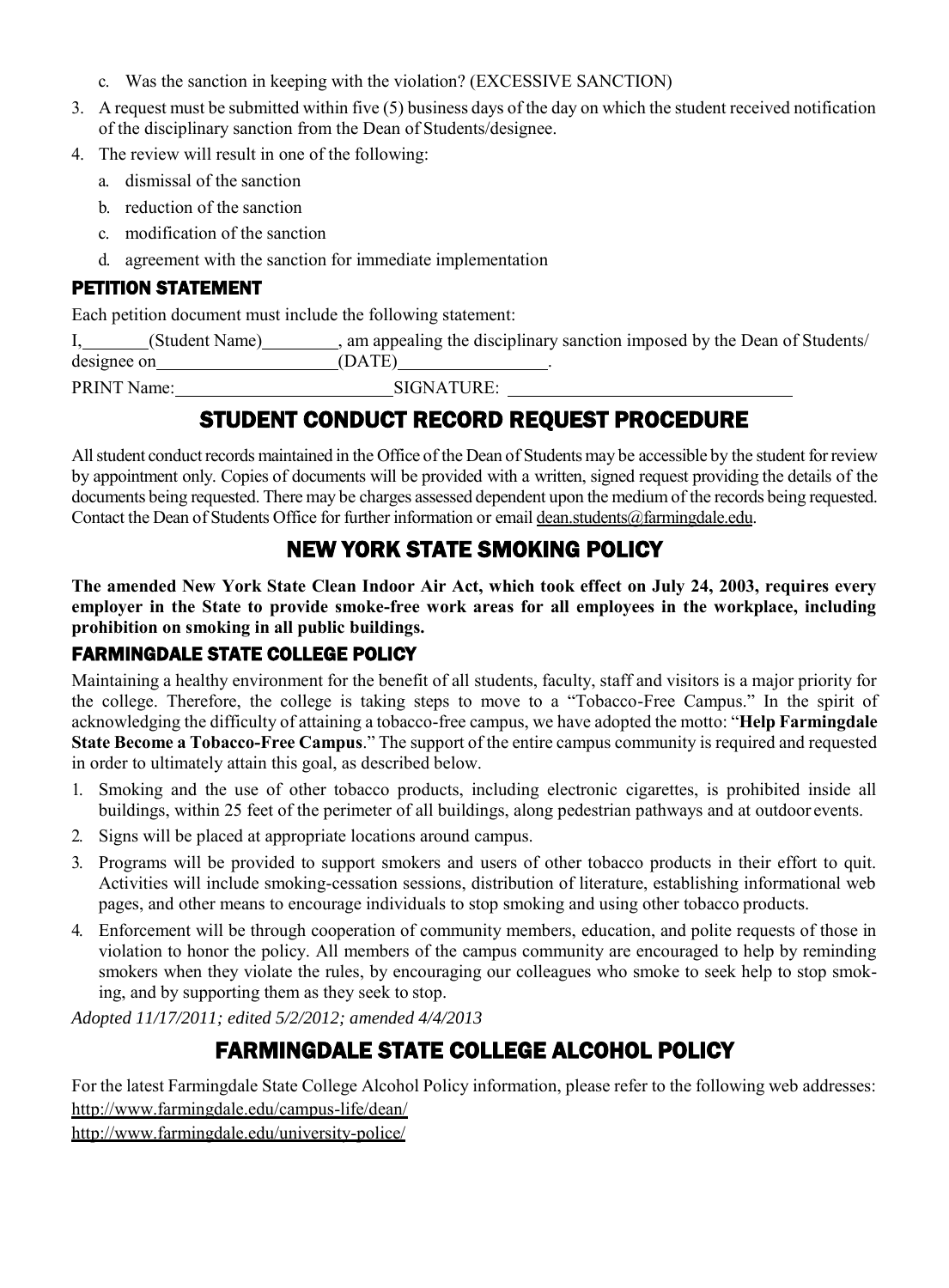## FARMINGDALE STATE COLLEGE DRUG POLICY

For the latest Farmingdale State College Drug Policy information, please refer to the following web addresses: <http://www.farmingdale.edu/campus-life/dean/> <http://www.farmingdale.edu/university-police/>

## ACADEMIC GRIEVANCE PROCEDURES

**Grade Grievance Procedure:** The following procedures serve as a structured mechanism to allow a group of faculty and students within the college community to review a given situation and to arrive at a fair and equitable resolution of the dispute. All official communications about grade appeals are to be sent to students by certified mail with a return receipt or by another written or electronic method for which delivery confirmation is available.

**Step 1:** A student who contests a grade recorded on the transcript must first discuss the grade with the instructor. This step must be initiated no later than 30 calendar days from the beginning of the academic semester following receipt of the grade. All grade grievances must be based solely on requirements listed on the instructor's syllabus, or the most recent college catalog, or a grade calculation (math) error.

**Step 2:** If no mutually satisfactory agreement can be reached with the instructor:

The student should submit to the instructor's department chairperson\* or designated representative, a written statement of the grievances, within seven (7) calendar days of the completion of Step 1. Before any review can be undertaken by the department chairperson, the student shall submit records of evaluations, tests, term papers, projects, and/or any other information from which judgments can be or were made. It is expected that in support of this process, the instructor will provide copies of all appropriate materials.

The chairperson shall, within fourteen (14) calendar days of the submission of the grievance, communicate with each party to discuss the problem and collect evidence.

The chairperson shall submit a written recommendation to both parties within seven (7) calendar days. Copies of such recommendation shall be maintained by the chairperson.

If the chairperson is party to the grievance, the highest ranking senior member of the department shall act in the chairperson's stead.

\*Note: The role of the department chairperson may be superseded by a departmental review committee if the department deems it desirable.

**Step 3:** If no mutually satisfactory agreement has been reached at the completion of the Step 2 process, either party may submit a written statement of appeal with supportive information to the chairperson of the Admissions and Academic Standards Committee. Such appeal must be submitted within fourteen (14) calendar days after receipt of the decision of the department chairperson or representative.

Within twenty-one (21) calendar days after receipt of the written appeal, the chairperson of the Admissions and Academic Standards Committee shall convene and chair a campus appeals committee.

The Campus Appeals Committee shall consist of:

The chairperson of the Admissions and Academic Standards Committee, or a member of that committee assigned by the chairperson.

The chairperson of the Faculty Executive Committee, or a member of that committee assigned by the chairperson.

An academic dean, assigned by the Provost, from a school other than that in which the grievance occurred.

The chairperson of the appropriate student governing body of SGA or a member of that body assigned by the chairperson.

No member of the committee shall be a member of the department in which the grievance occurred.

The department chairperson or representative shall make available to members of the Campus Appeals Committee all information relating to the grievance.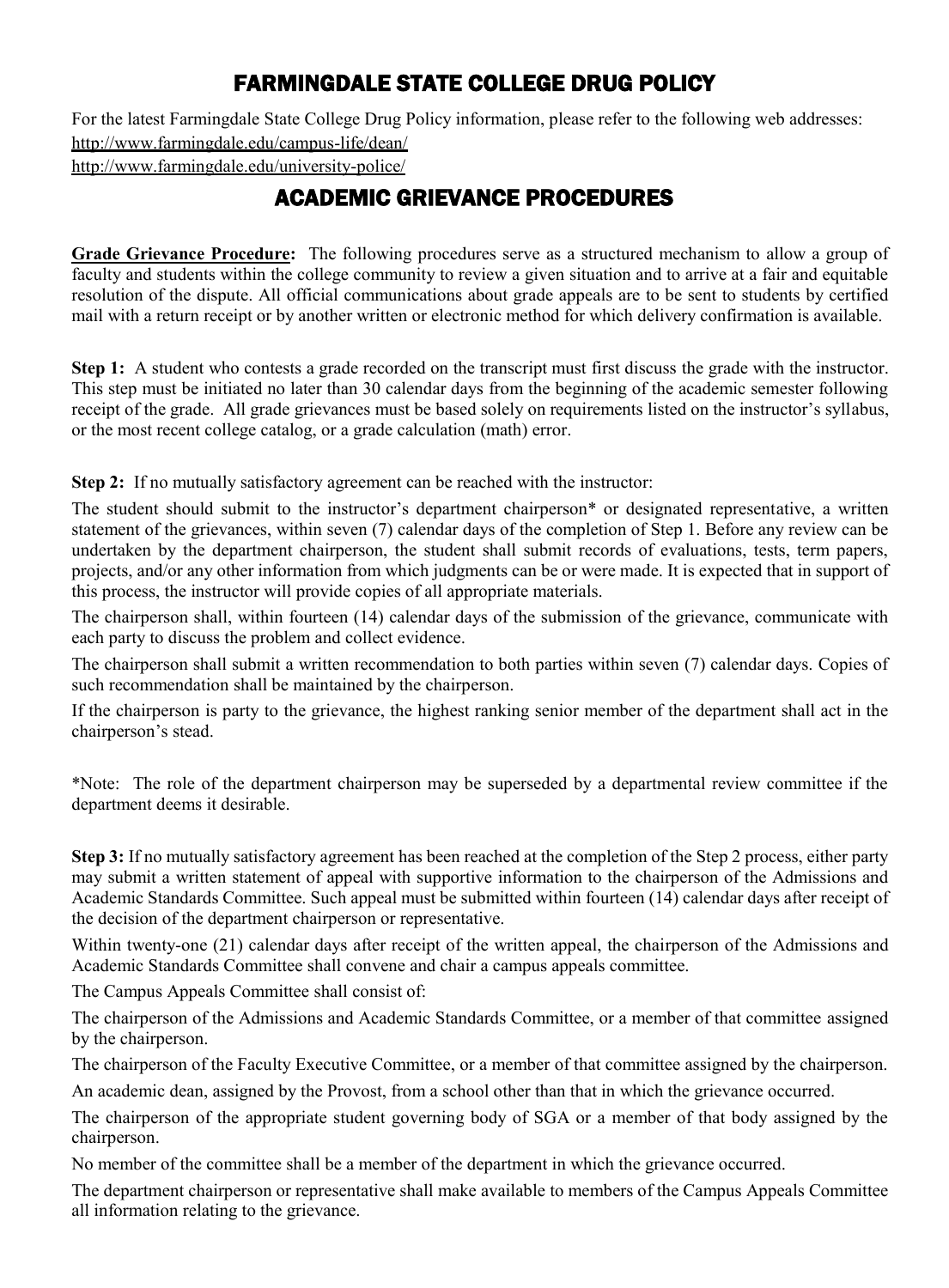The Campus Appeals Committee shall attempt to ascertain all pertinent information. Either party may request or be requested to appear before the committee.

The committee shall present its written recommendations to each party of the grievance within fourteen (14) calendar days of the completion of the review. These recommendations could include:

No change in the original grade.

A request for the instructor to reevaluate the original grade. If a reevaluation is requested, the instructor shall have fourteen (14) calendar days to submit a response to the committee.

Credit-by-Examination with fee waived.

**Step 4:** If the instructor's response or reevaluation is contrary to the consensus of the Campus Appeals Committee, the Committee shall refer the issue to the Admissions and Academic Standards Committee for review with their recommendation whether and how the grade should be revised. The AAS Committee, after review, may authorize that the student's grade be changed. The Committee will determine the final grade to be assigned, after a majority vote of the Committee, at the next scheduled AAS Committee meeting**.** This decision will be final. Any member of the Campus Appeals Committee that is part of AAS Committee should be excused from the discussion and the voting process. The AAS Committee will inform all parties of the disposition of the case, including the student, in writing.

A written record of the appeal, the Committee's recommendations, and the disposition of the case, shall be kept on file in the Office of the Provost, the Dean of the School in which the grievance occurred, and the academic department.

## ACCEPTABLE USE POLICY FOR COMPUTER FACILITIES

#### INTRODUCTION

This policy is designed to guide students, faculty, staff and others in the acceptable use of computer and information systems and networks provided by the State University of New York at Farmingdale. More importantly, it is meant as an application of the principles concerning the use of the network in a legal, ethical, collegial and nondestructive manner.

#### GUIDING PRINCIPLES:

The State University of New York at Farmingdale community is encouraged to make innovative and creative use of information technologies in support of education and research. Access to information representing a multitude of views on current and historical issues should be allowed for the interest, information and enlightenment of the State University of New York at Farmingdale community. Consistent with other University policies, this policy is intended to respect the rights and obligations of academic freedom. The University recognizes that the purpose of copyright is to protect the rights of the creators of intellectual property and to prevent the unauthorized use or sale of works available in the private sector. Also consistent with other University policies, an individual's right of access to computer materials should not be denied or abridged because of race, creed, color, age, national origin, gender, sexual orientation, or disability.

The University cannot protect individuals against the existence or receipt of material that may be offensive to them. As such, those who make use of electronic communications are warned that they may come across or be recipients of material they find offensive. Those who use e-mail and/or make information about themselves available on the Internet should be forewarned that the University cannot protect them from invasions of privacy and other possible dangers that could result from the individual's distribution of personal information.

#### RESPONSIBILITIES:

The State University of New York at Farmingdale reserves the right to monitor its computing resources to protect the integrity of its computing systems, workstations, and lab facilities.

Users are responsible for all use of their computer account(s). They should make appropriate use of the system and network-provided protection features and take precautions against others obtaining access to their computer resources.

Individual password security is the responsibility of each user.

Abuse of computer resources is prohibited. Abuse includes, but is not limited to:

- Using the network for personal profit.
- Attempting to intentionally interfere with the performance of the network.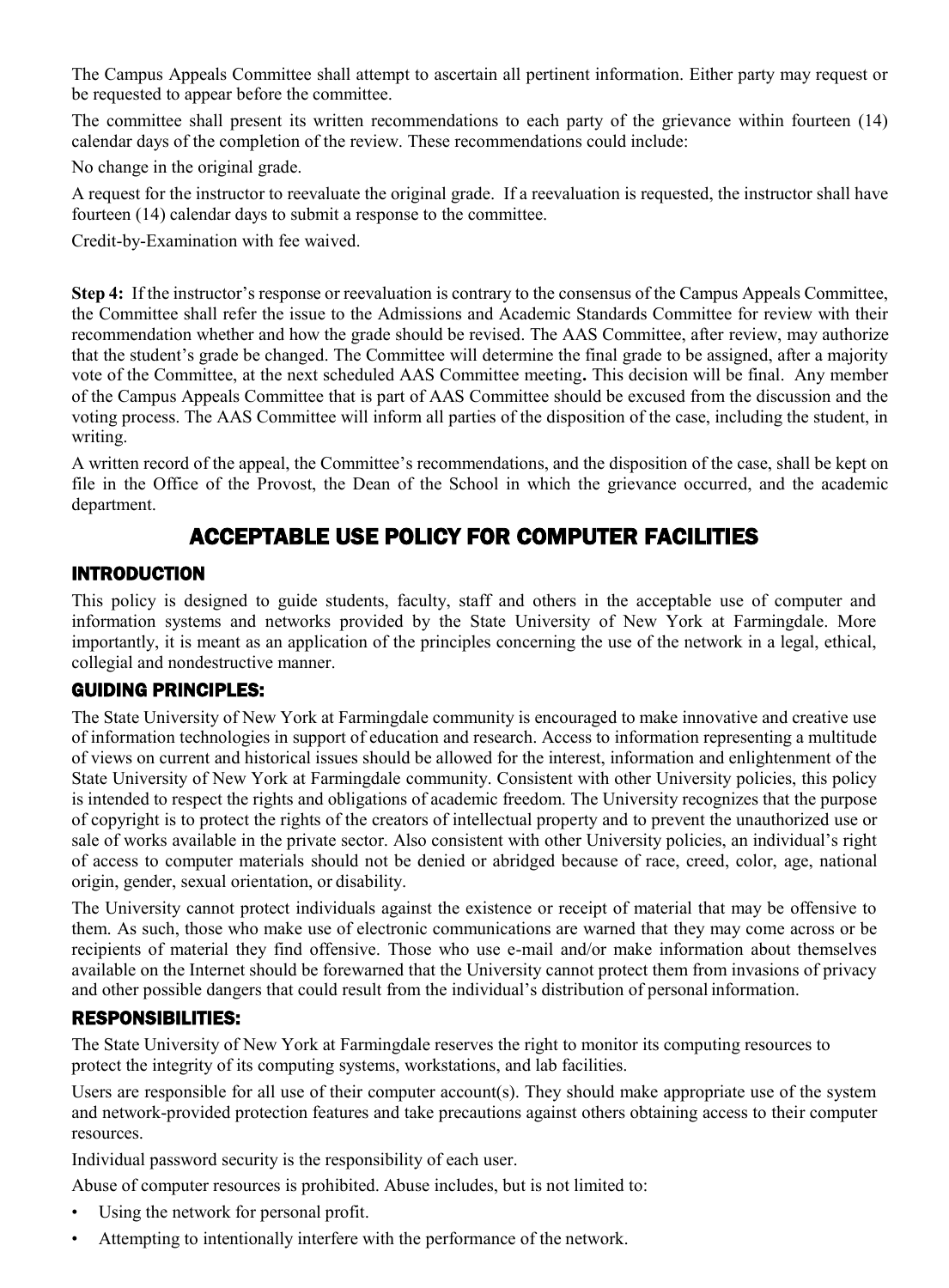- Interfering with the legitimate work of other users.
- Accessing another individual's account, private files, or e-mail without permission of the owner.
- Misrepresenting one's identity in electronic communication.
- Unauthorized copying or transmission of software.
- Abusing any interconnected network such as the Internet.
- Using the network to attempt to violate any connected computer system's security.
- Using the network to spread computer viruses, trojan horses, worms or any program designed to violate security, interfere with the proper operation of any computer system or destroy another user's data.
- Disobeying lab and system policies, procedures, and protocol.
- Using computing resources to threaten or harass others.
- Using computing resources to propagate electronic chain letters.
- Using computing resources for extensive or competitive recreational game playing. (Recreational game players occupying a seat in a public computing facility must give up the use of the terminal when others who need to use the facility for academic or research purposes are waiting).
- Using the network in a manner that violates any federal, state, or local law.

### ADMINISTRATION AND IMPLEMENTATION:

The University encourages all members of its community to use electronic communications in a manner that is respectful to others. While respecting users' confidentiality and privacy, the University reserves the right to examine all computer files. The University takes this step to enforce its policies regarding harassment and the safety of individuals; to prevent the posting of proprietary software or electronic copies of electronic texts or images in disregard of copyright restrictions or contractual obligations; to safeguard the integrity of computers, networks, and data either at the University or elsewhere; and to protect the University against seriously damaging consequences. The University may restrict the use of its computers and network systems for electronic communications when faced with evidence of violation of University policies, or federal or local laws. The University reserves the right to limit access to its networks through University-owned or other computers, and to remove or limit access to material posted on University-owned computers.

All users are expected to conduct themselves consistent with these responsibilities and all other applicable University policies. Abuse of computing privileges will subject the user to disciplinary action, as established by the applicable operating policies and procedures of the University. Abuse of networks or computers at other sites through the use of State University of New York at Farmingdale resources will be treated as an abuse of computing privileges at the University.

When appropriate, temporary restrictive actions will be taken by system or network administrators pending further disciplinary action. The loss of computing privileges may result.

When a user ceases being a member of the campus community (e.g., withdraws, graduates, or terminates employment, or otherwise leaves the university), or is assigned a new position and/or responsibilities within the State University system, their access authorization will be reviewed. A member of the campus community may not use facilities, accounts, access codes, privileges or information for which they are not authorized in their new circumstances.

The State University of New York at Farmingdale recognizes that all members of the college community are bound by federal and local laws relating to civil rights, harassment, copyright, security and other statutes relating to electronic media. It should be understood that this policy does not preclude enforcement under the laws and regulations of the United States of America, the State of New York, the State University of New York or SUNY networking contracts.

#### VIOLATIONS:

Policy violations by students will be handled in accordance with the Student Code of Conduct and referred to the Dean of Students for disciplinary action as appropriate.

Policy violations by University employees will be referred to the head of that employee's department and handled in accordance with disciplinary actions set forth in the Professional Handbook or other appropriate document. In addition, illegal acts involving Farmingdale State's computing resources may also subject users to prosecution by state and/or federal authorities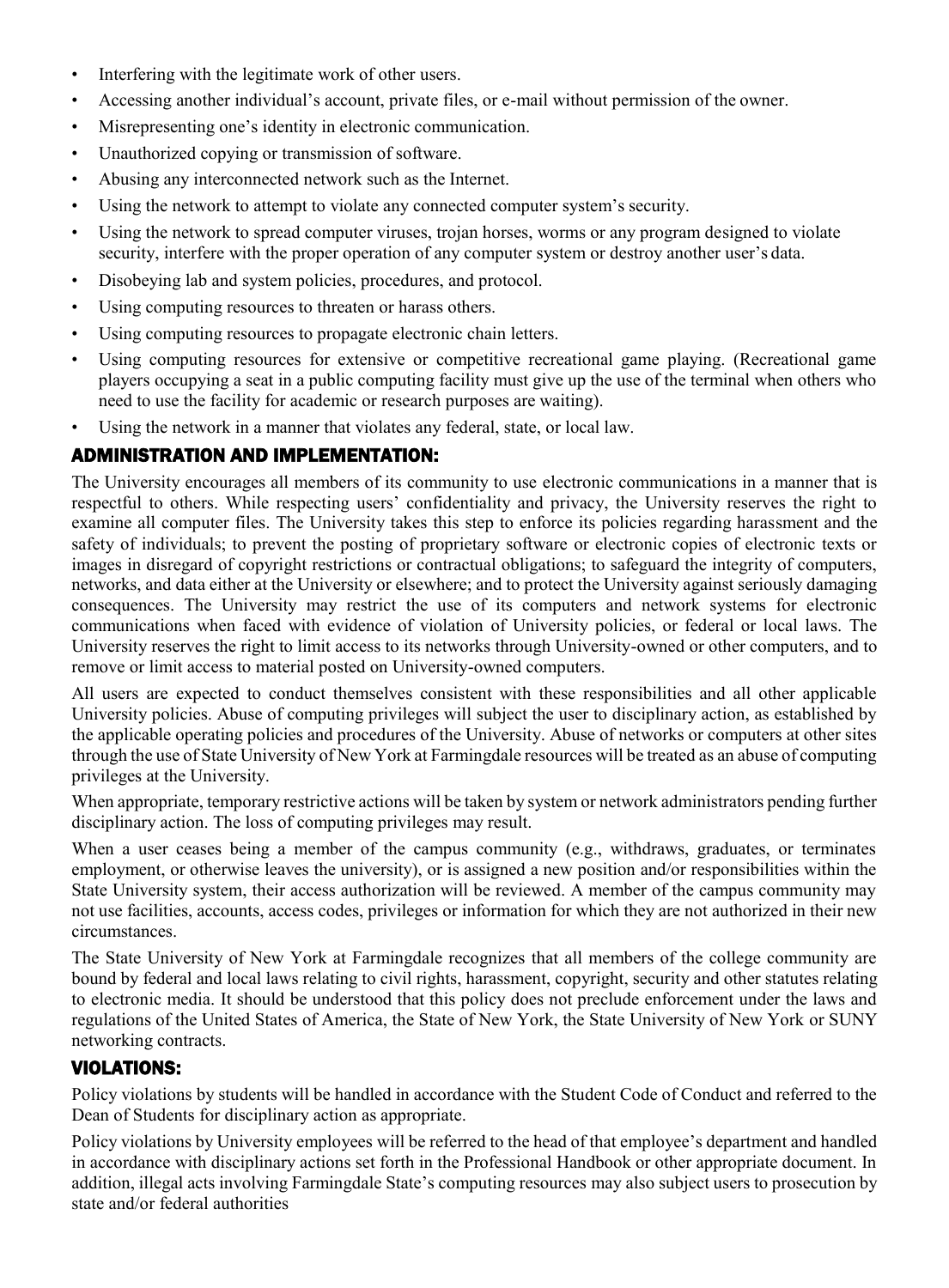### GUIDELINES FOR THE USE OF DIGITAL MATERIAL: MUSIC, VIDEO, PICTURES, SOFTWARE AND GAMES

The Digital Millennium Copyright Act of 1998 ("DMCA"), which addresses copyright issues regarding digital materials, was signed into law by the President on October 28, 1998. One of the provisions of the DMCA is to limit the liability of educational institutions for damages due to copyright infringement by members of their community. The College complies with all DMCA's requirements and requires that:

- all members of the College community must follow the College's Copyright Guidelines for digital material
- all members of the College community must adhere to the College's Acceptable Use Policy

Both policies are available on the Farmingdale website at: [\(https://www.farmingdale.edu/information](https://www.farmingdale.edu/information-technology/pdf/digitalmediaguidelines.pdf)[technology/pdf/digitalmediaguidelines.pdf](https://www.farmingdale.edu/information-technology/pdf/digitalmediaguidelines.pdf)[\)](http://www.farmingdale.edu/campuspages/informationservices/080808_digital_media_guidelines.pdf))

### USE OF COLLEGE EMAIL

In an effort to be sensitive to the environment, the College strongly urges all students, staff and faculty to regularly monitor his or her "farmingdale.edu" email account and use it in all communications relating to the college. As the college email system will be the standard for campus communications, use of the "farmingdale.edu" account is the best way for members of the campus to remain informed of essential information.

Students seeking to contact College faculty, staff and/or offices via email should use their Farmingdale State College email address. Emails coming from private email providers may not be answered if doing so violates law pertaining to privacy of personal information.

## EMERGENCY PREPAREDNESS AND RESPONSE

The Farmingdale State College administration has carefully developed an Emergency Management Plan in which senior administrators, faculty, and staff assume specific roles to ensure rapid and effective response and resolution to emergency situations. The Emergency Response Team has identified a wide range of possible emergency scenarios and has developed corresponding, comprehensive response plans to each of these. The team performs drills and tests and monitors our emergency communications systems to ensure that they will be effective when needed. The Emergency Response Team is committed to ensure the safety of community members and to communicate pertinent information and instructions in a timely manner.

Farmingdale State College maintains close relationships with other local institutions, including neighboring colleges, local law enforcement agencies, the local fire departments, volunteer agencies and hospitals. This collection of institutions forms a unified resource for responding to any emergencies in our immediate geographical area. In addition, the College works in collaboration with and relies upon the expertise of local municipal authorities.

The response of our campus community to a crisis situation can be greatly improved by ensuring clear and consistent channels of communication among all members. In an effort to ensure that all Farmingdale State College students are prepared to act effectively in an emergency, we ask that students participate in general preparedness in the following ways:

- Review all safety-related information in the Student Handbook
- Comply with all fire safety drills and evacuations
- Maintain an awareness of your surroundings, the available means of emergency assistance, and the College's primary venues for communication:
	- Farmingdale State College e-mail
	- The Farmingdale State College web site [www.farmingdale.edu](http://www.farmingdale.edu/)
	- The campus video bulletin board
- Be sure to share current contact information with the College, your family and friends so that you may be contacted in the event of an emergency (please note that in an effort to protect the safety and security of our students, the College does not share local contact information.)
- Have a plan in place for communication with your family in the event of a campus or regional emergency.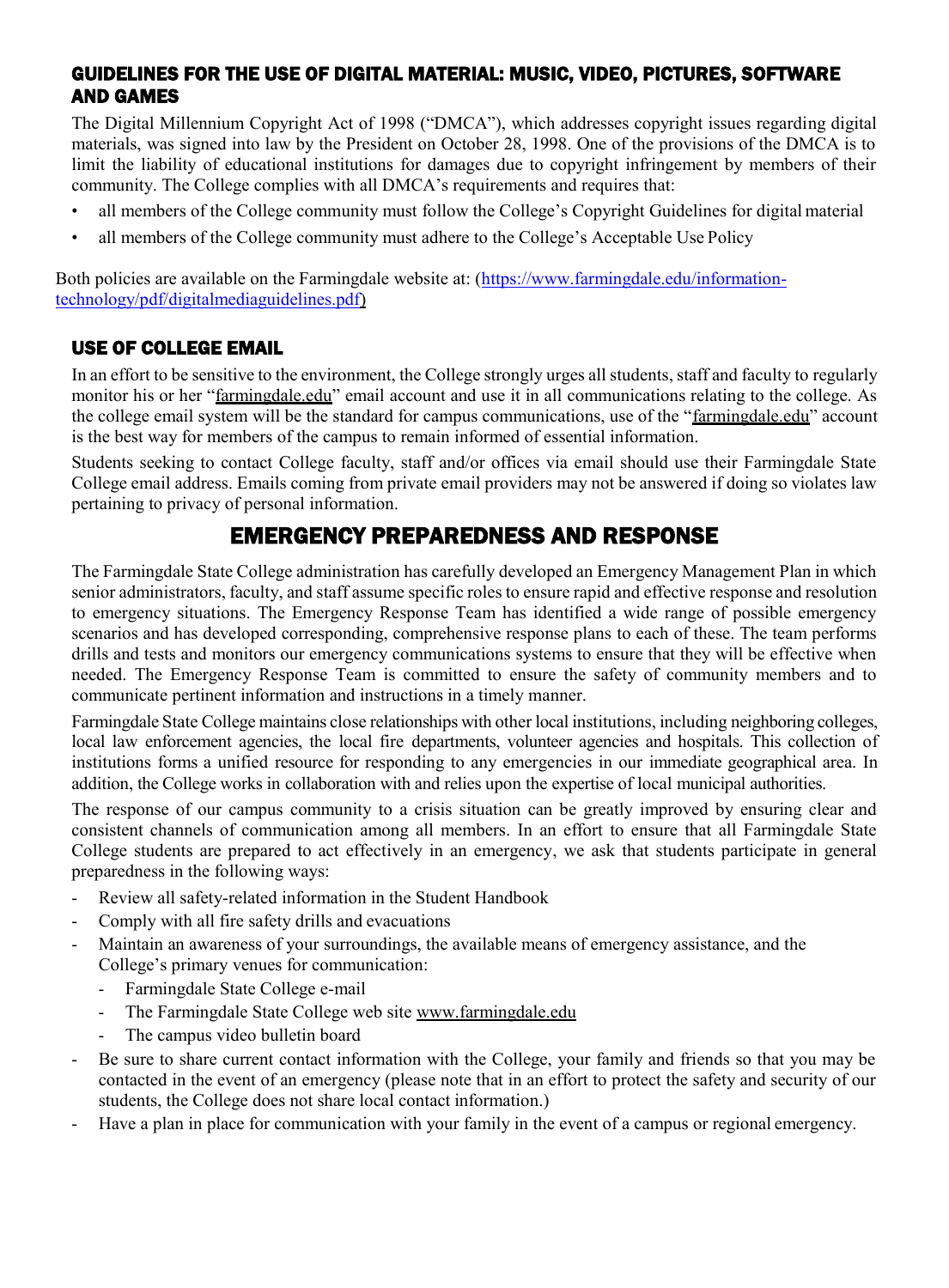## CAMPUS EMERGENCY RESPONSE AND IMMEDIATE WARNING

In accordance with the Higher Education Opportunity Act (HEOA), the policy of Farmingdale State College is that we will "immediately notify the campus community upon the confirmation of a significant emergency or dangerous situation involving an immediate threat to the health or safety of students or staff" on campus (as defined in the Act). Warnings may only be withheld if they would compromise efforts to contain the emergency.

### EMERGENCY AND CAMPUS SECURITY PROCEDURES

The University Police Department (UPD) is available for service and emergency response on a 24-hour basis. Any student, faculty member, staff member or visitor may call University Police at (631) 420-2111. All members of the campus community are encouraged, and employees are expected, to report any criminal acts or

violations of campus policy. University Police officers will respond immediately. In case of fire, medical, or police emergencies, you may call University Police (631) 420-2111, or 911 on campus.

#### **1. Fire Emergency**

In the event of a fire on campus, pull the nearest alarm box and evacuate the building. Call University Police at (631) 420-2111 to report the fire, as the fire department will have been notified upon alarm activation. Any information you can provide will assist in the response of additional resources.

#### **2. Medical Emergency**

Call University Police at (631) 420-2111, and a first-aid trained officer will respond to the scene of the emergency immediately

#### **3. Police Emergency**

Call University Police at (631) 420-2111.

#### **4. Physical Plant Emergency**

Monday thru Friday between 7:30 AM and 4:00 PM call (631) 420-2018. At all other times contact the University Police Department at (631) 420-2111.

#### AUTOMATIC EXTERNAL DEFIBRILLATORS

Pursuant to Chapter 510 of the Laws of 2004 and Part 303 of Title 9 of the NYCRR, the State of New York requires all public institutions and buildings of the state, including leased facilities, to be equipped with automatic external defibrillators (AEDs) by March 31, 2010. Farmingdale State College has installed AED's throughout the campus. The University Police Department regularly conducts training programs in the use of AED's for members of the campus community. The AED program will benefit the people of the State of New York by providing an extra layer of emergency response to those who study at, work in or visit our campus.

#### EMERGENCY WEATHER PROCEDURES

All members of the college community should be prepared to react to severe weather situations while on campus. Alerts will be posted on the campus video message board (TV monitors) located throughout the campus. Class cancellations will also be posted on the campus home page[, www.farmingdale.edu](http://www.farmingdale.edu/)

#### EMERGENCY RESPONSE AND EVACUATION PROCEDURES

RAVE Alert Mobile Safety is an emergency alert notification system that Farmingdale State College has partnered with, enabling critical emergency information about our campus to be sent out through email and text messaging. RAVE is just one more tool that can assist us with getting the word out quickly regarding critical incident information. This alert system will complement methods we already use, including broadcast emails, alerts on the FSC homepage, person-to-person contact, bulletin board postings and local media coverage. The RAVE system will be used in critical emergencies as well as other important notifications. Students and employees of the college may sign up at getrave.com, select FARMINGDALE in the drop down menu and use their Farmingdale issued email address.

### INCIDENTS

All incidents of criminal behavior will be investigated. The State University Police Department will refer the incident and/or victim to other campus departments or off campus agencies as appropriate. In all cases, victims will be assisted as necessary. University Police Officers obtain their enforcement powers from the New York State Criminal Procedure Law.

University Police officers act as agents of the college while they are on duty. They provide escort service to any member of the campus community or visitor on a 24-hour basis to and from any on-campus location. The University Police staff is available to present programs related to personal safety.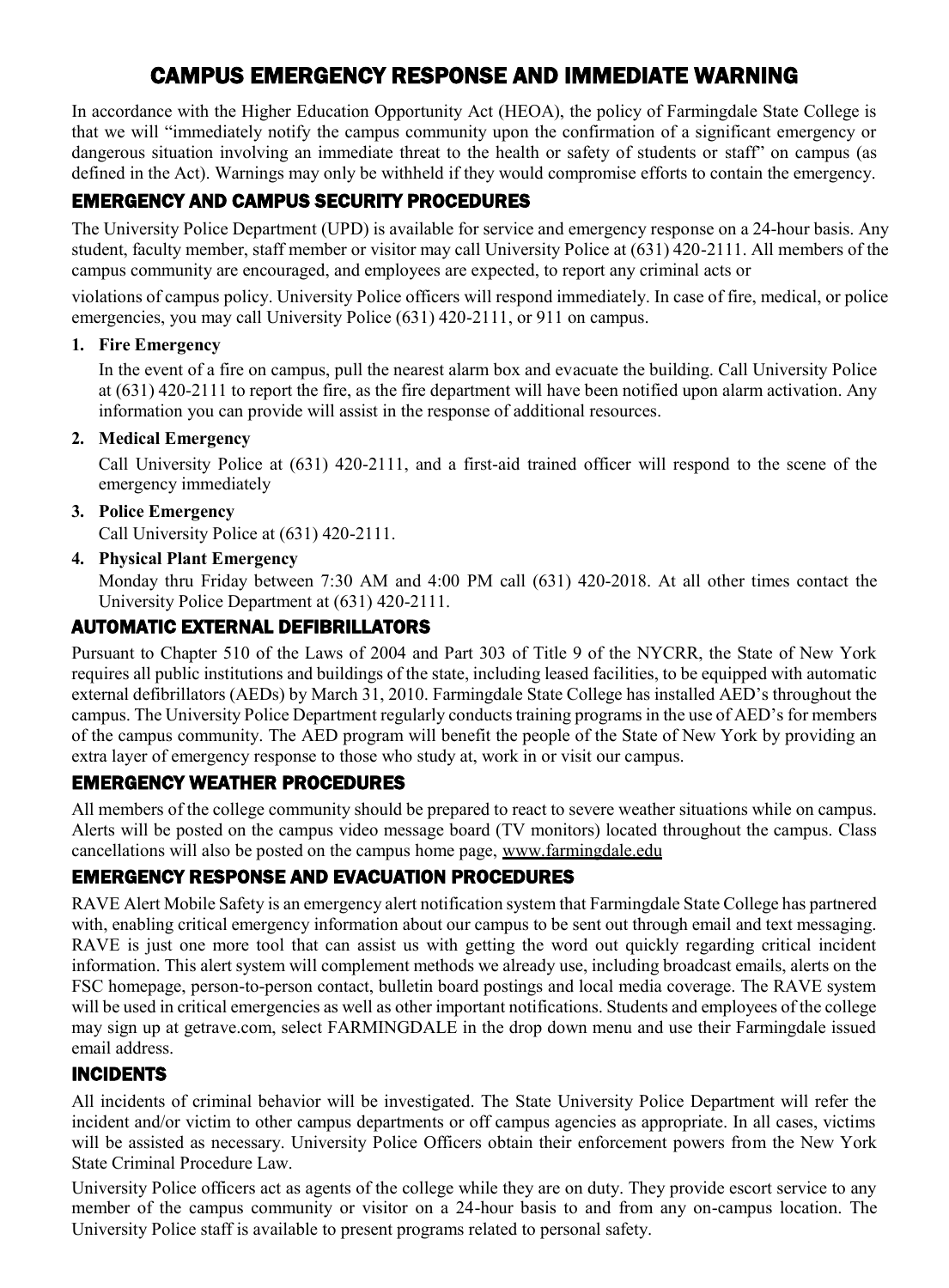### REPORT SUSPICIOUS PERSONS OR ACTIVITY

Campus facilities are designed for use by members of the campus community only, to include students, faculty, staff and sanctioned visitors. People not fitting this description should be reported to the University Police and are asked to leave campus. Administration and classroom buildings are accessible to members of the campus community during hours designated by the college for office, classroom, laboratory or project work.

### GUNS ON CAMPUS

The policy of the State University of New York at Farmingdale has always been to prohibit guns, rifles, and all other weapons on campus, other than those issued to or assigned to University Police Officers. The campus "property" is defined as the physical place of business, and includes but is not limited to: all buildings, roadways, sidewalks or walkways, parking lots, parking garages, and other parking areas, as well as college vehicles. This prohibition includes students, faculty, and staff, as well as vendors, sub-contractors, and visitors.

### BUILDING ACCESS

Academic buildings are accessible from one half hour before the first scheduled class of the day until one half hour after the last scheduled class of the day. All residential areas are locked to any outside public other than building residents. Residents enter residential areas through personalized card access. All visitors must be escorted by a resident at all times.

### CAMPUS CLOSING INFORMATION — WEATHER

Media Outlets Typically Contacted to Broadcast Campus Emergencies

On occasion, circumstances arise that may result in canceling classes at the college. Conditions such as fire, wind damage, power failure, snow/ice, severe cold and high winds or other natural disasters are some examples of such circumstances. The College contacts select media outlets and notifies them of class cancelations or closings. Please note: Some media outlets may not always broadcast the information in a timely fashion. Should you choose to get your information from media rather than the College website, through your farmingdale.edu e-mail address, or other means, the College recommends listening to WALK (97.5) and K98.3.

### CLINICAL SITES

If conditions are questionable and you are uncertain about starting out for a clinical site, call your clinical supervisor as directed by your program director. Even if classes are not canceled and you determine that the prevailing conditions are unsafe, the notification procedure is the same. You are ultimately responsible to deter- mine whether or not it is in your best interest to start out for the college or clinical site. If your program director agrees that your circumstance was unsafe, then you will not be charged for makeup. If school closes after you arrive at your clinical site, realize that the college's first concern is your welfare. The college is concerned about your responsibility for the patient or client. With these two issues in mind, your instructor or the clinician in charge will arrange an appropriate course of action as to when you leave the facility. If, under stormy condi- tions, you arrive at your assigned clinical site and the instructor has not arrived, and there is no message about how to proceed, you are to call your program director for instructions. If the program director cannot be located, leave a message at the campus switchboard asking for instructions. If you still receive no response, confer with the clinical staff member in charge. If you have any other questions, please address them to your program di- rector

### CAMPUS SECURITY REPORT

The University Police Department makes copies of the Annual Campus Security Report available to all stu- dents, faculty and staff via the College website, as well as to all prospective students and employees. This same report is made available on paper from the following offices: Office of Student Affairs, University Police De- partment, admission offices and human resources.

### FIRE SAFETY POLICY

The Farmingdale State College Fire Safety Policy has been established to protect faculty, staff, students and campus visitors from the threat of fire and/or other emergencies that may occur. This policy requires faculty, staff, and students be made aware of the threat fire poses, what to do to prevent fires, and what to do in case a fire or emergency takes place. This policy is in accordance with mandates of the State University of New York and New York State Office of Fire Prevention and Control. A full copy of this policy can be obtained by con- tacting Farmingdale State College Physical Plant or Fire Marshal's office.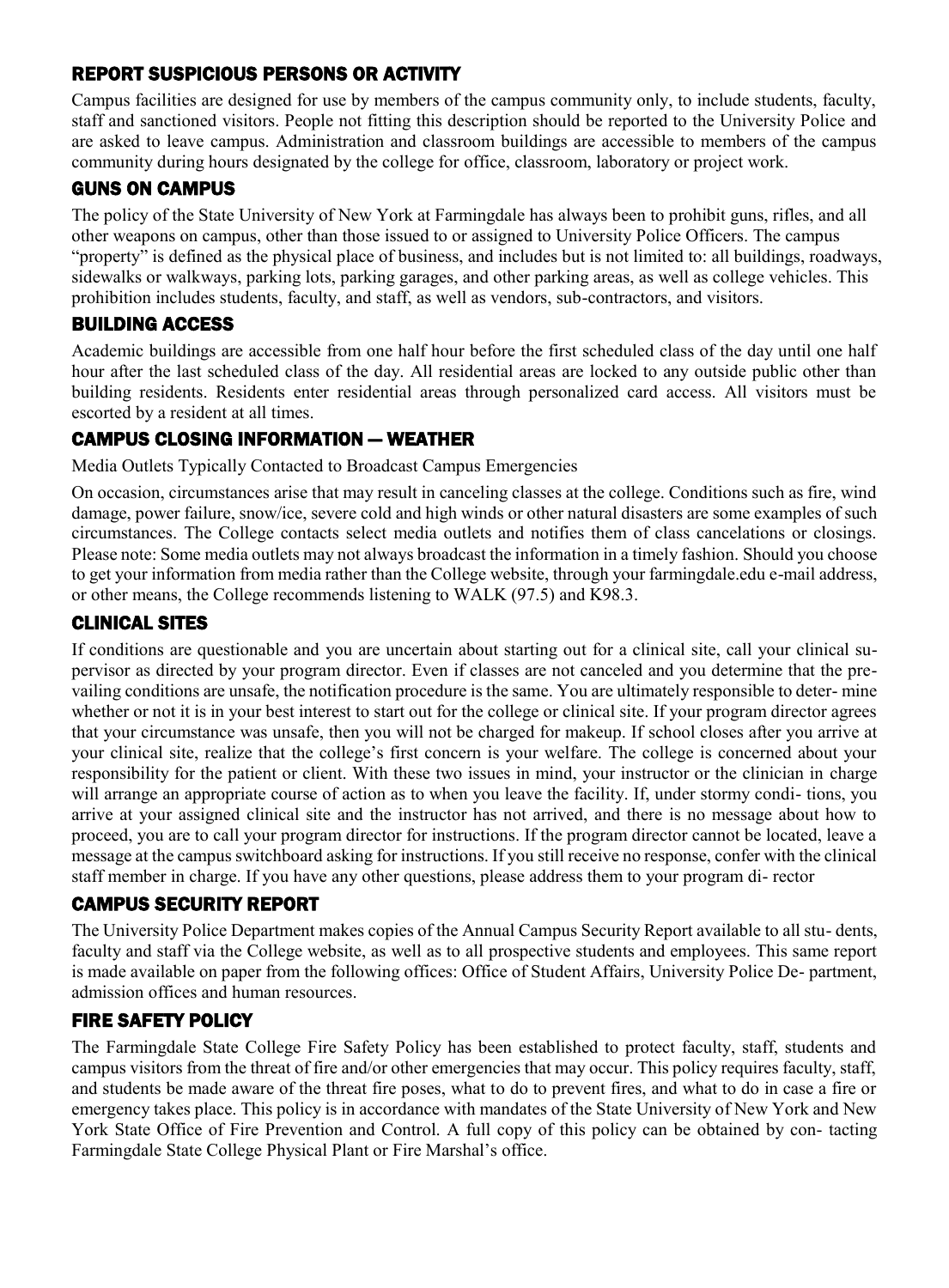## ENVIRONMENTAL HEALTH AND SAFETY

#### **Mission Statement**

The Office of Environmental Health and Safety (EH&S) at Farmingdale State College supports the mission of the State University of New York (SUNY) System by promoting the principles of safety, environmental compliance, and risk management and assists the College in achieving these outcomes through education, hazard assessment, exposure mitigation, and the responsible management of hazardous materials. Farmingdale State College is com- mitted to the safety and well-being of our employees, students and visitors. We will ensure that policies and prac- tices are developed and adopted that will best protect our campus community, our facilities and our resources.

The ultimate goal of EH&S is to provide guidance to every manager, supervisor, faculty or staff member, and student of Farmingdale State College so that a safe, healthful and environmentally sustainable learning environment is achieved and maintained.

Please contact the Environmental Health and Safety Officer for all related matters.

## ENVIRONMENTAL HEALTH AND SAFETY COMMITTEE

#### **Mission Statement**

The Office of Environmental Health and Safety (EH&S) at Farmingdale State College has collaborated with key stakeholders, including the President and Vice President of the College, Department Chairs and Deans, Operations Systems Managers and Supervisors, among others, to effectively create an Environmental Health & Safety Committee. This committee exists to assist the various campus departments navigate and understand their responsibilities under Environmental and Occupational Health and Safety laws and regulations. It also aims to serve as a forum for members of the campus community to voice their concerns and to raise questions regarding environmental health and safety matters. Ultimately, members of this committee have a primary role of supporting their respective departments to meet regulatory responsibilities and internal policies and procedures. A current EH&S Committee member list can be found via the Farmingdale State Collegewebsite.

From laboratory waste management to fluorescent light bulb recycling, potential hazardous exposures to everything from asbestos to blood borne pathogens, campus activities and operations are subject to numerous federal and state regulations. This committee will strive to communicate what standards apply and why – making a sometimes complicated set of rules and regulations easier to comprehend and implement. Issues and concerns brought up through this committee will hopefully serve as guiding tools for further enhancing the Environmental Health and Safety programs already established on campus, as well as providing direction on new programs and policy that need to be developed.

This EHS Committee addresses three general categories of laws and regulations:

- 1. Environmental Compliance and Pollution Prevention
- 2. Occupational Health and Safety
- 3. Emergency Response and Preparedness for Hazardous Substances

For more information, or how to get involved, please contact Jeff Carter, EH&S Officer and EH&S Committee Chairperson, at x2105.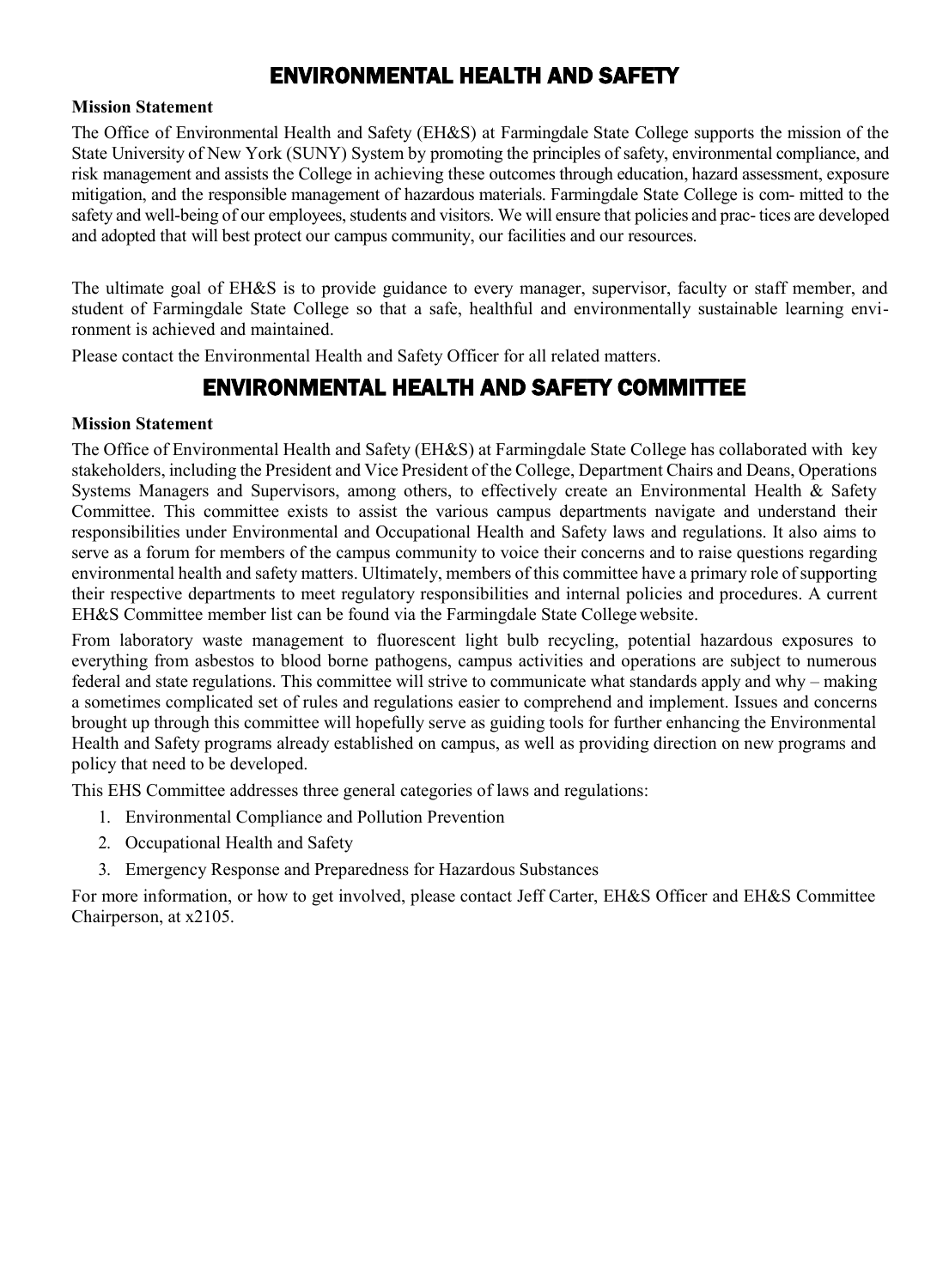## ACADEMIC INFORMATION

## GRADES AND ACHIEVEMENT POINTS

The following is the official college grading system:

#### Achievement Points

| 93 - 100%<br>4.0      | $\mathbf{A}$                                 | Excellent             |
|-----------------------|----------------------------------------------|-----------------------|
| 90-92%<br>3.67        | $A-$                                         |                       |
| 87 - 89%<br>3.33      | $B+$                                         |                       |
| $83 - 86%$<br>3.0     | B                                            | Good                  |
| $80 - 82%$<br>2.67    | $B-$                                         |                       |
| 77 - 79%<br>2.33      | $\mathrm{C}^{+}$                             |                       |
| 73 - 76%<br>2.0       | $\mathcal{C}$                                | Satisfactory          |
| 70-72<br>1.67         | $C-$                                         |                       |
| $67 - 69%$<br>1.33    | $D+$                                         |                       |
| $60 - 66%$<br>$1.0\,$ | ${\bf D}$                                    | Minimum Passing       |
| $0 - 59$              | ${\bf F}$                                    | Failure               |
| $\boldsymbol{0}$      | $\bf I$                                      | Incomplete            |
| $\boldsymbol{0}$      | W                                            | Withdrawal            |
| $\boldsymbol{0}$      | $\ensuremath{\text{U}}\ensuremath{\text{W}}$ | Unofficial Withdrawal |

To determine the cumulative grade point average, multiply the achievement point value of each grade by the credits designated for each subject, then divide the total achievement points by the number of credits carried.

Only grades earned in the college are considered in the computation of averages for all students. A student must attain a 2.0 cumulative grade point average in order to qualify for graduation. If at the end of any semester a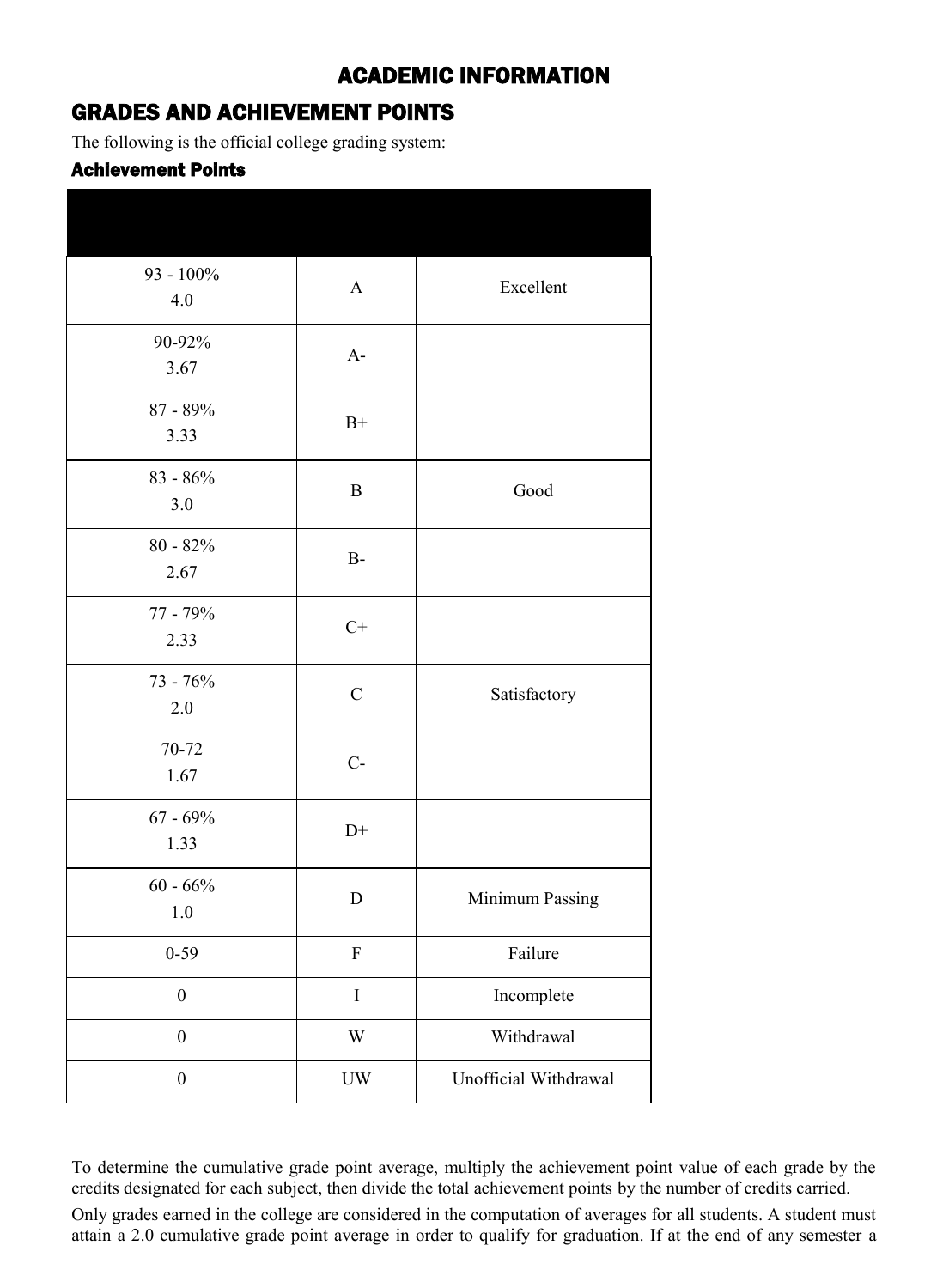student is deficient in achievement points or deficient in a major course (see specific program requirements), the student may be placed on probation or considered for dismissal, depending on the extent of the deficiency. On recommendation of the Department Chair, a student may be required to carry a reduced schedule.

## RELIGIOUS HOLIDAY CALENDAR

Farmingdale State College is committed to ensuring that every student will have the right to pursue their education while practicing their faith. Likewise, faculty and staff have a responsibility to make appropriate provisions for their related activities when observing a religious holiday. A list of major religious holidays is available on the Farmingdale State College website, with the relevant link presented below. This list is not all-inclusive and does not reflect all religious holidays. We provide this as a guide to ensure that our students, faculty, and staff are aware of the major celebrations for the coming academic year.

Special arrangements must be made between a student and instructor for religious observances. Special arrangements must be made between a faculty or staff member and his/her department chair or supervisor for religious observances.

As stated in the College Catalog, under the State Education Law, please note:

"It shall be the responsibility of the faculty and of the administrative officials of each institution of higher education to make available to each student who is absent from school because of his/her religious beliefs, an equivalent opportunity to make up any examination, study or work requirements which he/she may have missed because of such absence on any particular day or days."

[https://www.farmingdale.edu/administration/provost/religious\\_holidays.shtml](https://www.farmingdale.edu/administration/provost/religious_holidays.shtml)

## ACADEMIC STANDING FOR MATRICULATED STUDENTS

To be eligible for graduation, a Farmingdale student must achieve a cumulative grade point average of at least 2.0. To advance satisfactorily toward graduation, students are advised to remain in "good academic standing" which is defined in the following:

#### GOOD ACADEMIC STANDING

A student is in satisfactory academic standing when above the level for probation according to the College's guidelines.

#### ACADEMIC PROBATION

The purpose of academic probation is to alert the student and the institution to problems associated with the student's academic performance and to recommend or implement strategies for improvement. According to College policy, students who fail to obtain a minimum grade point average of 2.0 in any particular semester will automatically be placed on academic probation which is a warning that their good academic standing is in jeopardy. However, your major may have higher standards to continue in that major. Students placed on academic probation are permitted to continue with their studies at Farmingdale, but are expected to meet with faculty advisors and to seek tutoring and further assistance.

#### ACADEMIC SUSPENSION

Students who are on academic probation twice in succession (not including summer or winter intersession) are subject to suspension. A student who has been suspended for poor academic performance is not permitted to enroll at the College in any coursework for one academic semester (fall or spring) from the date of suspension.

#### APPEAL OF ACADEMIC SUSPENSION

Any student who has been suspended for academic reasons may appeal that decision by submitting a petition, in writing, to the appropriate academic chair requesting a review of the decision. The appeal should include supporting evidence such as medical explanations and changes in grades that might justify a reversal of academic suspension.

#### ACADEMIC REINSTATEMENT FOLLOWING SUSPENSION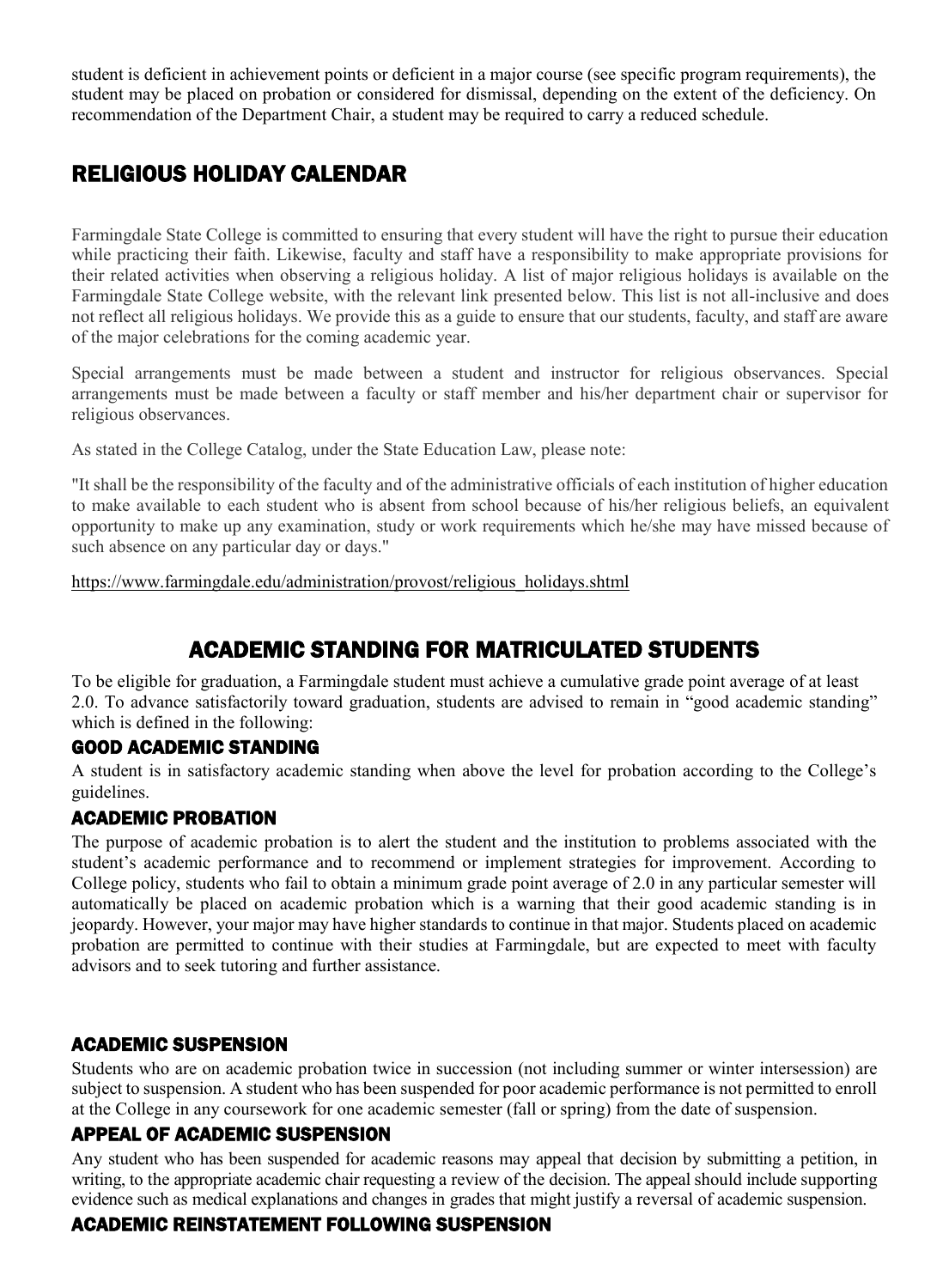Academic reinstatement refers to the process by which a student is granted permission to return to Farmingdale State College following an absence of one or more semesters due to suspension for reason of poor academic performance. A student seeking reinstatement should petition the academic chair, in writing, requesting permission to return. Supporting evidence, such as successful completion of coursework at another institution while on suspension from Farmingdale State College, must be submitted in writing with the petition. The reinstatement permits the student to resume matriculated status in the same department for the semester immediately following the one during which he/she was suspended.

### ACADEMIC READMISSION

Academic readmission refers to the process by which a matriculated student seeks permission to return to Farmingdale State College after an absence of two or more academic semesters. There are two different processes:

- 1. For the students who have discontinued their attendance for under five years and wish to apply for readmission to complete their degree, they must meet with the appropriate Chair to discuss their intentions and evaluate their academic record. Students who withdrew in poor standing or who were academically suspended will be expected to present evidence that they are capable of improved academic performance on return. A student who re-enrolls in the same major in which they were last enrolled and re-enrolls within five years of the last date they attended the College is allowed to meet graduation requirements that were in effect at the time the student was originally enrolled. For further information and an application for academic readmission, call the Office of Auxiliary Enrollment Services at 631-420-2733.
- 2. For students who have discontinued their attendance for five or more years and wish to apply for readmission to complete their degree, they must file a SUNY application as a "TRANSFER" student and list Farmingdale State College (95) as a prior college. The application fee is non-refundable regardless of the readmission decision. Each application will be evaluated according to the specific admission criteria in place at the time of the readmission application. A student who re-enrolls in the same major in which they were last enrolled and reenrolls more than five years after they last attended the College must meet the most the current graduation requirements. All course work previously completed will be reviewed on a course-by-course basis to determine whether it meets current graduation requirements. All courses completed will remain on the student's transcript. Only credits for courses that meet the current requirements will be used in calculating the student's graduation grade-point average. Students can file a SUNY application online at suny.edu/student. For more information contact the Admissions Office at 631-420-2200. For both processes, a student who re-enrolls in a different major than the one in which they were last enrolled is subject to a course-by-course evaluation to determine whether the completed course work meets the requirements of the new major. Only credits for courses that meet the requirements of the current major will be used in calculating the student's graduation grade-point average. However, all courses completed will remain on the student's transcript. A student re-enrolling in a new major is required to meet the graduation requirements at the time of re-enrollment.

### AMNESTY POLICY

The Amnesty Policy applies to returning students who have not attended any college on either a full-time, parttime, matriculated, or non-matriculated basis for a minimum period of four years immediately prior to reentry to Farmingdale, and the student's GPA must be below 2.0. Under amnesty, all prior grades will be excluded from subsequent GPA calculations but will remain on the student's transcript along with all previous coursework. The GPA will begin at the time that studies are resumed.

Courses in which grades of C or better were earned will be counted towards graduation.

To qualify for amnesty the student must be matriculated and have completed six credits per semester for two

consecutive semesters excluding winter and summer sessions, upon returning to the college, maintaining a B average during this time with no grade below a C.

The recomputed GPA under this amnesty policy cannot be used to qualify for any academic honors other than that of the Dean's or President's lists, and an application for amnesty can be made only once. The student must file a formal petition, as follows, in order for amnesty to be considered:

After the student has met the requirements for eligibility under amnesty as stated above, the student will file an application with the chair of the Admissions and Academic Standards Committee at least one semester prior to graduation. Upon verification of the student's eligibility under amnesty, the Chair of AAS will notify the Registrar.

The above policy will not supersede the College's Admissions Policies, specific Curriculum Department requirements, or financial aid guidelines.

### LATE REGISTRATION AND DROP/ADD PERIOD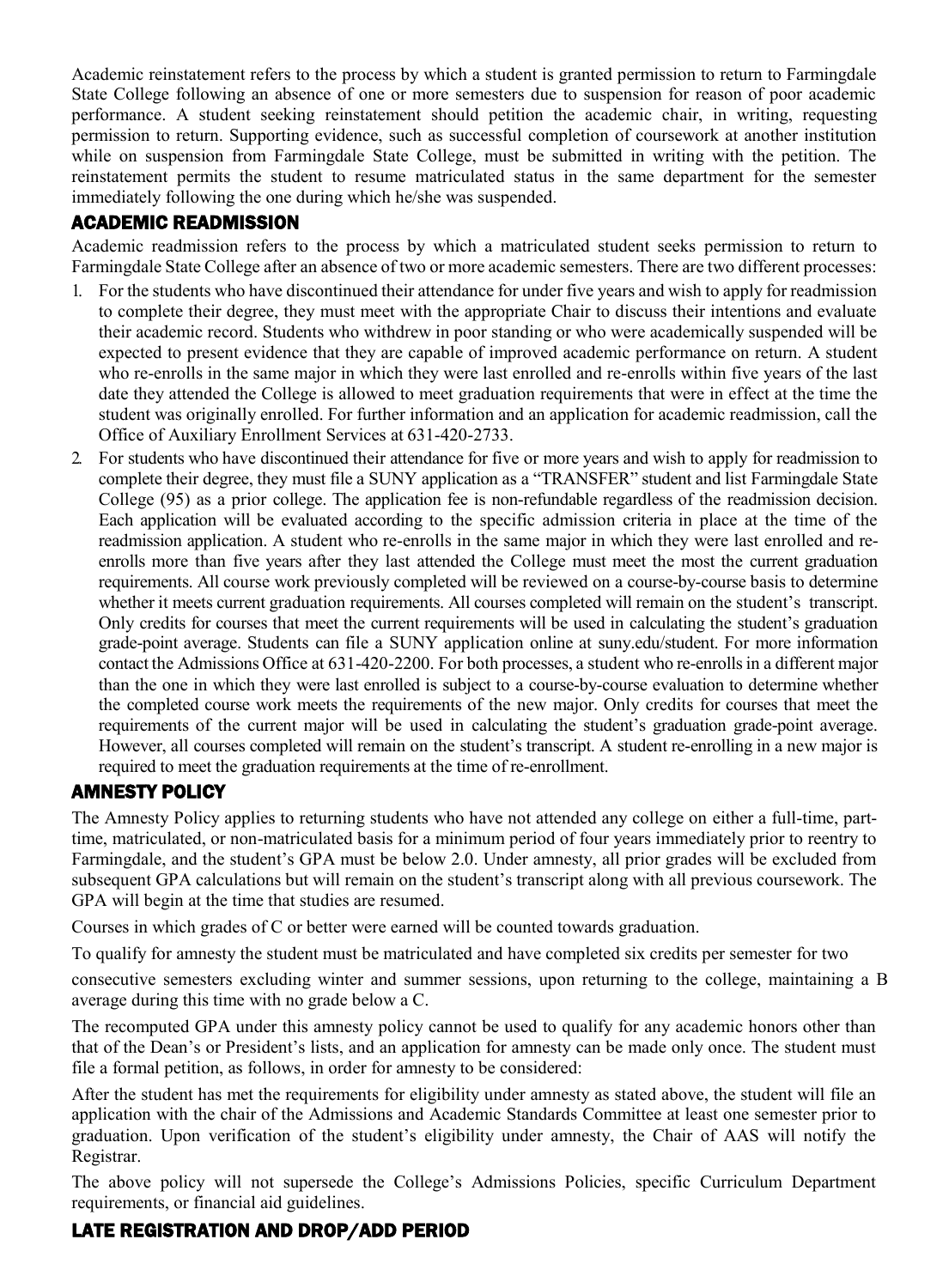The official Late Registration and Drop/Add period takes place during the first week of classes. This period officially ends at midnight on the seventh day after the first class of the semester. Students may add or drop classes from their schedule during this week. Students who have not yet registered for classes may be permitted to do so during this period under extenuating circumstances only. During this period, students will receive 100% refund for dropped courses and/or cancellation of their schedule.

All registration activities cease AFTER the first week of classes.

The College does not guarantee that any student will be allowed to register for classes after the official late registration, add/drop period.

### REFUND POLICY

#### **Refund Policy For Cancelled Courses**

The College takes responsibility to see that any student who is enrolled in a course that is subsequently cancelled by the College will receive a full refund of all appropriate tuition and fees.

#### **Refund Policy Before Classes Begin**

Students who elect to cancel their schedule through the last business day before classes begin must notify the Registrar either in person or in writing of their intention. Letters can be faxed to 631-420-2275. The College will process a refund for all appropriate tuition and fees.

#### **Refund Policy After Classes Begin**

If students decide to withdraw from a course or from the College, they must do so by completing the necessary forms. Unless students follow the official withdrawal procedure, their fiscal liability for the courses will remain in place. **Failure to submit payment, stopping payment on a check, or not attending classes does not absolve students of this fiscal obligation. Your liability to the College will be determined by the refund schedule applicable at the time the withdrawal process is completed. The refund schedule for the individual fees is as follows:**

### TUITION REFUNDS

#### **Fall and Spring Semester**

#### **Single Summer Session**

| Second week25% |  |
|----------------|--|
|                |  |

The College runs several courses that do not fall into the normal 15-week semester. The refund schedule for these courses is published separately and is available in the Student Accounts Office.

#### **Refund Policy for Dismissals**

Any student who is expelled or suspended from school by the President of the College or his designee, or the Dean of Students, will not be eligible to receive tuition or any other refund.

#### **BankMobile and the Refund Process**

Farmingdale State College has partnered with BankMobile (formerly Higher One®), a financial services company, to process refunds to FSC students.

Registered students will be mailed a Refund Selection Kit from BankMobile Disbursements. Look for a bright green envelope.

#### **Once you receive the Refund Selection Kit, follow the steps below to choose your refund preference:**

• Go to RefundSelection.com.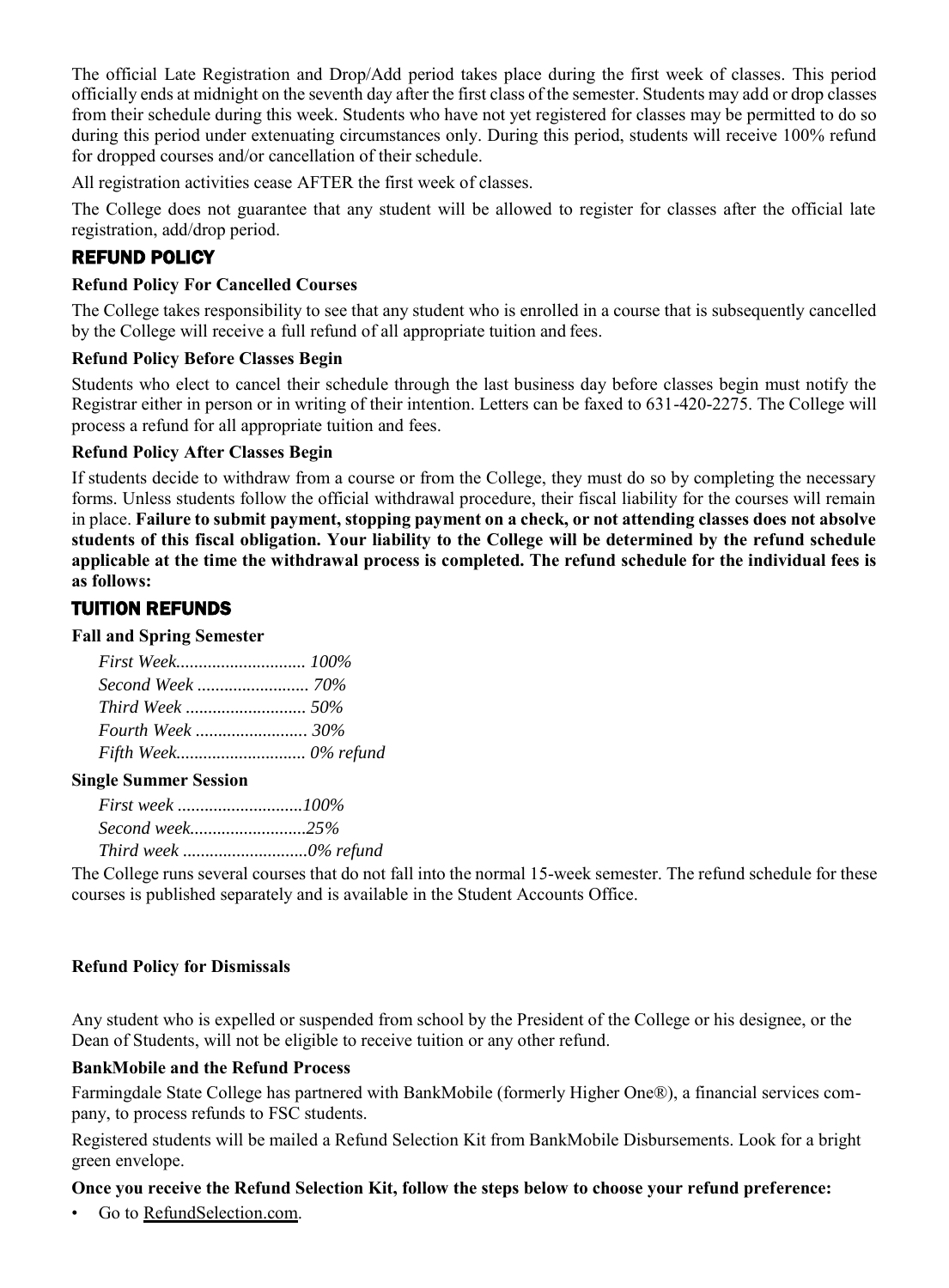- Enter the personal code that you received in the BankMobile Refund Selection Kit. The personal code will look like this: ABCD-1234-5678.
- Select your refund preference.
- Complete your profile.

As soon as you have selected your refund preference, any refund processed will be delivered based on the method you have selected.

#### **Your refund delivery options include:**

- **Electronic Deposit to Another Account**  BankMobile will wire funds into your existing bank ac- count. You will need to provide third party banking information (routing and account numbers) to receive refunds via direct deposit to your existing account at another financial institution. Money is transferred to another account the same business day BankMobile receives the funds from your school. Typically, it takes 1 - 2 business days for the receiving bank to credit the money to your account.
- **Paper Check Delivered by USPS**  You have the ability to choose a paper check sent to your mailing address. A check is mailed the same business day BankMobile receives funds from your school, provided receipt is within daily cutoff times. Typically, it takes 5 - 7 business days for the check to arrive, depending on USPS First Class® delivery timeframes.
- **Electronic Deposit to a BankMobile Vibe Account**  If you open a BankMobile Vibe account (upon identity verification), the money is deposited the same business day BankMobile receives the funds from your school.

Please select your refund preference as soon as you receive your Refund Selection Kit. Remember, even if you are not currently expecting a refund from Farmingdale State, a refund may be due you in the future. If you have not received your Refund Selection Kit, misplaced it, or want additional information, please go to RefundSelection.com.

## WITHDRAWALS

#### WITHDRAWAL FROM A COURSE

A matriculated student who wishes to withdraw from a course should seek the counsel of the curriculum chair.

Students wishing to withdraw from a course must obtain a withdrawal form from the Registrar's Office, complete it, obtain the instructor's signature with verification date of last attendance, sign the form, and return it to the Registrar's Office for processing.

Students who withdraw to enter military service and wish to receive credit for course work or a tuition refund must submit a written request, together with a copy of their orders, to the Registrar's Office.

A grade of "W" will be given to any student who officially withdraws from a course from the beginning of the second week through the end of the ninth week of classes. Withdrawal after the ninth week of classes is permitted only under extenuating circumstances at the discretion of the instructor.

NOTE: Students who received financial aid for a shortened session, such as a summer session or intersession, and dropped or withdrew from a class; and who are not currently attending any classes, may be required to submit a Statement of Intent to Return to maintain their aid for that period. Please consult with the Office of Financial Aid.

(Withdrawal information continued on next page)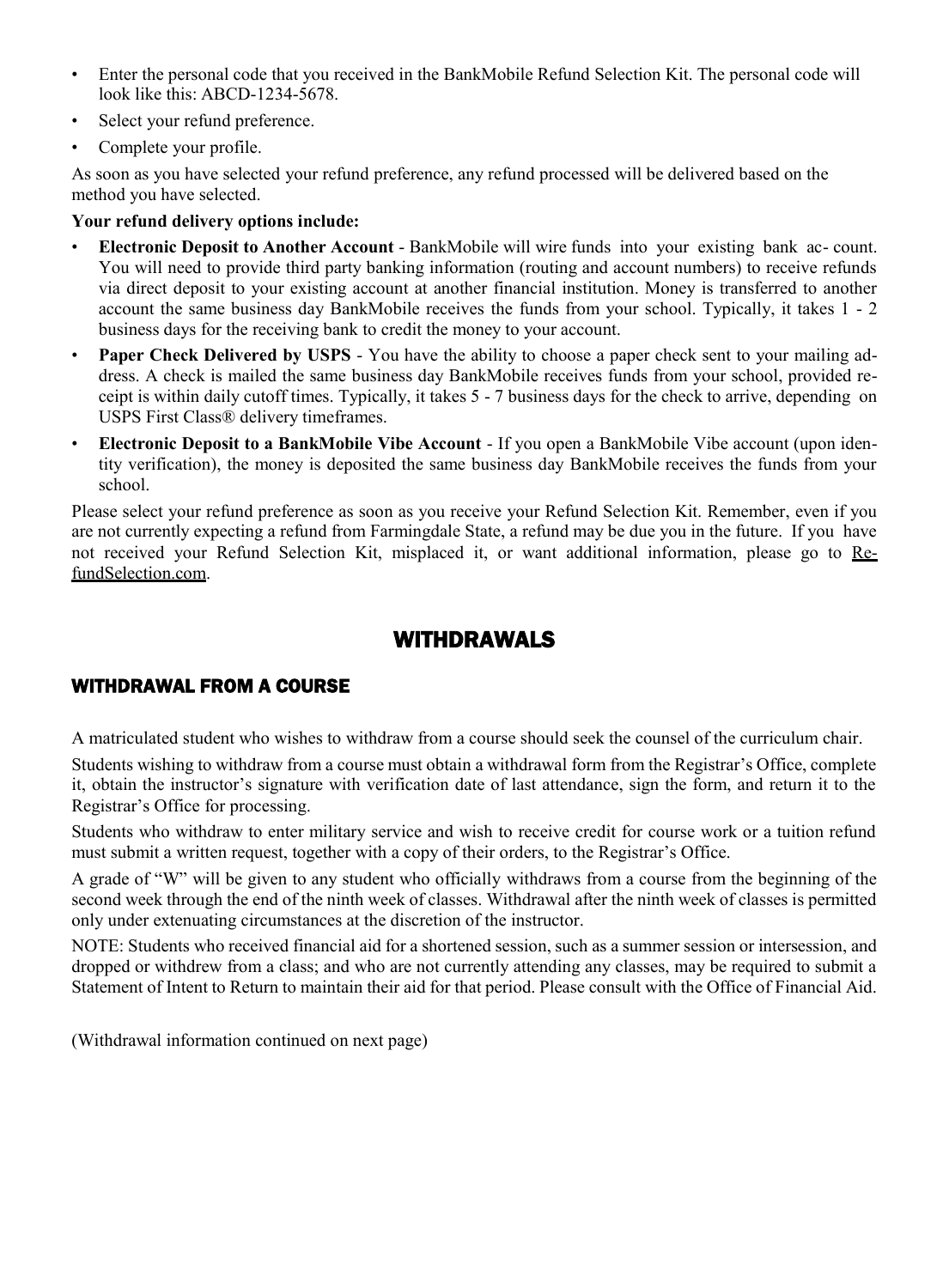### WITHDRAWAL FROM CURRENT SEMESTER

Any student enrolled in more than one course who wishes to withdraw from every course must initiate the semester withdrawal procedure through the **Registrar's Office**. Students are first encouraged to discuss semester withdrawal and its potential academic and financial aid consequences with the chair of their department. The follow this procedure:

- First week of classes: This is the add/drop period during which students may withdraw from courses freely.
- Second week of classes through the last day of classes: Students must obtain a Request for Withdrawal from Current Semester form, complete section A and submit the form to the Registrar's Office.
- After the ninth week of classes through the last day of classes: Student must obtain a Request for Withdrawal from Current Semester form, complete sections A, B and C, and submit the form to the Registrar's Office.
- After the last day of classes: Please refer to the section in the College Catalog titled "Retroactive Withdrawal<sup>"</sup>

Students who do not follow this procedure will remain enrolled in their courses and may receive failing grades for work not completed. In addition, the College will not consider a full or partial refund of fees for any semester in which a student has failed to complete the withdrawal procedure nor will the College release information about a student's academic record until financial clearance is obtained.

Formal readmission to the College following semester withdrawal is only required after an absence of two or more consecutive academic semesters (fall or spring). For more information, please review the section titled "Academic Readmission" in the College Catalog. Be aware that certain academic programs may follow their own guidelines for readmission.

Please note that any student with questions about semester withdrawal or who encounters difficulty completing the process may request assistance by visiting the Registrar's Office in person or contacting the Office by phone at  $(631)$  420-2776 or email [at regoffice@farmingdale.edu.](mailto:regoffice@farmingdale.edu)

### WITHDRAWAL FROM THE COLLEGE

Any student taking more than one course who wishes to withdraw from every course (i.e. the College) prior to the last two weeks of the semester (including the final examination week) must initiate the withdrawal process at the Registrar's Office.

Matriculated students will be directed to discuss the withdrawal with their curriculum chair. To be considered officially withdrawn from the College, the withdrawal form must be completed and returned to the Registrar's Office.

Students who do not follow this procedure will be carried on the College rolls and may receive a failing grade for all assignments and tests not completed in each course.

No full or partial refunds of fees can be made until a student has officially completed the withdrawal procedure.

Information about a student's record will not be released until financial clearance has been obtained by the student.

#### **Retroactive Withdrawal**

Students who wish to apply for withdrawal for a previous semester in which they received a failing grade (F) must apply to the Chair of the Admissions and Academic Standards (AAS) Committee for Retroactive Withdrawal. **Retroactive withdrawal, if granted, applies to all courses for the semester in question. Application must be made within one year of the term in question.**

Retroactive withdrawal is granted if there are medical issues, serious family situations or other severe extenuating circumstances which prevented a student from attending classes during the semester or completing their academic obligations. It applies to students who did not officially withdraw from their courses or the college in a timely manner due to these circumstances.

Students who apply for retroactive withdrawal must do so by writing a letter to the Chair of AAS/Retroactive Withdrawal explaining their circumstances and providing documentation of their situation (hospital record, accident report, death certificate, etc.)

If students have been granted Retroactive Withdrawal in any given semester**,** under some circumstances, they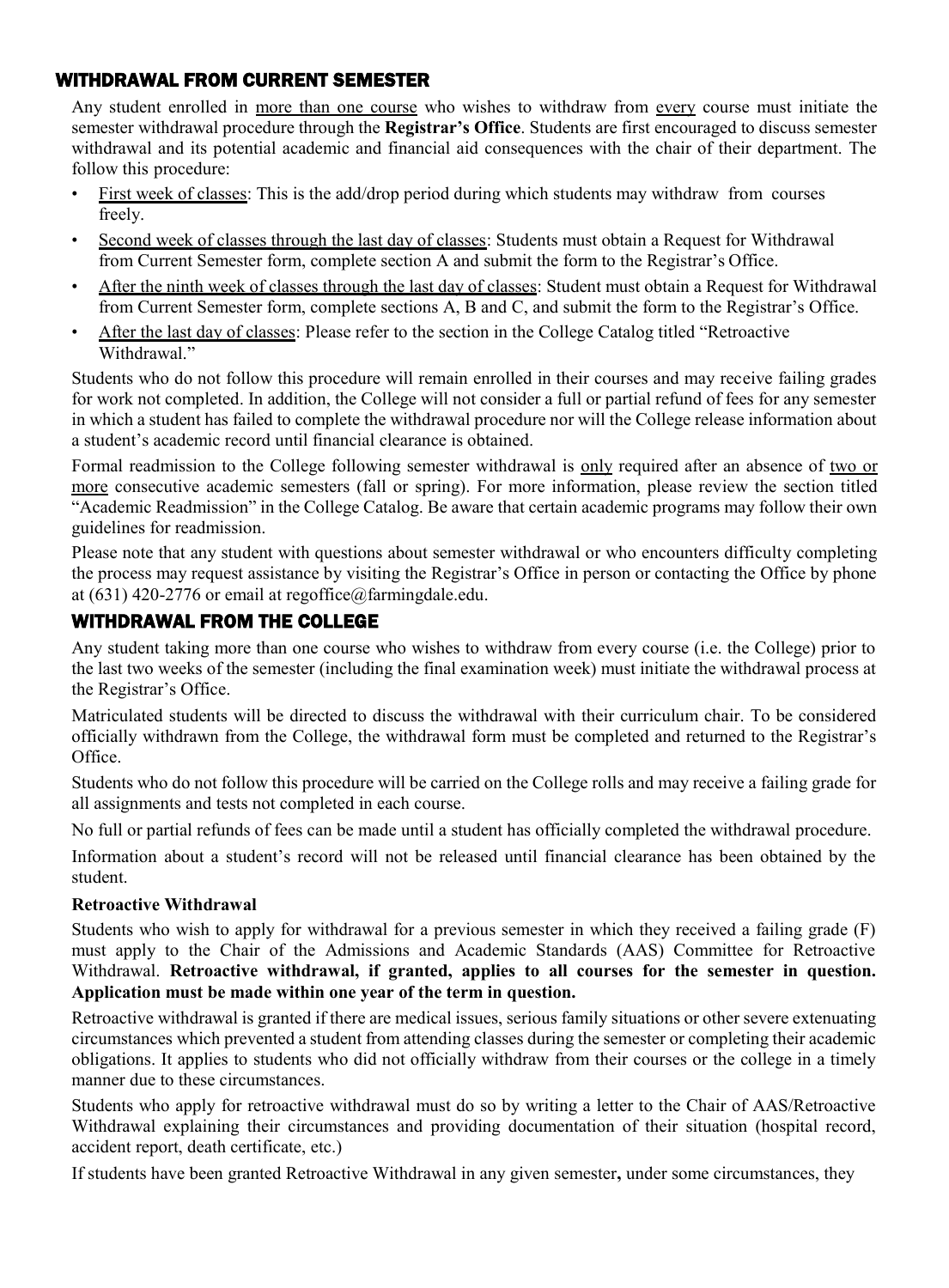may appeal for a tuition refund outside of the normal refund policy and schedule. Please see the policy of the Extenuating Circumstance Committee outlined below.

#### **Extenuating Circumstance Committee**

There are times when medical issues, serious family situations or other similar severe circumstances arise that may prevent a student from attending classes for the remainder of a semester in which they are enrolled. These circumstances may compel a student to withdraw from their classes. SUNY Policy establishes policy where the student may appeal to the Extenuating Circumstances Committee (ECC) to request a refund which is outside the normal refund policy and schedule. According to SUNY policy, students may appeal to the ECC if:

- The circumstances are of a serious enough nature that would preclude the student from continuing their studies for the semester.
- Application for the refund is made within one year after the end of the term in question. However, it is advisable for appeals to be filed as soon as possible.
- The student has not completed more than one half of the term. If a student's last date of attendance is beyond the 8th week of the semester, the case is not eligible for consideration by the ECC.
- The student has officially withdrawn from their classes (if the semester is over, this would involve appealing first to the Retroactive Withdrawal Committee).
- The student has not received academic credit for their classes.

If the circumstance meets the above criteria, the student may appeal in writing to the ECC. Along with a letter explaining the circumstances, documentation should be provided which can independently verify the facts presented in the case (doctor's notes, etc.). The ECC can only review written requests and will respond in writing to the student. No information can be given out via email or phone, as per FERPA laws. All decisions of the ECC are final and cannot be appealed elsewhere. Appeals should be sent to: Extenuating Circumstances Committee Farmingdale State College, Farmingdale, NY 11735. Student should file appeals in as timely a manner as possible.

### PROCEDURE FOR RETROACTIVE WITHDRAWAL

The Retroactive Withdrawal Committee at Farmingdale State College has been charged to review requests by students who previously left the College and received an "F" and now wish to have a grade(s) changed to a W because of extenuating circumstances. The charge of the committee is to review the request, together with the extenuating circumstances, in order to make a finding as to whether or not the grade(s) should be changed.

Upon a finding being made, the Chair of the Committee shall notify both the committee and the student of its finding in writing, as well as the Registrar, if necessary, to make the appropriate change. All Committee materials will be maintained in the Office of the Chair of the Committee for a period of five (5) years.

The procedure established shall consist of the following steps:

- 1. Students will make a request for retroactive withdrawal to the Chair of the Committee, which will include the following:
	- A letter requesting the change in grade(s) with a detailed explanation as to why this request is being made;
	- Substantiate the facts that the student has set forth;
	- A completed affidavit (copy attached) duly notarized;
	- Any other supporting documentation, which would be beneficial to the student's case (i.e. accident reports, doctor's notes, transcripts from other colleges, etc.)
- 2. The Chair of the Committee shall send copies of the student's materials to the members of the Committee and/or convene a meeting to discuss the request. The Committee shall take into consideration the following:
	- Nature of the extenuating circumstances;
	- Credibility of materials submitted to the committee;
	- Relationship of the courses to the goals of the individual as stated;
	- In the cases where a great deal of time has elapsed, an explanation as to why the individual took so long to seek retroactive withdrawal;
	- The need to actively seek additional information from College resources in order to make an informed determination on the request.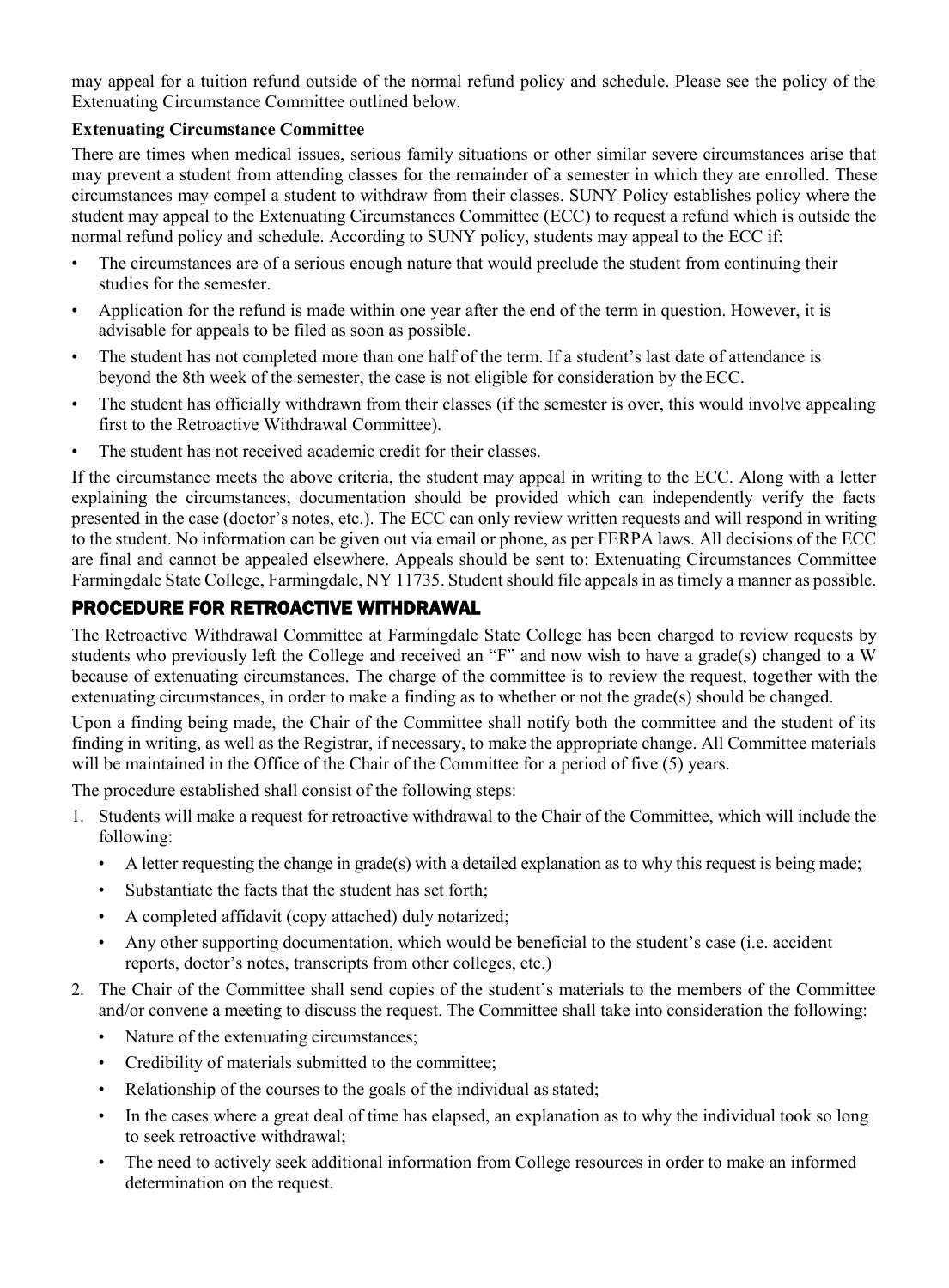3. The Committee shall then vote on whether or not the student's request for retroactive withdrawal be granted or denied. If the vote is negative, the Chair shall notify the student in writing of the Committee's findings. If the finding is positive, the Chair shall notify the Registrar to make the appropriate grade change(s) with a request to forward an amended student copy of the transcript.

For more information/clarification call the Office of the Provost at 631-420-2003.

### WITHDRAWAL PERIOD

Courses that are dropped during the first week of classes will not appear on a student's transcript.

The withdrawal process begins on the second week of classes. Starting the second week of classes students who initiate a withdrawal, course or semester withdrawal will receive a "W" for that course on their transcript. The financial liability will be determined by the refund schedule in effect at the time the withdrawal is processed. For further information on the withdrawal procedure, refer to either "WITHDRAWAL FROM A COURSE" or "WITHDRAWAL FROM THE COLLEGE" sections in the catalog.

### CHANGE OF GRADE

Grades and grade changes are the responsibility of faculty. Grade changes, which are only initiated for extenuating circumstances (such as medical emergencies, death, family emergencies) must be submitted within a timely manner after the conclusion of the semester in question. Appropriate documentation with a clear explanation must be submitted on the approved grade change form for processing with the Registrar. Faculty may submit a grade change within one year from the date on which the grade was issued as long as it is consistent with the College's need to maintain academic standards and the integrity of students records, as well as conform to Federal and State laws. Only an extreme extenuating circumstance (ex., service to the military) may require a change of grade beyond this one year time period. Any such case must be appealed by the instructor to the Faculty Standing Committee on Admissions and Academic Standards for their consultation and approval.

### INCOMPLETES

A grade of "I" (Incomplete) is reported when, for some reason beyond his/her control, the student misses the final examination or has not completed a portion of the required work for the course. The decision to grant an "I" is at the sole discretion of the instructor. No achievement points are awarded for an incomplete. All incompletes must be resolved and a change of grade must be submitted no later than 30 days after the beginning of the next semester (fall to spring, winter intersession to spring, spring to fall, summer session to fall). An instructor may grant an extension of an incomplete (I) grade until the end of the semester by documenting and filing the approved form with the Registrar prior to the conclusion of the 30 day period.

Any incomplete (I) grade not finalized or not extended by the instructor within the 30 day time period mentioned above will automatically be changed to an "F." An Incomplete does not constitute successful completion of a prerequisite

### POLICY ON NON-ATTENDANCE

Students who do not attend class at least once during the first two weeks of the semester will be removed from the official class roster and receive a "N" notation, for non-attendance, on their academic record for that class.

**Non-attendance does not cancel a student's financial liability for the class.** In order to remove the liability, the official withdrawal procedure must be followed. Refunds will be calculated according to the schedule in effect at the time of withdrawal.

There may be situations where students who never attend class and do not follow the official withdrawal procedure may be eligible for consideration to have their liability cancelled due to extenuating personal circumstances. In such cases, the student must make a written appeal to the **Extenuating Circumstances Committee** to have his/her case evaluated. The Committee reserves the right to assess an Administrative Cancelled Registration Fee for successful appeals if such action is deemed appropriate. This fee is assessed at one half of the tuition per course for each cancellation of liability, up to a maximum of \$250 per semester.

### TITLE IV PROGRAMS

Students who fail to attend any classes will be ineligible for Title IV financial aid. Financial aid eligibility is based on the course load of courses actually attended. If notification of non-attendance in any class is received at any time, the determination of federal financial aid eligibility will be re-evaluated for that term and may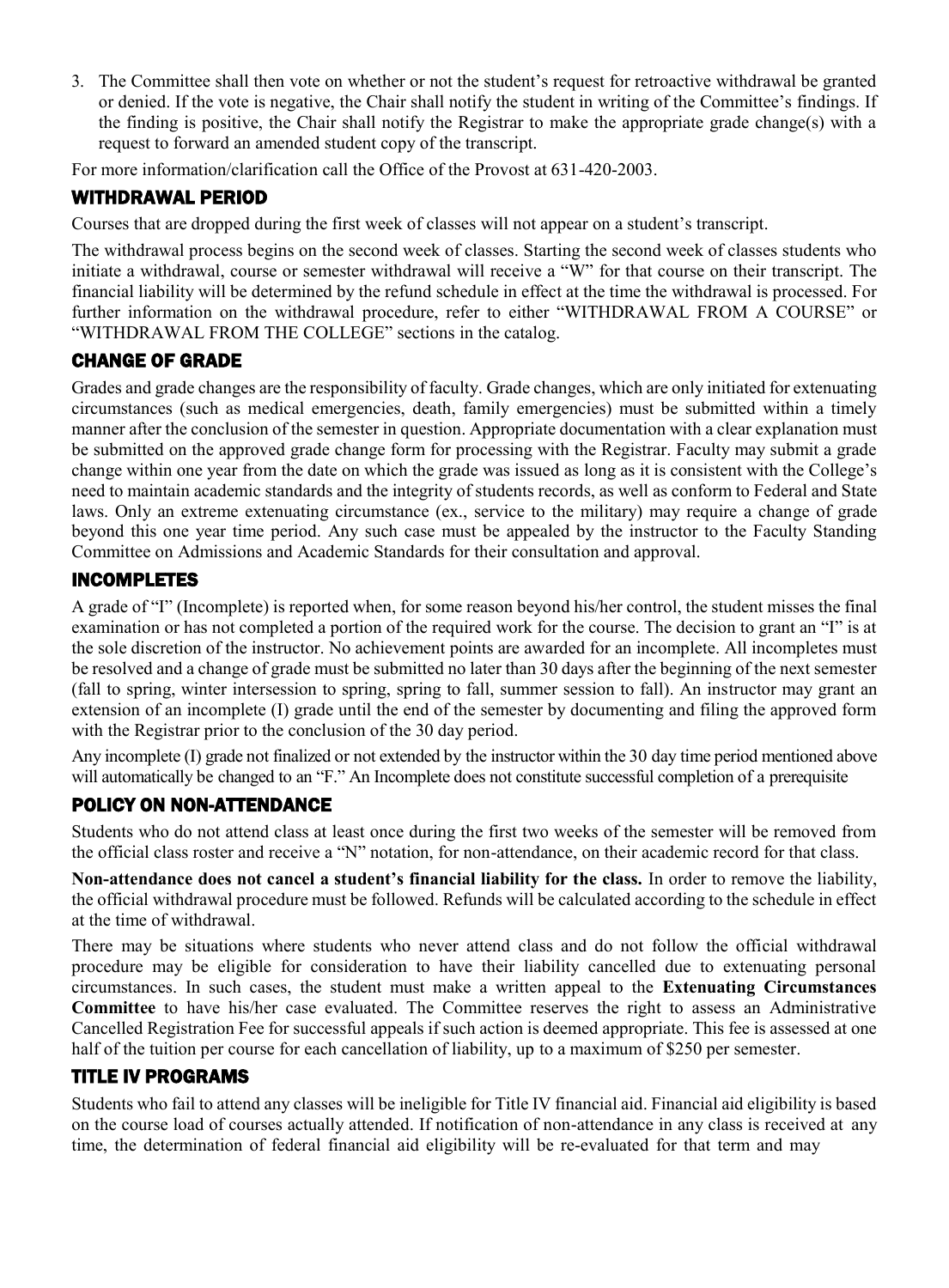result in financial aid forfeiture and/or a balance due to the College.

### PRELIMINARY ACADEMIC DEFICIENCY NOTIFICATION ("EARLY WARNING SYSTEM")

In keeping with the College's concern that all students be afforded every opportunity to reach their maximum potential, students are notified early each semester if their progress is less than a "C." This "early warning" allows students sufficient time to meet with an advisor and develop a course of action aimed at improving their grades. A variety of support systems are available to assist students as they move toward the completion of their academic goals.

### REPEATING FAILED COURSES

To qualify for graduation, a student must successfully complete all academic requirements. Therefore, failure in a required course must be repeated (although in special cases an equivalent course may be permitted).

A student is advised to consult with the Department Chair when repeat of a failed course is contemplated.

If a student repeats a course at this College, achievement points and credits will be applicable toward the degree. Credits, but not achievement points, will be applicable toward the degree for repeated courses taken at another college.

**NOTE:** a student's financial aid may be affected when repeating courses. For federal financial aid, repeated courses for a course previously failed may be counted in a student's course load until the course is passed. However, all attempts at the course are counted in attempted credits and can affect your Pace of Progression (cumulative hours earned divided by cumulative hours attempted). Please refer to the Academic Standards for Federal Financial Aid and EOP funding chart found under Satisfactory Academic Progress for Financial Aid in the College Catalog. Please seek the advice of the Financial Aid Office before consulting with your department chair. State and other aid program regulations may differ.

### REPEATING OTHER COURSES

Normally, a student is not permitted to repeat a course he/she has completed and for which he/she has earned a passing grade. In rare instances, a student may have special reason to repeat a passed course. In such cases, a student must have written approval of the Department Chair if a course is to be repeated in order to raise a grade. The most recent grade in the course becomes the official grade for the course.

**NOTE:** A student's financial aid may be affected when repeating courses, as repeated courses will not be counted in a student's course load for financial aid purposes. Please seek the advice of the Financial Aid Office before consulting your department chair.

### CHANGE OF MAJOR

Matriculated students who wish to declare or change their program of study must file a curriculum/major change application available in the Office of Transfer Services in Laffin Hall. For further information, call the Office of Transfer Services at 631-420-2733.

### PERMISSION TO CARRY EXTRA COURSES

Any student who wishes to carry more than 18 credits during any one semester must receive written permission from the Department Chair and the School Dean of the student's major. To obtain this permission, a student must display evidence which substantiates the ability to succeed in the additional course work.

### PERMISSION TO ENROLL IN OFF-CAMPUS COURSES

Students who wish to register for courses at other colleges are advised to obtain course descriptions and to consult with the Department Chair and the School Dean. The off-campus approval forms are available in the Registrar's Office.

### COURSE APPLICABILITY TO DEGREE REQUIREMENTS

To assure viability with current technology, a Curriculum Department Chair may evaluate the suitability and timeliness of all curriculum courses, and whether they will satisfy degree and/or certificate program requirements.

## THE DEAN'S LIST AND PRESIDENT'S LIST

### FULL-TIME STUDENTS

The Dean's List is an indicator of high academic achievement earned by full-time matriculated students who